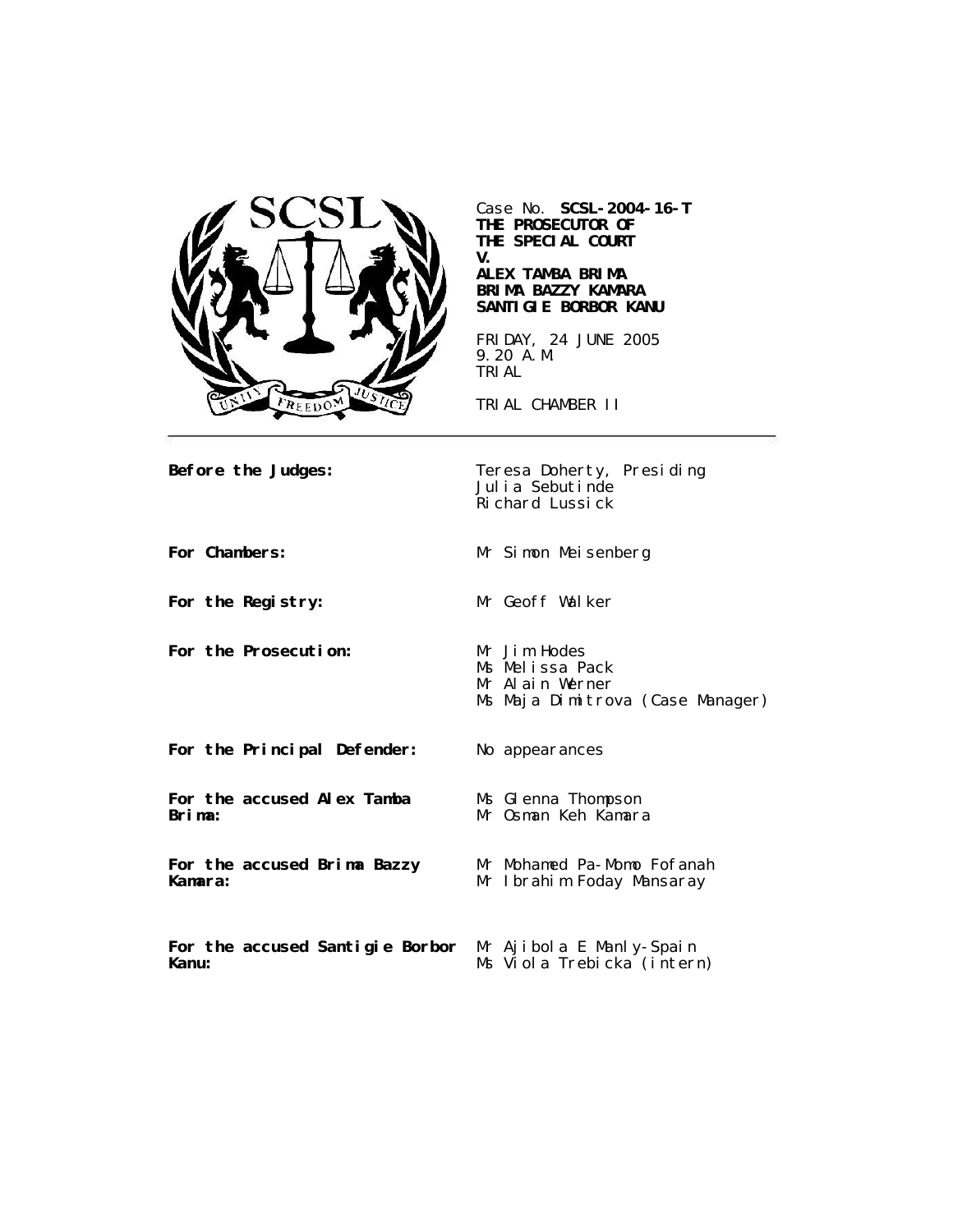1 2 3 4 5 6 7 8 9 09:27:42 10 11 12 13 14 09:28:06 15 16 17 18 19 09:28:27 20 21 22 23 24 25 09:29:11 26 27 28 29 [TB240605A - AD] Friday, 24 June 2005 [Open session] [Accused Kanu present] [Accused Brima and Kamara not present] [Upon commencing at 9.20 a.m. ] PRESIDING JUDGE: Good morning. I note we have a new witness in the witness box and a new counsel. MR WERNER: Good morning, madam. PRESIDING JUDGE: I have been re-classified from a madam. I have never been a madam, in fact. Mr WERNER: I apologise, Your Honour. It is the second witness I am leading so let me introduce myself again . My name is Alain Werner. The witness is TF1-122. He will testify in English and he is a Christian. PRESIDING JUDGE: I also note that there is only one accused. Ms Thompson, am I to take it that the situation that prevailed the last few days continues to prevail. MS THOMPSON: Yes, Your Honour . PRESIDING JUDGE: Thank you. I will note that accordingly. Mr Court Attendant, please swear in the witness. WITNESS: TF1-122 [Sworn] PRESIDING JUDGE: Please proceed. MR WERNER: Thank you Your Honour. EXAMINED BY MR WERNER : Q. Good morning, Mr Witness. A. Good morning. Q. Mr Witness, could you tell this Court where you were born? A. I was born in a village called Bandasuma, Pujehun District.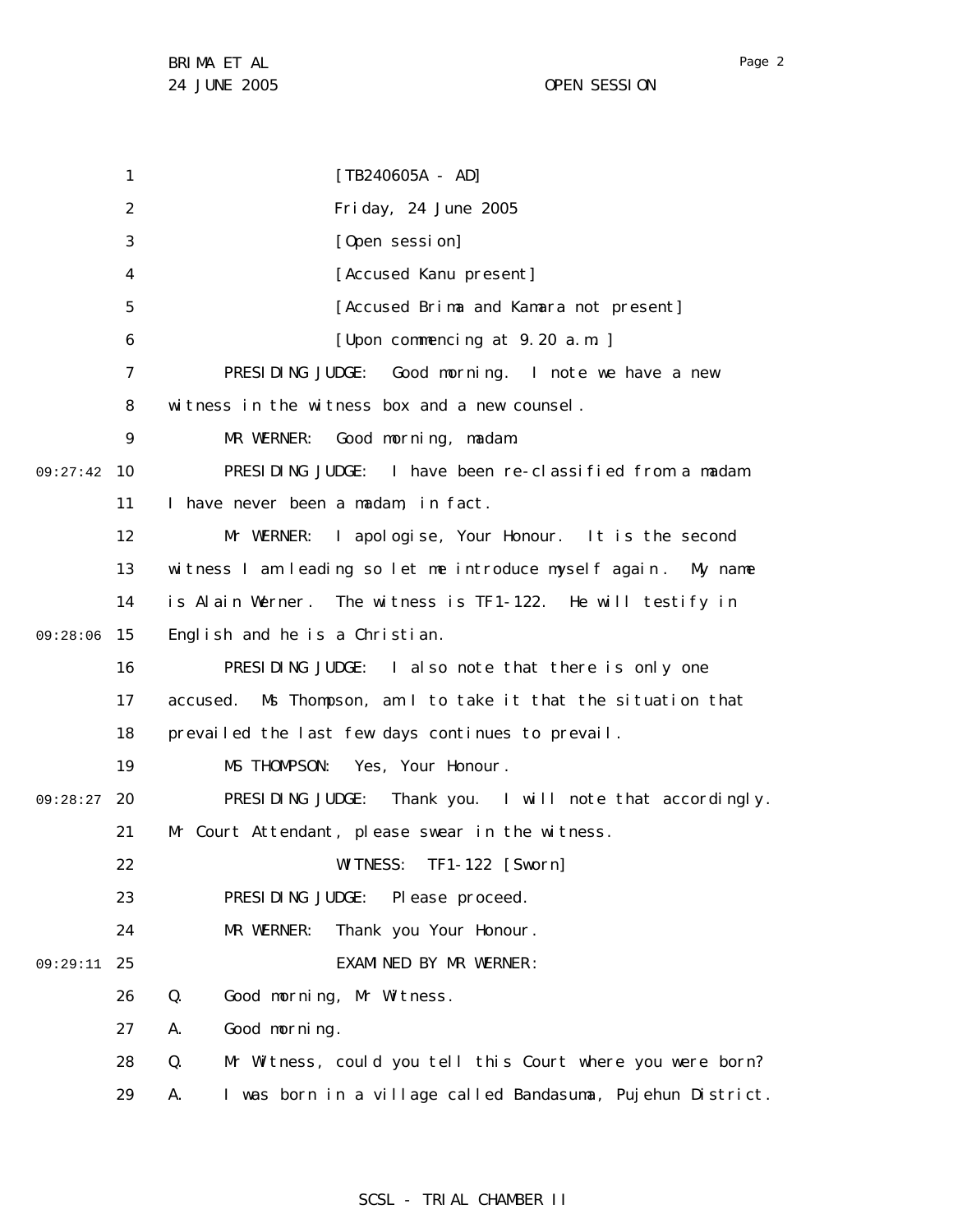Page 3

1 2 3 4 5 6 7 8 9 09:30:01 10 11 12 13 14 15 09:30:23 16 17 18 19 09:30:48 20 21 22 23 24 25 09:31:15 26 27 28 29 09:29:47 Q. For the Court, Bandasuma is B-A-N-D-A-S-U-M-A? A. That's correct. MS THOMPSON: Your Honour, before my learned friend goes any further, so that we don't get into the same difficulties as we did with the other witnesses . Since this witness is literate and giving his evidence in English I ask that spellings of unusual names of places and towns, or wherever, come from the witness as it is his evidence. MR WERNER: I have no problem with that. PRESIDING JUDGE: Thank you. We will adopt that procedure. MR WERNER: Q. In which district is Bandasuma? A. Pujehun District, Barri Chiefdom. Q. Could you spell those two names for the Court? A. Barri Chiefdom, Barri is B-A-R-R-I . Q. And the district? A. Pujehun, P-U-J-E-H-U-N. Pujehun. Q. How old are you, Mr Witness? A. I am 46 years of age. Q. And are you able to read and write? A. Yes, I can read and write. Q. Mr Witness, what were you doing in May 1997? A. I was working as a civil police officer. Q. Where? A. Kenema Town. Q. Which office? A. The Criminal Investigation Department Office, Kenema Police Station. Q. And what was the substance of your work?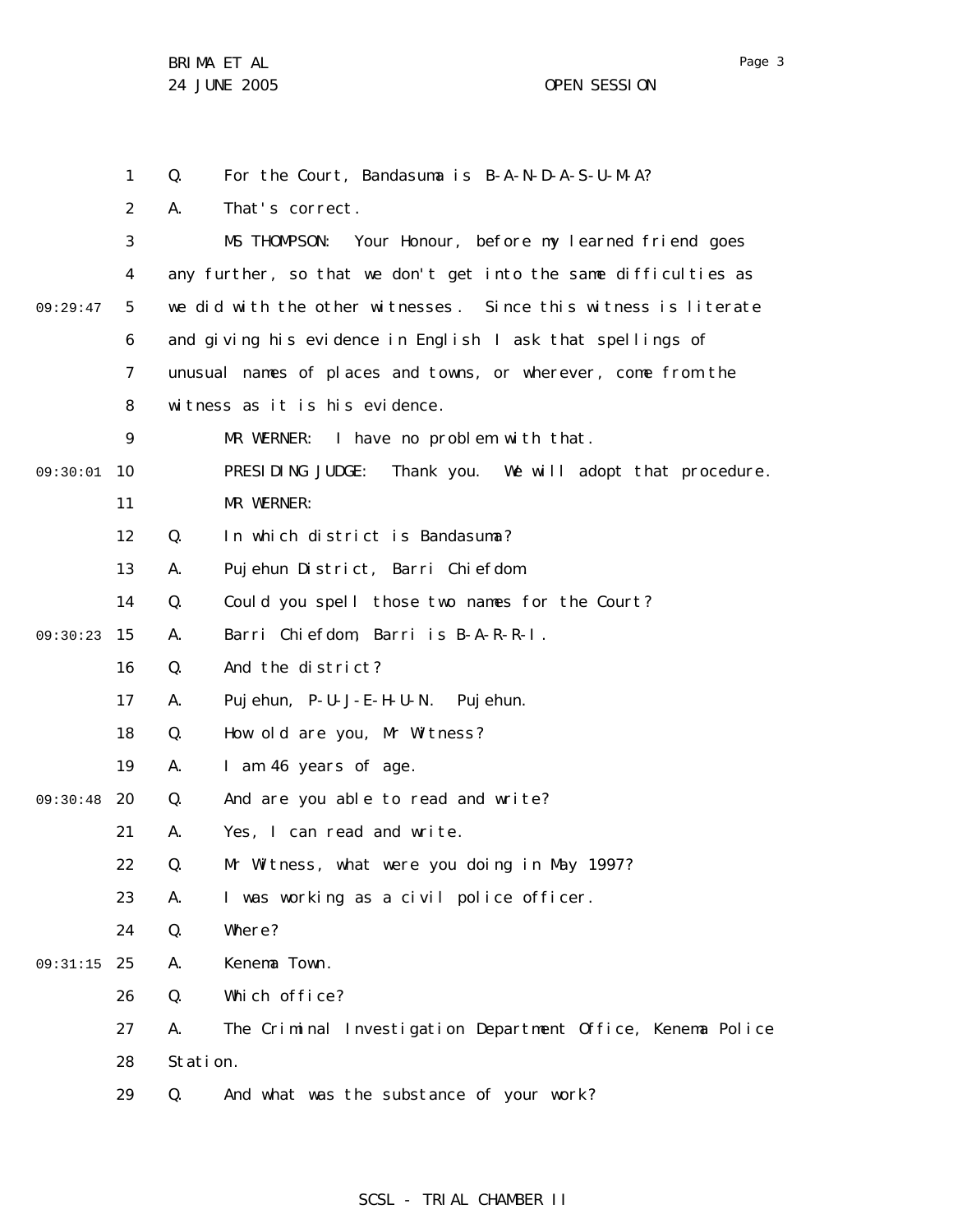|          | $\mathbf{1}$   | А. | I was the station sergeant.                                 |
|----------|----------------|----|-------------------------------------------------------------|
|          | $\overline{2}$ | Q. | And what does a station sergeant do?                        |
|          | 3              | А. | As station sergeant I was in charge of all my personnel,    |
|          | 4              |    | responsible for their welfare and postings.                 |
| 09:32:05 | 5              | Q. | And could you tell this Court how many people did work      |
|          | 6              |    | under your supervision?                                     |
|          | 7              | А. | I have 54 personnel working under my supervision.<br>Yes.   |
|          | 8              | Q. | Now, Mr Witness, did something happen in this country on    |
|          | 9              |    | 25th May 1997?                                              |
| 09:32:35 | 10             | Α. | Yes.                                                        |
|          | 11             | Q. | Could you tell this Court what happened?                    |
|          | 12             | Α. | May 25th 1997, I was in Freetown when I heard a<br>Yes.     |
|          | 13             |    | sporadic gun firing at about 5.30 a.m. I later made to      |
|          | 14             |    | understand that the AFRC have overthrown the democratically |
| 09:33:30 | 15             |    | elected government.                                         |
|          | 16             | Q. | And what did you do?                                        |
|          | 17             | А. | I went to town to see for myself. I did see a lot of        |
|          | 18             |    | destruction in town. I saw the central bank, Bank of Sierra |
|          | 19             |    | Leone, on fire.                                             |
| 09:34:07 | 20             | Q. | What did you do after?                                      |
|          | 21             | А. | I also saw the treasury building burning down.              |
|          | 22             |    | JUDGE SEBUTINDE: I'm sorry, what was that building?<br>The  |
|          | 23             |    | what building?                                              |
|          | 24             |    | MR WERNER:                                                  |
| 09:34:34 | 25             | Q. | Could you repeat the name of the --                         |
|          | 26             | Α. | The treasury.                                               |
|          | 27             | Q. | What did you do after that, Mr Witness?                     |
|          | 28             | Α. | Well, I later returned home.                                |
|          | 29             | Q. | Where?                                                      |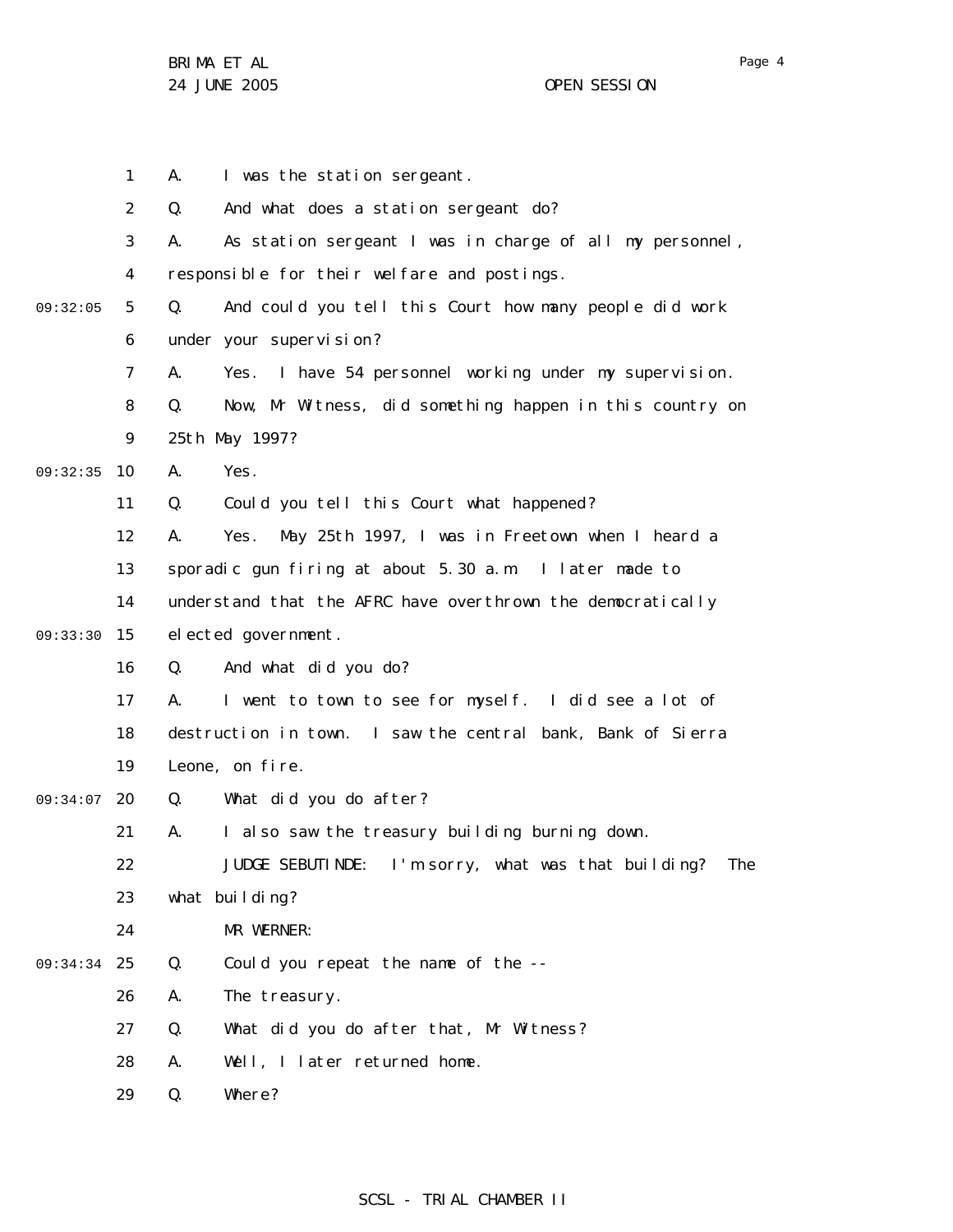Page 5

1 2 3 4 5 6 7 8 9 10 11 12 13 14 15 09:36:53 16 17 18 19 20 09:37:28 21 22 23 24 09:38:07 25 26 27 28 29 09:35:24 09:36:08 A. I was trapped down in Freetown here for about a week. Q. And where did you return? A. After that I returned to Kenema. Q. Mr Witness, did anything happen in Kenema, Kenema Town, as a result of what happened in Freetown in May 1997? A. Yes. When I arrived at Kenema I saw a lot of RUF rebels and AFRC juntas masquerading the streets of Kenema township. Q. And, Mr Witness, did anything happen in the Kenema CID office as a result of what happened in Freetown in May 1997? A. Yes, in the following morning, I went to my office and summoned a meeting. In that meeting I advised my personnel working under my supervision to remain neutral. All of them adhered to my advice with the exemption of one personnel. Q. What is his name? A. And that is Barba Tarawalay. Q. And could you spell this name for the Court? A. B-A-R-B-A, Barba; Tarawalay, T-A-R-A-W-A-L-A-Y. Q. Who was Barba Tarawalay? A. Barba Tarawalay was my personnel, a police constable working under my supervision. Q. Now Mr Witness, where were the AFRC/RUF troops stationed in Kenema? A. Well, normally the military in Kenema had their brigade headquarter at reservation. So the military used this same brigade as their brigade headquarters. Q. Where they anywhere else? A. They also used 14 Hangh Road as their secretariat. Q. Could you spell Hangh Road for the Court. JUDGE SEBUTINDE: I'm sorry to intervene. Is this evidence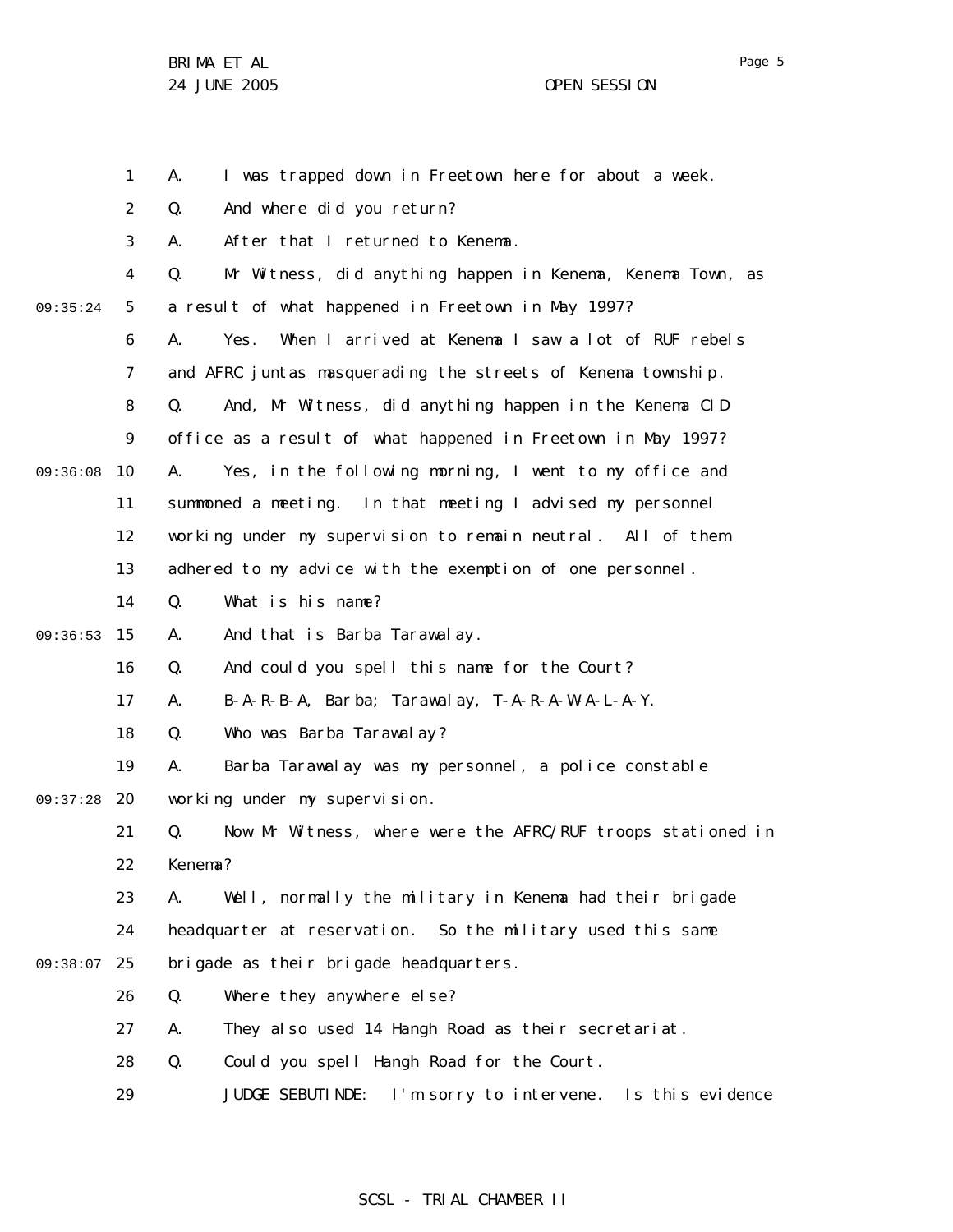1 2 3 4 5 6 7 8 9 10 11 12 13 14 09:39:50 15 16 17 18 19 20 09:40:21 21 22 23 24 09:40:54 25 26 27 28 29 09:38:53 09:39:06 regarding the normal military or regarding the AFRC/RUF rebel locations or stations? Because he says normally the military has this, this, this. And the question you asked was not with regard to the normal military. MR WERNER: My understanding was that the witness was explaining that -- PRESIDING JUDGE: It is for the witness to explain. MR WERNER: I apologise. Q. Have you understood the question from the Bench? Could you explain what did you mean by the normal military? A. The AFRC juntas used the old brigade. Q. Could you repeat what you just said about Hangh Road? A. There is building along Hangh Road, that is number 14 Hang Road. Q. Could you spell for the Court? A. The spelling of Hangh is H-A-N-G-H. Q. And who were at number 14 Hangh Road? A. The AFRC and the RUF rebels. Q. You spoke about a secretariat; what does that mean? A. Well, they established that place to run their administration. Q. What about the RUF rebels? Because you talked about the AFRC and you talked about the secretariat. How about the RUF? A. The RUF rebels occupied a building, NIC building along Dama Road, Kenema. Q. What does NIC stand for? A. National Insurance Company. Q. Now Mr Witness, JUDGE SEBUTINDE: Spell --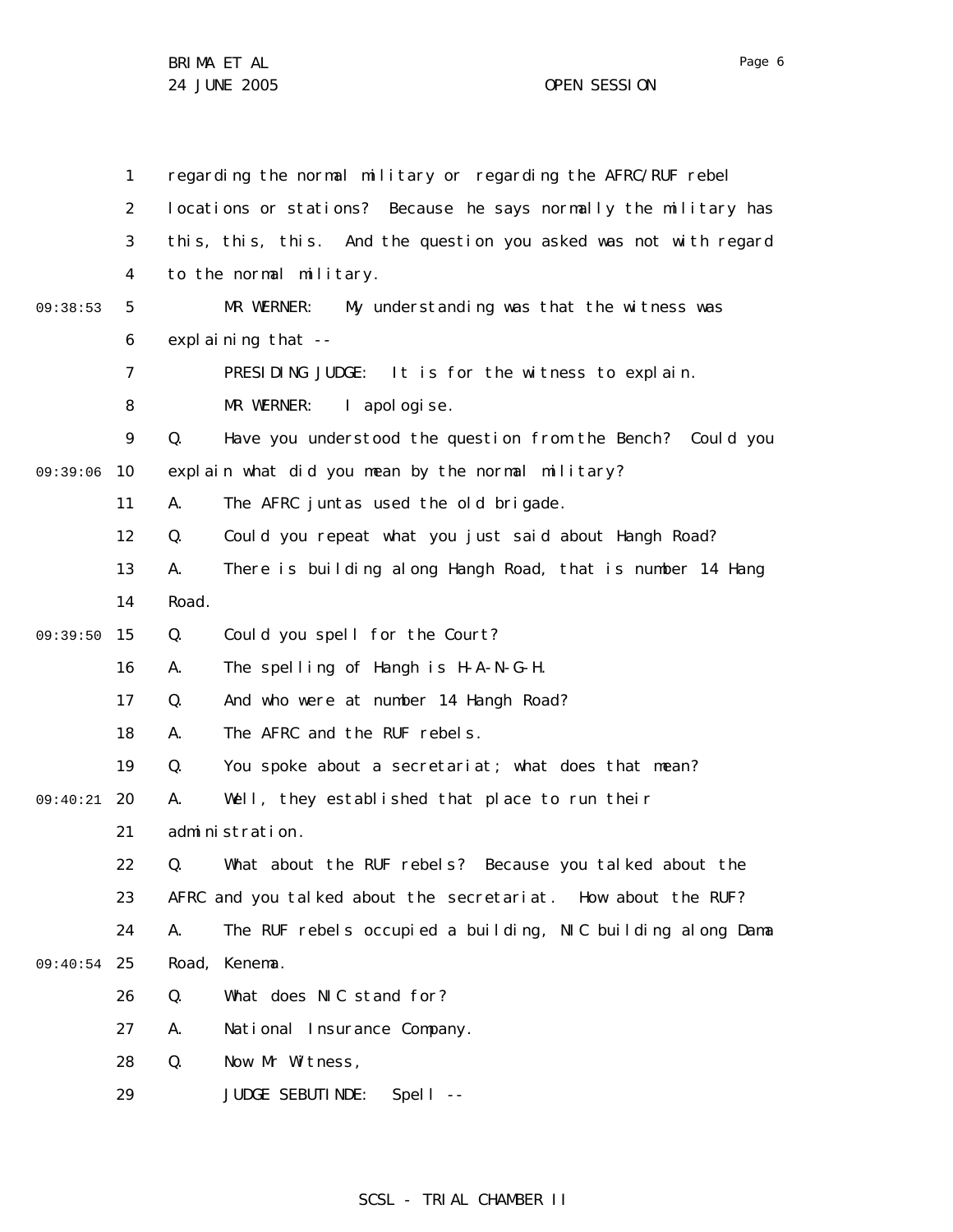|          | 1              | Q.    | Could you spell Dama Road.                                  |
|----------|----------------|-------|-------------------------------------------------------------|
|          | 2              | А.    | Dama road. D-A-M-A, Dama.                                   |
|          | 3              |       | MR WERNER:                                                  |
|          | 4              | Q.    | Now Mr Witness, how long did the AFRC/RUF forces stay in    |
| 09:41:36 | 5              |       | control of Kenema Town?                                     |
|          | 6              |       | PRESIDING JUDGE: It's not been established that they were   |
|          | $\overline{7}$ |       | in control of the Kenema Town. He said they were there.     |
|          | 8              |       | I will rephrase.<br>MR WERNER:                              |
|          | 9              | Q.    | How long were the AFRC/RUF stationed in Kenema Town?        |
| 09:41:56 | 10             | А.    | They were there for about nine months.                      |
|          | 11             | Q.    | Until which time, approximately?                            |
|          | 12             | А.    | In the 25 May 1997 to February 1998.                        |
|          | 13             | Q.    | And during that time were any other forces in Kenema Town?  |
|          | 14             | А.    | Initially there were Kamajor militia, but later they all    |
| 09:42:36 | 15             |       | di sappeared.                                               |
|          | 16             | Q.    | Why?                                                        |
|          | 17             | А.    | Due to the pressure from the AFRC junta and the RUF rebels. |
|          | 18             | Q.    | Now Mr Witness, where were you yourself from that period of |
|          | 19             | time, | May 1997, February 1998?                                    |
| 09:43:10 | 20             | А.    | I was in Kenema township throughout the nine month period.  |
|          | 21             | Q.    | And what were you doing throughout the nine month period?   |
|          | 22             | А.    | I was working there as civil police officer.                |
|          | 23             | Q.    | Where?                                                      |
|          | 24             | Α.    | Kenema police station.                                      |
| 09:43:33 | 25             | Q.    | Is that the same as CID?                                    |
|          | 26             | Α.    | Yes.                                                        |
|          | 27             | Q.    | Now, Mr Witness, was anyone in charge of the AFRC/RUF       |
|          | 28             |       | troops to Kenema during that time?                          |
|          | 29             | Α.    | Well, the AFRC junta, they have their SOS East by the name  |

# SCSL - TRIAL CHAMBER II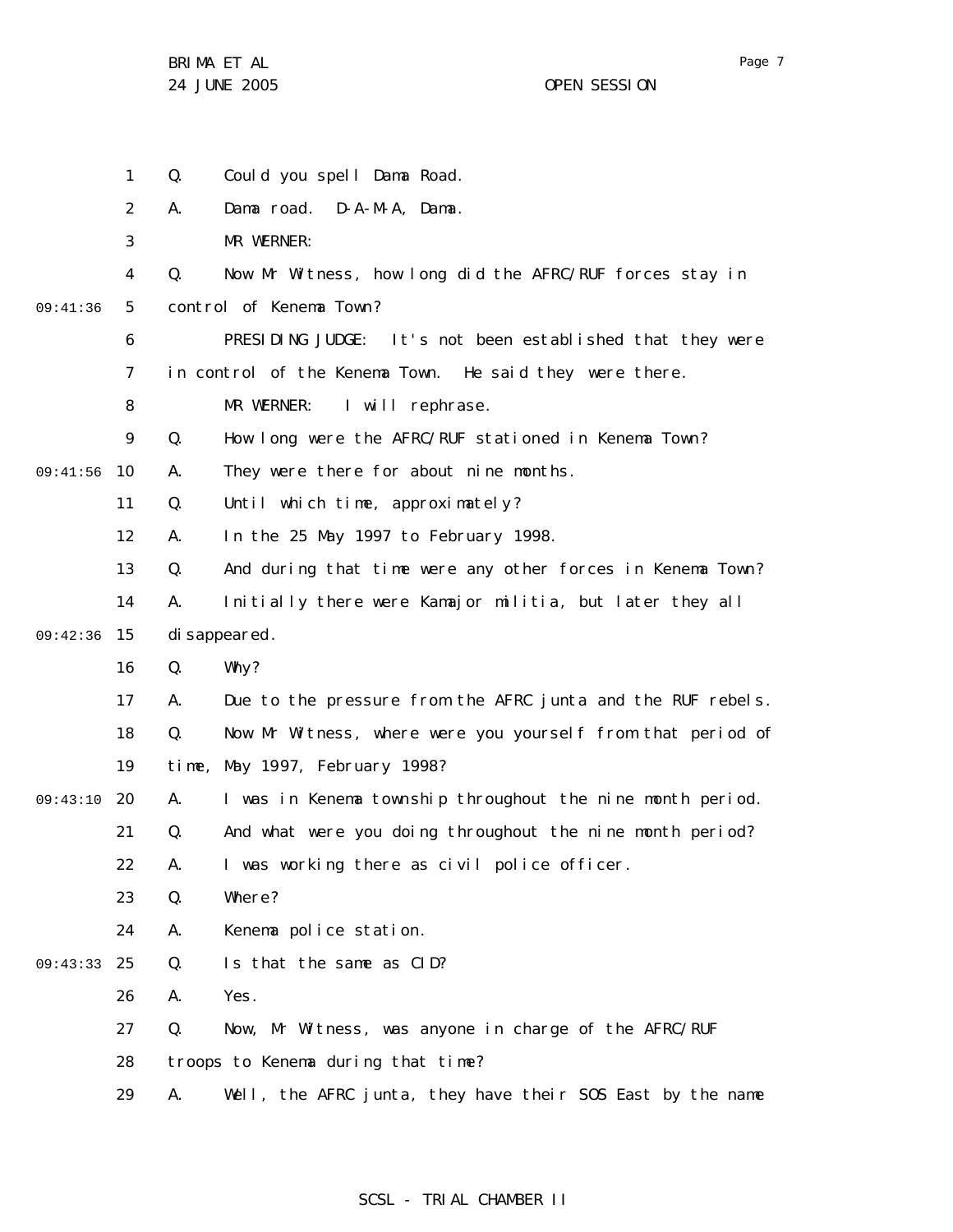- 1 of Eddie Kanneh.
- 2 Q. Could you first explain to the Court what does SOS East
- 3 stand for?
- 4 A. Secretary of state, east.
- 5 09:44:18 Q. Could you spell for this Court Eddie Kanneh?
	- 6 A. Eddie, E-D-D-I-E; Kanneh, K-A-N-N-E-H.
		- 7 Q. Now, were any other commanders in Kenema Town at that time?
	- 8 A. You also have Sam Bockarie alias Mosquito who was this
	- 9 charge of the RUF rebels.
- 09:45:01 10 Q. Could you spell this name for the Court?
	- 11 A. Sam Bockarie, S-A-M, Sam; Bockarie, B-O-C-K-A-R-I-E,
		- 12 Bockarie.
		- 13 Q. Could you spell Mosquito.
		- 14 A. Mosquito, M-O-S-Q-U-E-T-O [sic].
- 09:45:30 15 Q. Where was he staying?
	- 16 A. He was staying right at Dama Road in NIC building.
	- 17 Q. And were any other commanders in Kenema at that time?
	- 18 A. Yes, you have some sub-commander under Mosquito, a man like
		- 19 Massaquoi.
- 09:46:03 20 Q. Could you spell that name?
	- 21 A. M-A-S-S-A-Q-U-I, Massaquoi [sic].
	- 22 Q. Any other ones?
	- 23 A. You also have Morris Kallon.
	- 24 Q. Could you spell it for this Court?
- 09:46:32 25 A. Morris, M-O-R-I-S-E [sic]; Kallon, K-A-L-L-O-N, Kallon.
- 26 Q. Where -- did you see yourself Morris Kallon? At that time?
	- 27 A. Yes.
	- 28 Q. Where did you see him?
	- 29 A. Along Dama Road, Kenema.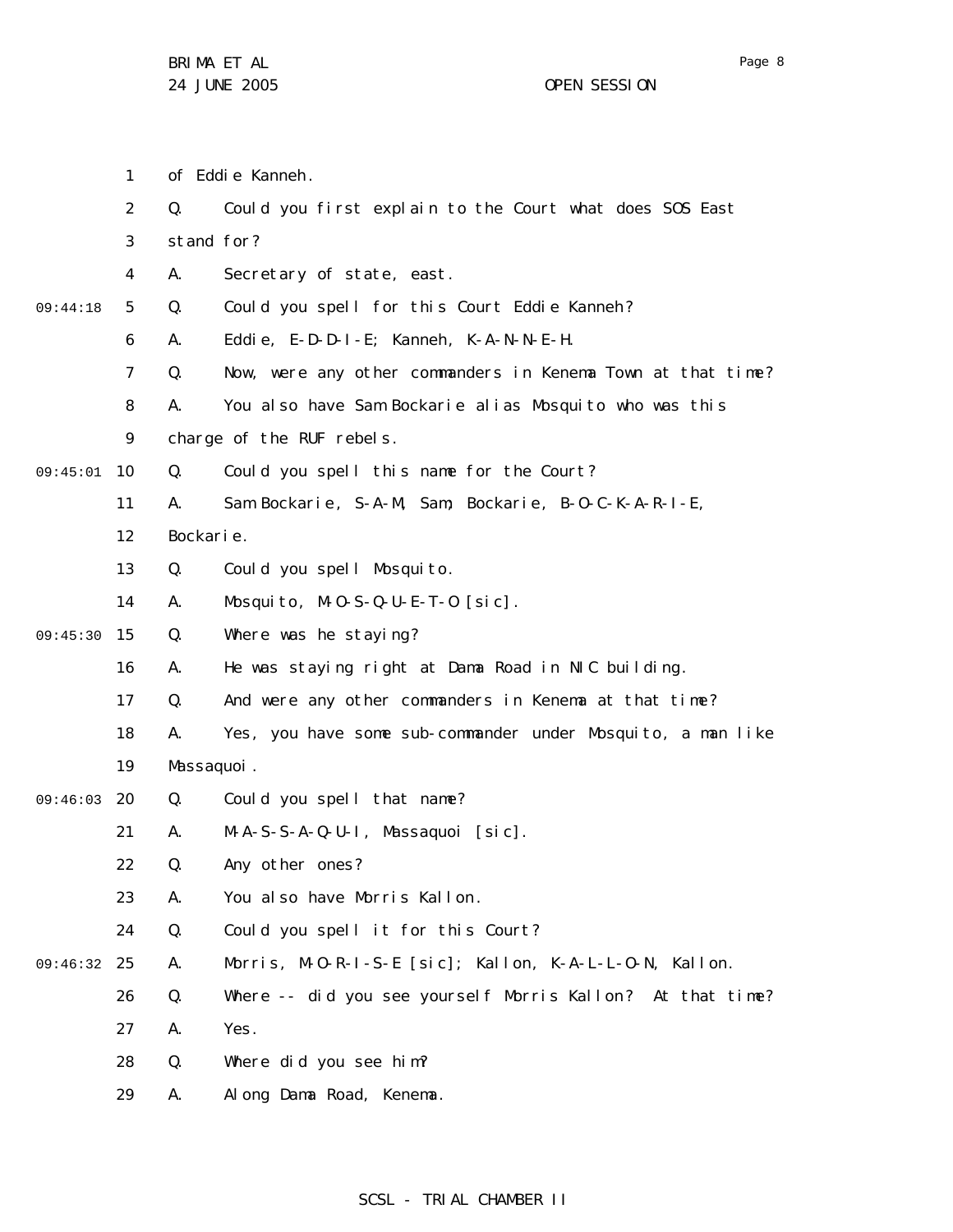|          | $\mathbf{1}$   | Q.       | How many times did you see him?                                |
|----------|----------------|----------|----------------------------------------------------------------|
|          | $\overline{2}$ | А.       | Very often.                                                    |
|          | 3              | Q.       | Always at the same place?                                      |
|          | 4              | А.       | They even used to come to my office. Almost every day.         |
| 09:47:28 | 5              | Q.       | Mr Witness --                                                  |
|          | 6              |          | JUDGE SEBUTINDE: Counsel, we don't know who "they" are.        |
|          | 7              |          | JUDGE LUSSICK: And "they" is?                                  |
|          | 8              |          | MR WERNER:<br>Sorry.                                           |
|          | 9              | Q.       | Who are "they"? When you say "they" used to come almost        |
| 09:47:45 | 10             |          | every day to my office, who are they?                          |
|          | 11             | А.       | Sam Bockarie, Eddie Kanneh, Morris Kallon.                     |
|          | 12             | Q.       | Any other one?                                                 |
|          | 13             | А.       | You have people like Akim.                                     |
|          | 14             | Q.       | Could you spell the name for this Court?                       |
| 09:48:07 | 15             | А.       | Akim, $A-K-I - M$ .                                            |
|          | 16             | Q.       | And for whom was he working, Akim?                             |
|          | 17             | А.       | Initially he was a government soldier and later defected to    |
|          | 18             | the RUF. |                                                                |
|          | 19             | Q.       | When you say later, when was that? What do you mean when       |
| 09:48:38 | 20             |          | you say later he defected to the RUF?                          |
|          | 21             | А.       | Well, he was our constitutional army, in the Sierra Leone      |
|          | 22             |          | Army, so after the coup, we later saw him with the RUF rebels. |
|          | 23             | Q.       | Any other commanders you can remember?                         |
|          | 24             | А.       | Yes, you also have a man like Issa Sesay.                      |
| 09:49:11 | 25             | Q.       | Could you spell this name for the Court?                       |
|          | 26             | А.       | Yes, Issa, I-S-S-A; Sesay, S-E-S-A-Y.                          |
|          | 27             | Q.       | Was he $-$                                                     |
|          | 28             | А.       | He was living at No. 31 Hangh Road, Kenema.                    |
|          | 29             | Q.       | Did you go through Hangh Road at that time yoursel f?          |

# SCSL - TRIAL CHAMBER II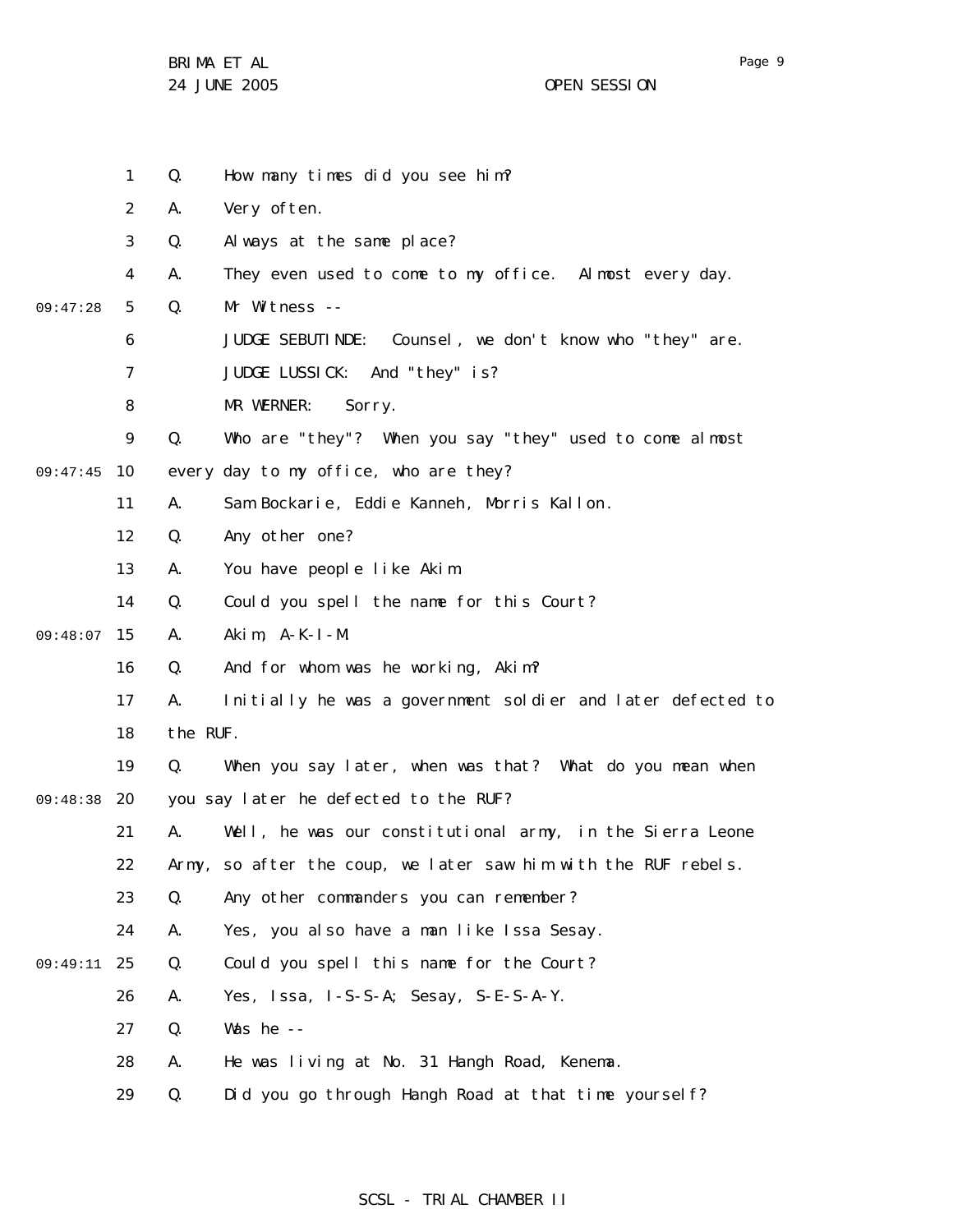29

1 2 3 4 5 6 7 8 9 09:50:27 10 11 12 13 14 15 09:50:41 16 17 18 19 20 09:51:20 21 22 23 24 25 09:51:55 26 27 28 09:49:52 A. Every day I walked through that street. Q. Did you see anything special happening when you were wal king along Hangh Road? A. Yes. Q. Could you tell this Court what you saw? A. Well, at No. 14 Hangh Road where they have their secretariat building, they were having a national flag there. Q. Which national flag? Could you just specify? A. The Sierra Leone national flag. Green, white and blue, that is the colour. Q. Carry on. A. Normally we used to put our flag up at 6.00 am in the morning. Q. Who are "we"? A. We Sierra Leone national flag is supposed to go up at 6.00 am and we put it down 6.00 p.m. Q. Every day? A. Every day. But the AFRC juntas and the RUF rebels, set a trap with our national flag. Q. Can you explain what you mean? A. Sometimes they put the flag up at 8.00 o'clock or 9.00 o'clock. Q. For the sake of clarity, Mr Witness, let me just interrupt you. Is anything compulsory in Sierra Leone when the national flag is up? Is anything supposed to happen when the national flag is up? A. When our national flag is going up, as long as you are within that vicinity you are supposed to stand still.

### SCSL - TRIAL CHAMBER II

JUDGE SEBUTINDE: I am sorry, I don't understand. When the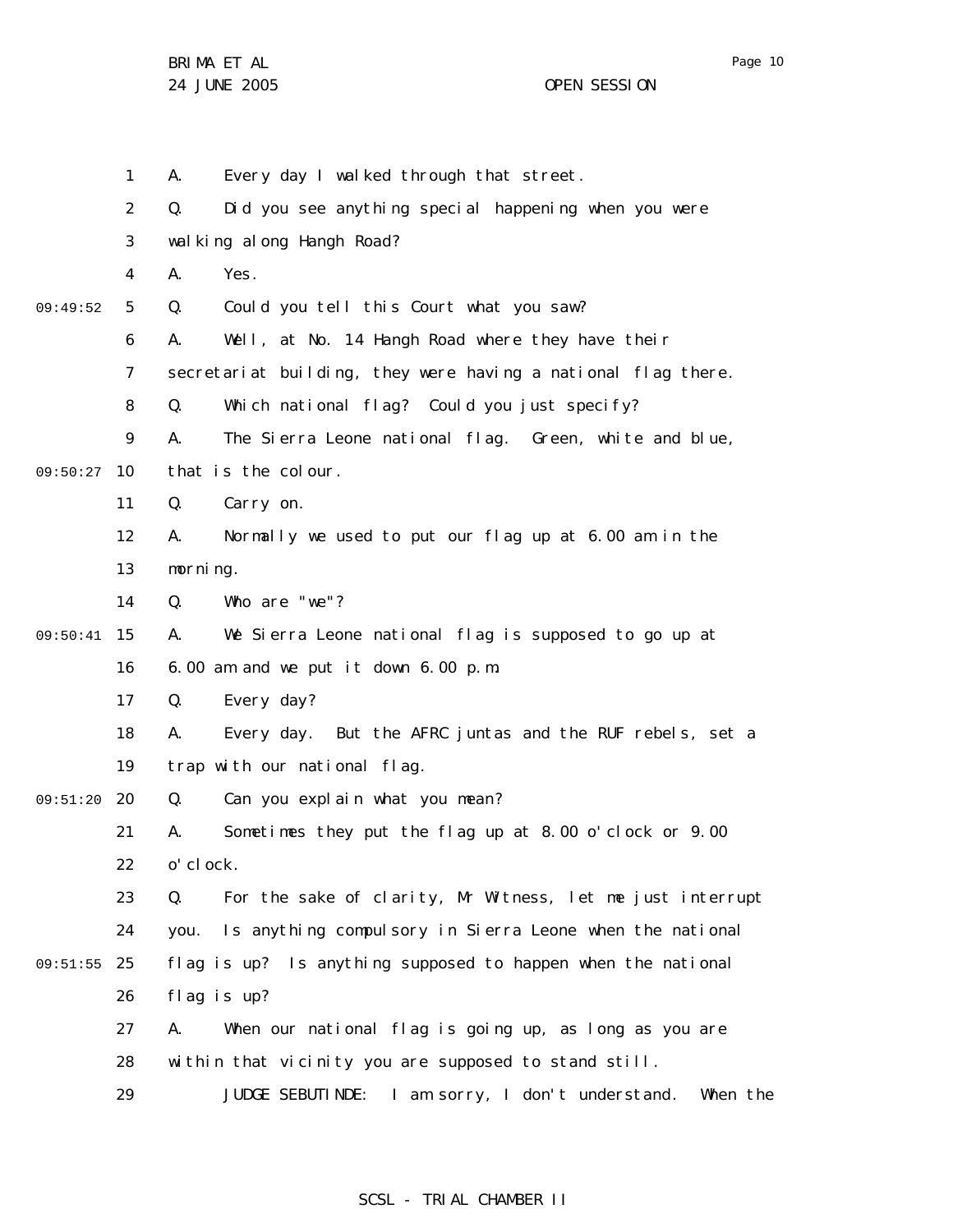Page 11

1 2 3 4 5 6 7 8 9 09:52:57 10 11 12 13 14 09:53:30 15 16 17 18 19 09:53:52 20 21 22 23 24 09:54:07 25 26 27 28 29 09:52:32 flag is up and flying you are supposed to stand still or when it's going up? MR WERNER: My question was not clear, but I thought it was clear. Q. Have you understood the question from the Bench? A. When the flag is going up, as long as you are within that vicinity you are supposed to stand still. Q. Carry on. A. So, they brought forward the time from 6.00 a.m. to 8.00 a.m. or, at times, 9.00 a.m. And our people are not conversant with that time. Q. What happened? A. So each time the flag is going up at 8.00 or 9.00, people do not understand so that they continue walking. MR MANLY-SPAIN: May it please Your Honours. I respectfully submit that the witness is now giving opinion evidence, talking about people did not understand most of the time, et cetera. He is talking for the people now. MR WERNER: Things are going to become clear whilst he is explaining that in relation with particular evidence. That's the reason why. PRESIDING JUDGE: Mr Manly-Spain, I think the witness should be allowed to finish his description. I think he was coming to a description that will convey his view . MR MANLY-SPAIN: As Your Honour pleases. MR WERNER: Thank you, Your Honour. Q. Carry on, Mr Witness. A. So he each time the flag is going up and people are moving in the street, they get you arrested.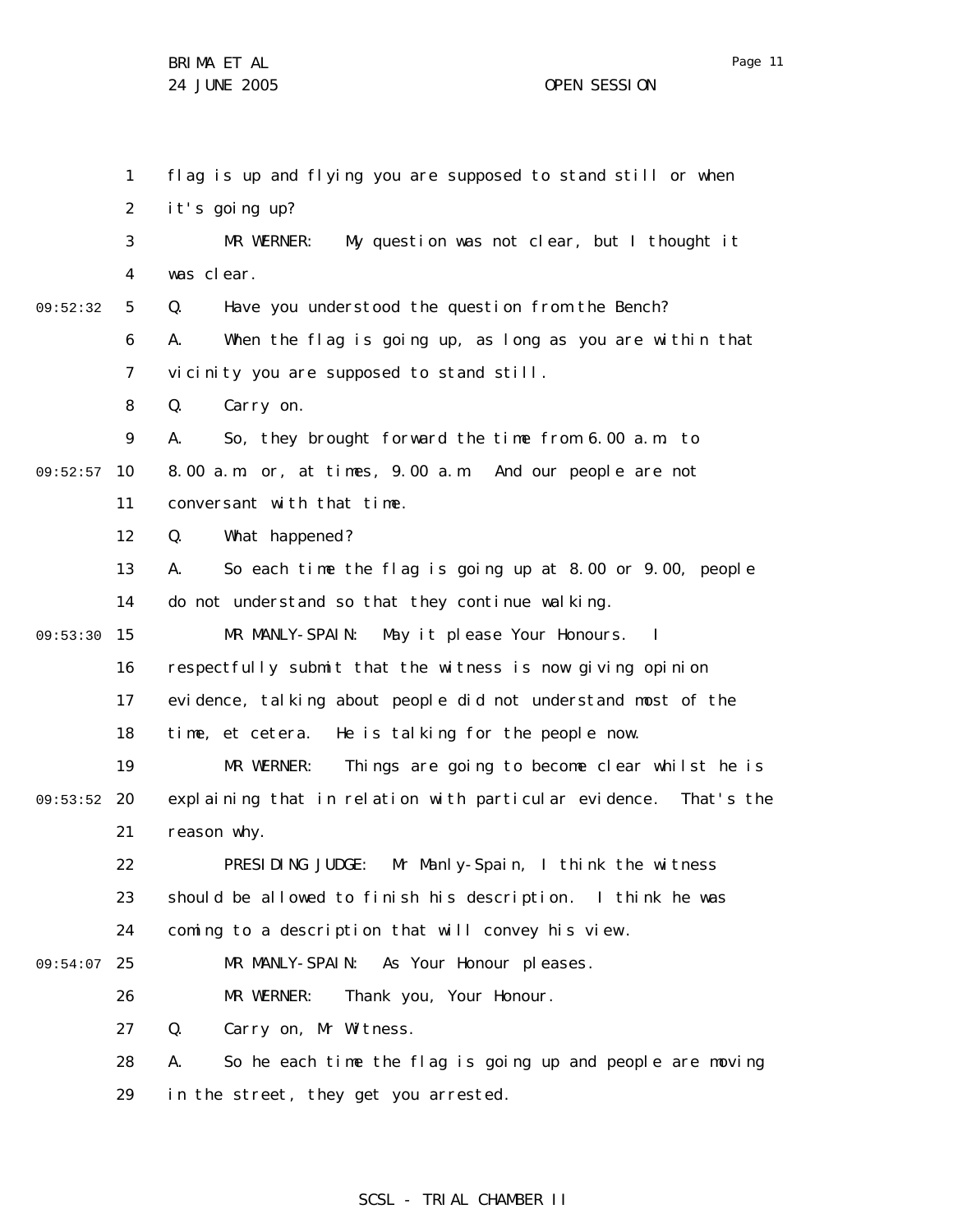Page 12

|          | $\mathbf{1}$ | Q.<br>Who are they, Mr Witness?                                    |
|----------|--------------|--------------------------------------------------------------------|
|          | 2            | Take you to their secretariat.<br>А.                               |
|          | 3            | Mr Witness, sorry to interrupt you. But just you say,<br>Q.        |
|          | 4            | "they get you"; who are they?                                      |
| 09:54:32 | 5            | The AFRC juntas and the RUF rebels.<br>А.                          |
|          | 6            | Q.<br>Carry on.                                                    |
|          | 7            | They take you to their secretariat, remove everything that<br>А.   |
|          | 8            | you have on you, and if you resist, they beat you and lock you     |
|          | 9            | And they do this continuously. So at one point in time --<br>up.   |
| 09:55:09 | 10           | Q.<br>Did you see that happening?                                  |
|          | 11           | On several occasion. They do it continuously.<br>А.                |
|          | 12           | Do you remember any specific occasion?<br>Q.                       |
|          | 13           | Yes. At one point in time, I was going to my office.<br>А.<br>That |
|          | 14           | was about 8.00.                                                    |
| 09:55:34 | 15           | In the morning or in the -- in the morning?<br>Q.                  |
|          | 16           | 8.00 a.m. in the morning. A certain lady was going to the<br>Α.    |
|          | 17           | market, and at that time they were putting up the flag. The lady   |
|          | 18           | continued walking away. So they stop her and called her to their   |
|          | 19           | secretariat. When she got there, they put it to her that, "Are     |
| 09:56:13 | 20           | you not seeing the flag that is going up?" The lady said, "No."    |
|          | 21           | So they told her, "You have broken the law."                       |
|          | 22           | Q. Carry on.                                                       |
|          | 23           | They took her money from her, his purse, wristwatch, his<br>А.     |
|          | 24           | neck chain -- her neck chain.                                      |
| 09:56:49 | 25           | Sorry, Mr Witness, is it "his" or "her"?<br>Q.                     |
|          | 26           | Her neck chain. Woman. It's just a slip of tongue.<br>Α.           |
|          | 27           | Carry on.<br>Q.                                                    |
|          | 28           | So I was not happy. I went there, I tried to stop them.<br>А.      |
|          | 29           | But they did not listen to me at all, they continued harassing     |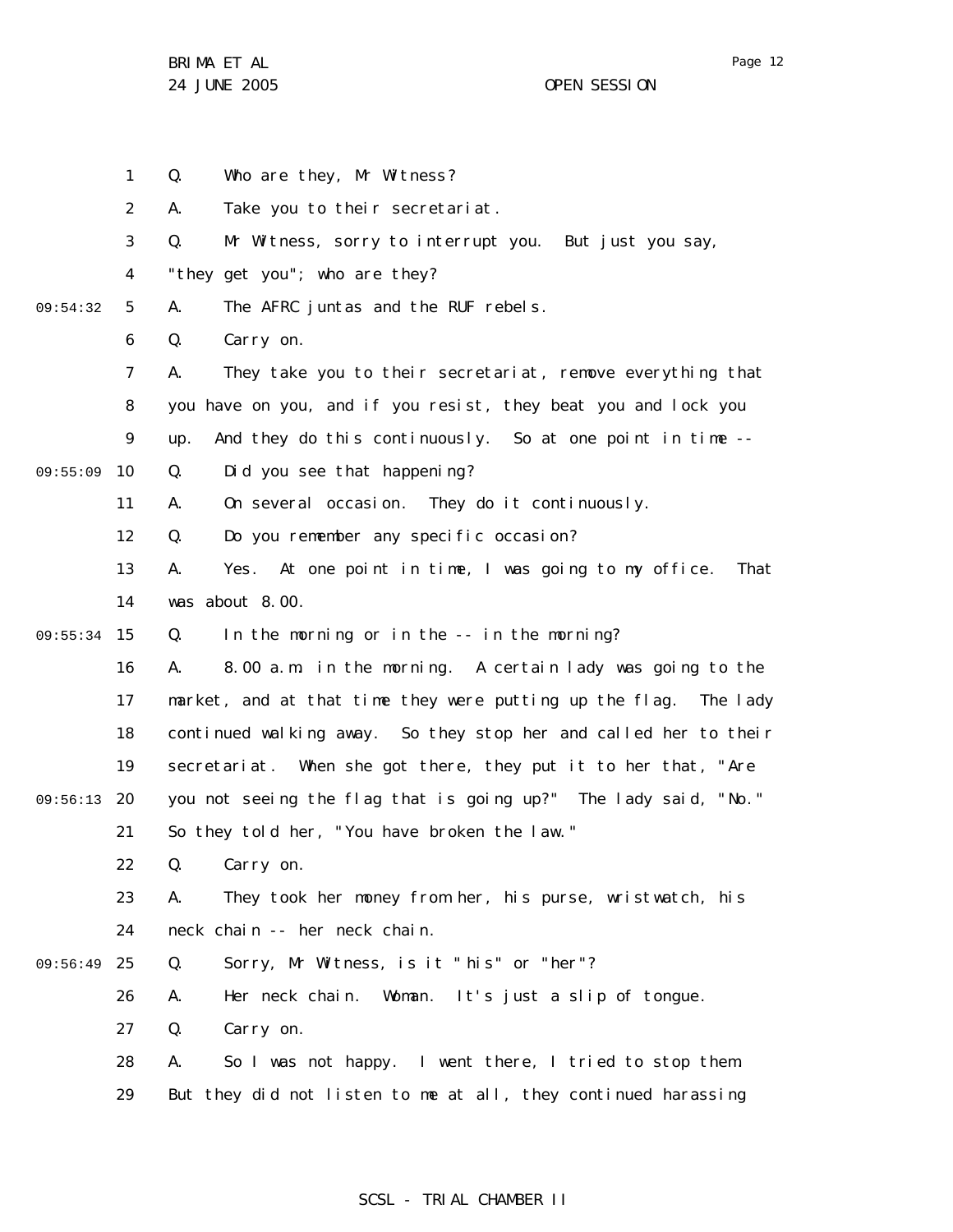1 2 and molesting the lady. When I insist that they should stop, one AFRC soldier became very, very much aggressive with me.

3 Q. Do you know his name?

4 5 09:57:49 A. I don't know his name, but I know him very well. Up to now I am seeing him passing in the street.

> 6 Q. Carry on.

7 8 A. So he held me on my trousers and the others came around and started beating me with their belts.

9 Q. Who are the others?

10 09:58:09 A. The other RUF rebels and the AFRC juntas. They later

11 locked me up in their cell. I was there for about two hours. My

12 authorities later intervened and I was subsequently released.

13 14 Q. Mr Witness, you told us before that Issa Sesay was, as well, living at Hangh Road.

15 16 17 18 19 09:59:13 20 21 22 23 24 09:59:34 25 26 09:58:48 MS THOMPSON: Your Honour, before my learned friend goes further, this witness has given evidence of harassment that he says he saw on several occasions and they do it continuously. That is two time frames. My learned friend then asked the question, "Did you see these," and he gave one example. The problem I have with this evidence is that my learned friend should go on to ask this witness or to lay some foundation as to the other two time periods this witness has given evidence, which is the several locations and the continuously. Because he has not given any evidence of how he knows of this sort of behaviour happening continuously or it happening on several occasions. That is my objection.

27 28 MR WERNER: I take the comment on board and can clarify that.

29 PRESIDING JUDGE: Very well.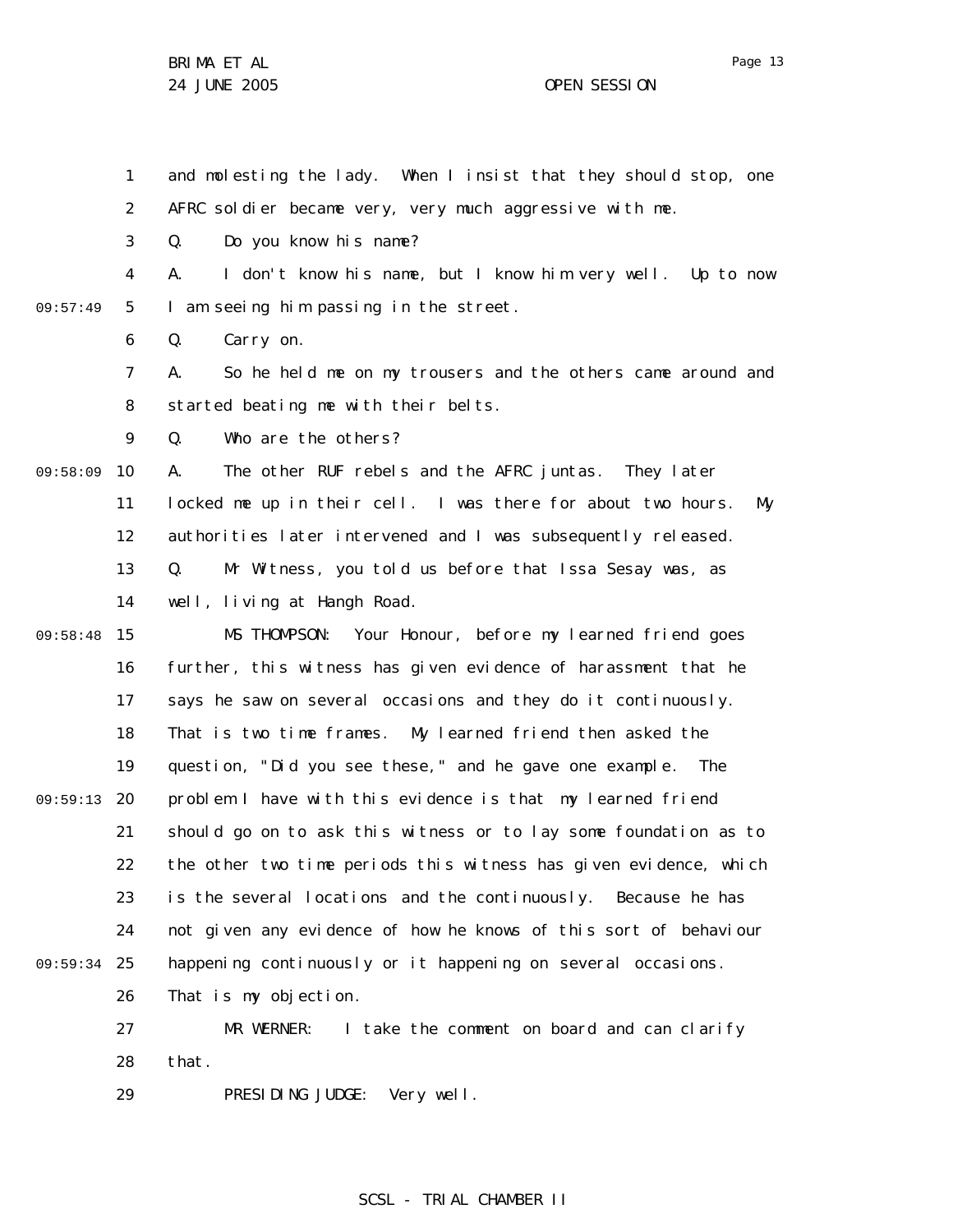1 2 3 4 5 6 7 8 9 10 10:00:23 11 12 13 14 15 10:01:09 16 17 18 19 20 10:01:31 21 22 23 24 25 10:01:48 26 27 28 29 10:00:03 MR FOFANAH: Secondly, Your Honour, before my learned colleague responds, the witness ended his last statement with the words "my authorities later intervened and they released me." We do not know what he means by "my authorities". If only that can be clarified as well. Thank you. MR WERNER: I will. Q. Have you heard the comments? Let's deal with the first remark. You said that you saw that happening continuously. Could you be more specific, both, like, how many times and then during which time frame? A. Yes. I can show so many instances. Let me just say few because of time. At another point in time, they also arrested an elderly woman for allegedly walking away while the flag is going up. They also removed everything from her. And that lady is still in Kenema. They do this over and again. Q. Mr Witness, without giving us -- telling us every story, if it is possible can you approximate about how many times did you see that happening? MS THOMPSON: Your Honour, I think the question has to be -- and I don't want to interrupt my friend, I do beg your pardon. But I think the question has to be how does he know this happened continuously or how does he know it happened on several occasions? Giving an approximation I don't think answers the concerns we have. Or, in fact, giving us a narrative of every time this happened does not answer our question. It is just how it came to this witness's knowledge that he is able to give this evidence today. MR WERNER: The witness already testified that he was going through Hangh Road every day, but I am very comfortable

# SCSL - TRIAL CHAMBER II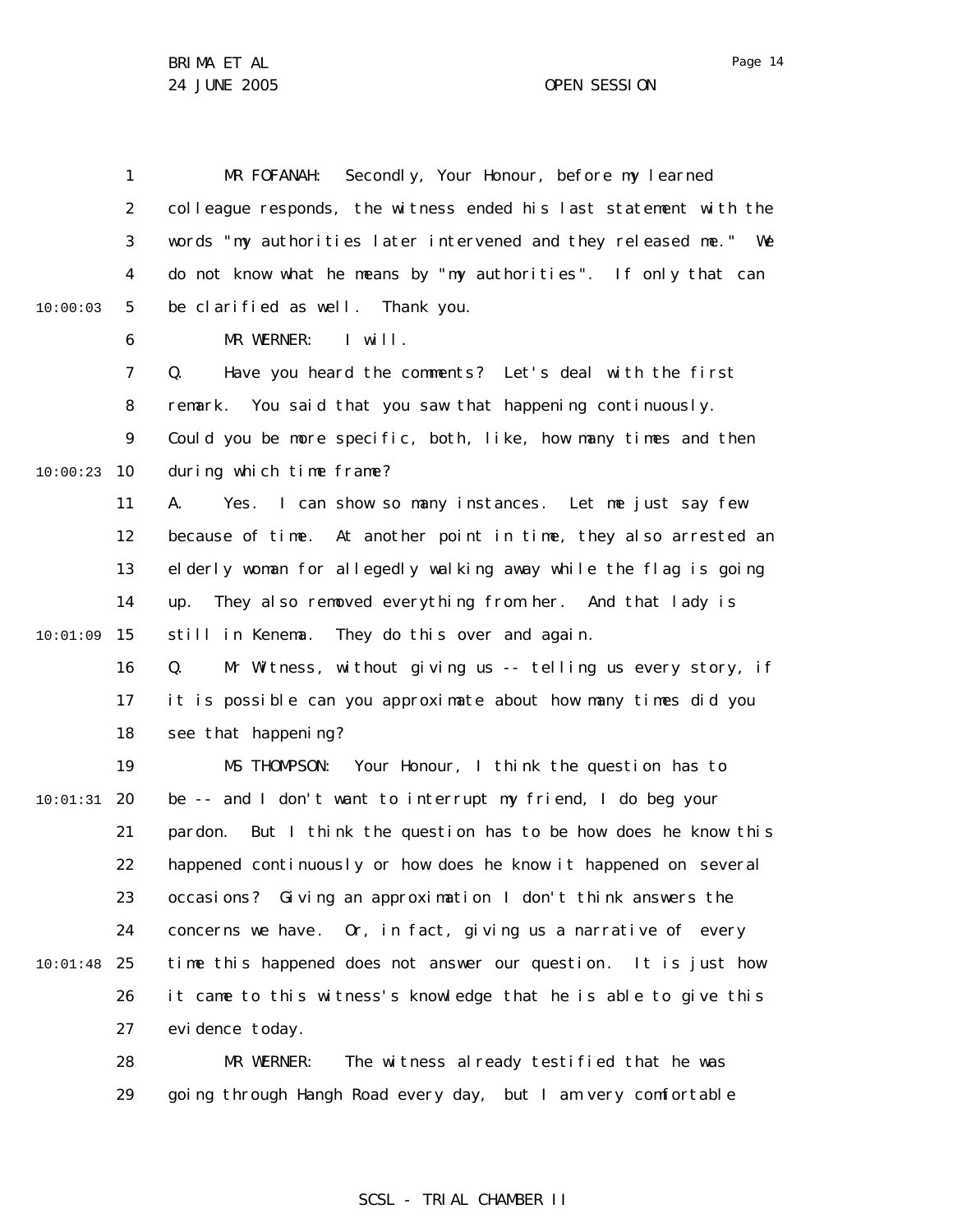1 with asking the question if it can help.

2 3 4 5 6 7 8 9 10 10:02:35 11 12 13 14 15 10:02:46 16 17 18 19 20 10:03:15 21 22 23 24 25 10:03:35 26 27 28 29 10:02:16 MS THOMPSON: Might I just add that this is also new evidence that we are hearing today. It is not in the statements that have been served on us. We are not taking objection to that, but if the witness is giving evidence on that today, then perhaps we need more clarity, because this is all new to us, it is nothing that we have seen in any of the statements. MR WERNER: It has been served to the Defence on the 31st of May 2005, a two page statement. I have it here. PRESIDING JUDGE: Ms Thompson, do you want to check if you have the document that counsel is referring to? MS THOMPSON: I do have that statement, Your Honour. What I am saying is that some of what this witness is talking about today is not contained in that statement. I'm not saying we weren't served the statement; we were. But some of what he is talking about today is not in those statements. PRESIDING JUDGE: Counsel, the witness has stated that -he says that these incidence happened continuously. Clearly they did not all happen to him; he has given examples. Therefore, there must be a foundation for him to be able to say what he has said. MR WERNER: Yes, Your Honour. Q. Mr Witness how do you know that what you have described happened continuously? How do you know that? A. Hangh Road is the route I take to my office every day. And I used to see them every day behaving that same way. Majority of the victims are alive and they are in Kenema and they are ready to come and testify that. Q. Now, are you able, or not, to approximate how many times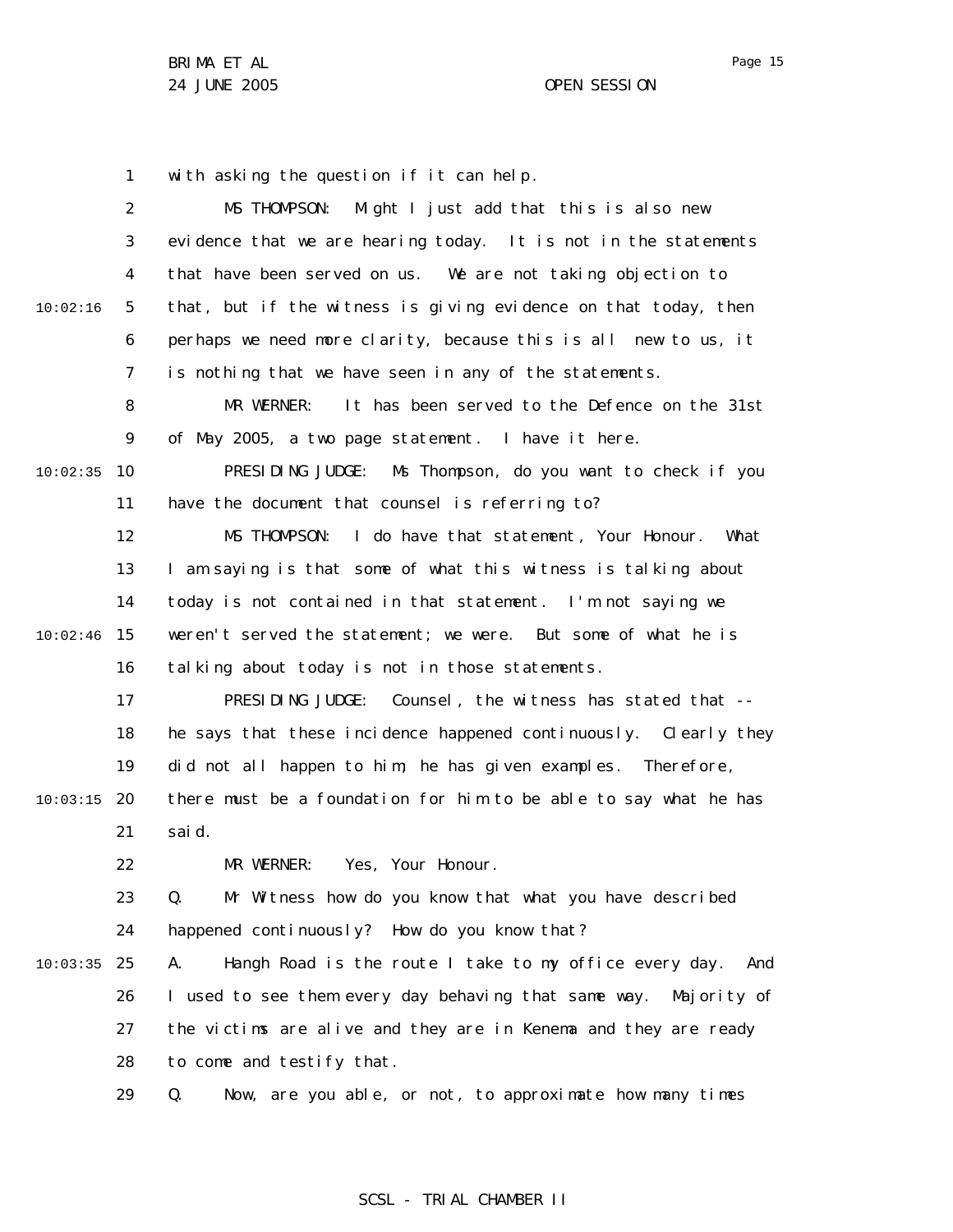|          | 1              | did you see that happening?                                       |
|----------|----------------|-------------------------------------------------------------------|
|          | $\overline{2}$ | This is the usual habit. They always do it. I cannot<br>А.        |
|          | 3              | approximate, but they always do it. The entire Kenema township    |
|          | 4              | know about that. There is no hidden business about it.            |
| 10:04:44 | 5              | Now, Mr Witness, you said that the day you were yourself<br>Q.    |
|          | 6              | arrested in the AFRC secretariat at 14 Hangh Road, after two      |
|          | 7              | hours, you were released by your authorities. Who are your        |
|          | 8              | authorities? Who are you referring to?                            |
|          | 9              | My commissioner of police and my chief police officer.<br>А.      |
| 10:05:16 | 10             | They came and intervened and I was subsequently released.         |
|          | 11             | Now, Mr Witness, you said that Issa Sesay, as well, was<br>Q.     |
|          | 12             | living at Hangh Road. Did you see him at that time at Hangh       |
|          | 13             | Road?                                                             |
|          | 14             | He used to go to our office frequently.<br>А.<br>Yes.             |
| 10:05:49 | 15             | Was he living by himself at Hangh Road?<br>Q.                     |
|          | 16             | He was with his own men.<br>А.                                    |
|          | 17             | Did you see them at that time, his men?<br>Q.                     |
|          | 18             | I see them clearly. I see them. I spoke with them.<br>А.          |
|          | 19             | Q.<br>Did anything special happen when you saw them at Hangh Road |
| 10:06:21 | 20             | at that time?                                                     |
|          | 21             | May it please Your Honours, is it see or saw?<br>MR FOFANAH:      |
|          | 22             | MR WERNER: Sorry, I am a bit confused.                            |
|          | 23             | JUDGE SEBUTI NDE:<br>There is a time frame we are talking         |
|          | 24             | When a witness says "I see them", that means as of now.<br>about. |
| 10:06:41 | 25             | But I think that your questions are relating to a particular time |
|          | 26             | frame which you have named between May of 1997 and February of    |
|          | 27             | 1998.                                                             |
|          | 28             | Sorry, I didn't get that.<br>MR WERNER:                           |
|          | 29             | Mr Witness, I am always referring to that period you were<br>Q.   |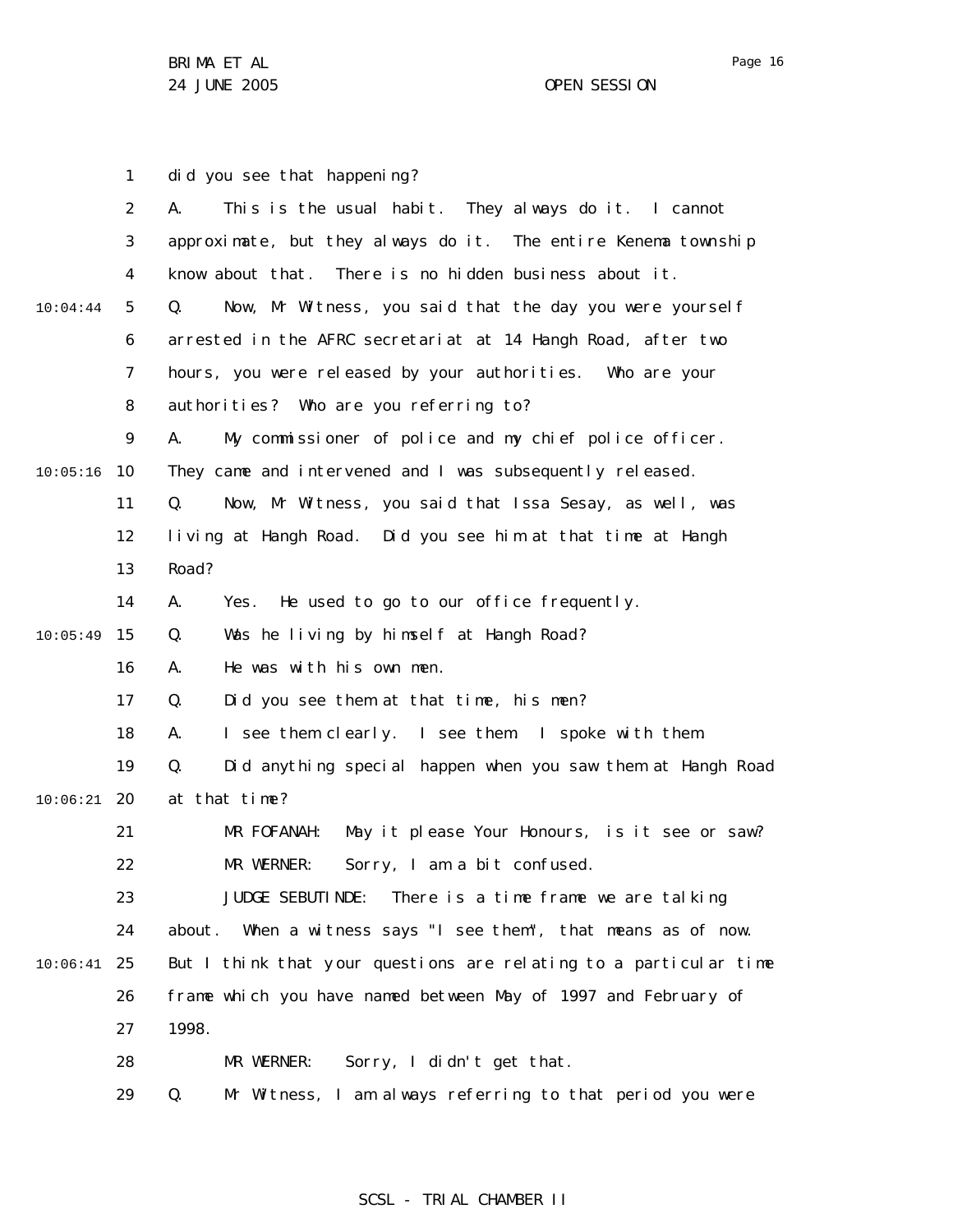1 2 3 4 5 6 7 8 9 10 10:07:49 11 12 13 14 15 10:08:20 16 17 18 19 20 10:09:03 21 22 23 24 25 10:09:34 26 27 28 29 10:07:35 at Kenema Town and you said the AFRC/RUF troops were at Kenema Town which is May 1997, February 1998. So during that time frame did you see anything happening with Issa's men at Hangh Road? A. Well, from that time they also used to extort money from people. Q. Who are they, Mr Witness? A. The boys of Issa Sesay. Q. Did you see that happening? A. Yes. Q. How many times? A. It is unaccountable; they do it continuously. JUDGE SEBUTINDE: Here we go again. Is this doing in the present tense or what? MR WERNER: Mr Witness, we need to be as specific as possible. When did you see that happening continuously? What is the time frame we are referring to now? A. I am talking here from May 25th, 1997 to February 1998. Q. Now, Mr Witness, at Hangh Road you talked about forces in the AFRC secretariat. You talked as well about men of Issa Sesay. Now were these people all of the same age? A. No. You have smaller boys among them, you have some adults. Q. How old were the youngest men you saw and to which group did they belong to. I am sorry, I will go with the first sentence first. How old were the youngest you saw? A. You can see them with 12 years old boy, 15, up to 18. Q. How do you know the youngest were 12 years old? How could you say that? A. I am a father of so many children, so I can know who is 12,

### SCSL - TRIAL CHAMBER II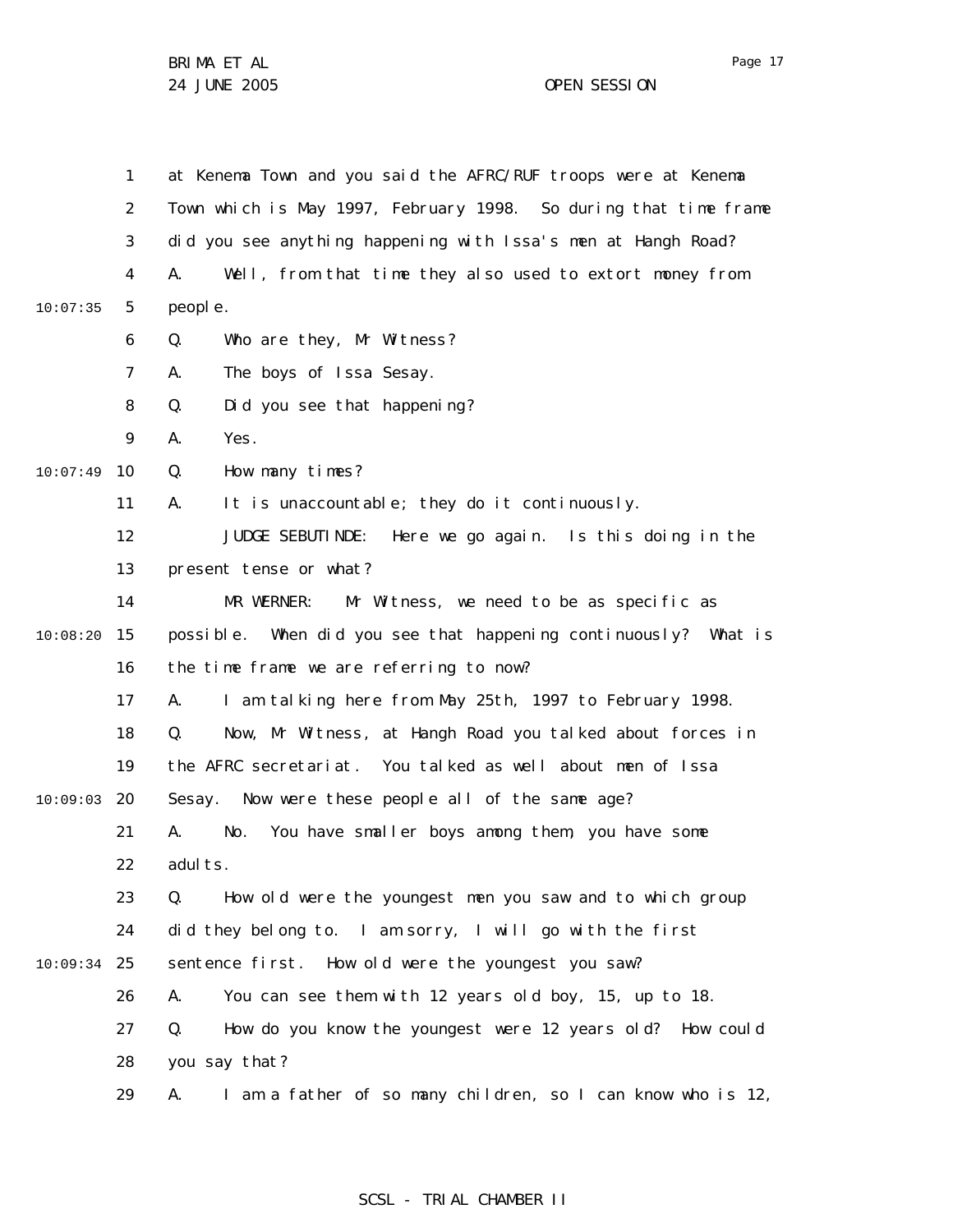1 2 3 4 5 6 7 8 9 10 10:11:11 11 12 13 14 15 10:11:47 16 17 18 19 20 10:12:20 21 22 23 24 25 10:12:39 26 27 28 29 10:10:32 who is 15, who is 18. Q. Now, when you are talking about 12 year old boys, are you referring to forces in the AFRC secretariat 14 Hangh Road or with Issa Sesay at Hangh Road where he was living? A. I talking here in terms of those at Hangh Road, 31 Hangh Road with Issa Sesay, and those at the secretariat, 14 Hangh Road. They were all operating together. Q. Now, Mr Witness, during that time frame, May 1997, February 1998, did anything else happen in Kenema, can you remember? A. Yes, a lot of things happened in Kenema township. Q. Can you tell this Court one of them? A. Yes. Q. Please. A. At one point in time, I went to my office for duty. Somebody called me from the cell. I went to him. Q. Are you able to say when was it during that period of time? Which month? A. That was some time late June, 1997. Q. What happened? A. And the person I saw was called Bonnie Wailer whom I know very well. Q. Mr Witness, could you spell this name for the Court? Bonnie Wailer, could you spell the name? A. Bonnie, B-O-N-N-I-E. Q. And Wailer? A. Wailer, W-A-I-L-E-R. Q. Who was Bonnie Wailer? A. He was a civilian. But that morning when he called me he was wearing combat trousers and with plain cloth. I asked him,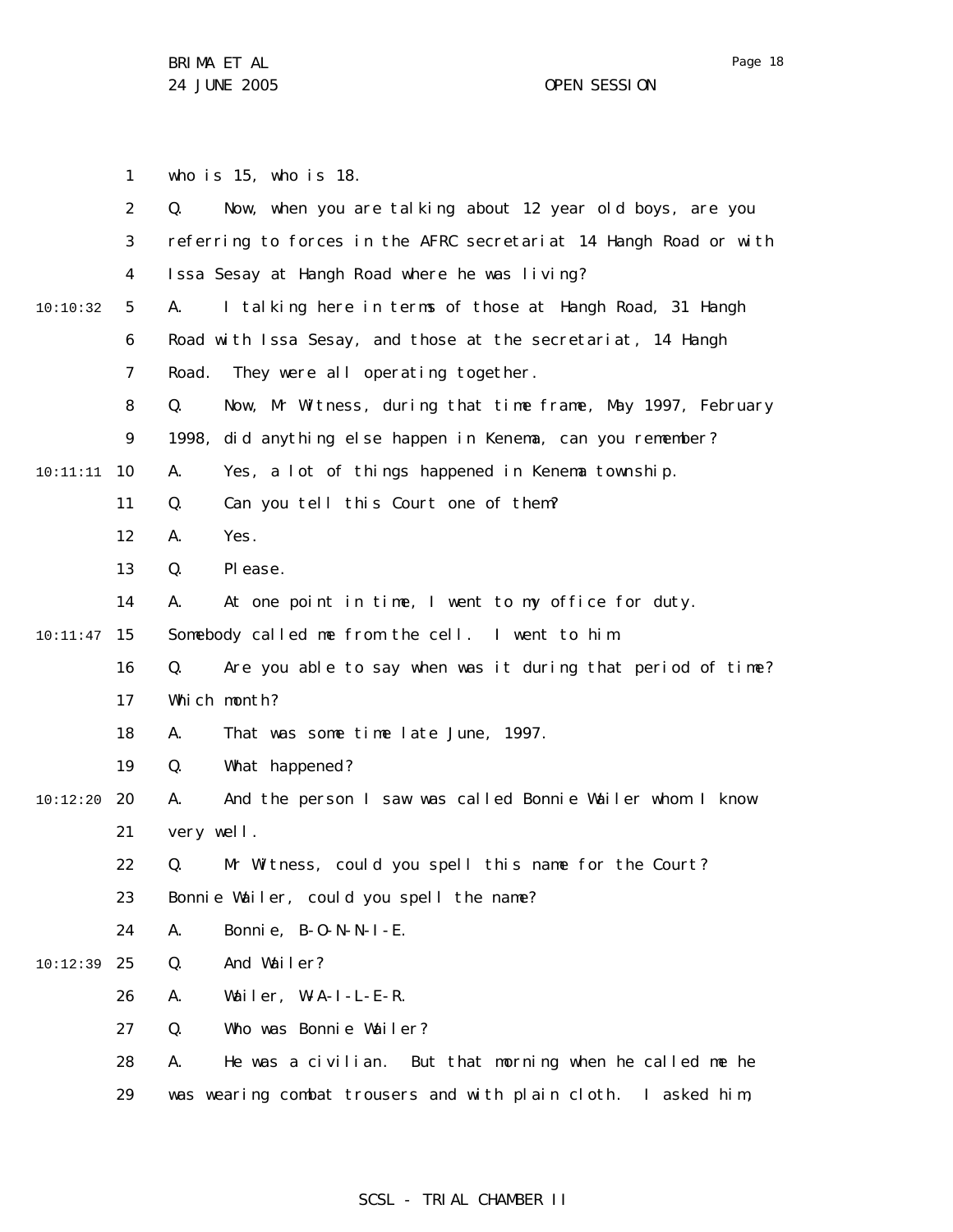1 2 3 4 5 6 7 8 9 10 10:14:16 11 12 13 14 15 10:14:50 16 17 18 19 20 10:15:28 21 22 23 24 25 10:15:58 26 27 28 29 10:13:39 "Why are you dressed in military trousers and why are you in cell?" Q. Did he tell you anything? A. He told me he and his colleague went to run a mission. Q. What does that mean? A. I am quoting him directly. That was what he told me. He said but he ran out of luck and he was subsequently caught. Q. By whom? A. The complainants. Those who brought him to the police station and made a report against him. Q. What happened after that? A. I later returned to my office and investigated the matter. I saw the report recorded in our diary. It was a report of house-breaking and larceny. Q. What happened after that? A. After some time, I saw two vehicles enter our police compound. Q. Carry on. A. One of the vehicles was occupied by Mosquito and his men and the other was occupied by one AFRC lieutenant and his men. Q. Do you know his name? A. No, I don't know his name. Q. What happened? A. So they asked us about the case reported to our office in respect of Bonnie Wailer, who was in custody. We told them the matter is under investigation . MS THOMPSON: Your Honours, is it possible for us to know who is "we". "They asked us and we told them." Who is them? Who is we? Who is us?

# SCSL - TRIAL CHAMBER II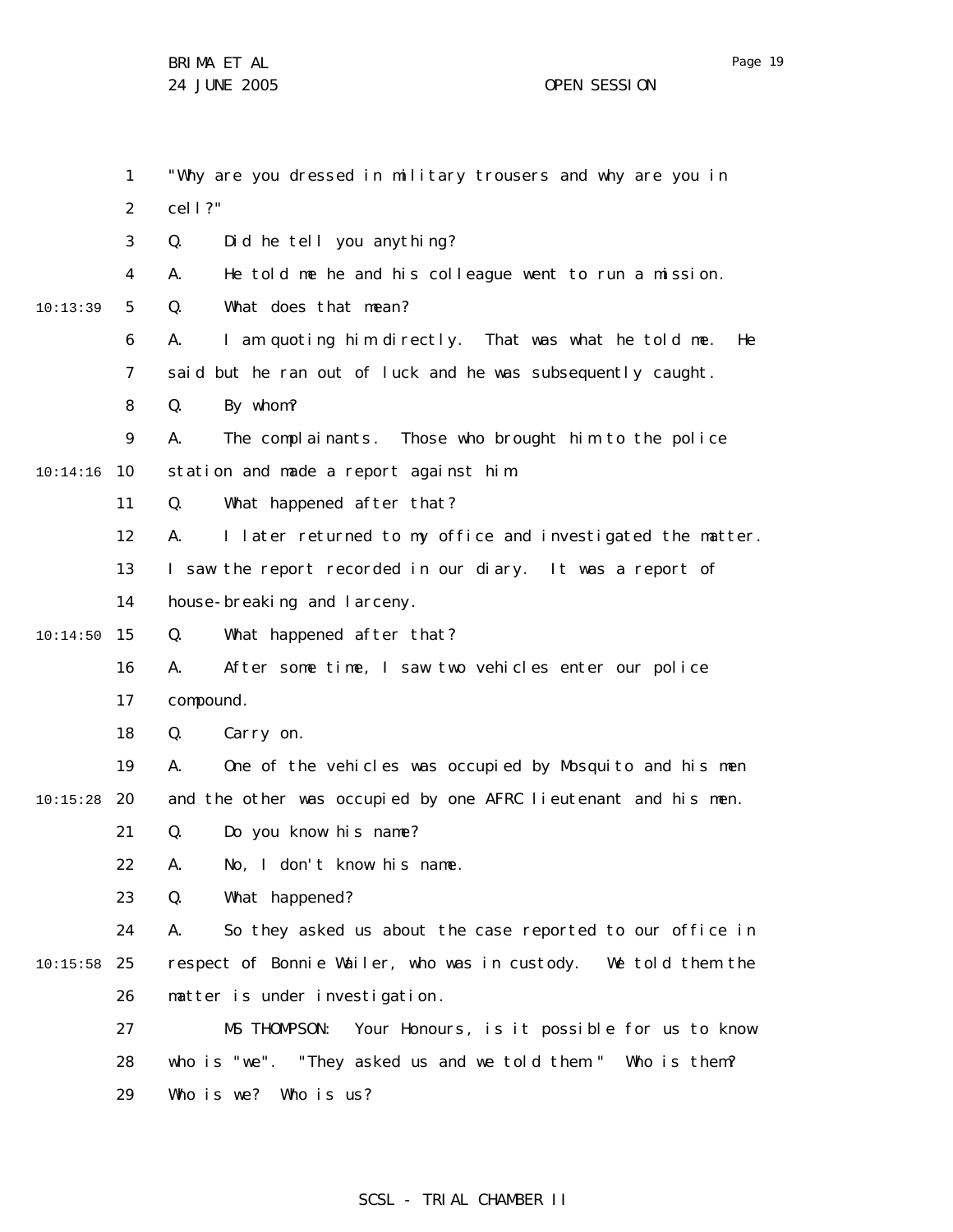1 2 3 4 5 6 7 8 9 10 10:17:13 11 12 13 14 15 10:17:42 16 17 18 19 20 10:18:08 21 22 23 24 25 10:18:32 26 27 28 29 10:16:47 MR WERNER: Q. Mr Witness, you said, "they asked us". Who asked? Who asked the question? A. Mosquito. And when I say "us", I am referring to me and my personnel. Q. Carry on, Mr Witness. A. So he ordered the lock-up orderly to bring out Bonnie Wailer. And Bonnie Wailer was brought out of the cell. Q. By whom? A. The lock-up orderly who was in charge of them. Q. What happened after that? A. Mosquito asked Bonnie Wailer to show the location of his core [phon] colleagues. Q. What do you mean his court colleagues? A. To show where is colleagues are located. Q. What do you mean by his colleagues? A. Those who went to run the Aranu [phon] team. Q. What happened? A. I clearly saw Bonnie Wailer with some bruises, swollen face. And he told me he was tortured by those civilians who arrested him. Q. What happened after that? A. Mosquito say he should keep quiet. They threw Bonnie Wailer into their vehicle --Q. Which vehicle? A. -- and drove off. Q. Mr Witness, which vehicles? Because you saw two vehicles arrived, so which vehicle? A. The one with the AFRC lieutenant.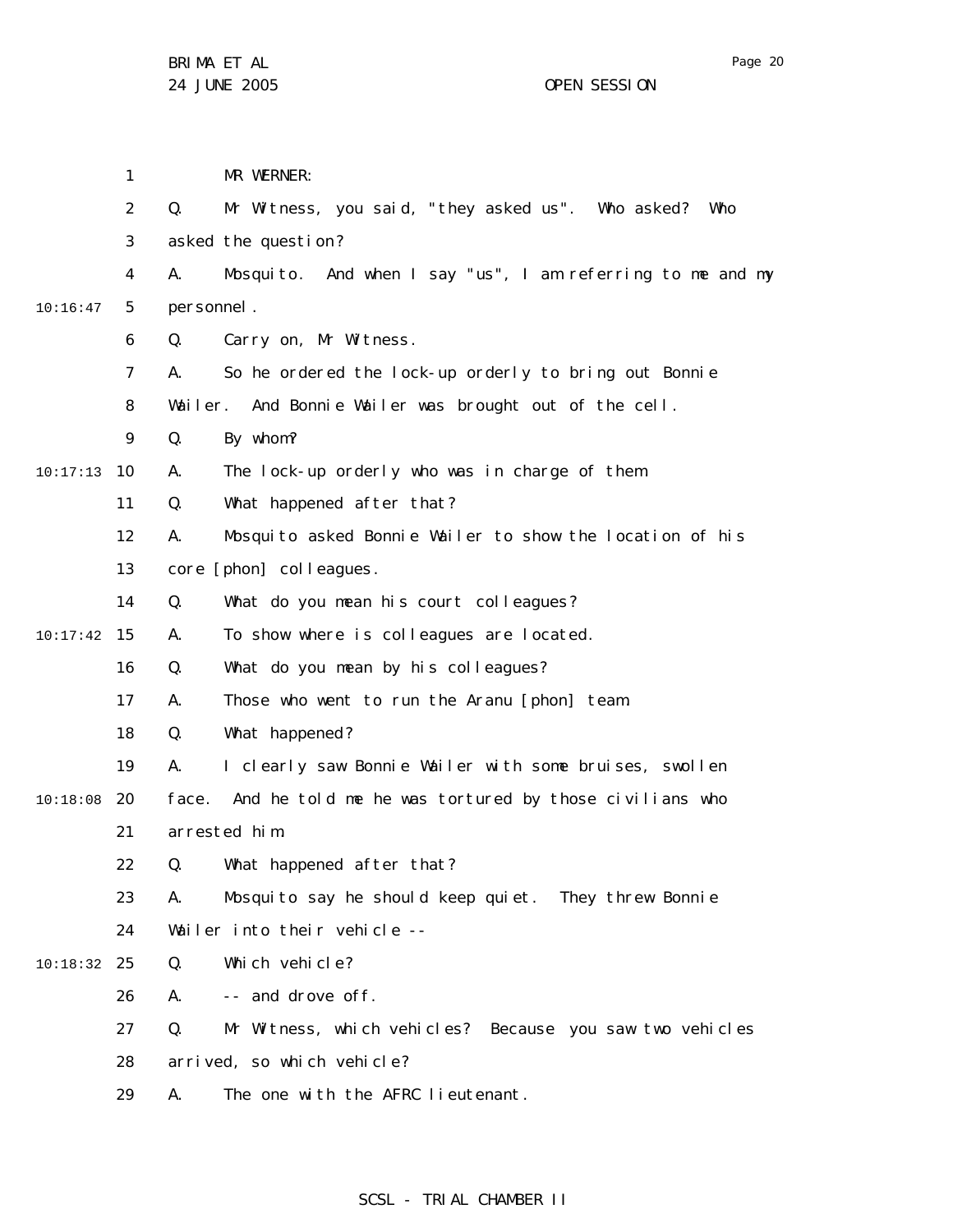|          | 1              | Q.<br>What happened after that?                                  |
|----------|----------------|------------------------------------------------------------------|
|          | $\overline{2}$ | The two vehicle left. The two vehicle left; they went with<br>А. |
|          | 3              | Bonnie Wailer.                                                   |
|          | 4              | Did anything else happen?<br>Q.                                  |
| 10:18:57 | 5              | So, after some time, they returned with Bonnie Wailer with<br>А. |
|          | 6              | two other boys.                                                  |
|          | 7              | Sometimes; can you say how long?<br>Q.                           |
|          | 8              | In the space of two hours time they returned to the police<br>А. |
|          | 9              | station with Bonnie Wailer and two others.                       |
| 10:19:22 | 10             | Who are they?<br>Q.                                              |
|          | 11             | One of them used to be a notorious criminal, but the other<br>А. |
|          | 12             | one, I don't know him for sure.                                  |
|          | 13             | Q.<br>When you say you don't know him, what do you mean?         |
|          | 14             | I don't know the other one.<br>А.                                |
| 10:19:41 | 15             | Q.<br>Do you mean he was not known by the CID police office; is  |
|          | 16             | that what you mean?                                              |
|          | 17             | Bonnie Wailer, I know him with the other suspect brought<br>А.   |
|          | 18             | but the third suspect, I don't know him.<br>in,                  |
|          | 19             | Q.<br>Okay. What happened?                                       |
| 10:20:05 | 20             | Mosquito say they should keep all of them.<br>А.                 |
|          | 21             | Q.<br>Did Mosquito come back with them? Yes, they all returned   |
|          | 22             | to the police station.                                           |
|          | 23             | JUDGE SEBUTINDE: I am sorry, I did not hear what you said.       |
|          | 24             | Mosquito said what; they should kill or they should keep?        |
| 10:20:29 | 25             | They should kill all of them, the three men.<br>THE WITNESS:     |
|          | 26             | PRESIDING JUDGE: Is that K-I-L-L or K-E-E-P?                     |
|          | 27             | MR WERNER:                                                       |
|          | 28             | Q.<br>Could you answer the question? What do you mean should     |
|          | 29             | ki II?                                                           |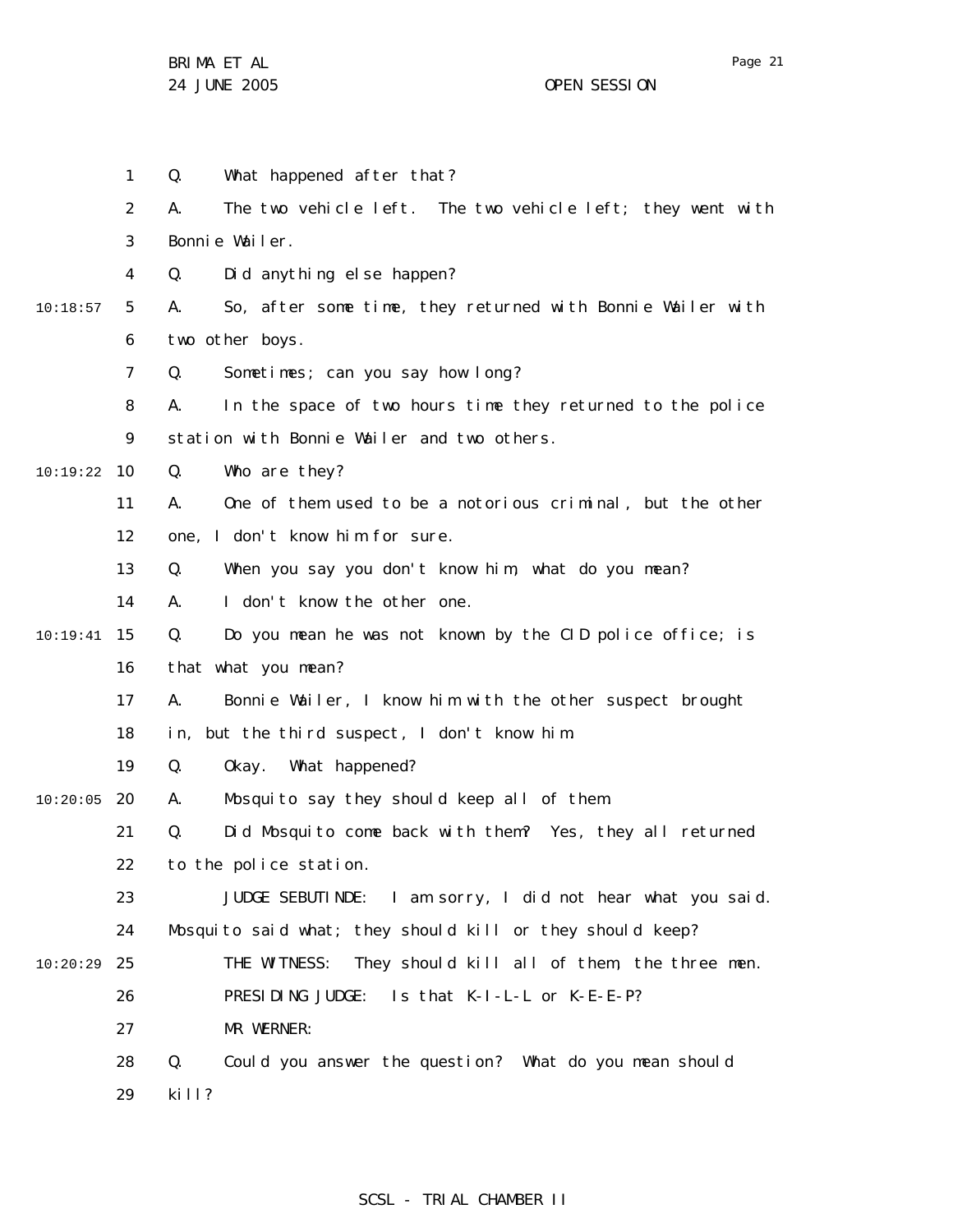29

the rest of the day.

1 2 3 4 5 6 7 8 9 10 11 12 13 14 15 10:21:58 16 17 18 19 20 10:22:22 21 22 23 24 25 10:22:43 26 27 28 10:20:55 10:21:29 A. K-I-L-L, kill. JUDGE SEBUTINDE: Who is "they", that they should kill? Who is "they"? MR WERNER: Q. Mosquito said, "They should kill," who are they? A. He was referring to himself and his men. Q. Did you hear that? A. Clearly, I was there. Q. What happened after that? A. In the presence of all of us and so many other civilians, Mosquito gave order that those boys should be killed and his men and the AFRC juntas started shooting them one after the other. Q. Did you see that happening? A. Clearly, I was standing there, all of us were there. It is no hidden business. Q. Where was Mosquito when the shootings occurred? A. As he gave the order, he jumped in his vehicle and started driving away. Q. What happened after that? A. So they shot and killed all of them. Q. How many? A. Three. They were there for the rest of the day. JUDGE SEBUTINDE: I don't understand. Who was there for the rest of the day, the corpses or the people who shot them? MR WERNER: I was going to ask that question, Your Honour. Q. Who was there for the rest of the day? You said they were there. A. Those three boys who were killed were left lying there for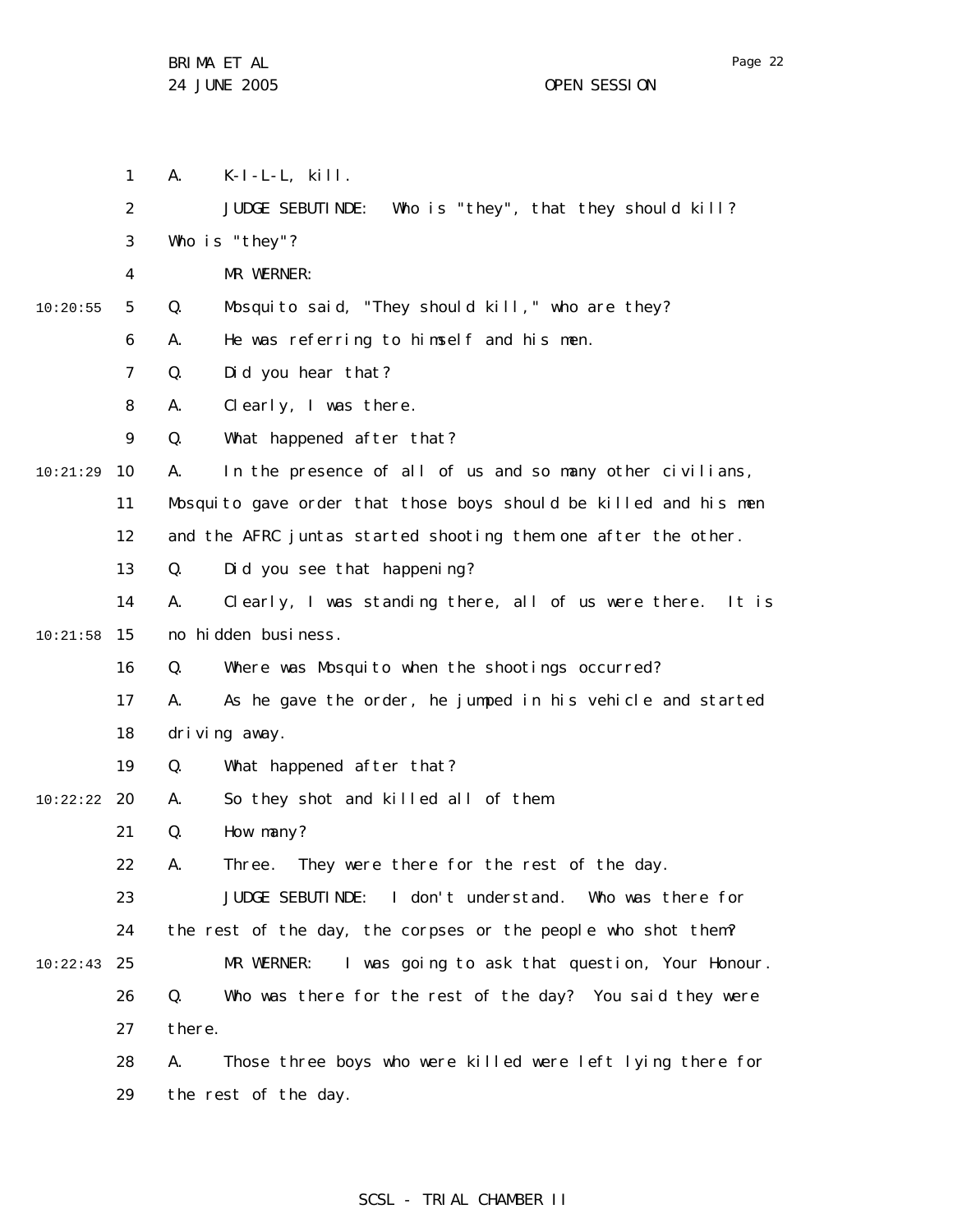1 2 3 4 5 6 7 8 9 10 10:23:47 11 12 13 14 15 10:24:05 16 17 18 19 20 10:24:32 21 22 23 24 25 10:25:16 26 27 28 29 10:23:18 Q. Did anything happen? A. Yes, later in the evening I saw one pickup van came to the police station, they loaded the three bodies and went away with them. Q. Was it a civilian or a military pickup van? Did you see the pickup van. A. Military pickup van. Q. Mr Witness, do you know at that time in the CID office what were the standard procedures for investigation of a case of theft? A. Yes. Q. Could you tell this Court what it was? A. When a report is being made to us at the office, our responsibility is to investigate the matter. If there is evidence our business is to charge the Court. That is how we operate. Q. Thank you, Mr Witness. Mr Witness, we are talking about the same time frame, the same period of time - May 1997, February 1998. Did anything else happen? A. Yes. Q. Can you tell this Court what happened? A. Yes. As I said earlier, a lot of all things happened in Kenema township. Another development, a man was caught brushing his swamp by RUF rebels they were coming along a group. JUDGE SEBUTINDE: I am sorry, we are just lost. A man was caught doing what? MR WERNER: Q. Could you just repeat what you said? A. A man was caught brushing his swamp.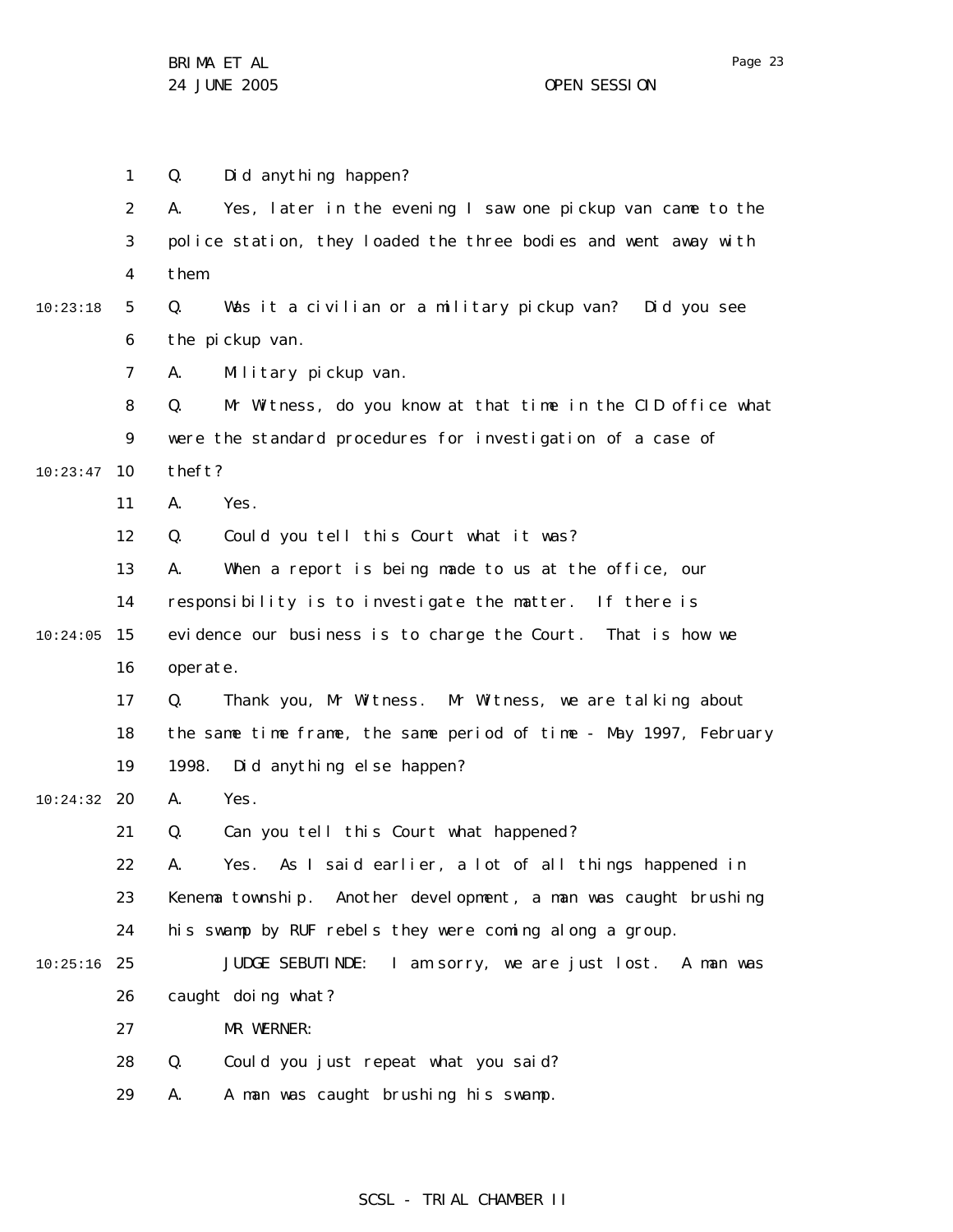|          | $\mathbf{1}$      | For some of us who are people from the city, can you<br>Q.        |
|----------|-------------------|-------------------------------------------------------------------|
|          | $\overline{2}$    | explain what that means, "brushing his swamp"? I understand it    |
|          | 3                 | may be a strange question, but can you explain what does that     |
|          | 4                 | mean -- brush the swamp?                                          |
| 10:25:55 | 5                 | This man is a poor farmer. He was caught brushing his<br>А.       |
|          | 6                 | swamp, S-W-A-M-P.                                                 |
|          | 7                 | MR MANLY-SPAIN: Your Honours, [Overlapping speakers]              |
|          | 8                 | concentrate on giving opinion evidence. Poor farmer, I think he   |
|          | 9                 | is a poor farmer. He is a farmer. Poor farmer is describing the   |
| 10:26:20 | 10                | status of the man.                                                |
|          | 11                | PRESIDING JUDGE: What is wrong with that?                         |
|          | $12 \overline{ }$ | MR MANLY-SPAIN: He cannot tell. That is opinion.                  |
|          | 13                | MR WERNER: I will try to clarify that.                            |
|          | 14                | JUDGE SEBUTINDE: Please forgive us, Mr Witness, but we            |
| 10:26:31 | 15                | don't understand what brushing a swamp is. Can you clarify,       |
|          | 16                | please?                                                           |
|          | 17                | MR WERNER:                                                        |
|          | 18                | Explain what that means, brushing a swamp.<br>Q.                  |
|          | 19                | When you want to cultivate a swamp, the first thing<br>А.<br>Yes. |
| 10:26:55 | 20                | you need to do is to brush it.                                    |
|          | 21                | With what, with a cutlass?<br>Q.                                  |
|          | 22                | Cutlass.<br>А.                                                    |
|          | 23                | Q.<br>That is what he was doing?                                  |
|          | 24                | Yes.<br>А.                                                        |
| 10:27:15 | 25                | And you said he was a poor farmer. How do you know that?<br>Q.    |
|          | 26                | From his look.<br>Α.                                              |
|          | 27                | Q.<br>The way he was dressed?                                     |
|          | 28                | He was dressed like a poor farmer.<br>А.                          |
|          | 29                | Carry on, Mr Witness.<br>Q.                                       |

# SCSL - TRIAL CHAMBER II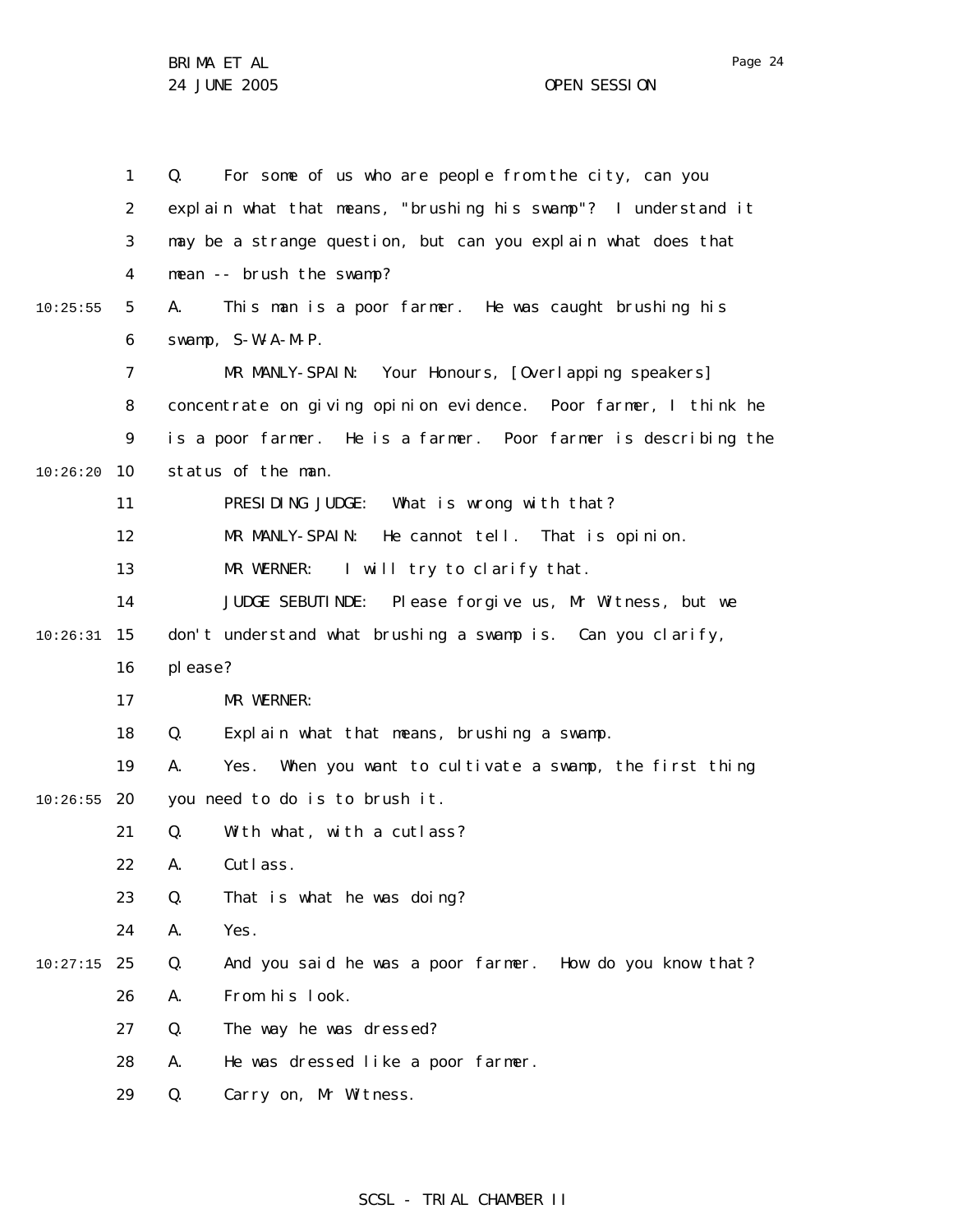1 2 3 4 5 6 7 8 9 10 10:28:11 11 12 13 14 15 10:28:37 16 17 18 19 20 10:29:09 21 22 23 24 25 10:29:40 26 27 28 29 10:27:53 A. So, I saw them marching along Maxwell Khobe S treet with this man. Q. Who are they? A. The RUF rebels. PRESIDING JUDGE: Can we have the spelling of the street name, please? MR WERNER: Q. Could you please spell the street? A. Maxwell Khobe, M-A-X-W-E-L-L K-H-O-B-E. Q. Is that in Kenema Town? A. Yes, yes. Q. Carry on, Mr Witness. A. So I was curious to know what they were going to do with this man. I chased them. But before I could get to the Bank of Sierra Leone, I heard two gunshots, apparently from a pistol. Q. What do you mean, apparently from a pistol? A. The shot was not from an AK-47 either, because it is heavier than the shot I heard. That is what I am saying. Q. Carry on. A. When I finally arrive at the NIC building, I met a large crowd gathered around. And I saw this man lying with a gunshot wound in his head and his stomach, struggling to die. And Mosquito was standing right there with his pistol in his hand, brandishing it in the air. Q. What happened after that? JUDGE SEBUTINDE: Are we talking about the same man, a different man or what? MR WERNER: I apologise for that, Your Honour. Q. Who was the man you saw, the corpse? Who was this man?

### SCSL - TRIAL CHAMBER II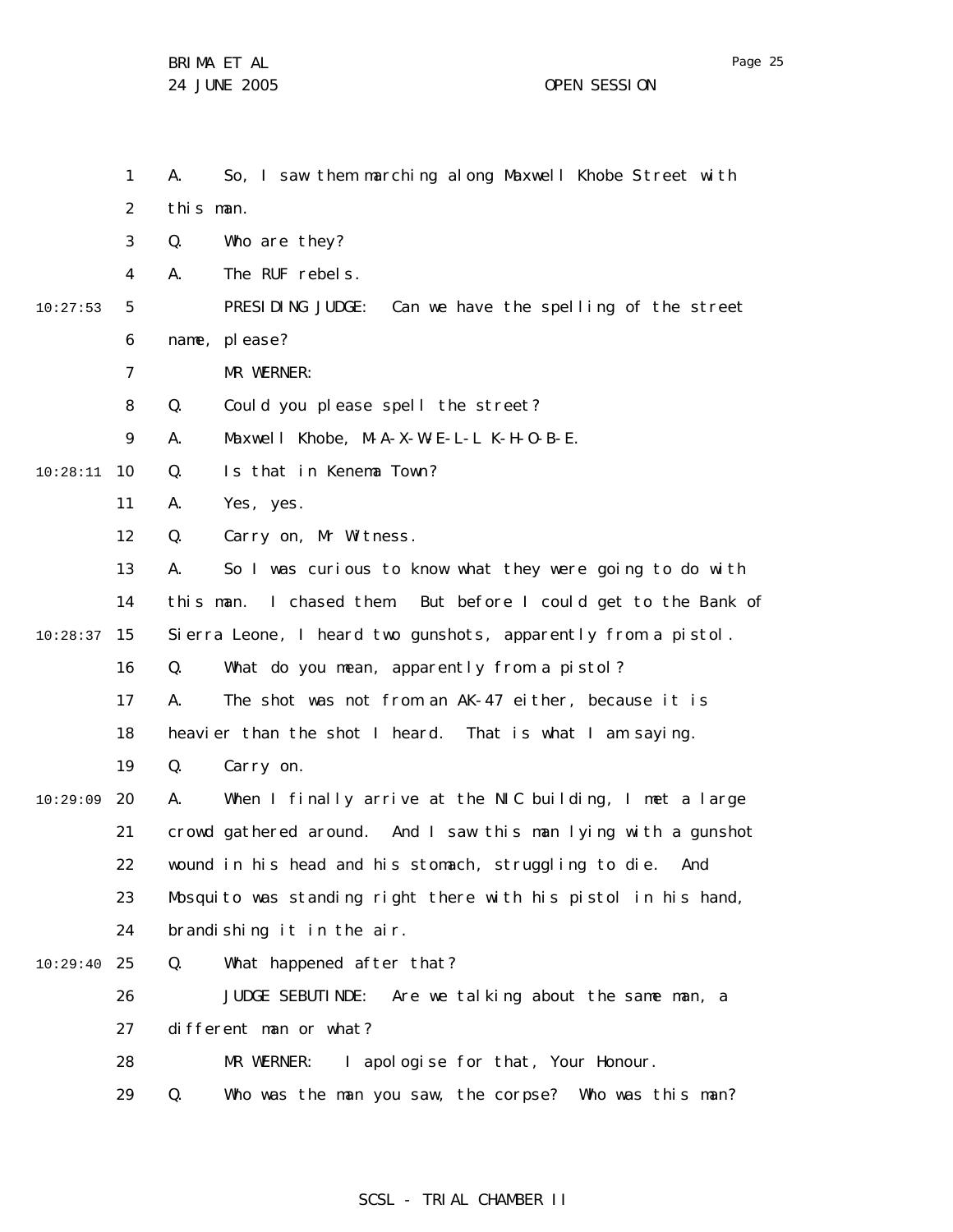|          | $\mathbf{1}$   | I am still talking here about this poor farmer who was<br>А.      |
|----------|----------------|-------------------------------------------------------------------|
|          | 2              | caught.                                                           |
|          | 3              | Did you see the corpse?<br>Q.                                     |
|          | 4              | Clearly, in fact I saw him struggling to die.<br>А.               |
| 10:30:22 | 5              | Excuse me, Your Honours. I don't know where<br>MR FOFANAH:        |
|          | 6              | corpse has come into this. Has the man died?                      |
|          | $\overline{7}$ | MR WERNER: I will clarify that.                                   |
|          | 8              | Mr Witness, you said that the man was struggling to die.<br>Q.    |
|          | 9              | What happened?                                                    |
| 10:30:42 | 10             | А.<br>Exactly.                                                    |
|          | 11             | Did he die?<br>Q.                                                 |
|          | 12             | He died later. Mosquito was remarking that he must finish<br>А.   |
|          | 13             | al I<br>of them.                                                  |
|          | 14             | To whom was he referring when he said "finish all of them?<br>Q.  |
| 10:31:02 | 15             | They were alleging that that man was a Kamajor, because<br>А.     |
|          | 16             | they were singing and dancing that they have captured and killed  |
|          | 17             | one Kamajor. So Mosquito later gave order that the man should be  |
|          | 18             | dragged and dumped into a hole.                                   |
|          | 19             | Q.<br>You said that he eventually died. Did you see the corpse?   |
| 10:31:31 | 20             | Clearly.<br>А.                                                    |
|          | 21             | Q.<br>Was it the same man?                                        |
|          | 22             | The same farmer who was caught, yes.<br>А.                        |
|          | 23             | You said say Mosquito was there. Who was there? Was<br>Q.         |
|          | 24             | anyone el se there?                                               |
| 10:32:02 | 25             | His boys were there and he ordered boys to drag the man and<br>А. |
|          | 26             | dump him into a hole.                                             |
|          | 27             | Okay, Mr Witness. Talking about the same period of time -<br>Q.   |
|          | 28             | May 1997, February 1998, did you see anything else happening in   |
|          | 29             | Kenema Town?                                                      |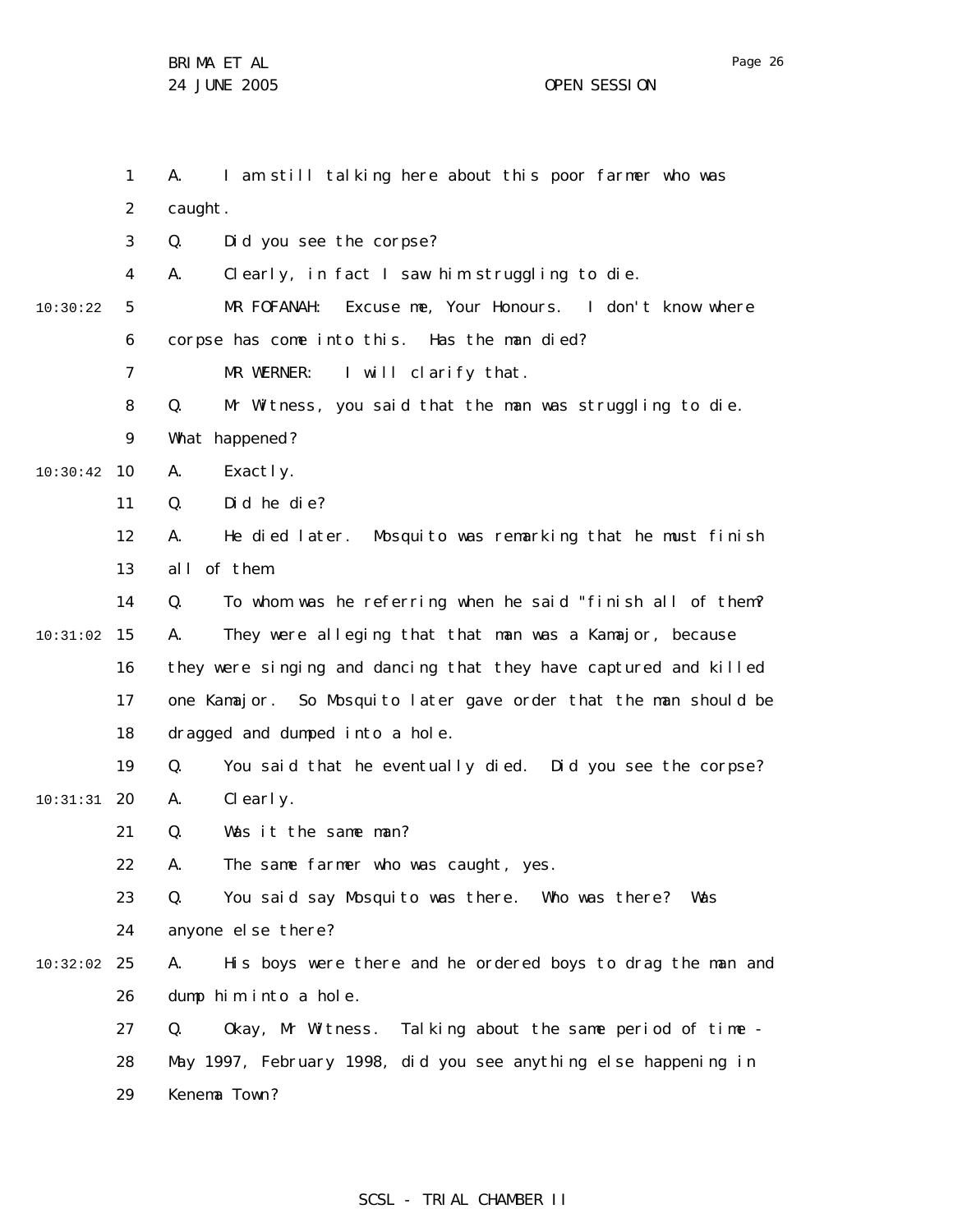|          | $\mathbf{1}$ | А.         | Well, yes.                                                 |
|----------|--------------|------------|------------------------------------------------------------|
|          | 2            | Q.         | What did you see?                                          |
|          | 3            | А.         | There is a lady in Kenema township called Mrs Dowei.       |
|          | 4            | Q.         | Could you spell that for the Court, Mr Witness?            |
| 10:32:47 | 5            | А.         | $D - O - W - E - I$ .                                      |
|          | 6            | Q.         | Who is she?                                                |
|          | 7            | А.         | A housewi fe.                                              |
|          | 8            |            | $[TB240605C - SV]$                                         |
|          | 9            | Q.         | What happened?                                             |
| 10:33:06 | 10           | Α.         | That woman made a report to us that --                     |
|          | 11           | Q.         | Who are "us, " Mr Witness?                                 |
|          | 12           | А.         | I'm referring to myself and my personnel -- police, police |
|          | 13           | personnel. |                                                            |
|          | 14           | Q.         | Carry on.                                                  |
| 10:33:28 | 15           | А.         | She made a report to the police that the AFRC juntas and   |
|          | 16           |            | the RUF rebels went and attacked them at home.             |
|          | 17           | Q.         | Who are "them," Mr Witness? "Attacked them"; who are       |
|          | 18           | "them"?    |                                                            |
|          | 19           | А.         | The very complainant, Mrs Dowei, her husband, Mr Dowei and |
| 10:33:53 | 20           |            | their relatives in the house.                              |
|          | 21           | Q.         | What happened?                                             |
|          | 22           | А.         | They said they looted all their property.                  |
|          | 23           | Q.         | Who are "they," Mr Witness? "They looted"; who are "they"? |
|          | 24           | А.         | The RUF rebels and the AFRC juntas looted all their        |
| 10:34:17 | 25           | property.  | So when her husband intervened to take the freezer         |
|          | 26           |            | from them, they shot and killed him.                       |
|          | 27           | Q.         | Who are "they"? "They shot"; who are "they"?               |
|          | 28           | А.         | The AFRC juntas and the RUF rebels shot and killed her     |
|          | 29           |            | husband, Mr Dowei.                                         |

# SCSL - TRIAL CHAMBER II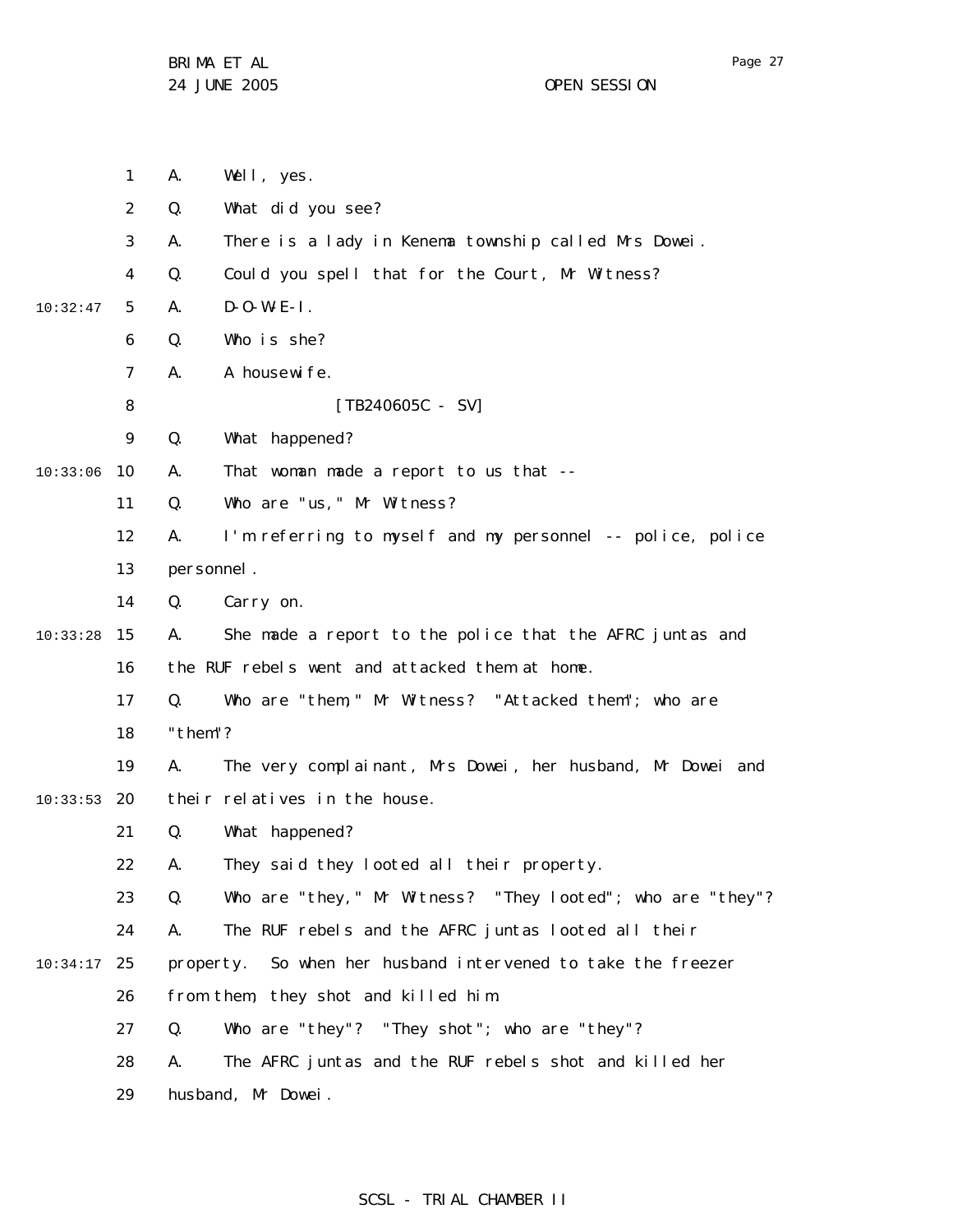1 2 3 4 5 6 7 8 9 10 10:35:36 11 12 13 14 15 10:36:18 16 17 18 19 20 10:36:38 21 22 23 24 25 10:37:11 26 27 28 29 10:35:06 Q. And why did he want to keep the freezer? A. Well, according to Mrs Dowei, they were left with nothing to generate from. So the freezer, they can use that to do business and get some money to sustain their family. Q. How do you know that? Did she tell you that? A. She made a report and she made a comprehensive statement to us. Q. Same period of time, Mr Witness, May 1997/February 1998, did anything else happen? A. Yes. The police, we also had a report from ICRC. Q. What does ICRC stand for, do you know? A. International -- I can not say from offhand now. Q. That's fine. That's fine. Carry on. A. They made a report that thief or thieves entered -- break and entered into their warehouse and stole a large quantity of expensive drugs. Q. Carry on. A. We started investigating the matter. Q. Who are "we," Mr Witness? A. The police. Q. What happened? A. During the course of the investigation Mosquito arrived in the police station. He was very aggressive at that time. Q. "At that time"; could you specify during the time frame when was it, in which month? A. That was late in 1997, around November. Q. What happened, Mr Witness? A. So he asked, "How far have you gone with that matter?" We told him the matter is under investigation.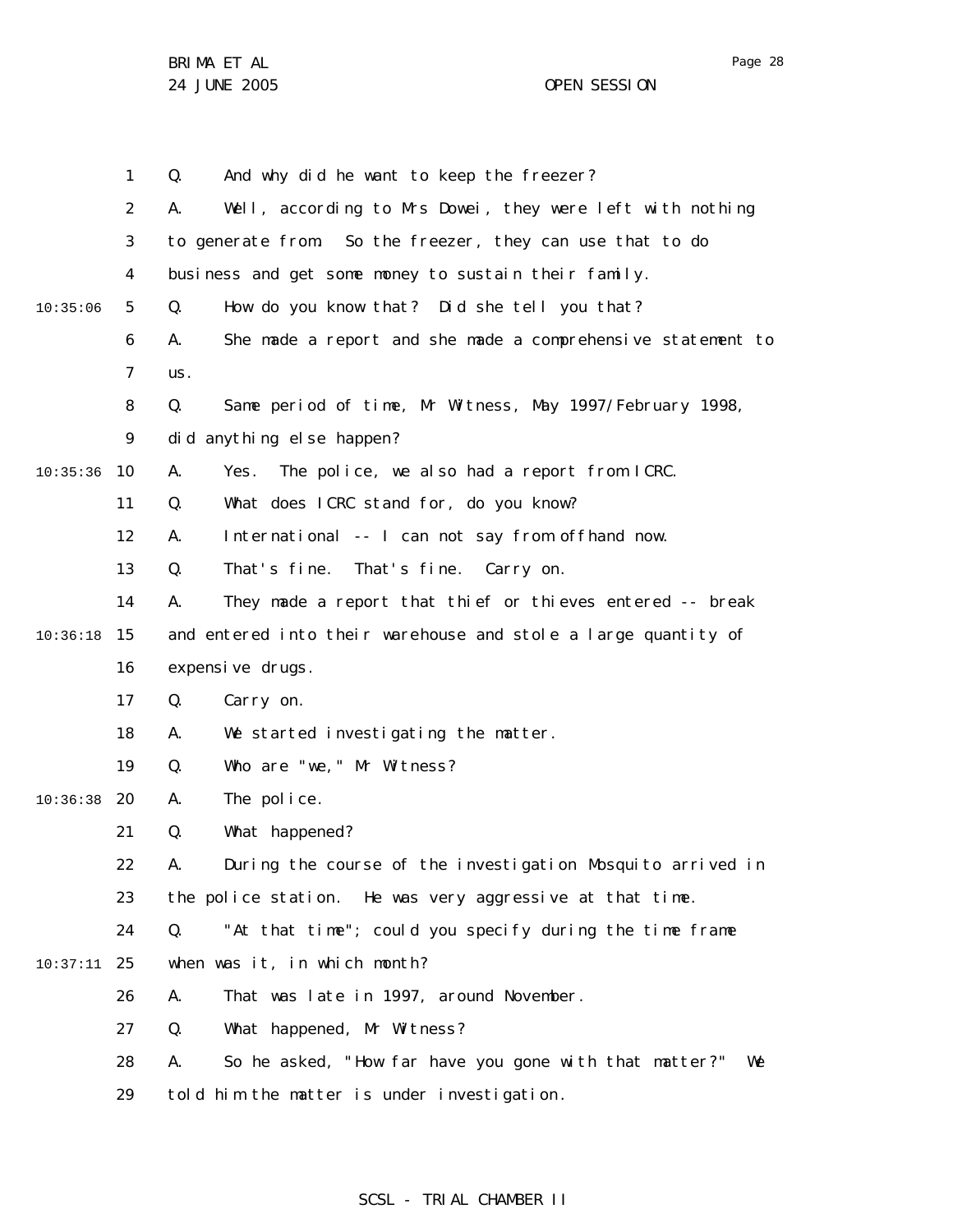2 3 A. The police. Q. And what happened?

Q. Who are "we"? "We told him"; who are "we"?

4 A. He told us that he has an information about the suspect.

So he is going to help the police to go in search of the suspect.

5 10:38:01

1

6

Q. What happened after that?

7 A. So he left.

8 Q. And what happened after that?

9 A. So later in the day, we receive an information that

10 10:38:31 Mosquito have arrested both the alleged theft and a certain boy

11 called Santos working at the Capital Cinema.

12 Q. Can you spell Santos for the Court?

- 13 A. S-A-N-T-O-S, Santos.
- 14 Q. And Capital Cinema, could you spell Capital?

15 10:39:06 A. C-A-P-I-T-A-L.

> 16 Q. Was it in Kenema Town?

17 A. Right in Kenema township.

18 Q. And what happened?

19 A. The information came that Mosquito have arrested the

20 10:39:23 21 alleged theft and one Santos, and that he has killed both of them instead of taking them to the police station.

> 22 Q. And what happened?

23 A. In the evening hour, when I returned home, I saw the body

24 of Santos lying right in front of my door and the alleged theft.

25 10:39:56 JUDGE SEBUTINDE: I'm sorry, I don't understand. The

> 26 alleged who?

27 THE WITNESS: Thief.

28 MR WERNER: He said that Mosquito went for two people.

29 JUDGE SEBUTINDE: I was wondering about --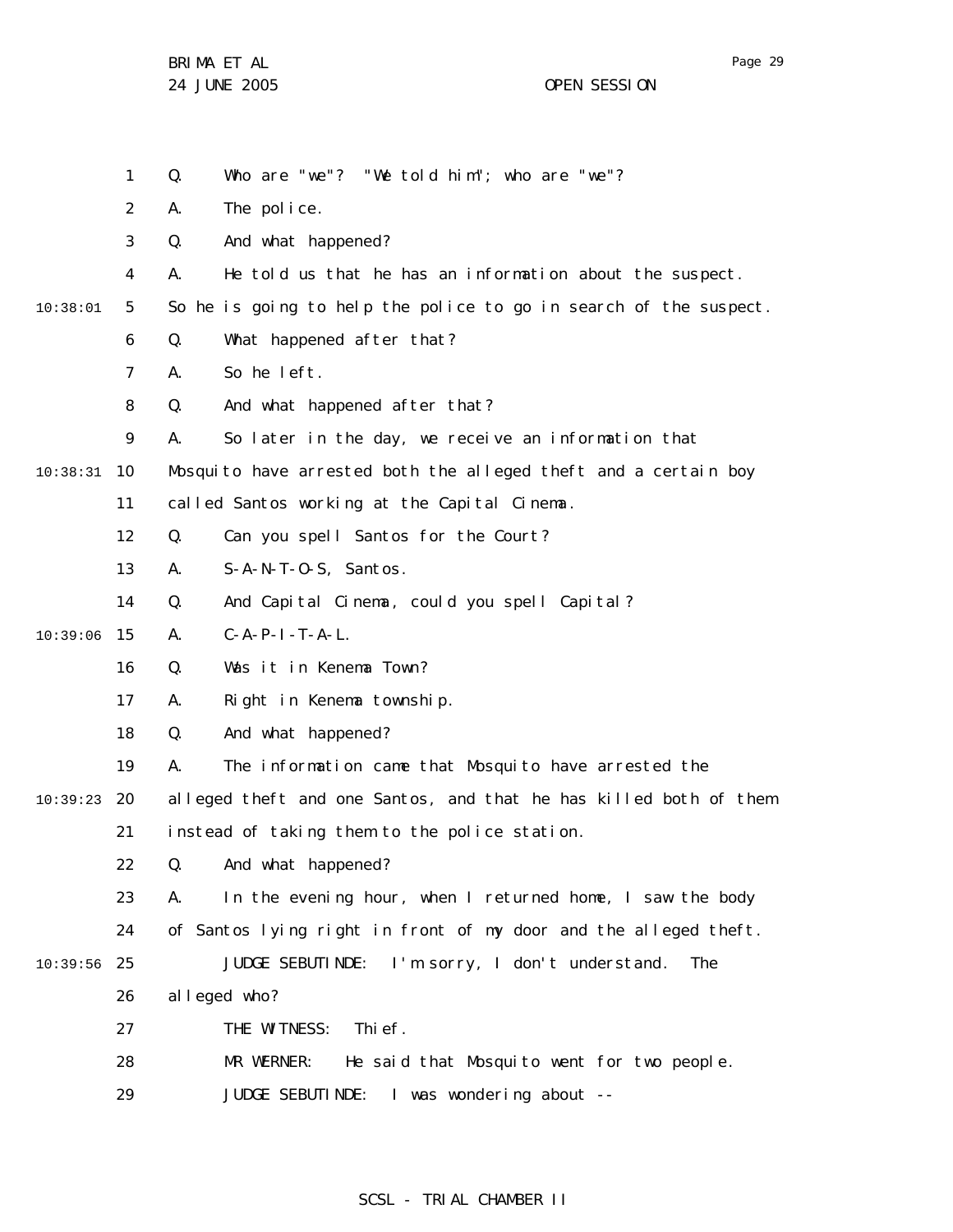- 1 THE WITNESS: The alleged thief.
- 2 JUDGE SEBUTINDE: I think it's clear.
- 3 MR WERNER:
- 4 Q. Now, did you know Santos?
- 5 10:40:24 A. I know Santos very well.
	- 6 Q. Mr Witness, when you say "I know" at this present time, do
	- 7 you know him now or did you know him at the time?
	- 8 A. I know him at that time very well.
	- 9 Q. Who was Santos?

10 10:40:39 A. He was working at the Capital Cinema as the cinema

- 11 operator.
- 12 Q. And you referred to the other person as the alleged thief,
- 13 not to Santos. Why is that?
- 14 A. Repeat the question once again.
- 15 10:41:14 16 17 Q. Yes. You said, "When Mosquito went for one alleged thief and Santos." Now, do you understand my question? Why did you say "one alleged thief and Santos"?
	- 18 19 PRESIDING JUDGE: I'm not clear what you're asking the witness.
- 20 10:41:35 21 MR WERNER: I'm sorry, I'm confusing the witness. I'm going to try another way. I apologise for that.
	- 22 Q. According to what you knew at the time, was Santos ever
	- 23 involved in any robbery?
	- 24 A. We don't have any record on that.
- 25 10:42:05 Q. When you say "we," who are we?
	- 26 A. The police don't have any record on that.
	- 27 Q. And what happened with these two corpses in front of your
	- 28 house? What happened with them?
	- 29 A. The bodies remained there for about two days. The third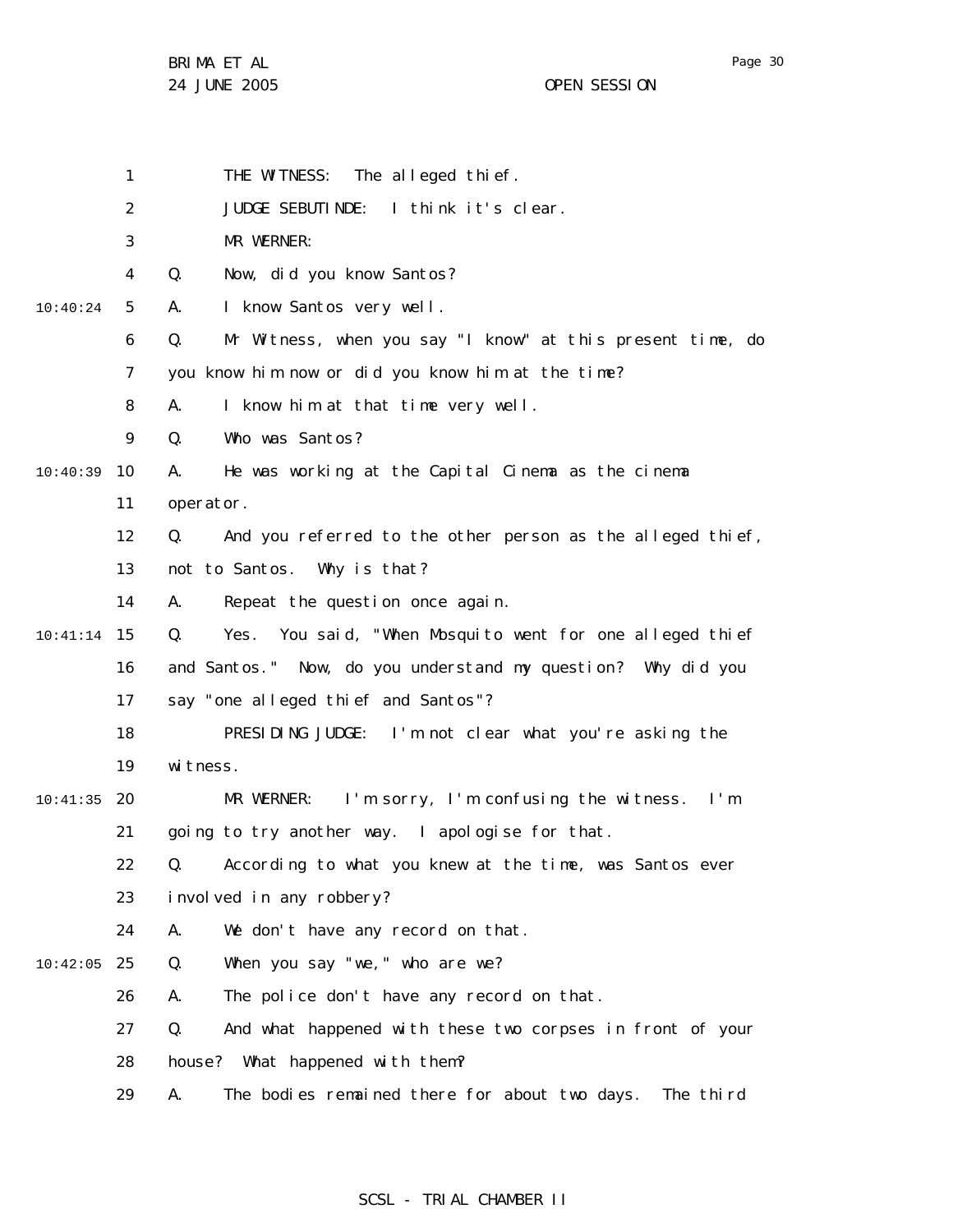1 2 3 4 5 6 7 8 9 10 10:42:53 11 12 13 14 15 10:43:13 16 17 18 19 20 10:43:41 21 22 23 24 25 10:43:51 26 27 28 29 10:42:46 day Mosquito brought his boys and they loaded those bodies into their vehicle and went away. JUDGE SEBUTINDE: Sorry, did the witness say that these bodies were dumped at his doorstep at home? MR WERNER: Yes. JUDGE SEBUTINDE: And this is where these bodies remained for two days? MR WERNER: Yes. JUDGE SEBUTINDE: Is that correct, Mr Witness? THE WITNESS: The bodies were lying right in front of my house for about two days. Very, very inconvenient to me and my family. MR WERNER: Q. The final question about that and then we will move on. You said that you heard that Mosquito killed these two persons. Who told you that? A. It was a widespread rumour in Kenema township, and from the circumstances, he came with his boys and took the body away. Q. Okay. Mr Witness, for the sake -- PRESIDING JUDGE: Sorry, are you finished that particular line of your evidence? MR WERNER: Yes. PRESIDING JUDGE: Well, maybe this is an appropriate time for us to have a mid-morning break. THE INTERPRETER: Your Honour's mic is not on. PRESIDING JUDGE: [Microphone not activate] I'm sorry. I'm saying that since counsel is moving into another line of evidence this would be an appropriate time to take the normal mid-morning break. Mr Court Attendant, please adjourn court for 15 minutes.

### SCSL - TRIAL CHAMBER II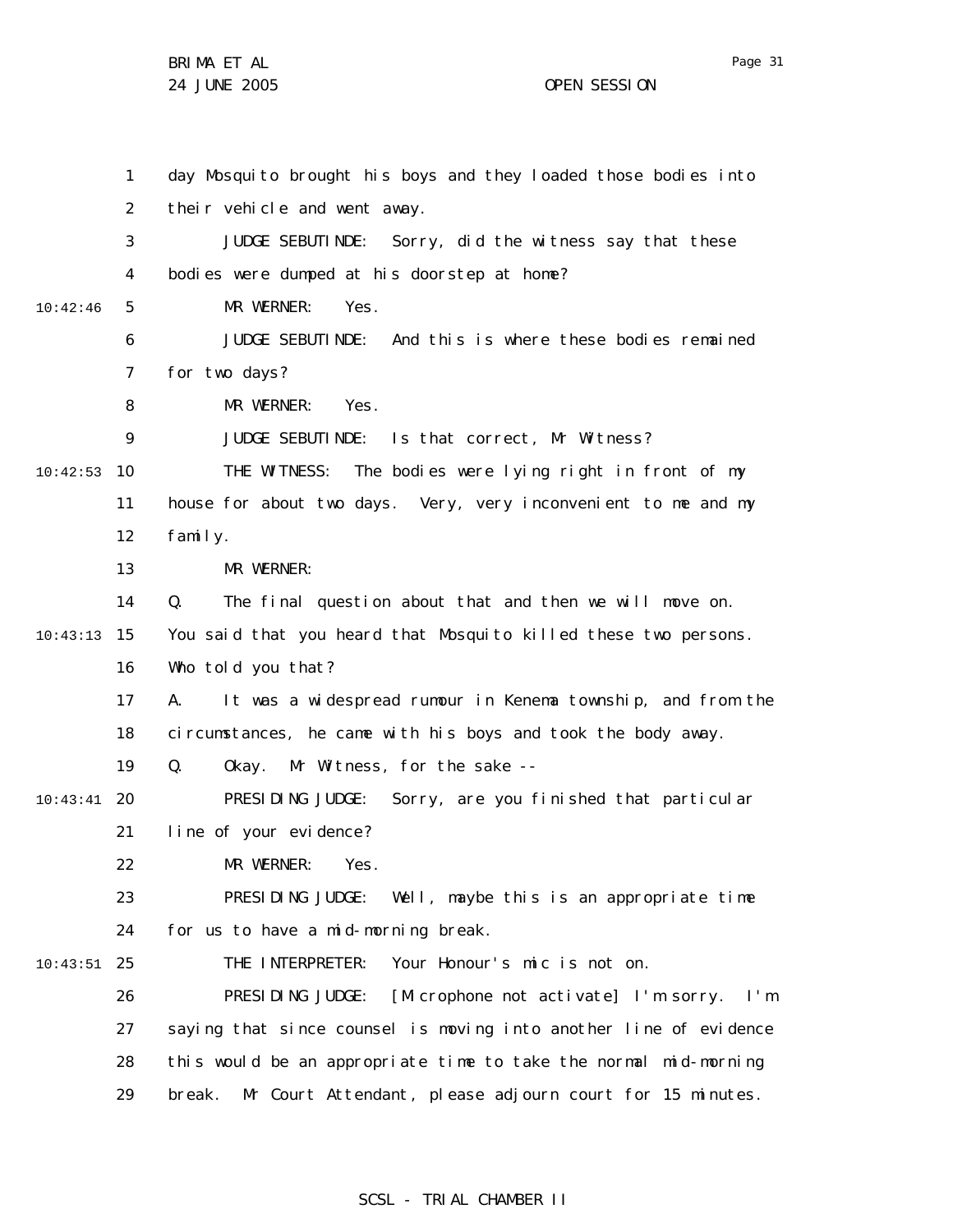Page 32

1 2 3 4 5 6 7 8 9 10 11:04:53 11 12 13 14 15 11:05:15 16 17 18 19 20 11:05:38 21 22 23 24 25 11:05:58 26 27 28 29 11:04:37 [Recess taken at 10.40 a.m.] [Upon resuming at 11.00 a.m.] PRESIDING JUDGE: Please proceed, Mr Werner. Just a moment, Mr Manly-Spain is on his feet. MR MANLY-SPAIN: Yes, Your Honour. We just want to [indiscernible] for Ms Thompson. PRESIDING JUDGE: Unfortunately, my view is a bit blocked by this, but I'll take your word for it. MR MANLY-SPAIN: Very well, I wouldn't be [indiscernible]. PRESIDING JUDGE: Please proceed. MR WERNER: I just would like to let Your Honours know that we have noticed that the witness took maybe five or ten seconds before answering the question and we inquired to know if he was getting English or Krio translation and it occurred that he was getting Krio translation. So everything was translating, what you say, what I say, everything was translating in Krio. So, through Mr Walker we asked him what did you want to do and now he said he preferred to go with straight English. So, now it's going to be simultaneous. Just for you to --PRESIDING JUDGE: Thank you for that information. MR WERNER: Q. Okay, Mr Witness, during the same period of time, May 1997/February 1998, did anything happen when you were working in the CID office? A. Yes. Q. Could you tell this Court what happened? A. Around December, late December they launched -- the RUF rebels and the AFRC juntas launched an attack on us in Kenema township which they described as Operation No Living Thing .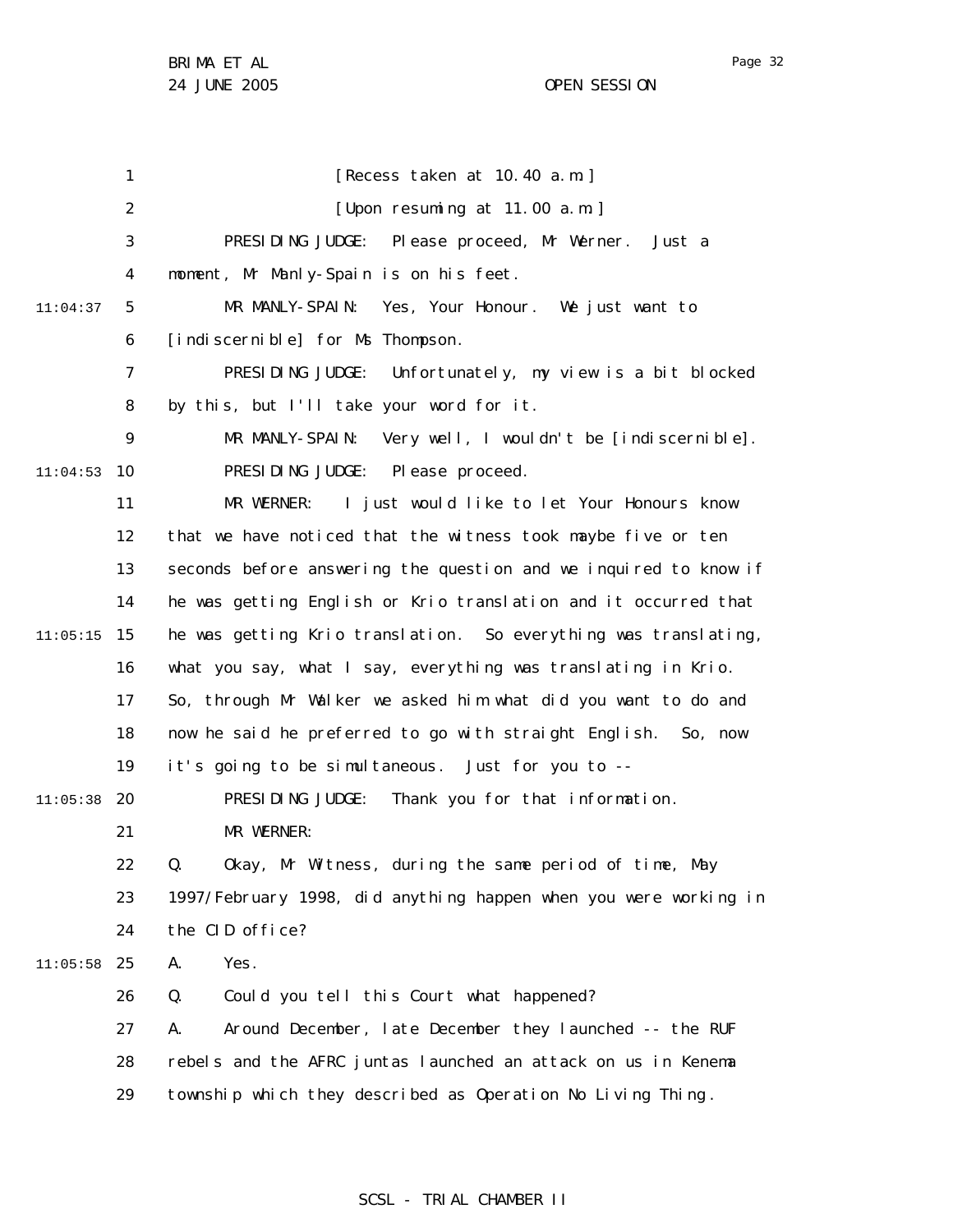|          | $\mathbf{1}$ | During the daytime they parade the streets of Kenema accusing     |
|----------|--------------|-------------------------------------------------------------------|
|          | 2            | people of being Kamajor, entering into the homes of poor          |
|          | 3            | civilians, harassing them, looting their property with the        |
|          | 4            | allegations that they're having Kamajors in their houses.<br>They |
| 11:07:01 | 5            | can also search you in the street, take whatever you have in your |
|          | 6            | pocket and they will allege that you have Kamajor in your pocket. |
|          | 7            | They were doing that for the rest of the day. They were shooting  |
|          | 8            | all over the air.                                                 |
|          | 9            | Who are "they", Mr Witness?<br>Q.                                 |
| 11:07:17 | 10           | The AFRC juntas and the RUF rebels. In the night hours<br>А.      |
|          | 11           | they break into my house, they stole all my valuable belongings.  |
|          | 12           | They molested me and my wife, and that night --                   |
|          | 13           | Who are "they"? Who are "they"?<br>Q.                             |
|          | 14           | The AFRC juntas and the RUF rebels. And for the rest of<br>А.     |
| 11:07:47 | 15           | that night I didn't see any Kamajor.                              |
|          | 16           | What else happened?<br>Q.                                         |
|          | 17           | So when day break, in the morning hours at about 7.00 a.m.,<br>Α. |
|          | 18           | I saw a fat man lying along Hangh Road, Kenema by Sierra Leone    |
|          | 19           | Tel ecommuni cation.                                              |
| 11:08:32 | 20           | In Kenema Town?<br>Q.                                             |
|          | 21           | Yes, that man was motionless and I saw the RUF rebels and<br>А.   |
|          | 22           | the AFRC juntas dancing and singing aloud that they have captured |
|          | 23           | and killed the Kamajor boss.                                      |
|          | 24           | JUDGE SEBUTINDE: I'm sorry, you said that man was what?           |
| 11:08:58 | 25           | THE WITNESS:<br>Moti onless.                                      |
|          | 26           | Moti onless?<br>JUDGE SEBUTI NDE:                                 |
|          | 27           | THE WITNESS:<br>Was lying down motionless.                        |
|          | 28           | MR WERNER:                                                        |
|          | 29           | Q.<br>And what happened?                                          |

# SCSL - TRIAL CHAMBER II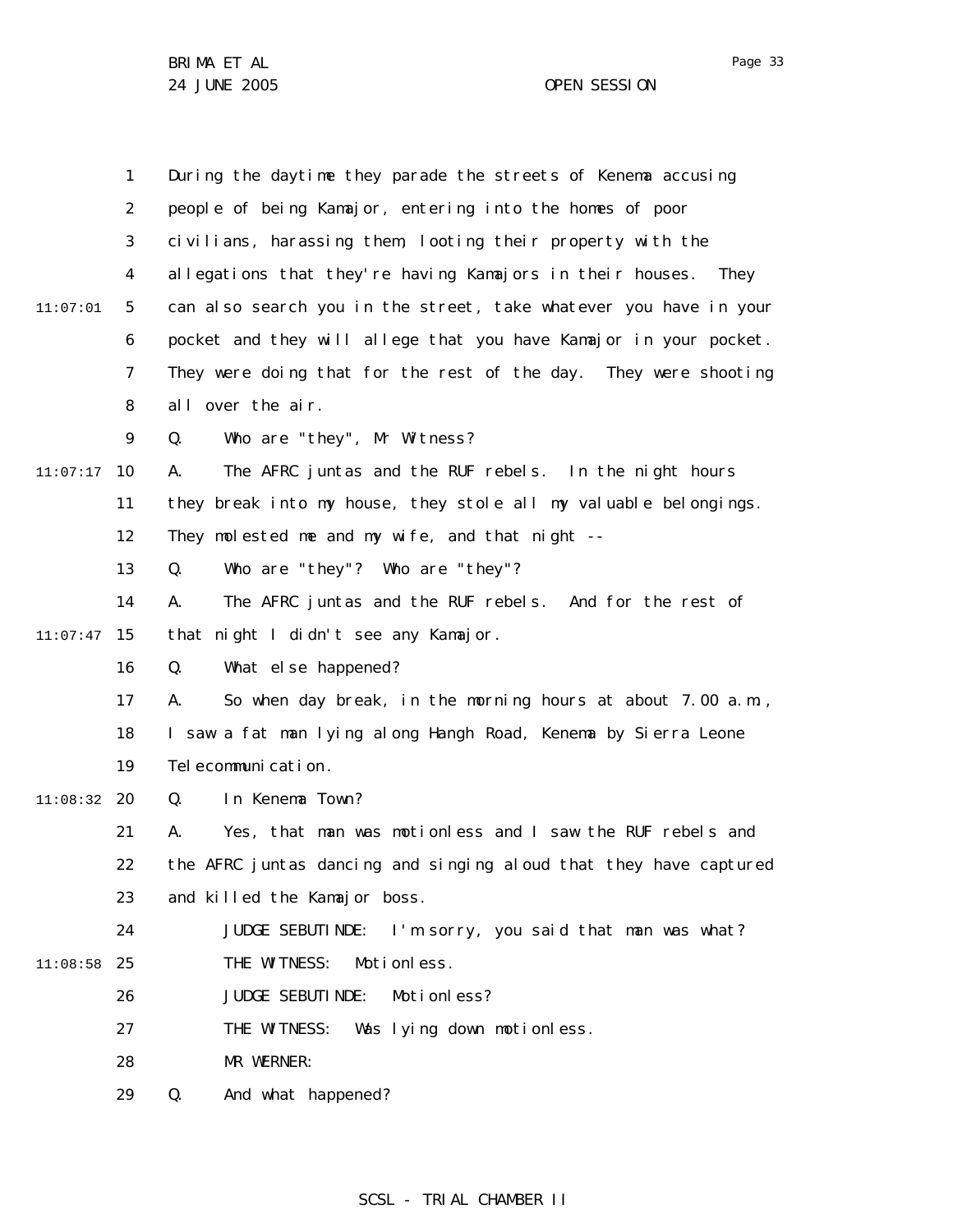1 2 3 4 5 6 7 8 9 10 11:10:23 11 12 13 14 15 11:10:50 16 17 18 19 20 11:11:07 21 22 23 24 25 11:11:34 26 27 28 29 11:09:56 A. So within the interim I saw one of the rebels stab that man in his belly with his bayonet. Q. What happened? A. They split open his stomach, removed his intestines. They put it across the street. Q. What is it, Mr Witness? A. His intestines. They put it across the Hangh Road and they made it into a checkpoint. Q. Who are they? A. The AFRC juntas and the RUF rebels. They were manning that checkpoint for three consecutive days. Q. What happened after that? A. After that they collected the body and went away with it. Q. Who are "they"? A. The AFRC and the RUF. JUDGE LUSSICK: Does that mean after the three consecutive days? MR WERNER: Thank you, Your Honour. Q. When did they collect the bodies? A. After three days. Q. Now, who was this fat man? A. Well, that man I don't really know him before, but he was dressed in plain cloth. He was dressed modestly in plain cloth. I believe and I want to believe -- I think he was a civilian because he was not dressed in Kamajor uniform at all. MR MANLY-SPAIN: May it please Your Honours, this is what we are objecting to. I think counsel should lead the witness and cut off what is unnecessary. He is now giving opinion again. PRESIDING JUDGE: That is opinion, but the observation of

SCSL - TRIAL CHAMBER II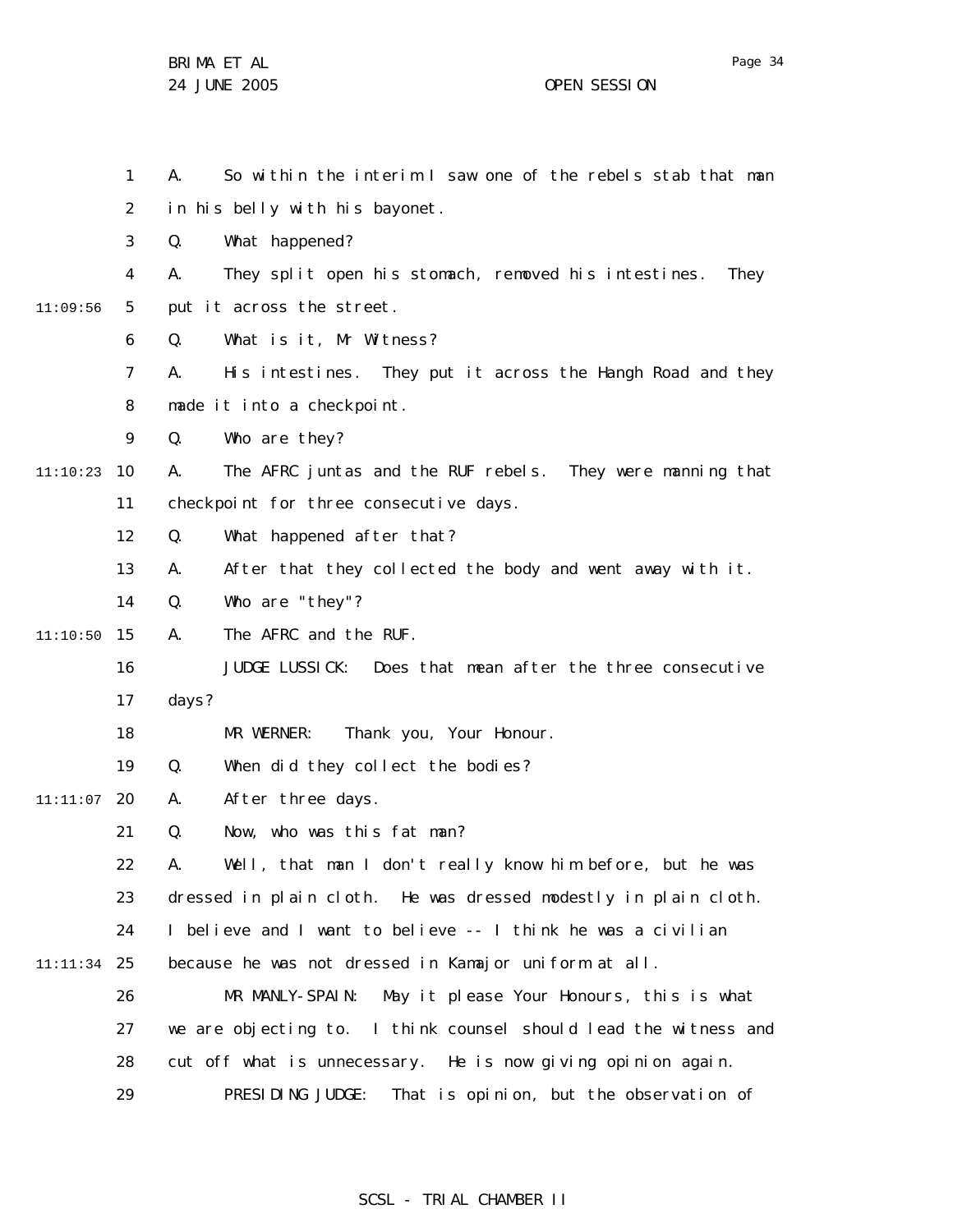1 2 3 4 5 6 7 8 9 10 11:12:37 11 12 13 14 15 11:12:49 16 17 18 19 20 11:13:15 21 22 23 24 25 11:13:37 26 27 28 29 11:12:07 how the man was dressed or how he looked is not opinion, it's observation. But the other part, as to whether he was or was not a Kamajor, is opinion and is not admissible. MR MANLY-SPAIN: Yes. MR WERNER: I will move on. Q. Mr Witness, again during that time, May 97/February 98, did anything else happen in the CID office? MR FOFANAH: May it please Your Honours, although one could infer and probably we will need to get this clear from the witness, he actually referred to late December when he was talking about this incident and no year was mentioned. MR WERNER: I'm happy to clarify that. MR FOFANAH: Thank you. MR WERNER: Q. Going back to just what you were talking about previously, you said -- I asked you about the time frame, you said late December. Could you specify the year? A. That was late December 1997. Q. Thank you, Mr Witness. Now, I will repeat my question. During the same period, May '97/February '98, did anything else happen when you were working in the CID office? A. Yes. Q. What happened? A. Early February 1998 at about 9.00 p.m. I was at home when I heard that Mosquito has arrested BS Massaquoi, Brima Kpaka, Andrew Quee and others. Q. Could you spell these three names for the Court? A. Brima -- BS Massaquoi -- Massaquoi is M-A-S-S-A-Q-U-I [sic]. BS Massaquoi. Brima Kpaka is B-R-I-M-A. Kpaka is

### SCSL - TRIAL CHAMBER II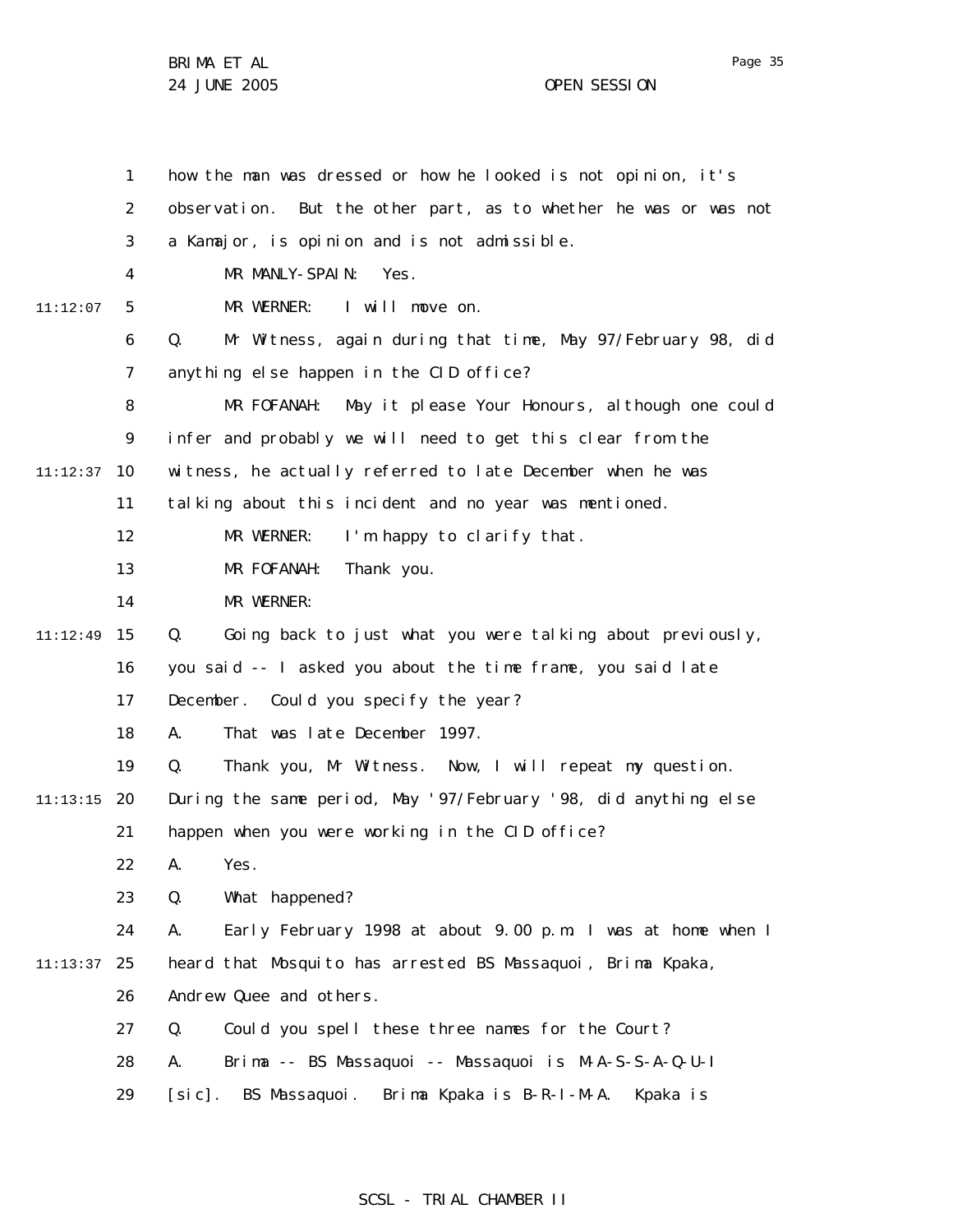- 1  $K-P-A-K-A$ .
- 2 Q. And the third name?
- 3 A. Andrew Quee, A-N-D-R-E-W. Quee, Q-U-E-E.
- 4 Q. Now, Mr Witness, who was BS Massaquoi?
- 5 11:14:45 A. BS Massaquoi is chairman Kenema Town Council.
	- 6 Q. And who is Brima Kpaka?
	- 7 A. Brima Kpaka was a prominent businessman in Kenema and still
	- 8 a prominent businessman in Kenema.
	- 9 Q. Who was Andrew Quee?
- 10 11:15:08 A. Andrew Quee was a civil servant.
	- 11 Q. And what happened?
	- 12 A. So when I got that information I decided to stay indoors
	- 13 until tomorrow morning because the town was tense. So in the
	- 14 following morning at about 9.30 a.m., I left my house for my
- 15 11:15:36 office. On my way, reaching at the AFRC secretariat, that is at
	- 16 number 14 Hangh Road, Kenema, I saw a large crowd gathered around
	- 17 that building. I went there to inquire. I was made to
		- 18 understand that BS Massaquoi and others are kept there.
		- 19 Q. Who told you that, Mr Witness?
- 20 11:16:16 A. One of the on-lookers.
	- 21 Q. And what happened?
	- 22 23 24 A. So, I penetrated the crowd and went through and I saw for myself BS Massaquoi, Brima Kpaka, Andrew Quee and others. They were all lying down flat on the ground, on the bare floor.
- 25 11:16:52 Q. Carry on.
	- 26 27 28 29 A. There was a liquid on that floor, but I cannot tell whether that was water or any other thing. But I saw a liquid there. Q. Did you see anyone else in the AFRC secretariat, number 14 Hangh Road?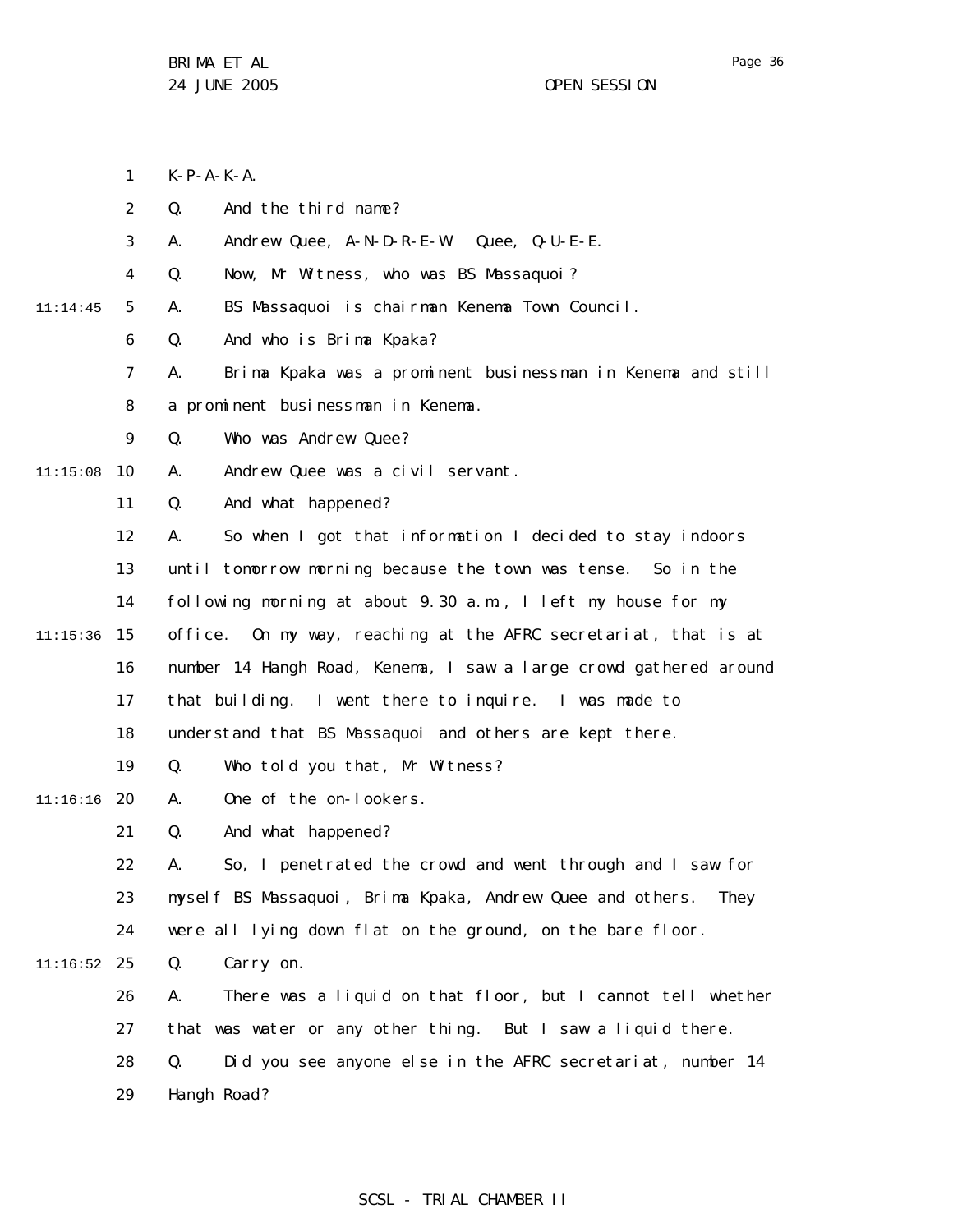Page 37

1 2 3 4 5 6 7 8 9 10 11:17:48 11 12 13 14 15 11:18:13 16 17 18 19 20 11:18:30 21 22 23 24 25 11:18:57 26 27 28 29 11:17:27 A. By then Mosquito was there and the man in charge of the secretariat, the AFRC man was there. Q. What's his name? A. I cannot remember that man's name. He was a lieutenant. And many other soldiers and RUF boys, they were all there. And Mosquito was brandishing his pistol, like this, in the air, alleging that BS Massaquoi and others are supporters of Kamajors. So therefore he is going to kill all of them. Q. Did you hear him saying that? A. Clearly. Openly. Q. What happened after that, Mr Witness? A. So after that, I saw a swollen face on BS Massaquoi, Brima Kpaka had a wound on his eye, and the others were all heavily tortured according to their bodies. Some have bruises, and the rope has already eaten their body, their flesh. You can see the wound from their hands. Q. Mr Witness, let me stop you there. You say "the others"; who are "the others"? A. Well, for sure I don't really know the others, but I perfectly know BS Massaquoi, Brima Kpaka and Andrew Quee. MR FOFANAH: May it please Your Honours, at this stage we'll object -- I'll object on the grounds that this witness is trying to draw an inference of torture and merely saying the bodies of the people on the floor. Until the foundation is laid the witness cannot allude that what he saw on their bodies was as a result of torture. Thank you. PRESIDING JUDGE: Your reply? MR WERNER: Your Honours, the witness just described what he saw.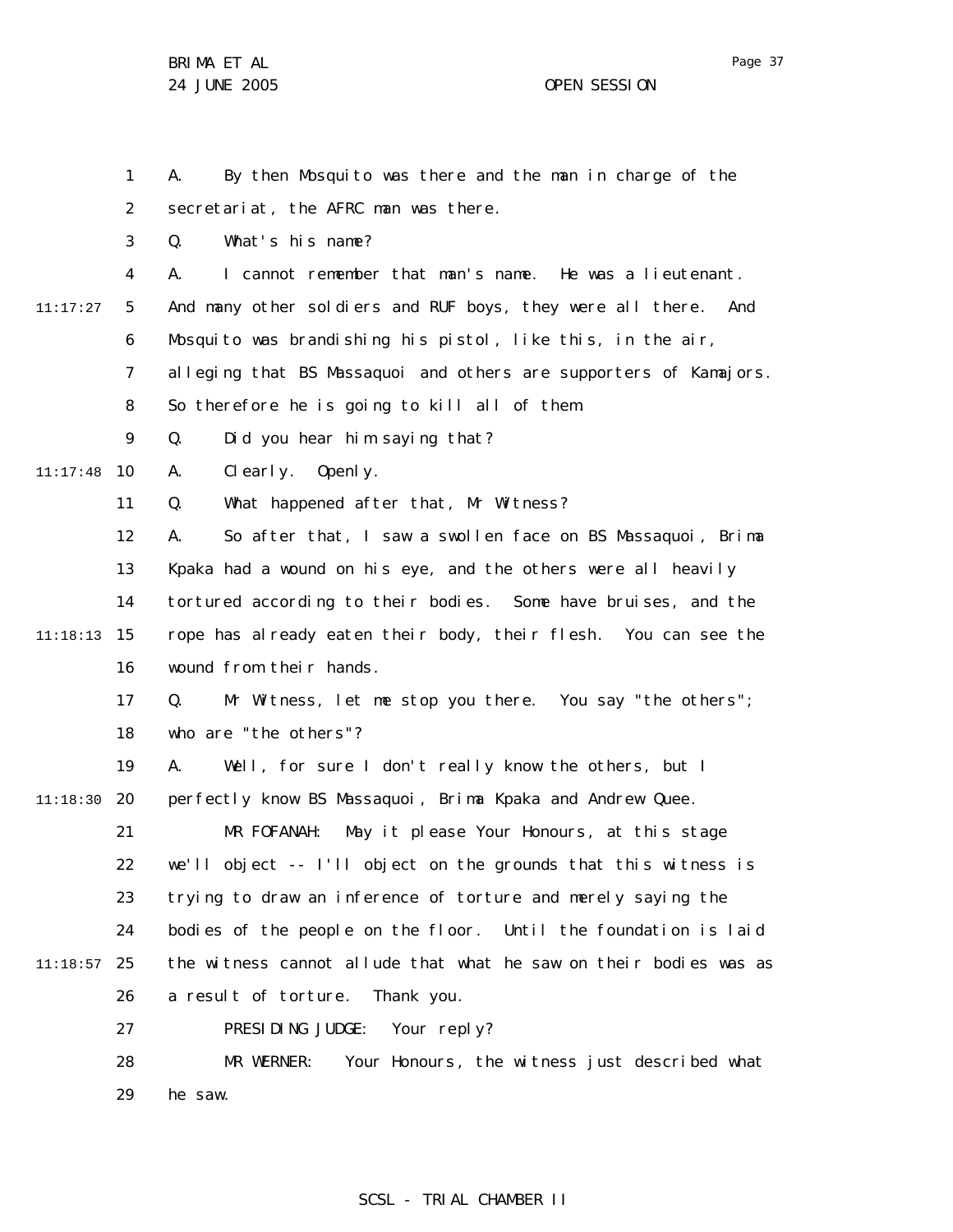|          | 1  | JUDGE LUSSICK: I didn't hear any inference there of                |
|----------|----|--------------------------------------------------------------------|
|          | 2  | torture. He was just describing some injuries he saw.              |
|          | 3  | MR WERNER:<br>That is our submission, yes.                         |
|          | 4  | JUDGE SEBUTINDE: But he did use the word "torture" and he          |
| 11:19:26 | 5  | said you could see where the ropes had eaten into the flesh.<br>We |
|          | 6  | don't know if the ropes were there or he just saw marks and        |
|          | 7  | assumed the ropes were there.                                      |
|          | 8  | MR WERNER: I will clarify that, Your Honour.                       |
|          | 9  | Mr Witness, you said that the ropes were eating their<br>Q.        |
| 11:19:43 | 10 | flesh. Could you say why did you say that? Could you explain to    |
|          | 11 | the Court.                                                         |
|          | 12 | All of them were tied with their hands at their back, and<br>А.    |
|          | 13 | you can see the rope has already eaten into their flesh. You can   |
|          | 14 | see a wound from their hands, all of them.                         |
| 11:19:59 | 15 | Who are "all of them," Mr Witness?<br>Q.                           |
|          | 16 | BS Massaquoi and others.<br>А.                                     |
|          | 17 | Could you try to be more specific, who are others? Who are<br>Q.   |
|          | 18 | you referring to?                                                  |
|          | 19 | BS Massaquoi, Andrew Quee, Brima Kpaka and the others who<br>А.    |
| 11:20:13 | 20 | were arrested. I don't know them anyway. But they were all         |
|          | 21 | there. I saw them clearly.                                         |
|          | 22 | Q. How many of them?                                               |
|          | 23 | Α.<br>Roughly around just seven. About that.                       |
|          | 24 | Q.<br>Including the three?                                         |
| 11:20:28 | 25 | Yes.<br>Α.                                                         |
|          | 26 | Q.<br>What happened after that, Mr Witness?                        |
|          | 27 | Α.<br>Well, I went to the office. Everybody was sitting there      |
|          | 28 | qui et.                                                            |
|          | 29 | Q.<br>Which office, Mr Witness?                                    |

## SCSL - TRIAL CHAMBER II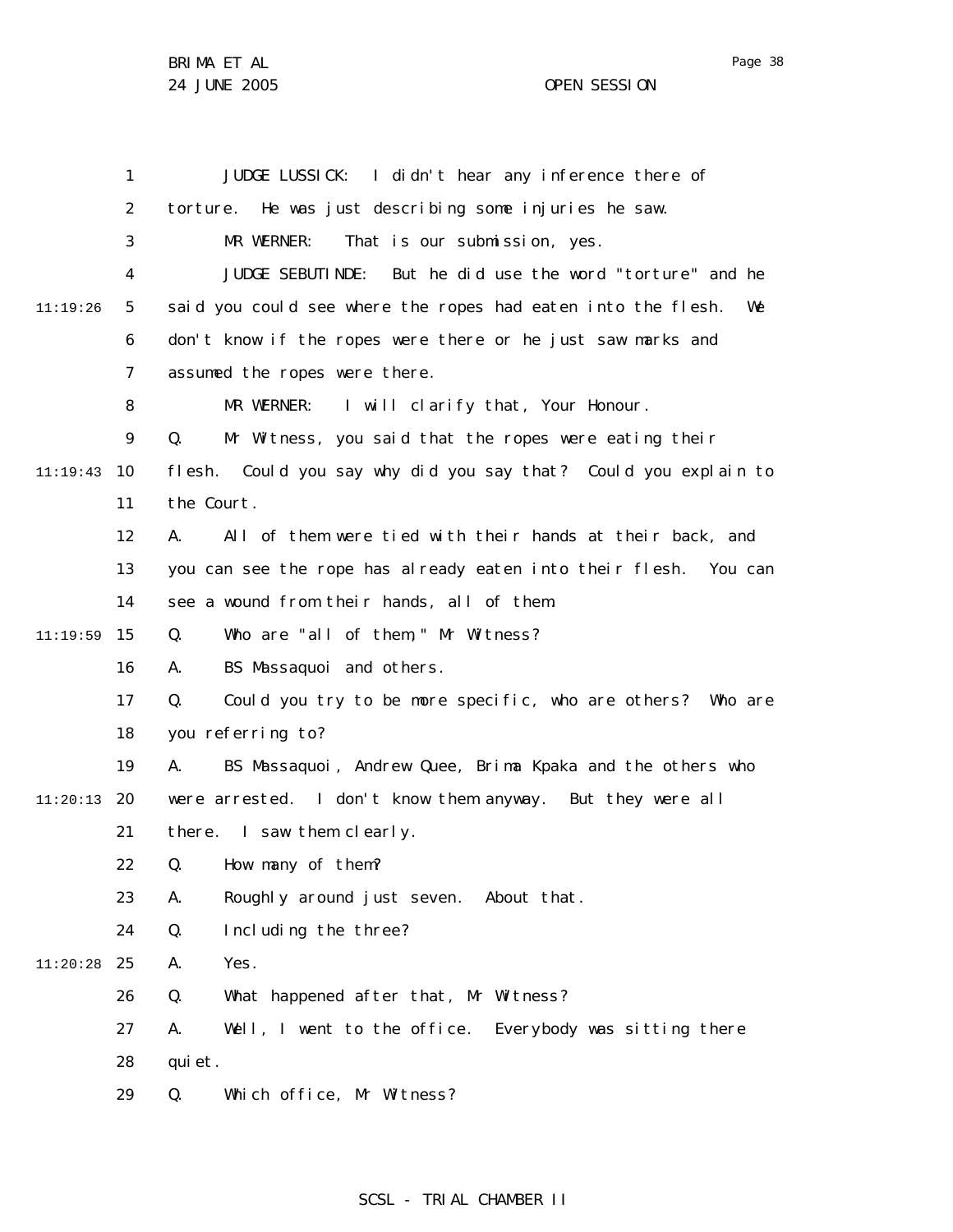|          | 1              | А. | To the CID office, Kenema Police Station.                  |
|----------|----------------|----|------------------------------------------------------------|
|          | 2              | Q. | And what happened?                                         |
|          | 3              | А. | After they have taken some considerable time with them,    |
|          | 4              |    | let's say about three to four days --                      |
| 11:20:58 | 5              | Q. | What do you mean "they"? Who are "they" and what do you    |
|          | 6              |    | mean they took time with them?                             |
|          | $\overline{7}$ | А. | After BS Massaquoi and others have taken about four or     |
|          | 8              |    | three days with the AFRC and the rebels.                   |
|          | 9              | Q. | Where?                                                     |
| 11:21:16 | 10             | А. | At the secretariat. They were kept at the secretariat in   |
|          | 11             |    | their cells.                                               |
|          | 12             | Q. | 0kay.                                                      |
|          | 13             | А. | They transfer all of them to the police, with the case and |
|          | 14             |    | inquiry file, for further investigation.                   |
| 11:21:32 | 15             | Q. | Where to the police?                                       |
|          | 16             | А. | To the police.                                             |
|          | 17             | Q. | Where?                                                     |
|          | 18             | А. | At the CID office.                                         |
|          | 19             | Q. | And what happened?                                         |
| 11:21:41 | 20             | Α. | The police, we re-investigated the matter. We opened our   |
|          | 21             |    | own case, an inquiry file. We re-investigated that matter. |
|          | 22             | Q. | Which matter?                                              |
|          | 23             | А. | They said they were Kamajors collaborator.                 |
|          | 24             | Q. | And when you say "we investigated," who are "we"?          |
| 11:22:06 | 25             | А. | When I say we, it's the police.                            |
|          | 26             | Q. | And what happened after that?<br>0kay.                     |
|          | 27             | А. | After the police investigation, we couldn't find any       |
|          | 28             |    | evidence against them as alleged in respect of Kamajor     |
|          | 29             |    | collaborators.                                             |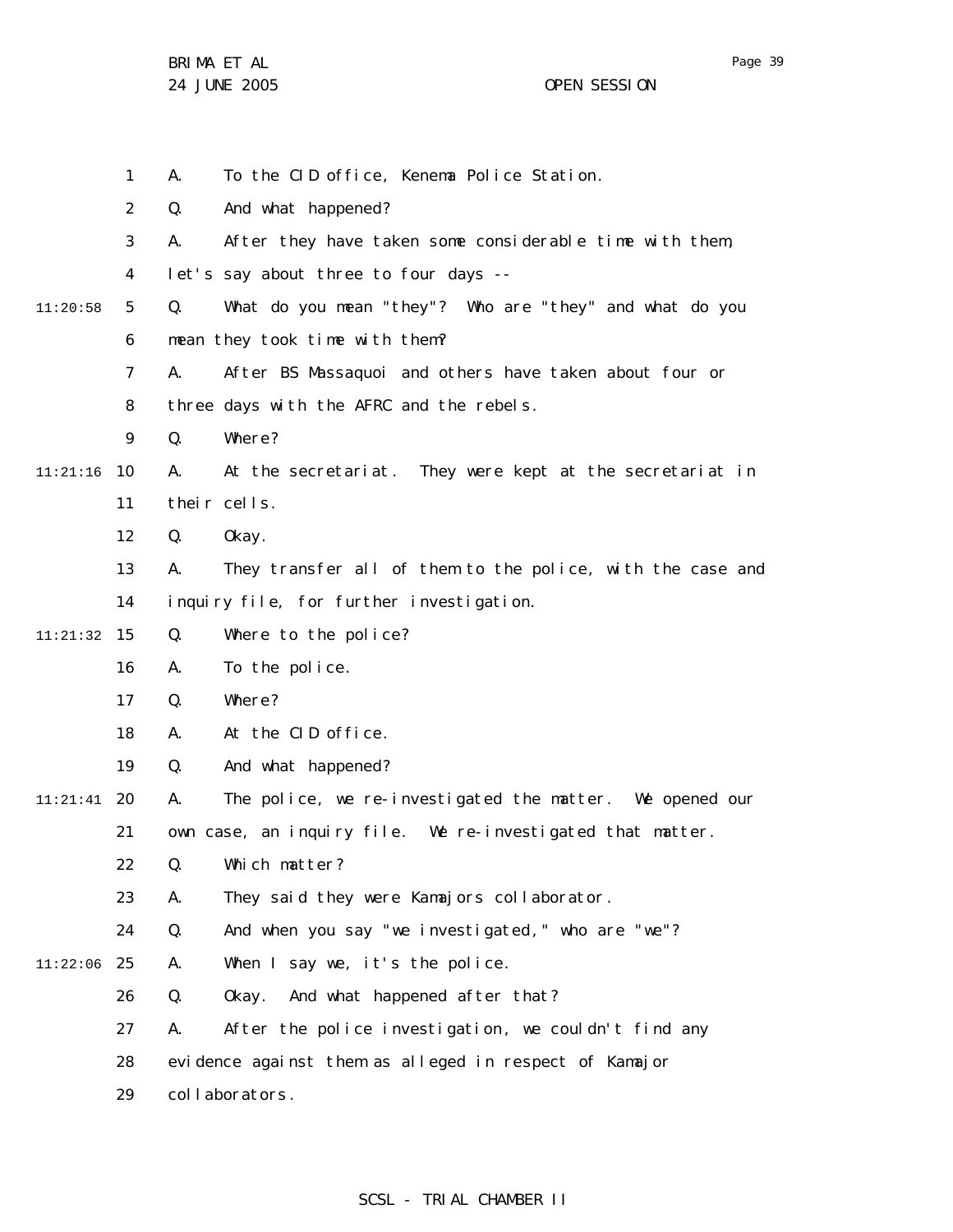1 2 3 4 5 6 7 8 9 10 11:22:52 11 12 13 14 15 11:23:09 16 17 18 19 20 11:23:18 21 22 23 24 25 11:23:37 26 27 28 29 11:22:37 Q. So what happened? A. So we wrote a report recommending their immediate and unconditional release. Q. Who are "we," Mr Witness? Who are "we"? A. We the police. We wrote a report to our commissioner that there is no evidence against these people and they should be released with immediate effect. Q. What's his name, the commissioner? A. Kenneh. Commissioner Kenneh. Q. Could you spell that name for the Court? MR MANLY-SPAIN: May it please Your Honours, Your Honours, again we are having this "we" problem. Who wrote the report? It cannot be several people. THE WITNESS: The police. MR WERNER: I will try to clarify, Your Honour. PRESIDING JUDGE: Counsel is going to ask some questions, Mr Manly-Spain. MR MANLY-SPAIN: Yes, Your Honour. MR WERNER: Q. You said the police, could you be more specific? A. Yes, the investigator. But we all -- we sat together, we compile everything together, we put our ideas together, and then the report was written by the sole investigator. So we all go through the report and we suggested -- we made the same suggestion, all of us, that there is no evidence, those people should be released immediately. Q. Okay. And what happened? A. So our commissioner decided to take the matter up with the brigade commander.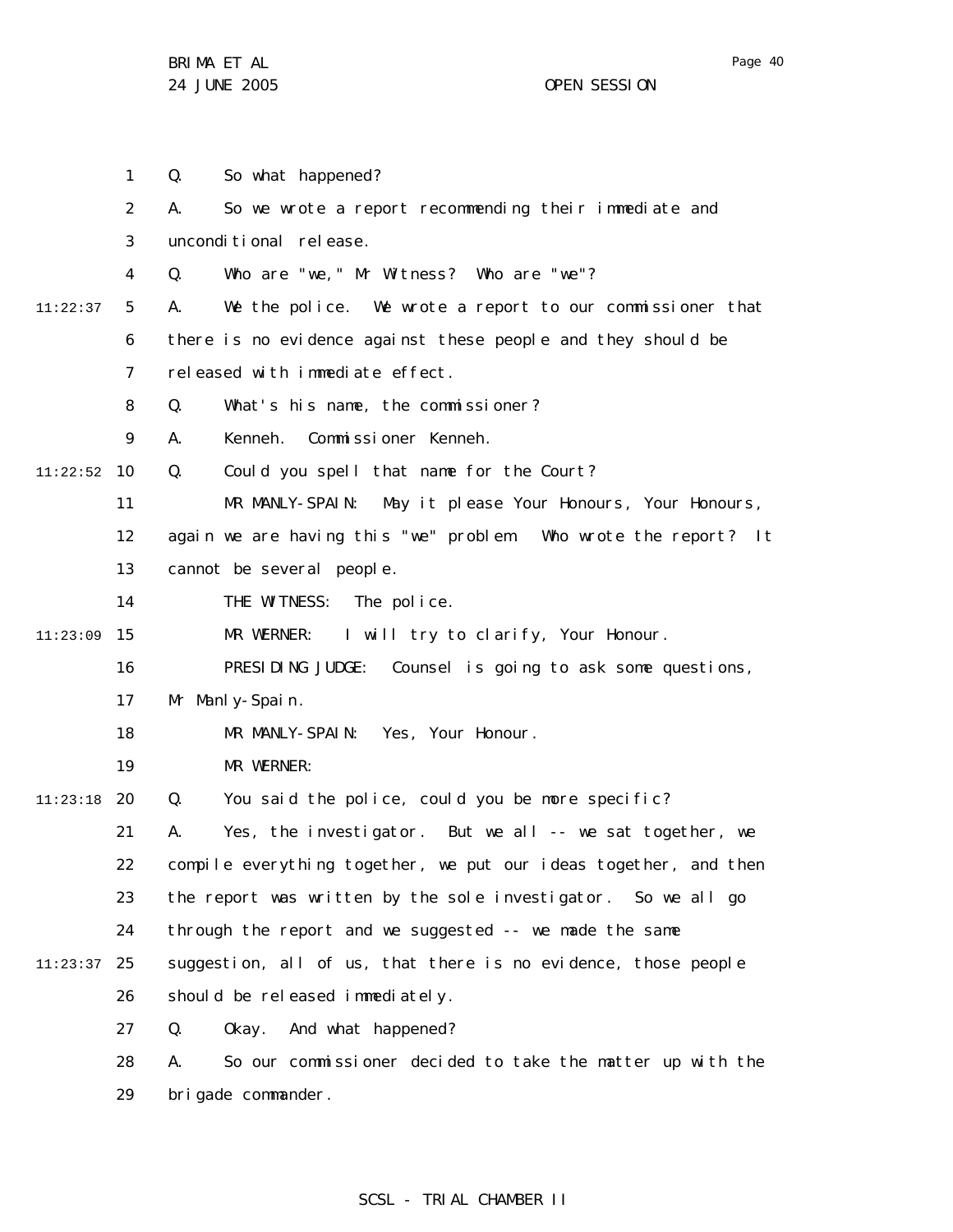1 Q. Sorry, what is the name of your commissioner?

2 A. Commissional Kenneh.

3 Q. Could you spell that name for the Court?

4 A. K-E-N-N-E-H, Kenneh.

5 6 7 11:24:04 Q. Could you explain, for those of us who are not familiar with that, what does that mean, commissioner? What does that mean?

8 9 10 11:24:28 A. Commissioner of police, that is the man in charge of the entire police force within the eastern region, which includes Kenema, Kono and Kailahun Districts.

> 11 Q. So what happened?

12 13 A. So we went and consulted the brigade commander and later returned.

14 Q. Who was the brigade commander?

15 11:24:42 16 17 A. The brigade commander, I cannot remember his name now. But he returned and told us that we should ask BS Massaquoi and others to send for their sureties to come tomorrow, so that they

18 could be released on bail.

19 Q. What do you mean by sureties. Could you explain to this

20 11:25:04 Court what do you mean when you say sureties?

> 21 22 A. That is the person who is going to come and sign for you as a surety so that you go home.

23 JUDGE SEBUTINDE: I suppose that is surety.

24 MR WERNER:

25 11:25:26 Q. And what happened?

> 26 A. So on the following day I saw the surety of BS Massaquoi

27 and Brima Kpaka.

28 Q. Who are they?

29 A. One Mr Marrah.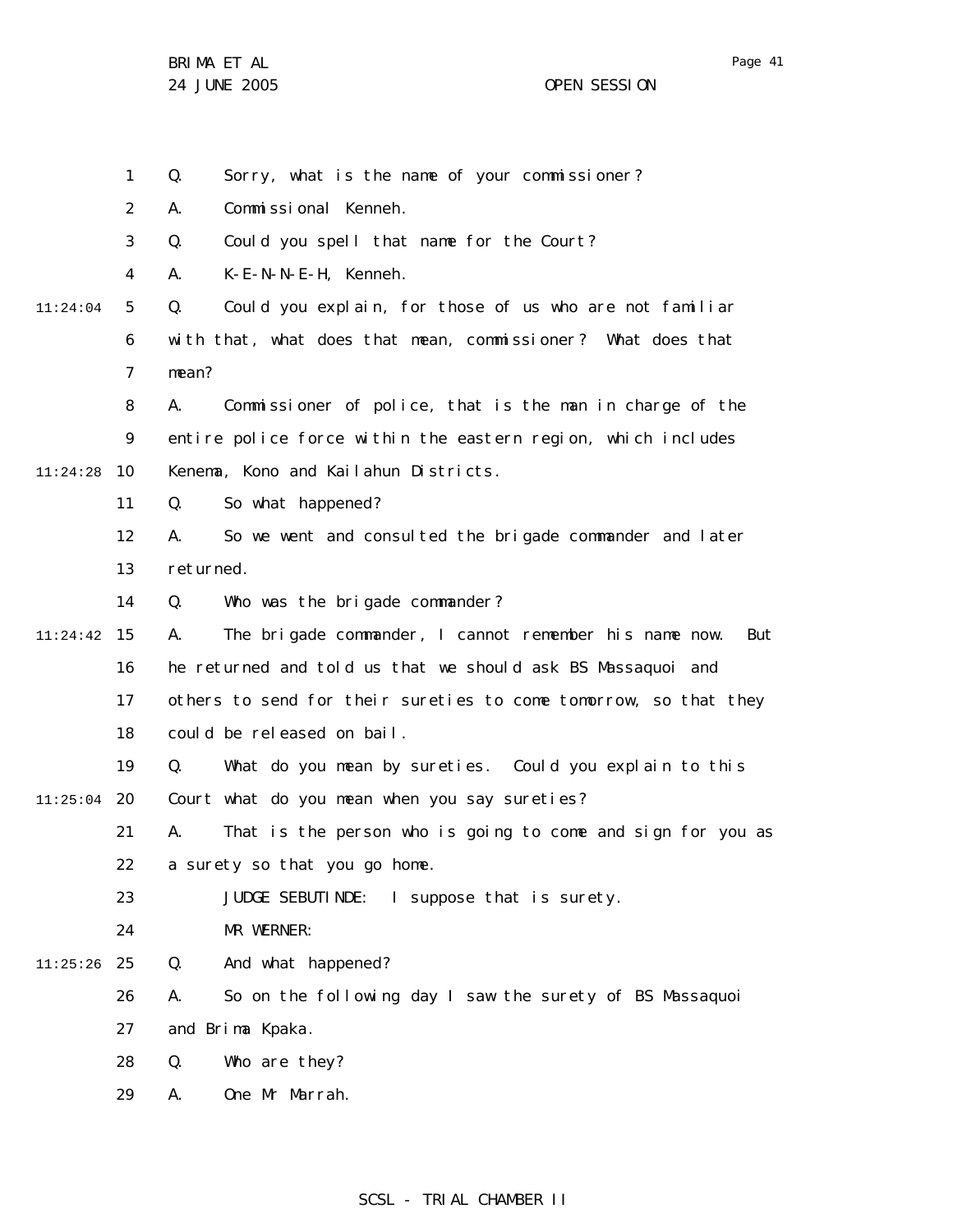1 2 3 4 5 6 7 8 9 10 11:27:19 11 12 13 14 15 11:27:19 16 17 18 19 20 11:27:59 21 22 23 24 25 11:27:59 26 27 28 29 11:26:29 Q. Could you spell that name? A. M-A-R-R-A-H. The other surety for Brima Kpaka, I cannot get his name from offhand, but two of them came to the police station that day. Q. What happened? A. So, both Brima Kpaka and BS Massaquoi were subsequently released to their respective sureties and they went home. Q. And what happened after that? A. After three to four days, Mosquito returned from trek. Q. You didn't tell us that he left, so when did he leave? A. No, I didn't know the time that he left. Q. And what happened? A. So he came to the police station and asked for BS Massaquoi and Brima Kpaka. Q. And what happened? A. We told him they are released on bail. They are at home. Q. What happened? A. Well, he was not happy with that statement, so he became very furious and went directly to the commissioner's office. Q. What happened? A. So later on we saw the commissioner going to the brigade headquarter. And from there he came back -- Q. Where, where, Mr Witness? Where? A. From the brigade headquarter. Q. Which one are you referring to? A. The brigade at the reservation, government reservation. Q. Okay. And what happened? A. So on the return of the commissioner, he ordered that he has received an instruction from Mosquito and the brigade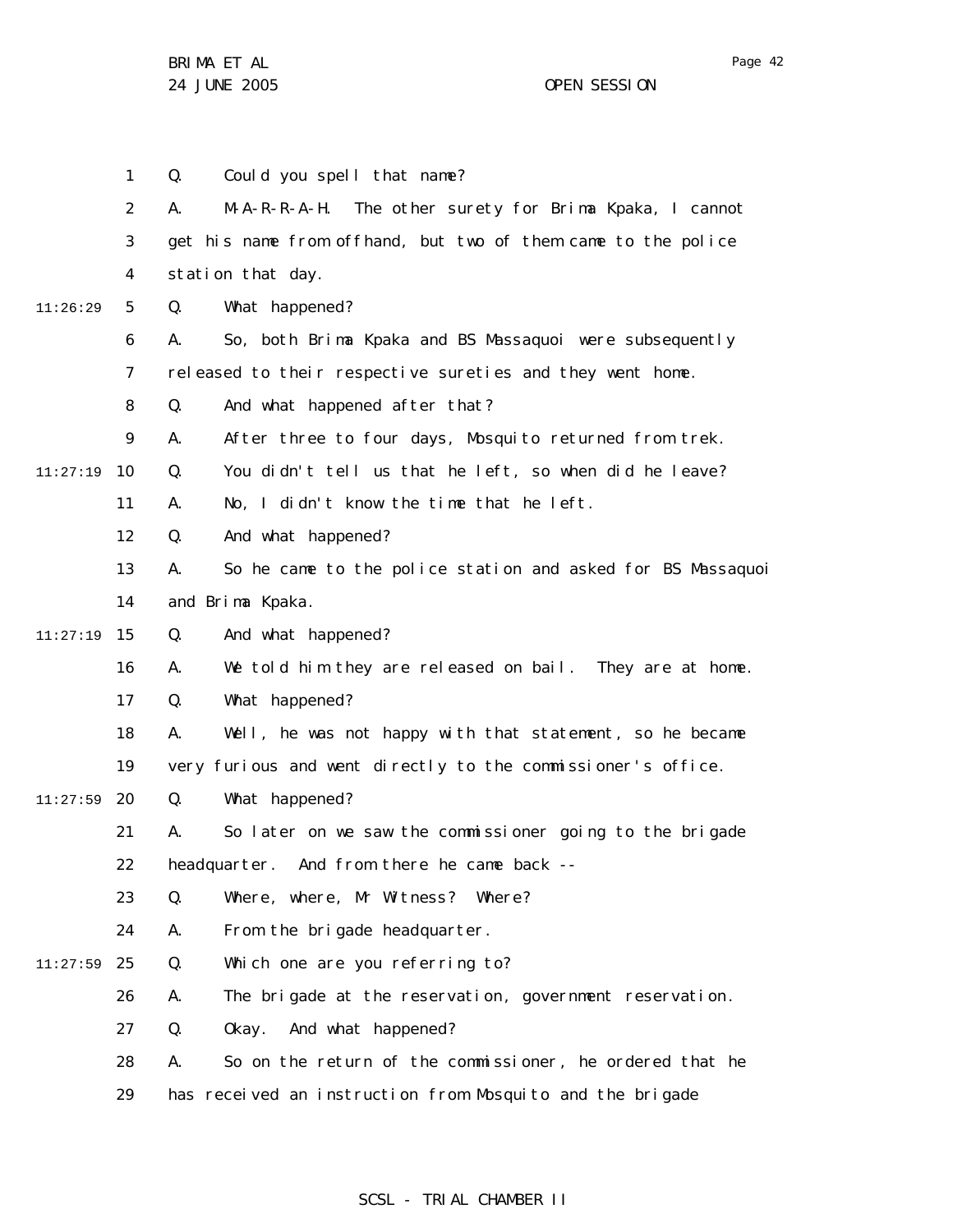|          | $\mathbf{1}$   | commander that BS Massaquoi and Brima Kpaka should be              |
|----------|----------------|--------------------------------------------------------------------|
|          | 2              | re-arrested.                                                       |
|          | 3              | So what happened?<br>Q.                                            |
|          | 4              | So they form a team, headed by --<br>А.                            |
| 11:28:39 | 5              | Who are "they, " Mr Witness? Who are "they"?<br>Q.                 |
|          | 6              | The police formed a team headed by Mr Fofanah and they<br>А.       |
|          | $\overline{7}$ | went $--$                                                          |
|          | 8              | Q.<br>Could you spell that name for the Court?                     |
|          | 9              | Fofana is F-O-F-A-N-A-H.<br>А.                                     |
| 11:28:39 | 10             | And who is he?<br>Q.                                               |
|          | 11             | He was a police sergeant working directly under my own<br>А.       |
|          | 12             | supervision.                                                       |
|          | 13             | What happened?<br>Q.                                               |
|          | 14             | So he went with his team and later returned with<br>А.             |
| 11:28:50 | 15             | BS Massaquoi. He told us Brima Kpaka was not well and he has       |
|          | 16             | been admitted at the government hospital, Kenema.                  |
|          | 17             | What happened after that?<br>Q.                                    |
|          | 18             | It was very late now in the night, so we went home. After<br>А.    |
|          | 19             | some days - I can remember the day - it was on a Friday that same  |
| 11:29:24 | - 20           | February, when I went to work I saw two military vehicles with a   |
|          | 21             | lot of soldiers, AFRC juntas. They were all dressed in military    |
|          | 22             | They were all deployed all over compound with guns in<br>uni form. |
|          | 23             | their hands.                                                       |
|          | 24             | Did you see any commanders?<br>Q.                                  |
| 11:29:53 | 25             | So when $1 - -$<br>А.                                              |
|          | 26             | Mr Witness, did you see any commanders?<br>Q.                      |
|          | 27             | The man who was in charge of them was called<br>Yes.<br>А.         |
|          | 28             | Li eutenant AB Turray.                                             |
|          | 29             | Could you spell that name for the Court?<br>Q.                     |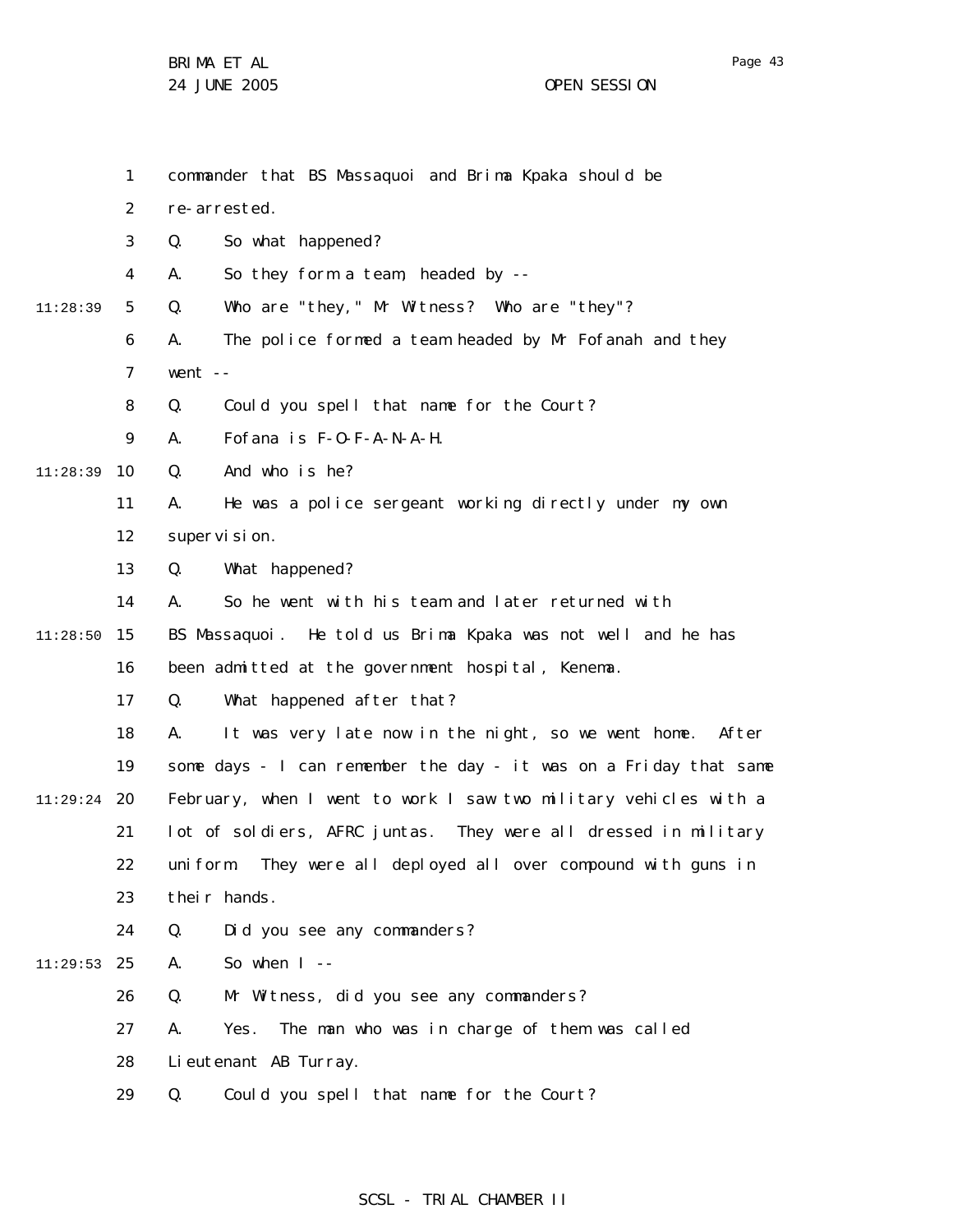BRIMA ET AL

1 2 3 4 5 6 7 8 9 10 11:30:42 11 12 13 14 15 11:31:06 16 17 18 19 20 11:31:34 21 22 23 24 25 11:31:46 26 27 28 29 11:30:19 A. AB Turray. T-U-R-R-A-Y, Turray. Q. Who was he? A. He was AFRC junta. Q. What happened? A. So they asked for BS Massaquoi, where our inspector who was in charge told them that "BS Massaquoi is with us." And the lieutenant said -- Q. What do you mean "us"? Who are "us"? A. With us, the police. He's in our custody. Q. What happened after that? A. The lieutenant told us that he has got an instruction from the SOS east and the brigade commander that he should come and collect all those suspects - BS Massaquoi, Brima Kpaka, Andrew Quee and others - and take them to the brigade headquarters. Q. Just for the sake of clarity, I know you already said that, but who at the time was the SOS east? A. That time it was now one Mansaray. They changed Eddie Kanneh later. It was now one Mansaray. Q. Could you spell that name for the Court? A. M-A-N-S-A-R-A-Y. Q. What about the brigade commander? A. The brigade commander, now I cannot remember his name from off head. Q. That's fine, Mr Witness. So what happened after that? A. So I saw the AFRC juntas get hold of BS Massaquoi, molested him, beat him, kick him. Q. Did you see that? A. Clearly. I was standing right at the counter and they just threw him like, like a rice bag into their vehicle.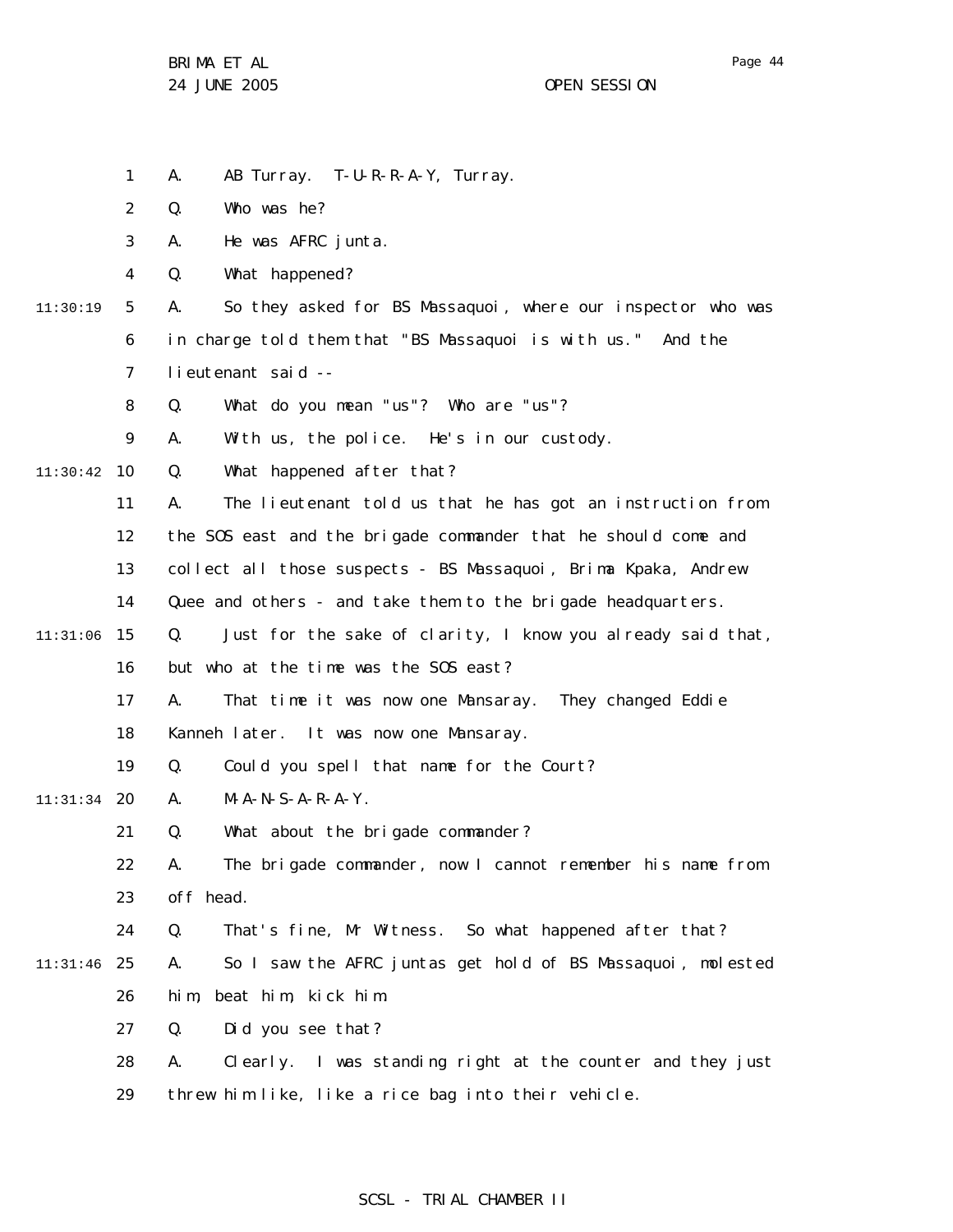|          | 1              | Q.<br>Who are they, Mr Witness?                                   |
|----------|----------------|-------------------------------------------------------------------|
|          | $\overline{2}$ | The AFRC juntas.<br>А.                                            |
|          | 3              | Q.<br>What happened after that?                                   |
|          | 4              | They also went to the cell and collected Andrew Quee and<br>А.    |
| 11:32:20 | 5              | the others.                                                       |
|          | 6              | How many of them?<br>Q.                                           |
|          | 7              | About six of them because Brima Kpaka was not among them at<br>А. |
|          | 8              | that time because he was in the hospital.                         |
|          | 9              | Q.<br>What happened after that?                                   |
| 11:32:35 | 10             | А.<br>So they took them away.                                     |
|          | 11             | Q.<br>Who are them?                                               |
|          | 12             | А.<br>The AFRC juntas.                                            |
|          | 13             | Q.<br>No, you say they took them away?                            |
|          | 14             | That is BS Massaquoi, Andrew Quee and others who were<br>А.       |
| 11:32:49 | 15             | staying in police custody.                                        |
|          | 16             | Okay, and what happened after?<br>Q.                              |
|          | 17             | After two days, that was on a Sunday, the Kamajors entered<br>А.  |
|          | 18             | Kenema township from two flanks. The first came through Dama      |
|          | 19             | Road.<br>The second came through Combema Road.                    |
| 11:33:12 | -20            | Could you spell that name for the Court?<br>Q.                    |
|          | 21             | C-O-M-B-E-M-A. So they thought BS Massaquoi were still in<br>А.   |
|          | 22             | police custody and others were still in police custody.           |
|          | 23             | What happened?<br>Q.                                              |
|          | 24             | So the Kamajors entered the police compound and searched<br>А.    |
| 11:33:44 | 25             | briefly, but they couldn't find BS Massaquoi. So what they did,   |
|          | 26             | they took all our documents outside.                              |
|          | 27             | Q.<br>Who are they, Mr Witness? Who are they?                     |
|          | 28             | The Kamajors took all documents outside and set fire on it.<br>А. |
|          | 29             | Q.<br>And what happened after that?                               |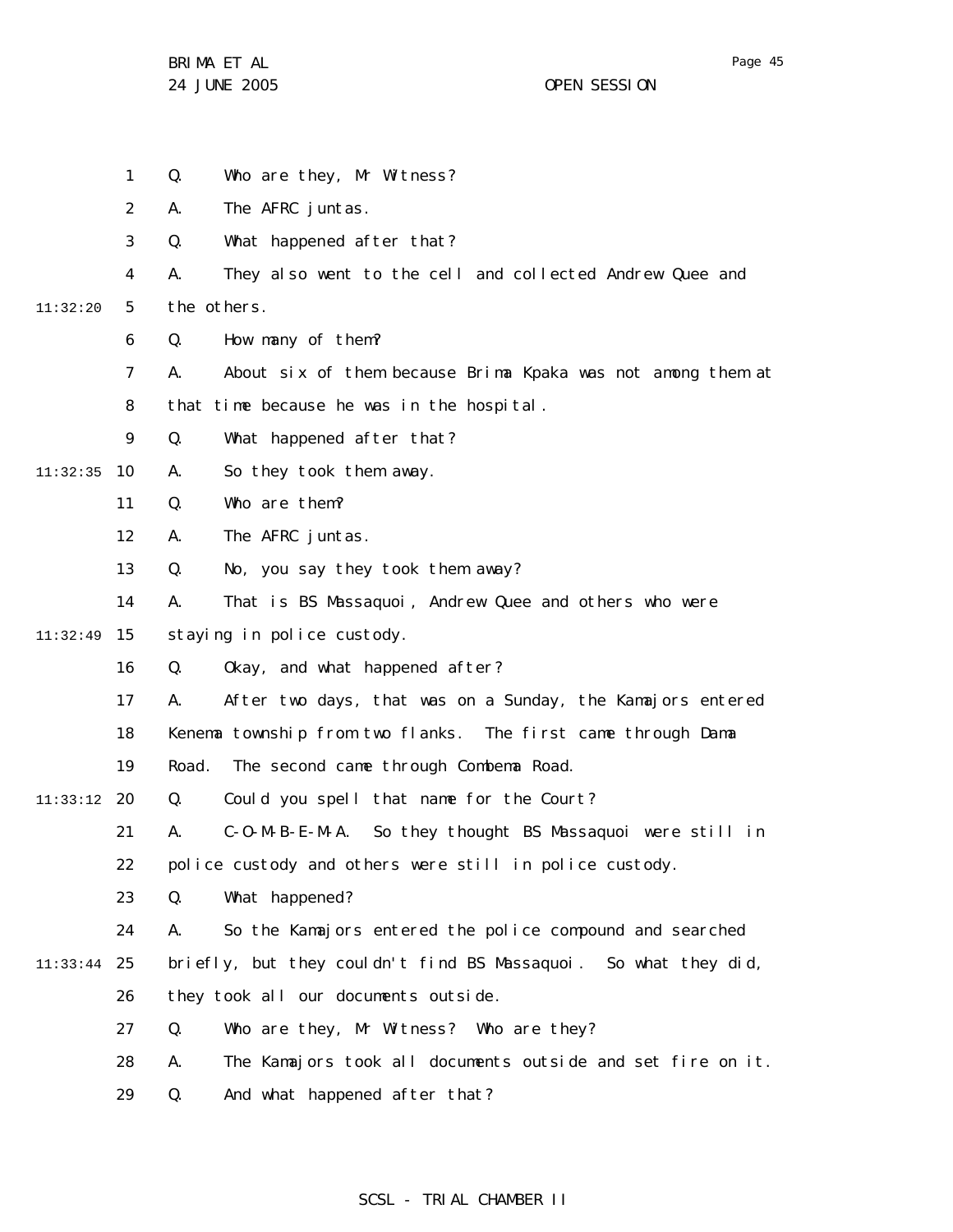Page 46

|          | 1  | So that morning when I came to the office, I met those<br>А.      |
|----------|----|-------------------------------------------------------------------|
|          | 2  | document on fire, I went there and saw our diary, the current     |
|          | 3  | diary, which I collected and kept safely.                         |
|          | 4  | And what happened after that?<br>Q.                               |
| 11:34:15 | 5  | So after that the Kamajors were beaten back by the AFRC and<br>А. |
|          | 6  | the rebels. But already they have rescued Brima Kpaka who was     |
|          | 7  | admitted in the hospital. So they went away with him. But they    |
|          | 8  | couldn't succeed in getting BS Massaquoi and others.              |
|          | 9  | And what happened after that?<br>Q.                               |
| 11:34:47 | 10 | So that same Sunday at about 5.00, it was a widespread<br>А.      |
|          | 11 | rumour in Kenema township that BS Massaquoi and others have been  |
|          | 12 | killed.                                                           |
|          | 13 | What do you mean "others"?<br>Q.                                  |
|          | 14 | BS Massaquoi, Andrew Quee and others have been killed.<br>А.      |
| 11:35:11 | 15 | What happened on that day? Did anything else happen on<br>Q.      |
|          | 16 | that day?                                                         |
|          | 17 | The people of Kenema started pulling out of Kenema<br>А.          |
|          | 18 | The town was tense, there was shooting all over, so<br>township.  |
|          | 19 | people started moving away from Kenema.                           |
| 11:35:31 | 20 | What did you do?<br>Q.                                            |
|          | 21 | I later went to the brigade headquarters.<br>А.                   |
|          | 22 | Q.<br>What is "later", Mr Witness?                                |
|          | 23 | After I have got that information that BS Massaquoi, Andrew<br>А. |
|          | 24 | Quee and others have been killed, I went to the brigade           |
| 11:35:49 | 25 | headquarter.                                                      |
|          | 26 | Was it on the same day, Sunday?<br>Q.                             |
|          | 27 | That same day, but I couldn't find them there.<br>А.              |
|          | 28 | So what did you do?<br>Q.                                         |
|          | 29 | I went to Guinea Base and they were not there.<br>Α.              |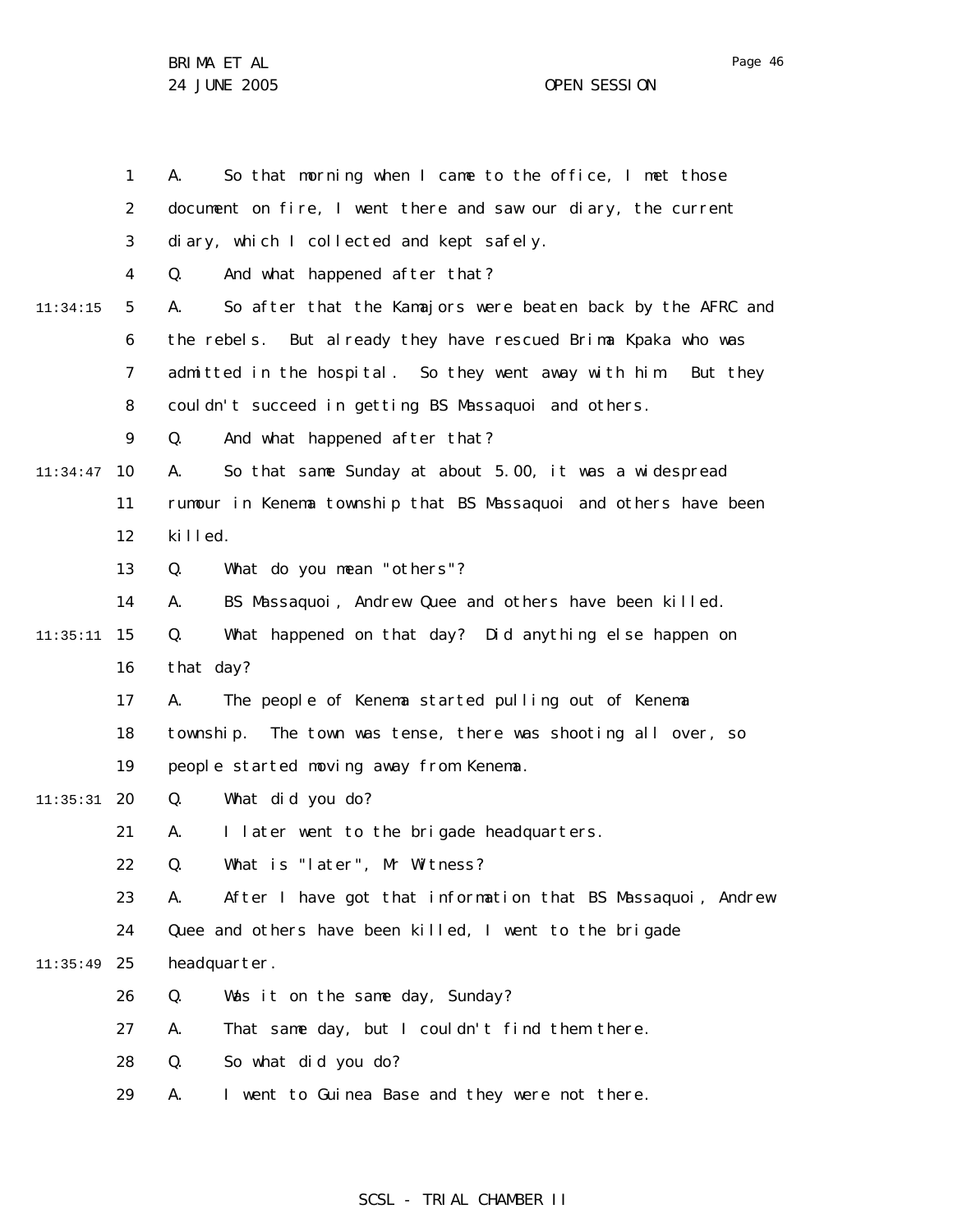|          | $\mathbf{1}$   | Q.          | Mr Witness, could you spell that for the Court, Guinea          |
|----------|----------------|-------------|-----------------------------------------------------------------|
|          | $\overline{2}$ | Base?       |                                                                 |
|          | 3              | А.          | G-U-I-N-E-A B-A-S-E, Guinea Base.                               |
|          | 4              | Q.          | Is it in Kenema Town?                                           |
| 11:36:14 | 5              | А.          | Right in Kenema township in the reservation, the government     |
|          | 6              |             | reservation. You know, it's a big area. So I couldn't find them |
|          | 7              | there.      |                                                                 |
|          | 8              | Q.          | So what did you do?                                             |
|          | 9              | А.          | I went down to a small stream called Lambaya.                   |
| 11:36:33 | 10             | Q.          | Could you spell that for the Court, Mr Witness?                 |
|          | 11             | А.          | $L - A - M - B - A - Y - A$ .                                   |
|          | 12             | Q.          | You say it is a stream, right?                                  |
|          | 13             | Α.          | It is a small stream, yes.                                      |
|          | 14             | Q.          | And what happened?                                              |
| 11:36:54 | 15             | Α.          | Then there is a place at Lambaya called Dorwala. It's a         |
|          | 16             |             | place where the waterfall.                                      |
|          | 17             | Q.          | Could you spell that name for the call?                         |
|          | 18             | Α.          | D-O-R-W-A-L-A. That is a typical Mende name.                    |
|          | 19             | Q.          | And what happened?                                              |
| 11:37:20 | 20             | Α.          | So, at that place I first saw the body of BS Massaquoi.         |
|          | 21             | Q.          | What did you see exactly?                                       |
|          | 22.            | $A_{\cdot}$ | I went closer to make sure and it was BS Massaquoi. He has      |
|          | 23             |             | a very big cement block lying on his head.                      |
|          | 24             | Q.          | Did you see anything else?                                      |
| 11:37:50 | 25             | Α.          | When I turned around I also saw Andrew Quee.                    |
|          | 26             | Q.          | Did you see anything else?                                      |
|          | 27             | Α.          | Yes, the others were also lying down in the same area.          |
|          | 28             | Q.          | How many others?                                                |
|          | 29             | Α.          | I think about four of them.                                     |

# SCSL - TRIAL CHAMBER II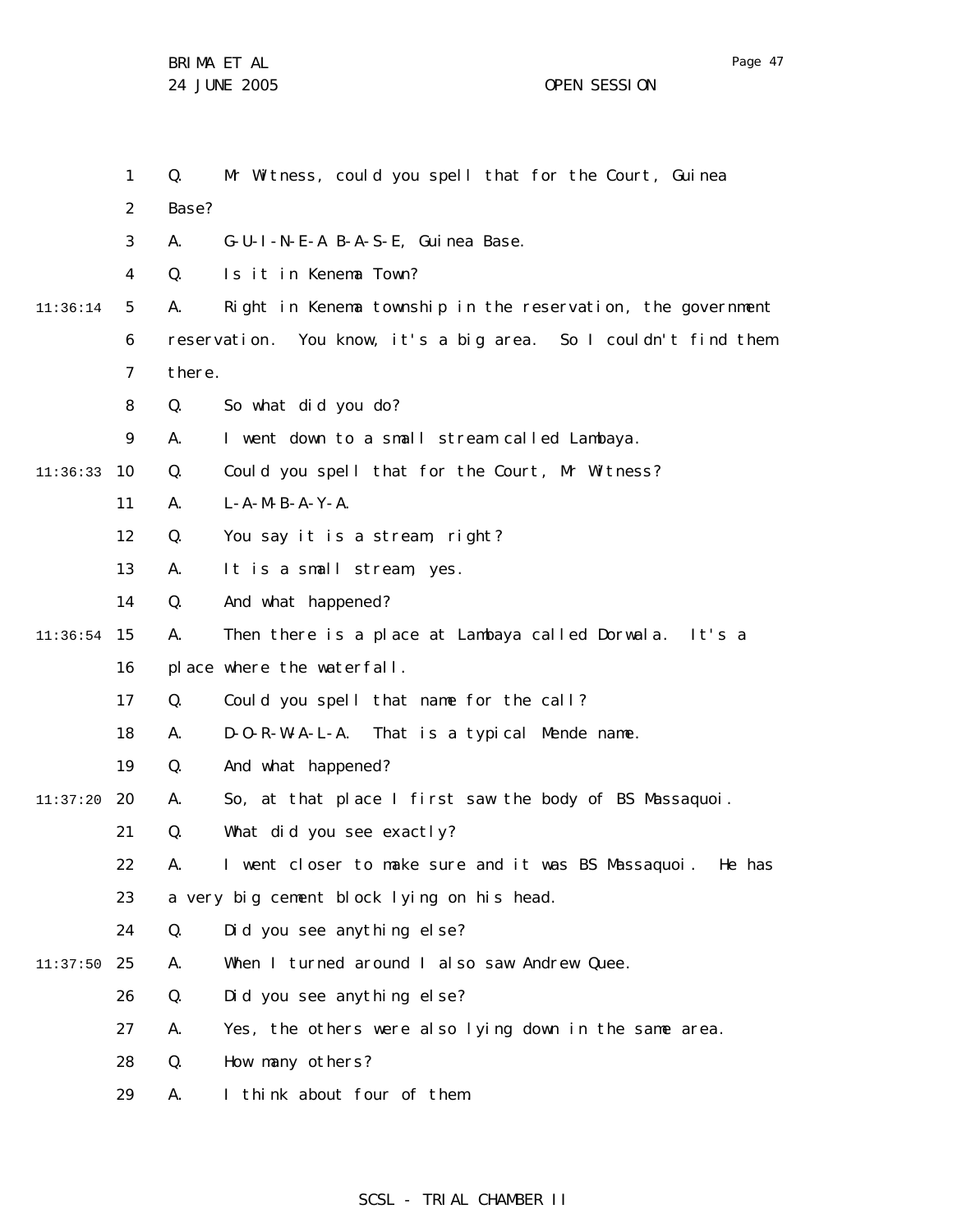1 2 3 4 5 6 7 8 9 10 11:38:48 11 12 13 14 15 11:39:07 16 17 18 19 20 11:39:22 21 22 23 24 25 11:39:42 26 27 28 29 11:38:29 Q. Were they dead or alive, Mr Witness? A. They were all dead with gunshot wound all over their bodies. Q. Who are you talking about now? The others or -- A. The others. Q. Now, Mr Witness, at that time did you know who gave the order for them to be killed? A. Their operation is well planned and coordinated. MR MANLY-SPAIN: May it please Your Honour. Obviously the witness has said he met the bodies. The question is not fair. He can only conjecture. PRESIDING JUDGE: He can say if he knew or he did not know. Let him say if he knew or he did not know and then we decide if he is conjecturing or not. MR WERNER: Q. Do you know, Mr Witness, or you don't know if an order was given for them to be killed? Do you know or you don't know? MR MANLY-SPAIN: My Lord, that was not the question I objected to. The question was do you know who gave the order. JUDGE LUSSICK: I think that earlier question, Mr Spain, is objectionable. I would say it's not admissible. JUDGE SEBUTINDE: The fact of the matter, Mr Prosecutor, is you have not laid the foundation for there to have been an order. We have not heard in evidence that there was an order given for their killing. You don't have that foundation yet. MR WERNER: That was my question, if there was an order to lay the foundation. JUDGE SEBUTINDE: But then you are leading. That is not

#### SCSL - TRIAL CHAMBER II

how you ask. You are leading the witness when you say that.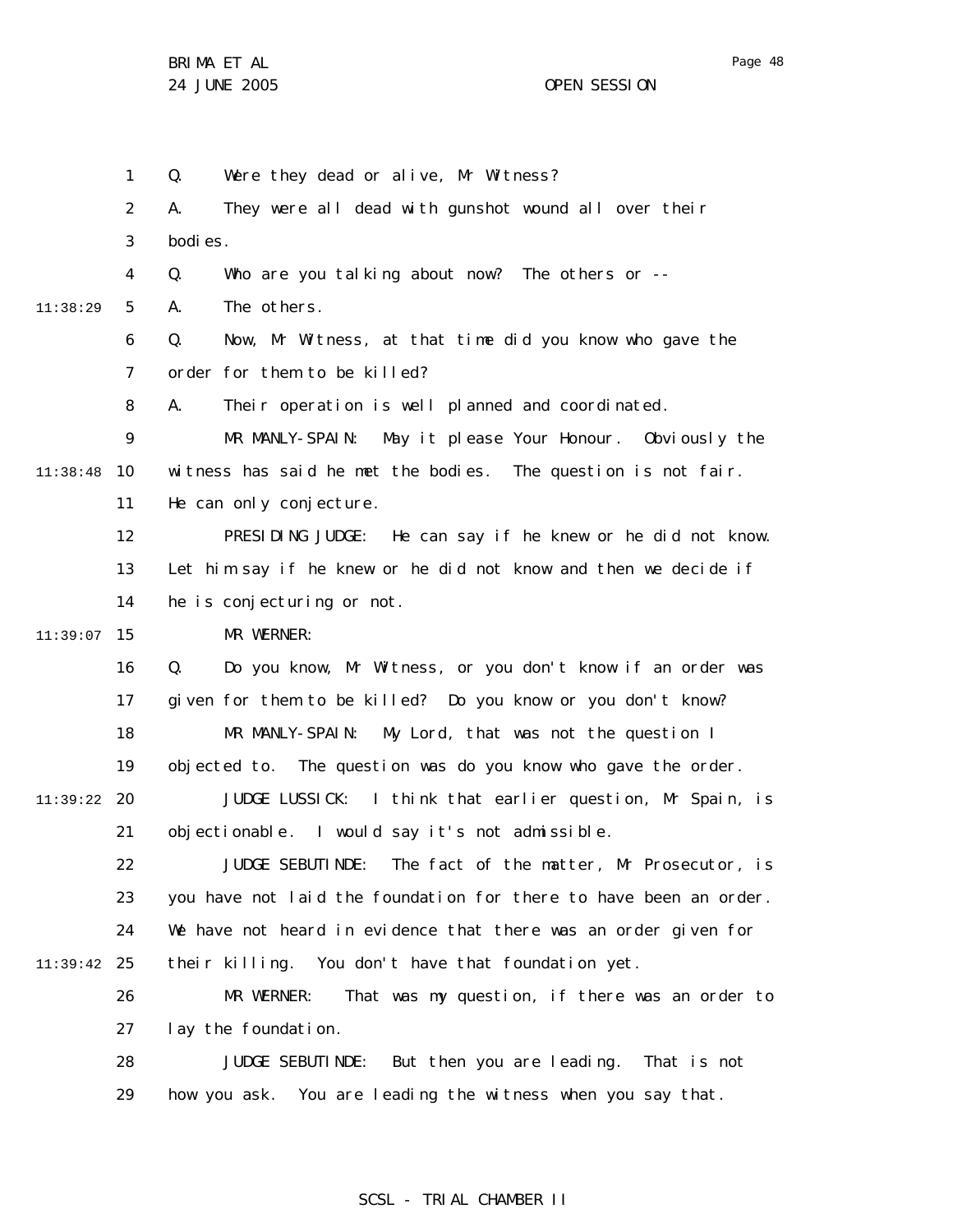1 2 3 4 5 6 7 8 9 10 11:40:24 11 12 13 14 15 11:40:52 16 17 18 19 20 11:41:12 21 22 23 24 25 11:41:40 26 27 28 29 11:40:08 MR WERNER: Okay, I will take that on board. Q. Mr Witness, do you know anything about the killing of BS Massaquoi and others? A. Yes. Q. What do you know? A. From the circumstances, all I can tell this Court is that the killing of BS Massaquoi and others was well planned and coordinated by the organisation of AFRC juntas and the RUF rebels. MS THOMPSON: I object, Your Honour. That's opinion. MR WERNER: Give me the chance to --PRESIDING JUDGE: There is no foundation for that opinion. MR WERNER: Q. Mr Witness, what is the source of your -- what is the basis of your statement? Why do you say that? A. In the first instance these people were arrested by Mosquito, who is the RUF rebel. Then, the second instance, the AFRC juntas, headed by one Lieutenant Ab Touray, came and collected these suspects from our custody and took them away to their brigade headquarters. Q. Thank you, Mr Witness. I am going to move on. Mr Witness, what happened immediately after you saw that? A. I went home in sadness. Q. Mr Witness, at the CID office in Kenema were records kept about the entry of people being brought to be detained? A. Accurate record. We had accurate record on all of those events that happened in Kenema. Q. And was one record kept during the time BS Massaqui, Brima Kpaka, and Andrew Quee were detained?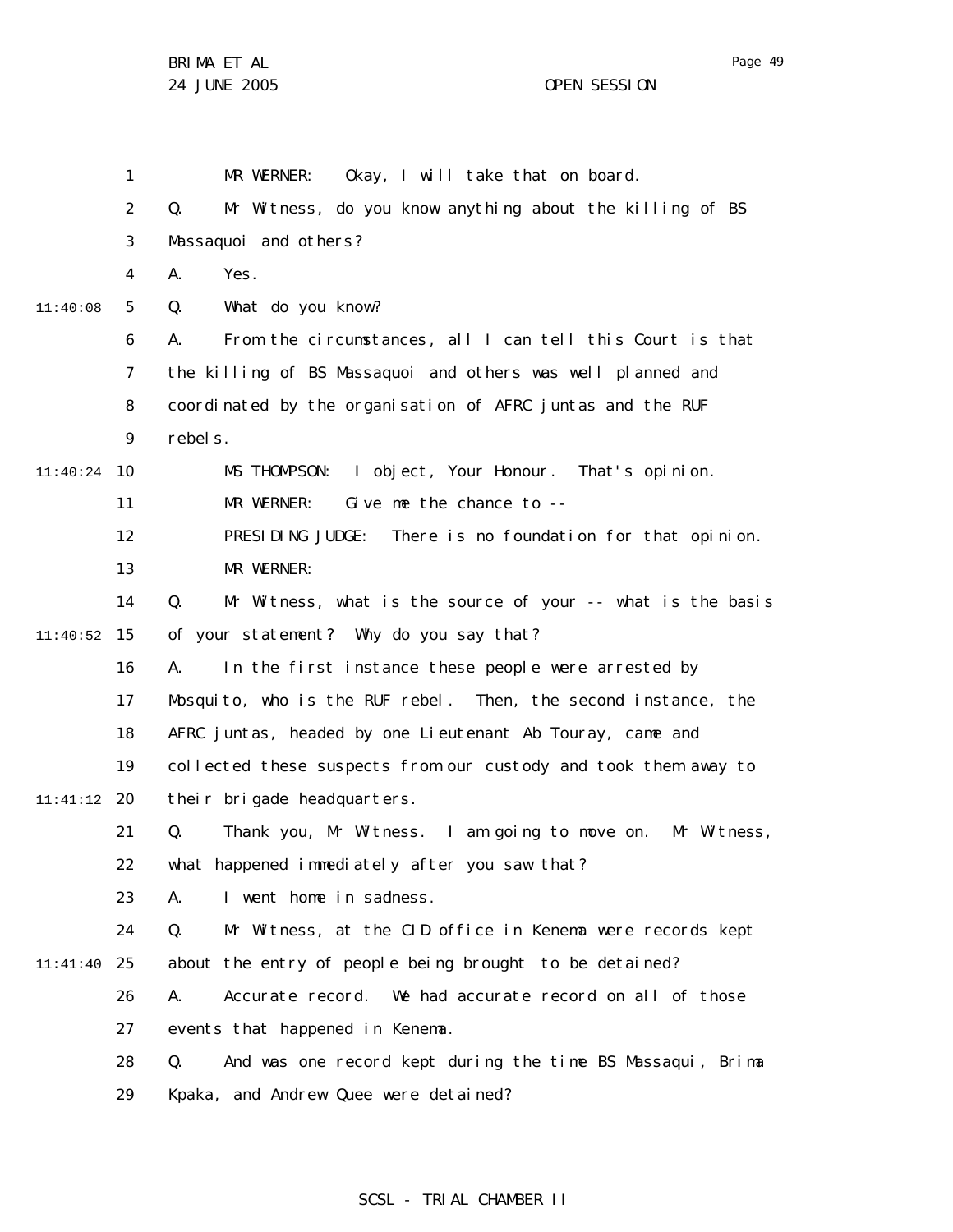Page 50

|          | 1              | А.        | Yes, that is our current diary.                                  |
|----------|----------------|-----------|------------------------------------------------------------------|
|          | $\overline{2}$ | Q.        | Have you seen that document at that time?                        |
|          | 3              | А.        | Pardon?                                                          |
|          | 4              | Q.        | Have you seen this document at that time, this diary?            |
| 11:42:12 | 5              | А.        | Yes.                                                             |
|          | 6              | Q.        | And when did you last see it?                                    |
|          | $\overline{7}$ | А.        | That was the day when I saw it outside by the other              |
|          | 8              |           | document that were set on fire. So I pick it up from there and I |
|          | 9              |           | kept it safely.                                                  |
| 11:42:33 | 10             | Q.        | Was it the day that the Kamajors -- you said that the            |
|          | 11             |           | Kamajors attacked --                                             |
|          | 12             | А.        | Yes.                                                             |
|          | 13             | Q.        | Was it that day?                                                 |
|          | 14             | А.        | Yes.                                                             |
| 11:42:40 | 15             | Q.        | So did you take that document with you?                          |
|          | 16             | Α.        | I took it from that point and kept it safely.                    |
|          | 17             | Q.        | And what did you do with that document?                          |
|          | 18             | А.        | Well, I later handed it over to the Special Court                |
|          | 19             |           | investigators.                                                   |
| 11:42:57 | 20             | Q.        | Do you know to whom specifically did you hand over this          |
|          | 21             | document? |                                                                  |
|          | 22             | Α.        | Yes.                                                             |
|          | 23             | Q.        | Could you give the name to the Court?                            |
|          | 24             | А.        | That is one ex-police officer Mr Lahewn.<br>Yes.                 |
| 11:43:13 | 25             | Q.        | Do you know for which section of the Court Mr Lahewn is          |
|          | 26             | working?  |                                                                  |
|          | 27             | А.        | From the -- he is one of the investigator, yes.                  |
|          | 28             | Q.        | And what exactly was contained in that specific<br>0kay.         |
|          | 29             |           | diary, Mr Witness?                                               |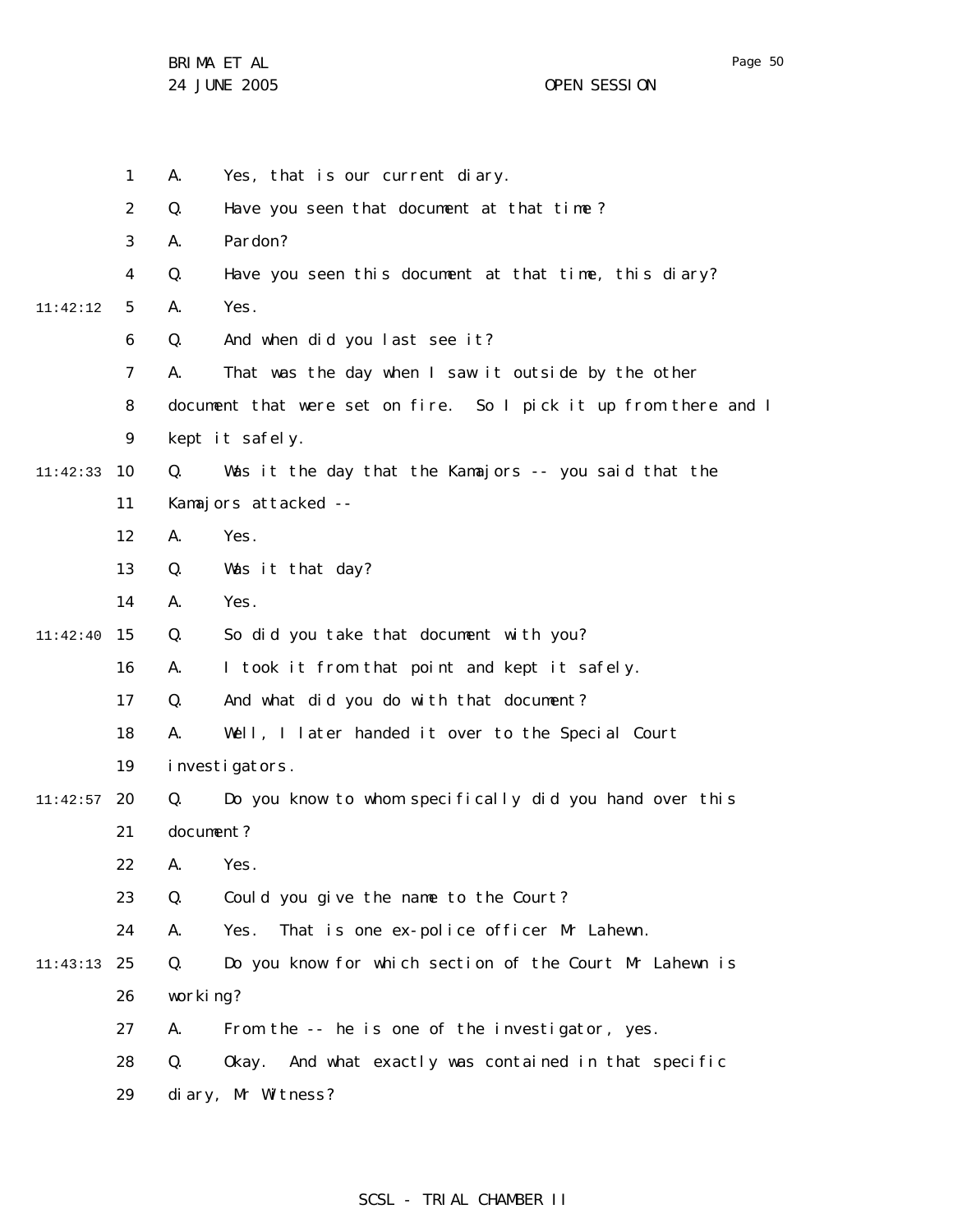|          | 1              | All entry about all incidents made in Kenema township.<br>А.       |
|----------|----------------|--------------------------------------------------------------------|
|          | $\overline{2}$ | Q.<br>And who put those entries in the diary?                      |
|          | 3              | I have my desk officer, who is responsible for that.<br>А.         |
|          | 4              | And so the desk officer, who is his or her direct<br>Q.            |
| 11:43:54 | 5              | supervi sor?                                                       |
|          | 6              | I supervise them directly.<br>А.                                   |
|          | $\overline{7}$ | And when were those entries made?<br>Q.                            |
|          | 8              | Well, as we open the diary we make entry as the events<br>А.       |
|          | 9              | unfold. Every day, every night we make entry in that diary.        |
| 11:44:15 | 10             | Q.<br>Mr Witness, I would like to show you a diary.<br>Okay.       |
|          | 11             | MR WERNER:<br>Mr Walker, I gave five copies this morning,          |
|          | 12             | one for each of Your Honours, plus one for the court reporters     |
|          | 13             | and one for the legal officers. So there should be five copies.    |
|          | 14             | And the Defence was given more than two month ago copies of those  |
| 11:44:43 | 15             | di ary.                                                            |
|          | 16             | PRESIDING JUDGE: Are you seeking to tender it? Is that             |
|          | 17             | what you're doing now?                                             |
|          | 18             | MR WERNER: Yes, but I would like to go through it with             |
|          | 19             | the witness.                                                       |
| 11:45:01 | 20             | MS THOMPSON: Your Honour, before my learned friend goes to         |
|          | 21             | that stage, it is true that we have had copies of this diary, or   |
|          | 22             | certainly something that has entries on it and certain dates.      |
|          | 23             | What we haven't seen is the original of this document, and the     |
|          | 24             | witness has just given evidence that he picked it out.<br>So there |
| 11:45:21 | 25             | must be an original copy.                                          |
|          | 26             | MR WERNER:<br>The original is with Mr Walker.                      |
|          | 27             | MS THOMPSON:<br>Perhaps we might have the opportunity of           |
|          | 28             | looking at it first before --                                      |
|          | 29             | PRESIDING JUDGE:<br>That's not quite the way to do it, to          |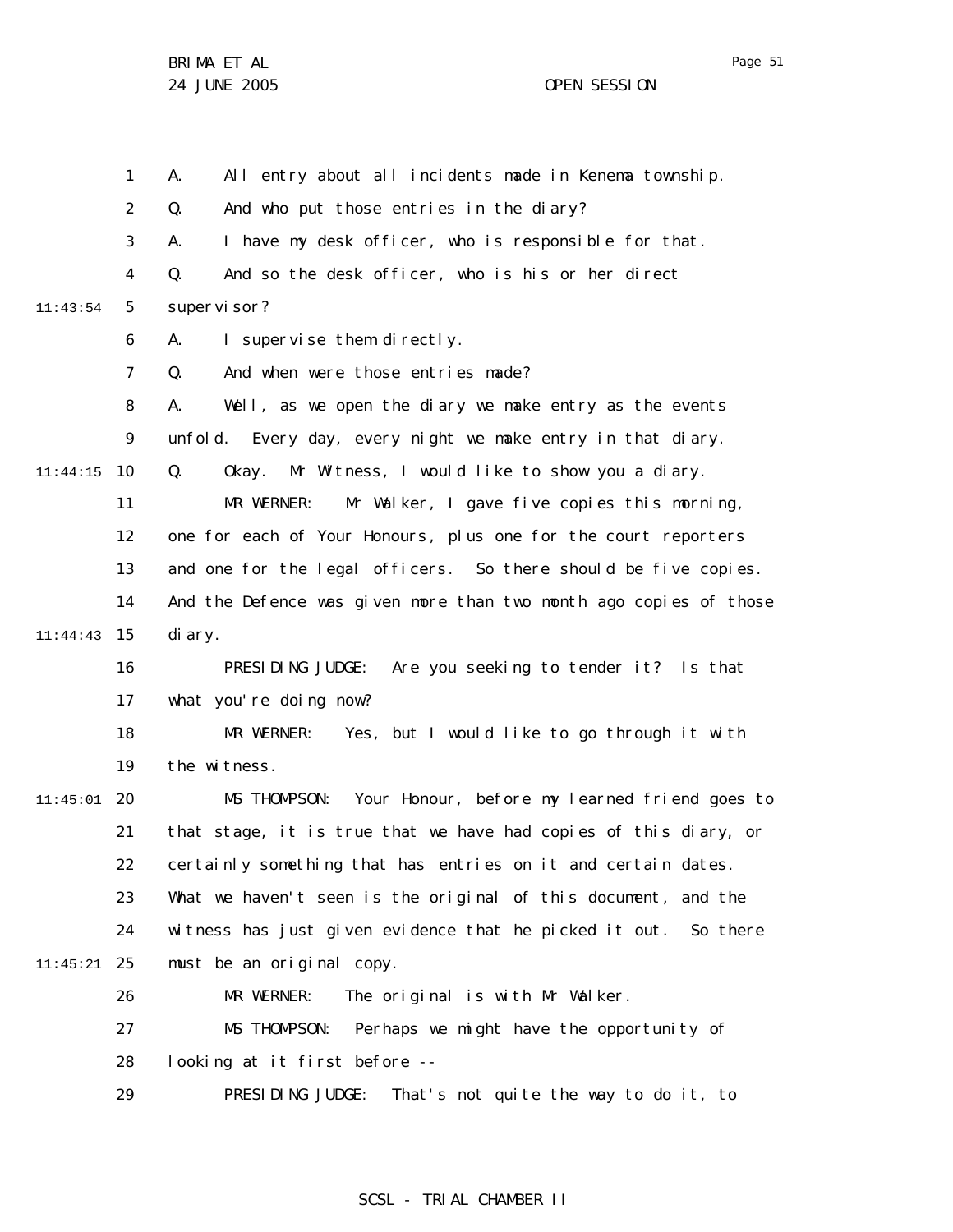1 point to the Court Attendant and say it's there.

2 MR WERNER: I apologise for that.

3 4 5 6 7 11:45:40 MS THOMPSON: I am not sure the Court Attendant should have had it in the first place. I think, Your Honour, it should be shown to us first to make comparisons with the copies that we have, and then my learned friend can seek to do what he's trying to do at the moment.

8 9 10 11:45:54 11 12 13 14 MR WERNER: Can I just answer on one point? The difficulty with that, this document had been tendered to the other Trial Chamber with another witness. I believe it was a month or two months ago. So we filed a motion for this document and we have correspondence for this document to be transferred. If my learned friend wants to time to inspect, I will have no objections.

15 11:46:45 16 17 18 19 PRESIDING JUDGE: Ms Thompson, Defence counsel are entitled to see the original and compare it with the copy prior to any further questions. How long do Defence counsel require to see this document? And the other practical question is where, since it is a tendered exhibit?

20 11:47:08 21 22 23 MS THOMPSON: Your Honour, we can do it here but it's a document that with 195 pages. We may not necessarily have to look at every page but at least we'll have to look at the majority of the pages contained in that book.

24 25 11:47:26 26 PRESIDING JUDGE: Your estimate? Well, of course if you cannot say how long then it's not -- that is not a realistic question.

27 28 29 MR WERNER: Sorry, Your Honour, just maybe I can assist. I'm going to lead on five pages and I can give now, if it's of any convenience -- I can give now the pages which I'm going to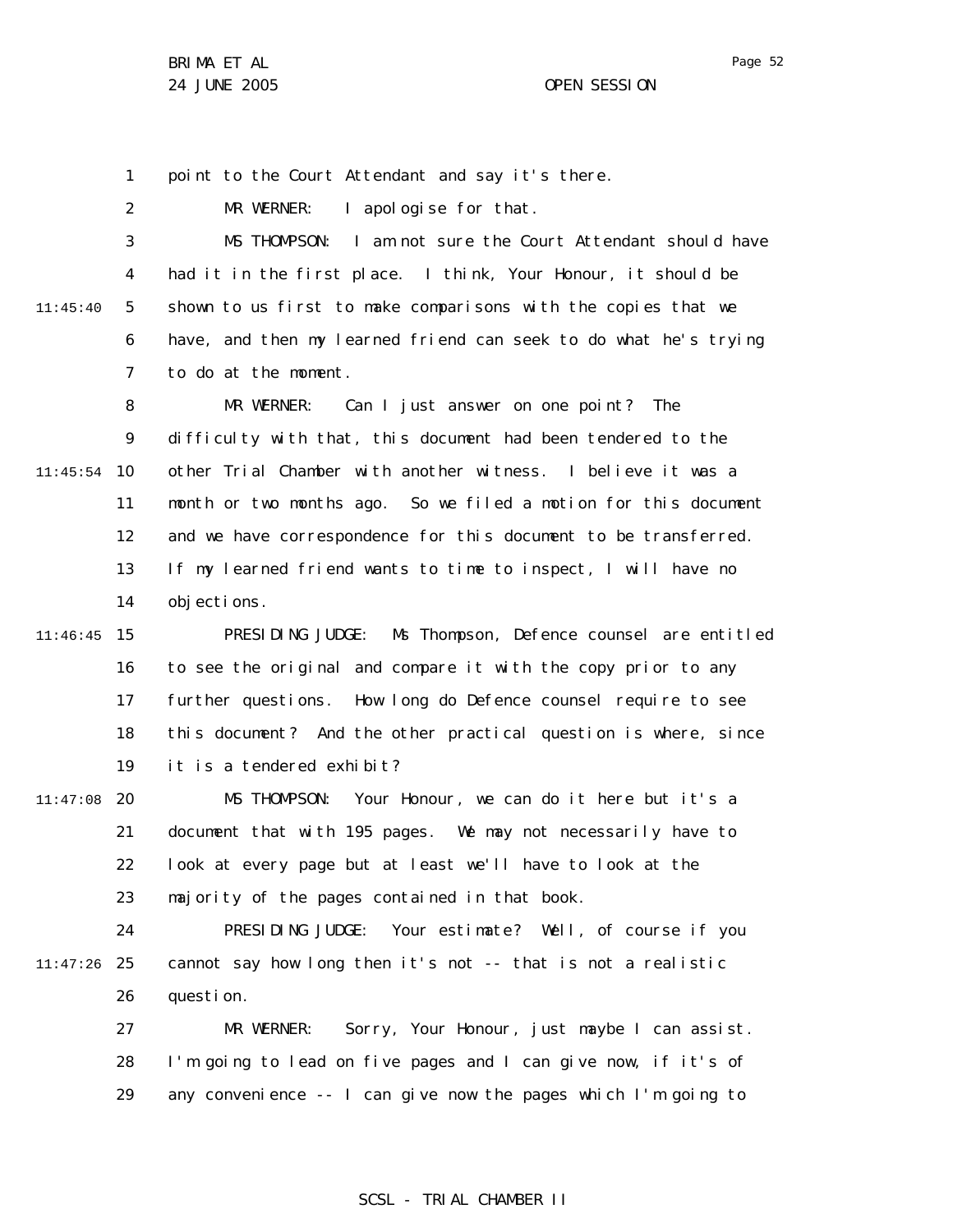1 2 3 4 5 6 7 8 9 10 11:48:37 11 12 13 14 15 11:49:03 16 17 18 19 20 11:49:45 21 22 23 24 25 11:50:08 26 27 28 29 11:48:17 lead and then those pages can be read, if that can shorten the time. MS THOMPSON: Your Honour, I'm very grateful for my learned friend's helpful suggestion. Then in that case we'll probably take about 20 minutes to have a look at it and compare it and then we can actually do that in court. PRESIDING JUDGE: I think you must have certain privacy to do it in the absence of the Bench. JUDGE LUSSICK: I think before we do anything shouldn't the witness identify the original and then say that's the document that he's talking about. MR WERNER: I'm happy to do that. MS THOMPSON: Yes, Your Honour, yes. MR WERNER: I'm happy to do it. So maybe can the document be handed over to the witness? Q. Mr Witness, is that the diary that was kept at the CID office at the time -- A. Yes, this is the diary. MR WERNER: Do you want me to specify now the pages or do you want us to do that together? JUDGE SEBUTINDE: Counsel, are you going to be tendering pages of this document or the entire document? What is your pl an? MR WERNER: I'm ready to do both depending if the Defence want to cross-examine on other portions of the document and that I cannot know. But otherwise we were ready -- we would have submitted for the entire document to be tendered and in the future we will refer only to that, or we are happy to tender only the five pages.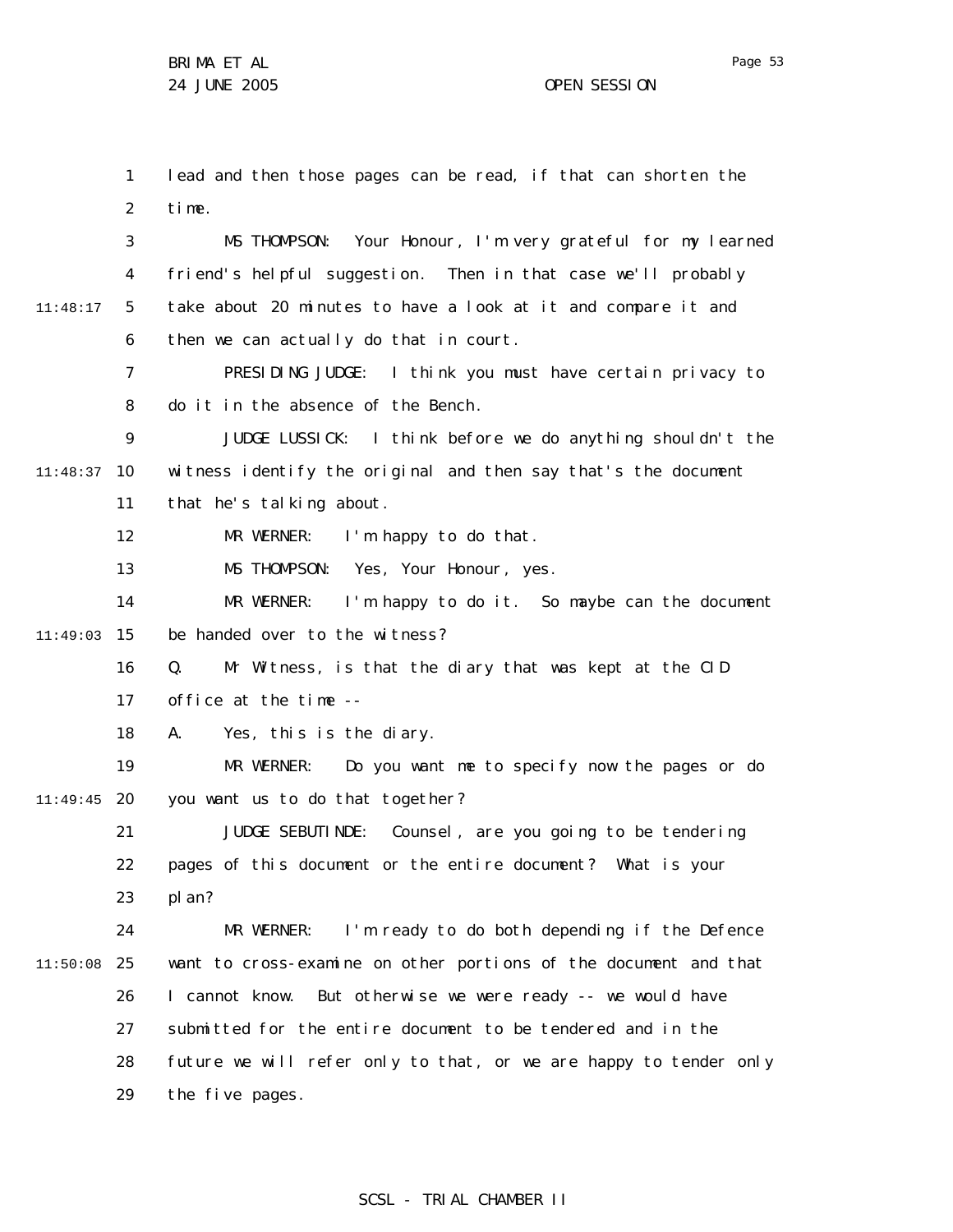|          | $\mathbf{1}$   | JUDGE SEBUTINDE: Well, it's your case, I'm just asking.           |
|----------|----------------|-------------------------------------------------------------------|
|          | $\overline{2}$ | So in that case we would submit that the<br>MR WERNER:            |
|          | 3              | entire document is tendered. That was what was done in the other  |
|          | 4              | Trial Chamber and that's what we would like to do here.           |
| 11:51:39 | 5              | PRESIDING JUDGE: In the light of Ms Thompson's application        |
|          | 6              | and estimate we will allow an adjournment of half an hour. If     |
|          | $\overline{7}$ | counsel finds that they're ready to proceed prior to the end of   |
|          | 8              | the half hour they can notify us. The diary will be handed over   |
|          | 9              | and, as I understand it, you are going to read it here in the     |
| 11:52:03 | 10             | Court precincts?                                                  |
|          | 11             | MS THOMPSON: Yes, Your Honour.                                    |
|          | 12             | PRESIDING JUDGE:<br>Thank you. In that case, Mr Court             |
|          | 13             | Attendant, please arrange for the diary to be given to counsel    |
|          | 14             | for the Defence, remain within the vicinity and adjourn court for |
| 11:52:31 | 15             | 30 minutes, please.                                               |
|          | 16             | [Break taken at 11.47 a.m.]                                       |
|          | 17             | [TB240605C-EKD]                                                   |
|          | 18             | [Upon resuming at 12.20 p.m.]                                     |
|          | 19             | MS THOMPSON: Your Honour, may I say we are grateful for           |
| 12:25:11 | 20             | the time.                                                         |
|          | 21             | PRESIDING JUDGE:<br>That is fine, Ms Thompson.                    |
|          | 22             | Do Your Honours have a copy? I apologise, the<br>MR WERNER:       |
|          | 23             | Prosecution is short of supplies and we didn't find any --        |
|          | 24             | MR MANLY-SPAIN:<br>May it please, Your Honour.                    |
| 12:26:21 | 25             | PRESIDING JUDGE: Yes, Mr Manly-Spain.                             |
|          | 26             | MR MANLY-SPAIN:<br>Your Honour, the accused is not present at     |
|          | 27             | the moment. I have been informed that he had to see the doctor    |
|          | 28             | and that he will be coming back in the afternoon if everything is |
|          | 29             | okay with him.                                                    |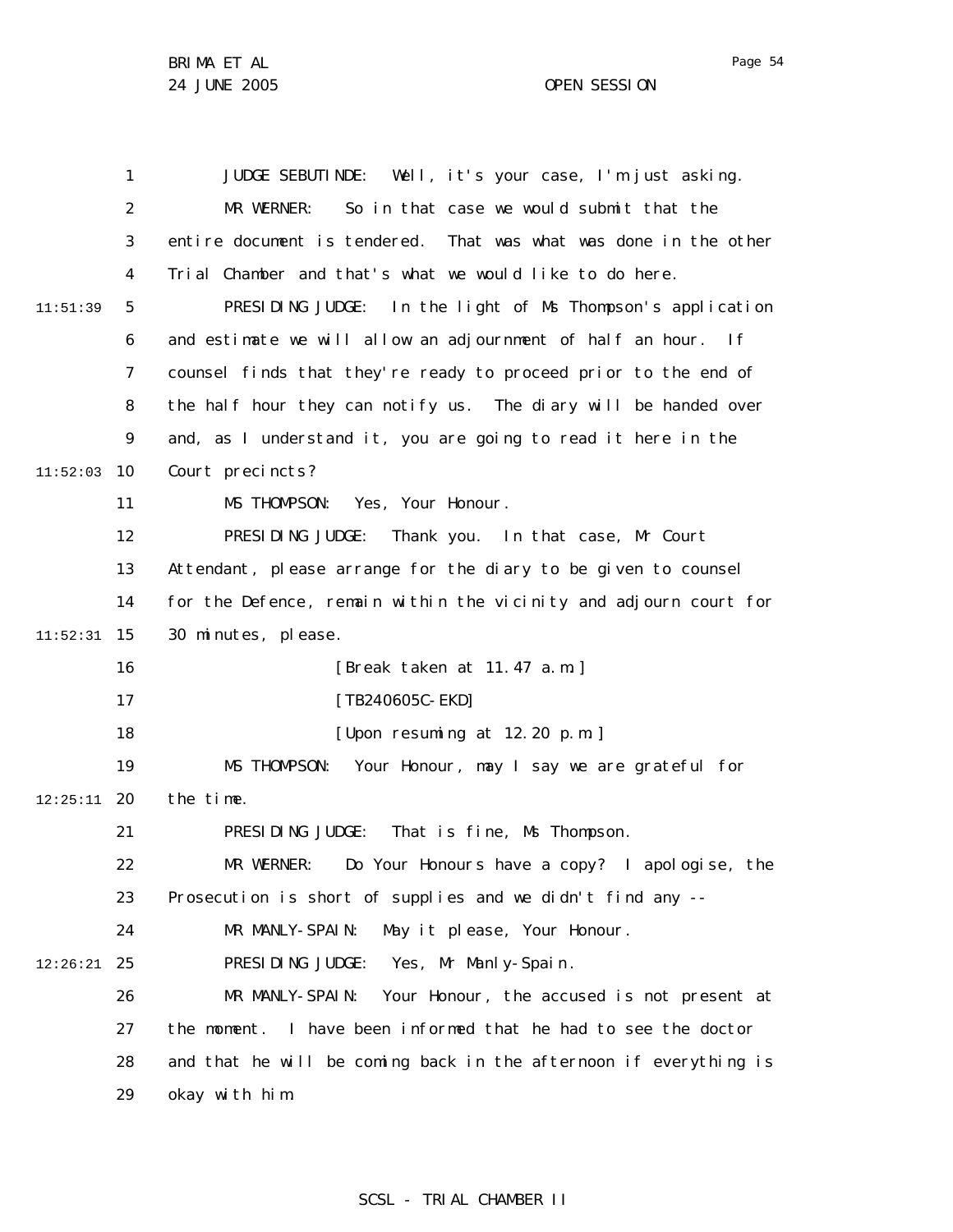|          | 1  | PRESIDING JUDGE: And he has instructed you to proceed on?        |
|----------|----|------------------------------------------------------------------|
|          | 2  | MR MANLY-SPAIN: Yes, Your Honour.                                |
|          | 3  | PRESIDING JUDGE: We will note that. Thank you,                   |
|          | 4  | Mr Manly-Spain.                                                  |
| 12:26:45 | 5  | MR WERNER:                                                       |
|          | 6  | Mr Witness, can you open that diary?<br>Q.                       |
|          | 7  | PRESIDING JUDGE: Yes, please proceed.                            |
|          | 8  | MR WERNER:                                                       |
|          | 9  | Q.<br>Mr Witness, do you see on the top on the left -- sorry, on |
| 12:27:34 | 10 | the right of each page there is a number?                        |
|          | 11 | Yes.<br>Α.                                                       |
|          | 12 | Q.<br>Can you see that?                                          |
|          | 13 | А.<br>Yes.                                                       |
|          | 14 | Q.<br>Can I ask you to go to page 112?                           |
| 12:27:43 | 15 | MR MANLY-SPAIN: May it please Your Honour. We believe            |
|          | 16 | that it would be better for the document to be tendered first    |
|          | 17 | before he goes into the contents.                                |
|          | 18 | PRESIDING JUDGE: There has been no application, so we are        |
|          | 19 | waiting for that.                                                |
| 12:27:53 | 20 | MR MANLY-SPAIN: We do not object.                                |
|          | 21 | PRESIDING JUDGE: You are not objecting.                          |
|          | 22 | MR MANLY-SPAIN: No, Your Honour.                                 |
|          | 23 | PRESIDING JUDGE: Very well.                                      |
|          | 24 | MR WERNER: I was going to wait for -- sorry, I would ask         |
| 12:28:05 | 25 | that the document be tendered.                                   |
|          | 26 | PRESIDING JUDGE: I note the consent of the Defence and           |
|          | 27 | therefore the document will be tendered. I think it is P24.      |
|          | 28 | PI ease check.                                                   |
|          | 29 | MR WALKER: P24, Your Honour.                                     |

## SCSL - TRIAL CHAMBER II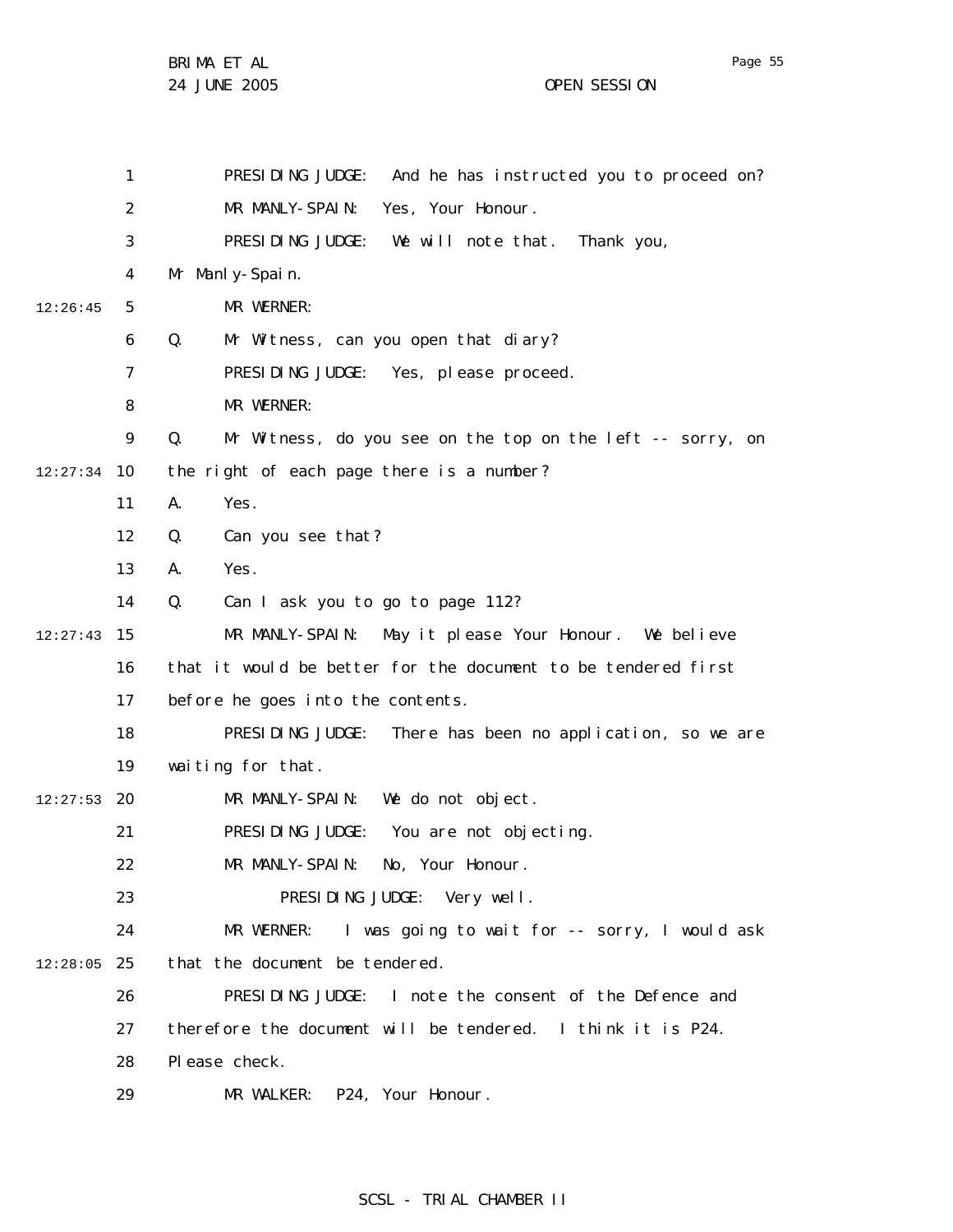|          | 1              | [Exhibit No. P24 was admitted]                                    |
|----------|----------------|-------------------------------------------------------------------|
|          | $\overline{2}$ | PRESIDING JUDGE: For purposes of record, counsel, I note          |
|          | 3              | the order of Trial Chamber I relating to the permission to        |
|          | 4              | temporary transfer of this exhibit and the orders therein for the |
| 12:29:47 | 5              | production and exhibiting of certified true copy of this          |
|          | 6              | document. You are aware of this order and have you complied with  |
|          | $\overline{7}$ | it?                                                               |
|          | 8              | MR WERNER: Yes, I think the certified true copy should be         |
|          | 9              | with Mr Walker. My understanding of that.                         |
| 12:30:07 | 10             | PRESIDING JUDGE: Mr Court Attendant, can you --                   |
|          | 11             | MR WALKER: Yes, I do have certified copies here,                  |
|          | 12             | Your Honour.                                                      |
|          | 13             | PRESIDING JUDGE:<br>Thank you for that information.<br>l n        |
|          | 14             | accordance with that in compliance with this order from Trial     |
| 12:30:19 | 15             | Chamber I, please proceed on now.                                 |
|          | 16             | MR WERNER: Your Honour, I haven't got the number of the           |
|          | 17             | exhi bi t.                                                        |
|          | 18             | PRESIDING JUDGE: P24. Isn't that correct? And it will be          |
|          | 19             | the certified copy in accordance with the order that will be P24. |
| 12:31:19 | 20             | MS THOMPSON: That is what I was going to ask, Your Honour.        |
|          | 21             | That is exactly what I was going to ask whether the certified     |
|          | 22             | copy is going to be numbered.<br>true                             |
|          | 23             | PRESIDING JUDGE: Yes, as my learned sister has pointed            |
|          | 24             | out, we must comply with the order of Trial Chamber I. It must    |
| 12:31:36 | 25             | be -- the certified copy will be P24.                             |
|          | 26             | MR WERNER:<br>Thank you.                                          |
|          | 27             | Mr Witness, are you on page 112?<br>Q.                            |
|          | 28             | Now?<br>А.                                                        |
|          | 29             | Q.<br>Could you turn to page 112?                                 |
|          |                |                                                                   |

## SCSL - TRIAL CHAMBER II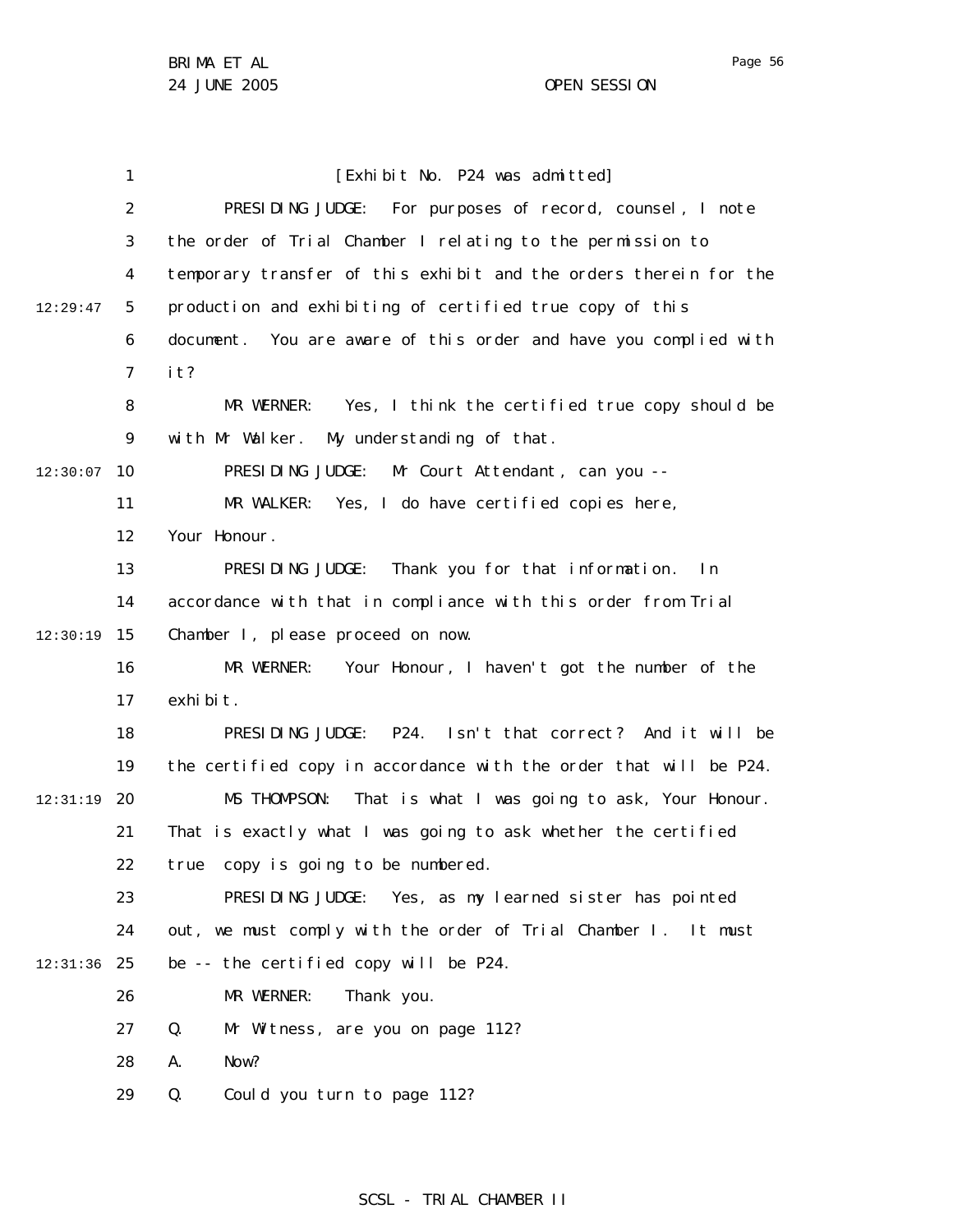|          | $\mathbf{1}$   | А.       | Yes.                                                       |
|----------|----------------|----------|------------------------------------------------------------|
|          | $\overline{2}$ | Q.       | Mr Witness, if you look at the left-hand side there is a   |
|          | 3              |          | first column with SN/0. What is that column?               |
|          | 4              | А.       | Far left?                                                  |
| 12:32:21 | 5              | Q.       | Far left; first column far left?                           |
|          | 6              | А.       | S/NO, that is serial number. The "S" stands for serial and |
|          | 7              |          | that "no" stands for number.                               |
|          | 8              | Q.       | What does that mean?                                       |
|          | 9              | А.       | We number this diary accordingly; we do it serially. When  |
| 12:32:44 | 10             |          | you are making any entry, you do it serially. So that is a |
|          | 11             |          | serial number.                                             |
|          | 12             | Q.       | And at every day you start a new serial number. How does   |
|          | 13             | it work? |                                                            |
|          | 14             | А.       | Every day and every night.                                 |
| 12:33:02 | 15             | Q.       | What do you mean? There will be a serial number until the  |
|          | 16             |          | night shift and then you start a new serial number?        |
|          | 17             | А.       | Yes.                                                       |
|          | 18             | Q.       | If you take the next column on the left, what is that      |
|          | 19             | col umn? |                                                            |
| 12:33:17 | 20             | А.       | That is the time of making a particular entry.             |
|          | 21             | Q.       | Next column on the right, what is that column?             |
|          | 22             | Α.       | That is the cross-reference.                               |
|          | 23             | Q.       | What does that mean?                                       |
|          | 24             | А.       | When you made the first entry you always cross-reference   |
| 12:33:37 | 25             |          | the second entry for easy reference. So that's why we make |
|          | 26             |          | cross-references.                                          |
|          | 27             | Q.       | Next column to the right. Can you explain to this Court    |
|          | 28             |          | what is that column?                                       |
|          | 29             | А.       | Well, that is the occurrence, the event that we record in  |

## SCSL - TRIAL CHAMBER II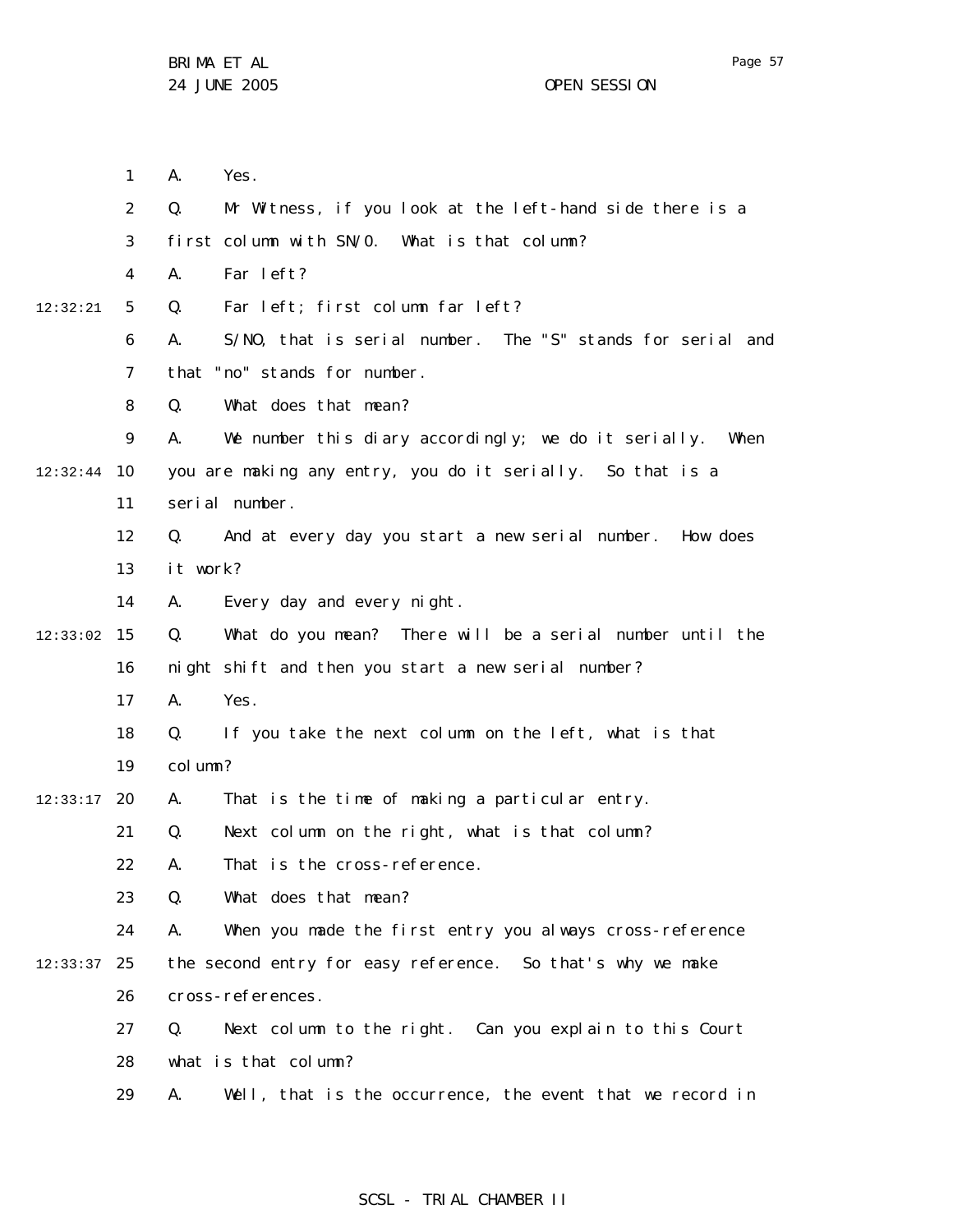1 2 3 4 5 6 7 8 9 10 12:34:31 11 12 13 14 15 12:35:01 16 17 18 19 20 12:35:32 21 22 23 24 25 12:36:00 26 27 28 29 12:34:11 this diary. Q. Next column to the right? A. Each one making entry in this diary must put his signature. That is the column where you sign. You, the person making the entry in this diary. Q. And who are the persons making the entries in this diary? A. The desk officer is in charge, but every investigator has a right to make entry into this diary. Q. I would like to ask you to go to serial number 46 on the same page, 112. A. Yes. Q. Could you read out loud for the Court this entry? A. Yes. "Serial number for the 6th OC CID, D Inspector Hyde and team return to the office from secretariat Kenema on board WU35250 with Brima Kpaka, BS Massaquoi, Andrew Quee, Issa Ansumana, Abdulai Bockarie and John Swanay for further investigations on subversive allegation against the state." Q. Mr Witness, does that entry mean anything to you? A. Yes. Q. What does that mean to you? A. Well, that is what I said earlier. When the -- Q. Just wait one second. A. Yes. PRESIDING JUDGE: Just pause one moment, counsel. MR WERNER: Sure. PRESIDING JUDGE: You may sit down if you wish. Please continue. MR WERNER: Thank you, Your Honour. Q. So let me ask you the question again. Does that entry you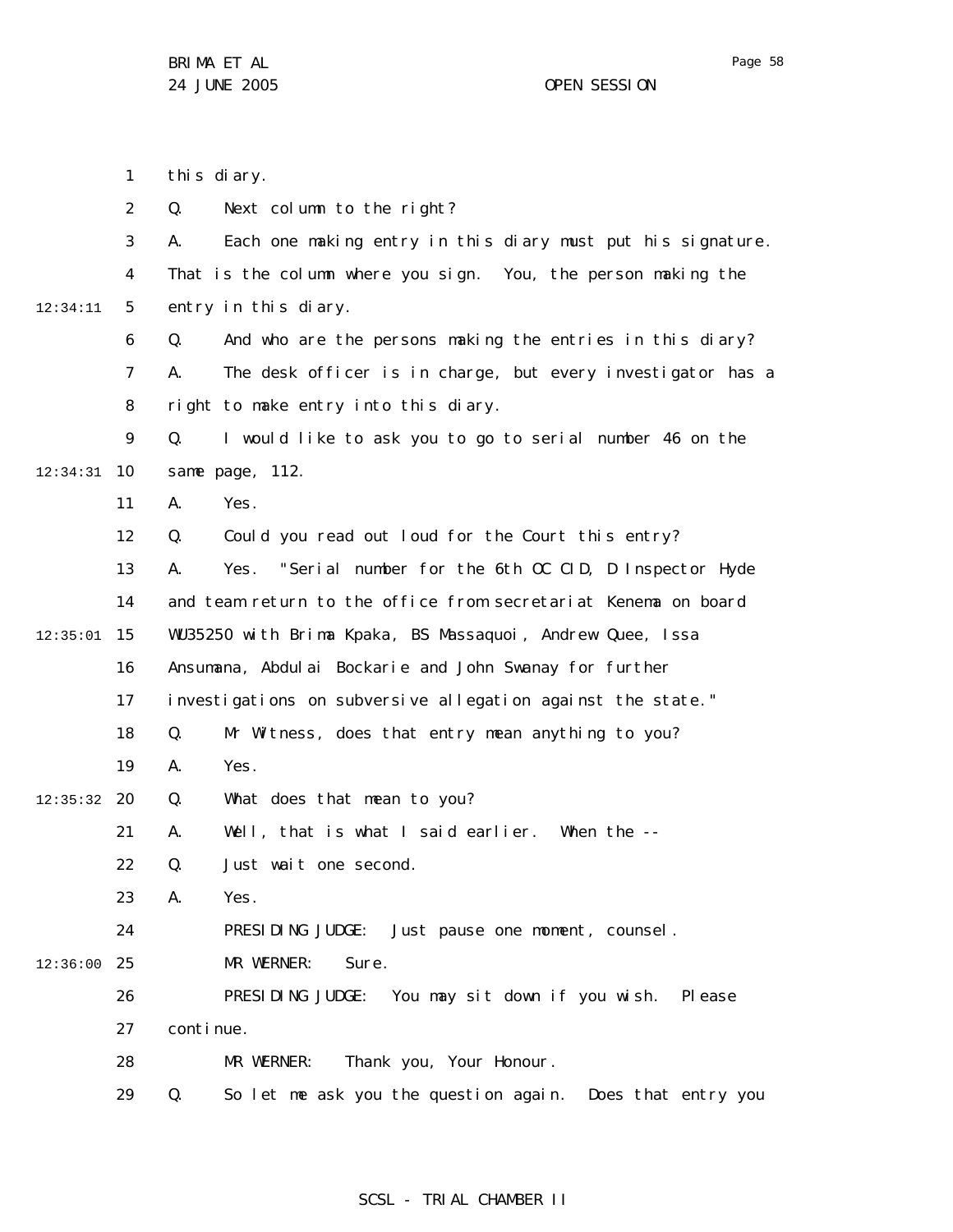|          | $\mathbf{1}$ | just read out loud to us, does it mean anything to you?             |  |  |
|----------|--------------|---------------------------------------------------------------------|--|--|
|          | 2            | This particular entry is just what I said previously.<br>А.<br>Yes. |  |  |
|          | 3            | When the matter was transferred to the police, that was the time    |  |  |
|          | 4            | they brought in these people. So this is the entry.                 |  |  |
| 12:36:42 | 5            | Do you know who wrote that entry, Mr Witness?<br>Q.                 |  |  |
|          | 6            | Yes, it was written by Sergeant Masallay.<br>А.                     |  |  |
|          | 7            | Can you spell that name for the Court?<br>Q.                        |  |  |
|          | 8            | $M-A-S-A-L-L-A-Y$ , Masallay.<br>А.                                 |  |  |
|          | 9            | Q.<br>Could you -- looking at the page 112, could you tell the      |  |  |
| 12:37:06 | 10           | Court which date was this entry made?                               |  |  |
|          | 11           | Yes, Wednesday, 28th January 1998.<br>А.                            |  |  |
|          | 12           | Q.<br>Thank you. Can I ask you now to turn to page 130, 130,        |  |  |
|          | 13           | 130.<br>Are you there?                                              |  |  |
|          | 14           | Yeah.<br>А.                                                         |  |  |
| 12:37:42 | 15           | Can I ask you to refer to serial number 50 and 51?<br>Q.            |  |  |
|          | 16           | Yes.<br>А.                                                          |  |  |
|          | 17           | Could you read out loud for the Court these two entries?<br>Q.      |  |  |
|          | 18           | Okay. "Serial number 50, Mr Edward Francis Mallah of<br>А.          |  |  |
|          | 19           | number 5 Hindowa Street, Kenema, and Mr Mohamed Minkalu Jah of      |  |  |
| 12:38:08 | 20           | number 8 Gabba Lane, Kenema, both arrived in the office to stand    |  |  |
|          | 21           | sureties from Mrs BS Massaquoi and Brima Kpaka. Serial number 51    |  |  |
|          | 22           | reference SD 50, both sureties have been approved by the CPOL       |  |  |
|          | 23           | division, Mr Issa."                                                 |  |  |
|          | 24           | Q.<br>Thank you. Does that entry mean anything to you?              |  |  |
| 12:38:41 | 25           | Yes.<br>Α.                                                          |  |  |
|          | 26           | Can you tell this Court what does it mean?<br>Q.                    |  |  |
|          | 27           | Well, at the conclusion of our investigation, of the<br>А.          |  |  |
|          | 28           | investigation of the police, we suggested to the commissioner       |  |  |
|          | 29           | that those people should be released with immediate effect and      |  |  |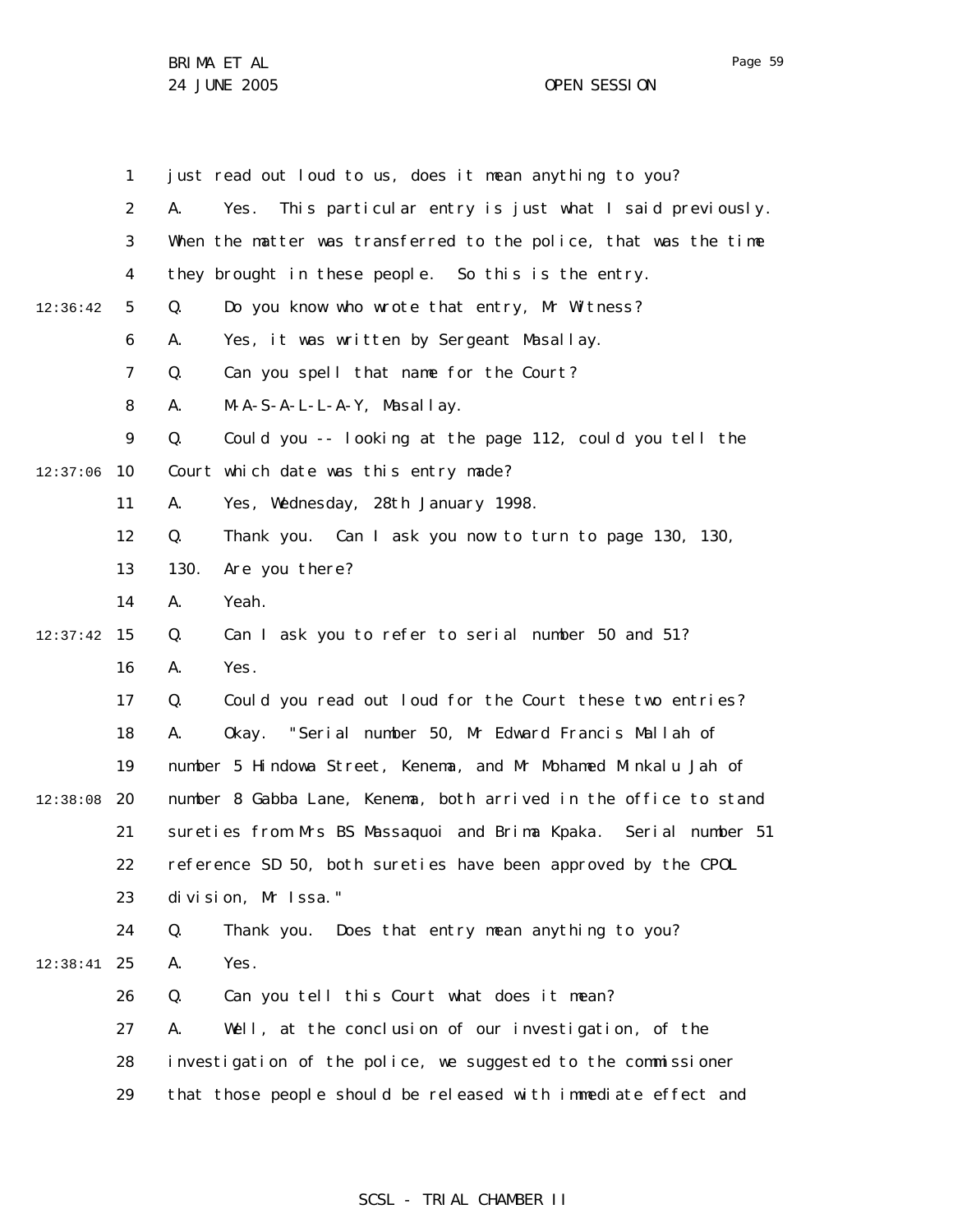Page 60

1 2 3 4 5 6 7 8 9 10 12:39:41 11 12 13 14 15 12:40:16 16 17 18 19 12:40:34 20 21 22 23 24 25 12:40:47 26 27 28 29 12:39:05 that was approved so they sent for their respective sureties. So the other day they came and they were handed over to them respectively. That is the entry. Q. Do you know who wrote that entry? A. Yes, it was written by the desk officer. Q. Can I ask you to turn to page 155, 155. Serial number 50, 50. Are you there? A. Yeah. Q. Could you read that entry out loud? A. Yeah. Serial number 50. By order of CPOL division, Mr Issa, I have brought in Mr Brima S. Massaqui and at the same time handed him over to the lockup orderly, D corporal 6006 for safe custody. Q. Does that entry mean anything to you, Mr Witness? A. Yes. Q. Can you tell this Court what that entry means to you? A. When Mosquito returned from trek he was furious when he learned that those people were released, so he ordered their immediate rearrest. So the team went out and rearrested BS Massaqui and he was brought to the police station . That is the entry. Q. Do you know, Mr Witness, who wrote that entry? A. Yes, it was written by the team leader, Detective Sergeant Fofanah. Q. Could you spell that name for us? I know you have previously. A. Yes, F-O-F-A-N-A-H. Q. Could you now turn to page 181, 181? A. Yes.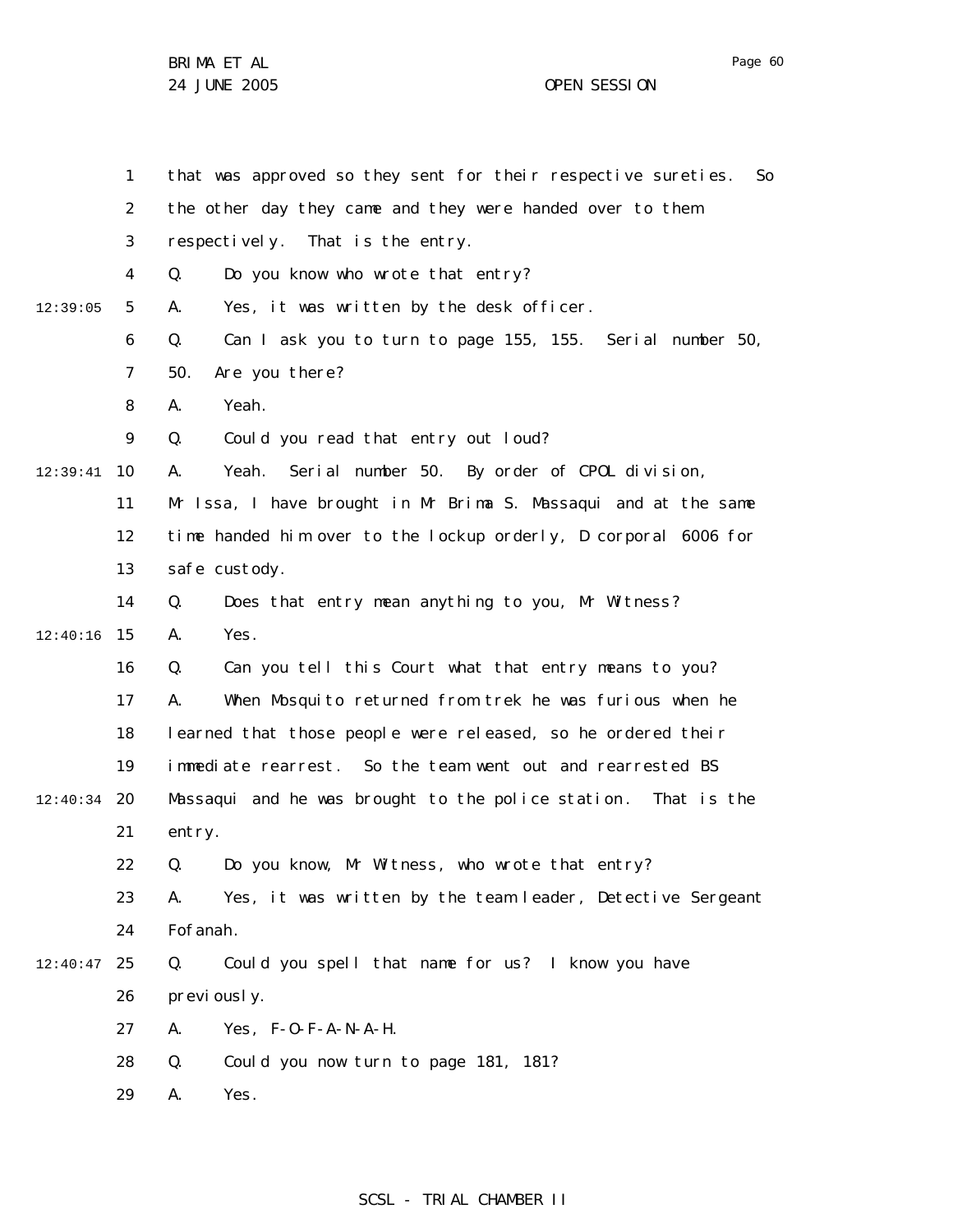Page 61

1 2 3 4 5 6 7 8 9 10 12:42:05 11 12 13 14 15 12:42:23 16 17 18 19 12:42:44 20 21 22 23 24 25 12:43:06 26 27 28 29 12:41:27 Q. Serial number 78, second part of the page? A. Yes. Q. Could you read out those two entries for us, for the Court, Mr Witness? A. "Serial number 7: Lieutenant AB Turray, OC military police and party arrived in office. SN 8: Following suspects - Andrew Quee, Issa Ansumana, Abdulai Bockarie, Abdulai Saidu Quee, Brima S Massaquoi and John Swanay - are handed over to Lieutenant AB Turray under the order of the SOS east." Q. Do those two entries mean anything to you? A. Yes, that was the time when this lieutenant came with his team and collected these suspects and took them away to their brigade headquarters. Q. Do you know who wrote that entry? A. Yes, it was done by Detective Sergeant Masallay. Q. Is he the same Massallay you referred from the first entry? A. Yes, yes, yes. MR WERNER: Your Honour, it will be my last page. Q. Next page, 182. Could you just turn the page and go to serial number 10? A. Yeah. PRESIDING JUDGE: 182? MR WERNER: Yes, sorry, next page, 182. Q. Second entry on the page, number 10, could you read that entry out loud for us? A. Yes. "Serial Number 10: The military police, headed by Lieutenant AB Turray, arrive in the office to withdraw the Kamajor suspect BS Massaquoi and others. Left for brigade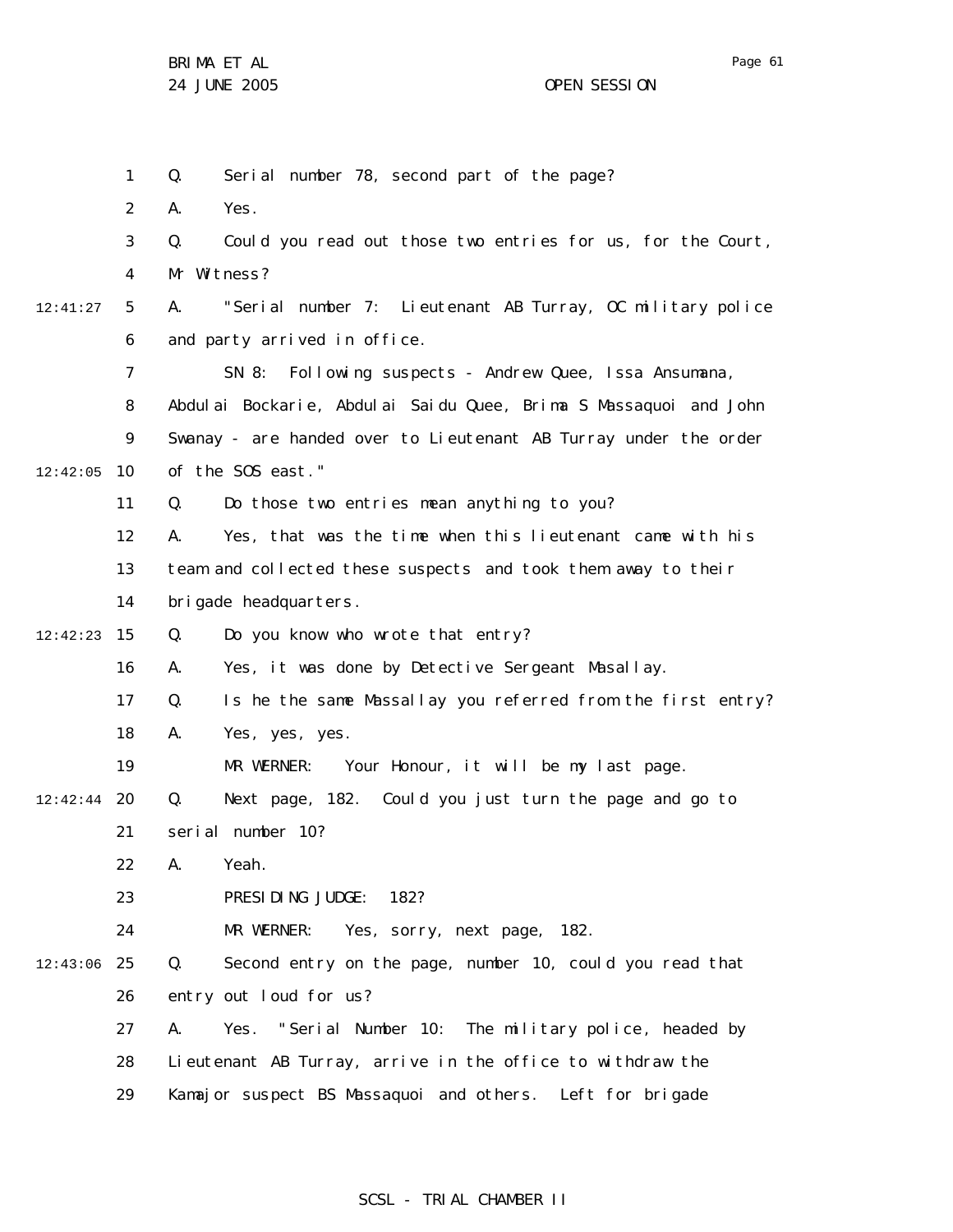1 2 3 4 5 6 7 8 9 10 11 12 13 14 15 16 17 18 19 20 14:19:30 21 22 23 24 25 14:22:05 26 27 28 29 12:43:37 12:44:20 12:44:49 headquarters, Kenema." Q. Does that mean anything to you, Mr Witness? A. Yes. That was the time when he collected the suspects and took them away. Q. And do you know who wrote that entry? A. This entry was done by the desk officer himself. Q. Thank you, Mr Witness; that will be all for that exhibit. MR WERNER: Your Honour, I have noted the time. I would say that I have, I hope, less than half an hour. I am in your hands, if you want me to proceed now. Maybe a little bit over half an hour. PRESIDING JUDGE: Sorry? MR WERNER: Maybe a little bit over half an hour. PRESIDING JUDGE: In the light of that, we would take the lunch time adjournment a few minutes earlier than usual and allow you to do that evidence as one complete part. We will reconvene at a quarter past two. Mr Court Attendant, please adjourn. [Luncheon recess taken at 12.40 p.m.] [TB240605D-SGH] [On resuming at 2.18 p.m. ] PRESIDING JUDGE: Mr Manly-Spain, I see the accused is not here MR MANLY-SPAIN: He has not returned. We have not had any word from the Detention Centre as to why he has not come back. PRESIDING JUDGE: You did indicate to us this morning that he might have a medical appointment. MR MANLY-SPAIN: Yes. Then I wish to inform the Court that my learned friend Mr Fofanah will be a little late. PRESIDING JUDGE: I see. MR MANLY-SPAIN: He has just called to say he is coming,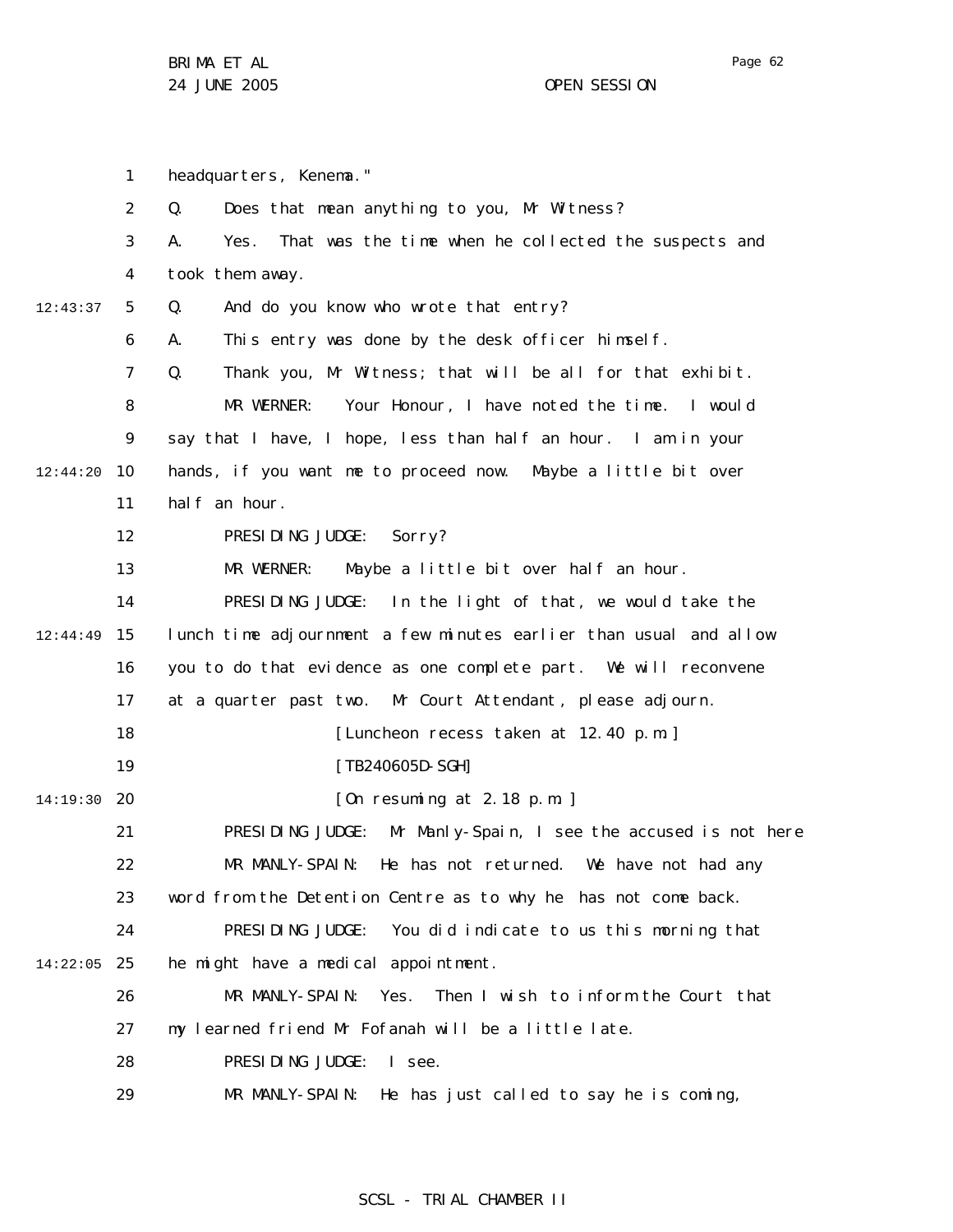1 2 3 4 5 6 7 8 9 10 14:22:40 11 12 13 14 15 14:23:05 16 17 18 19 20 14:23:42 21 22 23 24 25 14:24:18 26 27 28 29 14:22:25 but he will be a little late. PRESIDING JUDGE: His assistant is not here, but presumably you will be able to give -- MR MANLY-SPAIN: [Overlapping speakers] we will be covering, we will be covering for him. PRESIDING JUDGE: Very well, Mr Manly-Spain. Thank you. MR MANLY-SPAIN: Thank you, Your Honour. MR WERNER: Thank you, Your Honour. Q. Good afternoon, Mr Witness. A. Good afternoon. Q. This morning in your evidence you told us about AFRC/RUF men going and looting your house to the house of Mr Dowei. Mr Witness, do you remember if that kind of thing, soldiers going and looting houses of civilians, happened on another occasion during the period May 1997/February 1998? A. Yes. Q. Could you tell this Court one? A. Both RUF rebels and the AFRC juntas carry out looting excessively. At one point in time they went at Mambu Street. Q. Could you spell that name for the Court? A. M-A-M-B-U, Mambu Street. Q. When was it, can you remember? A. That was the initial stage of the revolution. Q. What happened? A. Well, for the rest of the day they were firing around that area. So later on we saw them coming with refrigerator. Q. Who are "they", Mr Witness? Who are "they"? A. The AFRC and the RUF, Akim was seen with a Mercedes Benz. He was sitting right on top of the bonnet.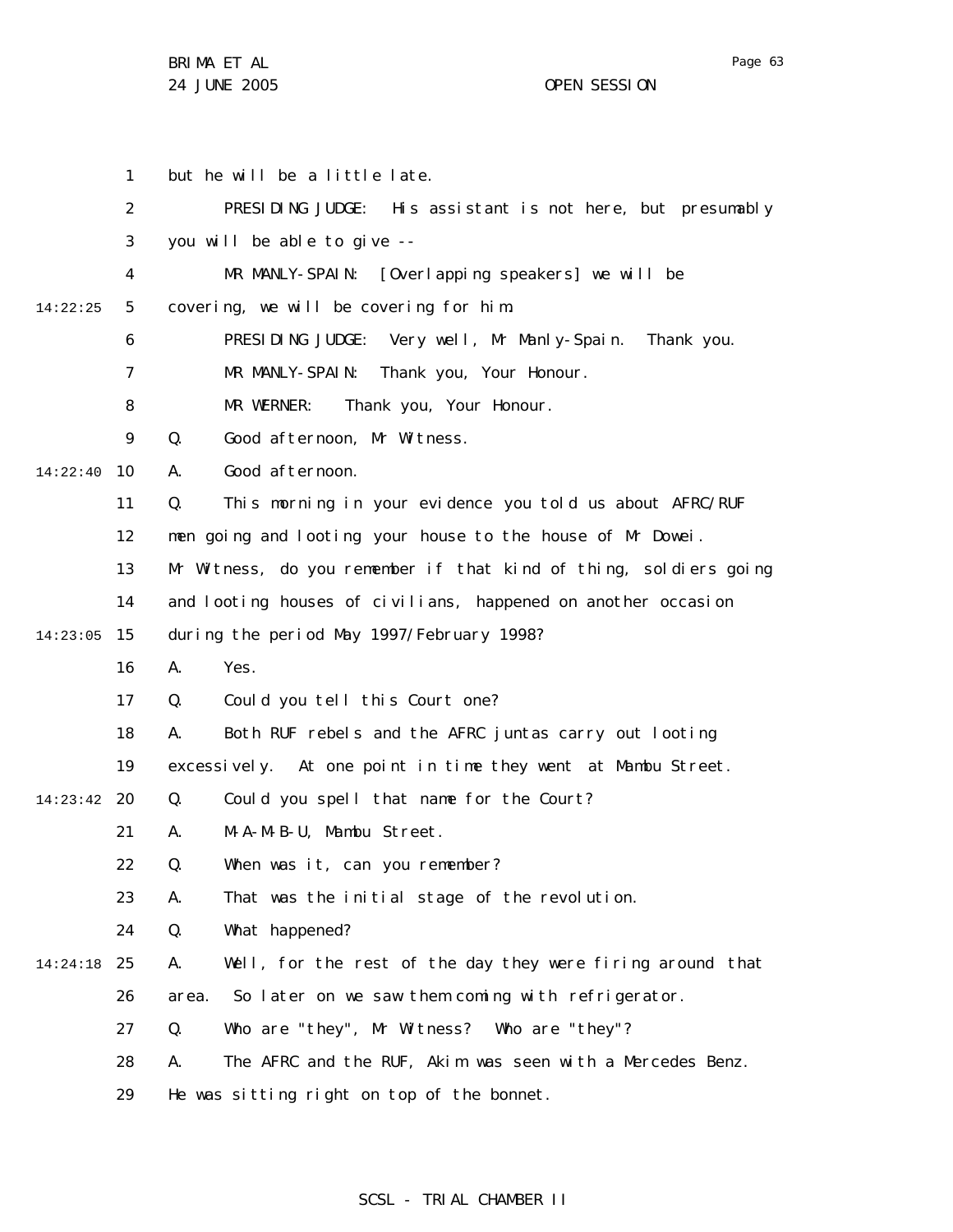1 2 3 4 5 6 7 8 9 10 14:25:21 11 12 13 14 15 14:25:37 16 17 18 19 20 14:25:47 21 22 23 24 25 14:26:06 26 27 28 29 14:25:03 Q. Can you remind this Court who is Akim? A. Akim was a government soldier, but he later defected to RUF rebels after the coup. So they brought a lot of household materials, they were singing that they have -- Q. Who are "they", Mr Witness? Who are "they"? A. The rebels and the juntas were singing that they have driven the Kamajors out of that area. Q. What happened after that? A. I went there in the evening and I saw the house. Q. Where did you go? Where did you go? A. Mambu Street where the incident took place. JUDGE SEBUTINDE: Are we to assume this is in Kenema Town? MR WERNER: Q. Could you tell this Court -- I apologise for that. Could you tell this Court where is Mambu Street? A. Mambu Street, Kenema. Q. Kenema District or Kenema Town? A. Kenema town. Q. Carry on. A. So I met the house on fire and moving downwards to the swamp area I saw three bodies lying dead. Q. Where was the swamp in regard to the house? Was it in the same compound? A. After the house you go down a bit and you find the swamp. But the bodies were lying in the street. Two elderly men and one young men. They were all in plain cloth. Q. Did you know them? A. I don't know them. Q. Now, Mr Witness, you told us that AFRC -- I am sorry.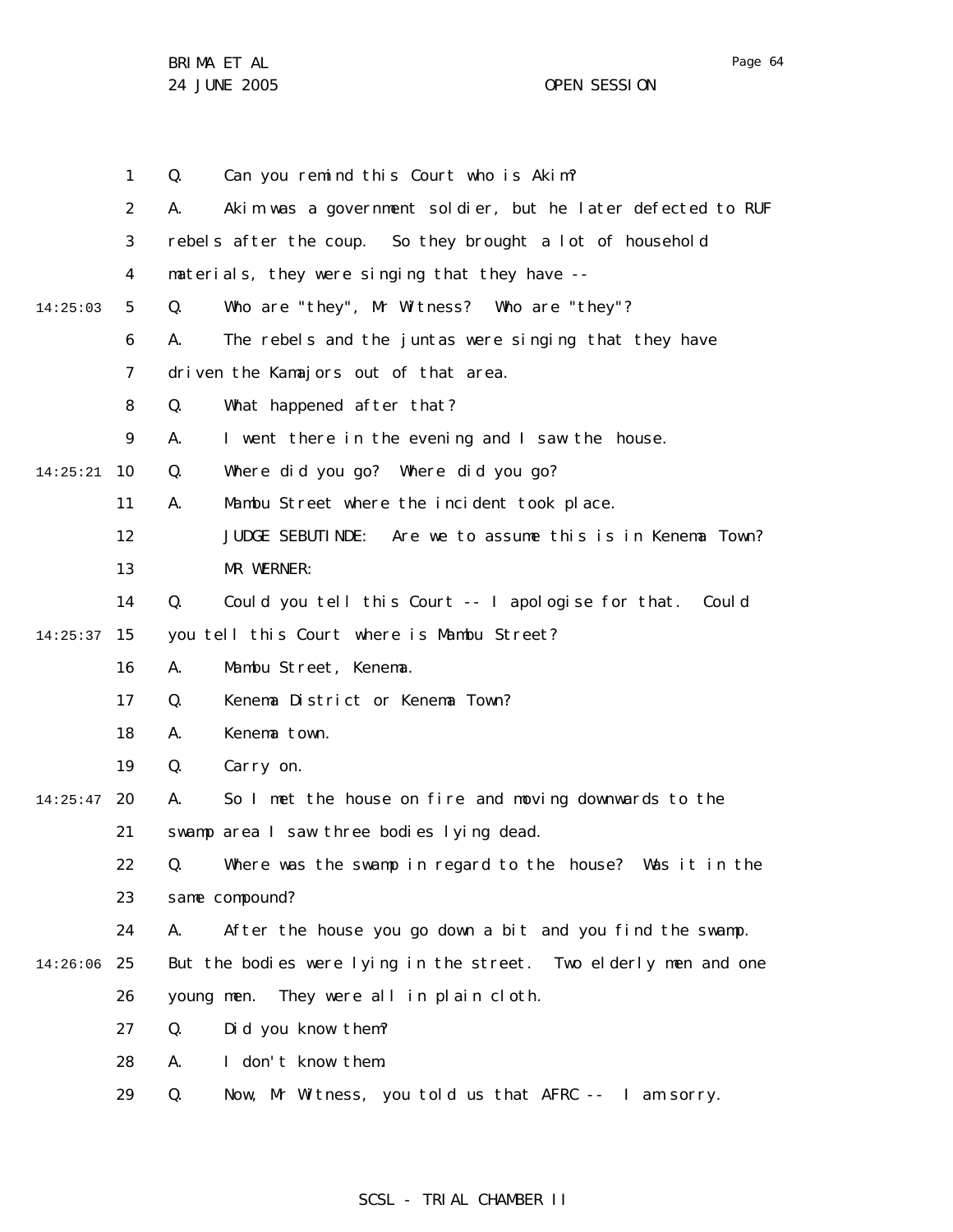1 2 3 4 5 6 7 8 9 10 14:27:13 11 12 13 14 15 14:27:46 16 17 18 19 20 14:27:57 21 22 23 24 25 14:28:12 26 27 28 29 14:26:59 MS THOMPSON: Your Honour, before my learned friend goes on, the witness has answered his last question very early on in his answer he said both AFRC rebels and RUF juntas carried out looting extensively. Yet, I am not sure if my learned friend is about to go -- perhaps it might be better for us to know how the witness came by that knowledge. There is no foundation for -- I mean the witness has said it, but then my learned friend has not led any evidence as to how the witness acquired that knowledge. PRESIDING JUDGE: No, there has not been any foundation for that. MR WERNER: Q. Yes, so coming back to that point. You said that, if I am not mistaken, you saw looting extensively. How do you know that? A. This is no secret. There was no secret about it. Every day they do widespread looting. They can even go from village to village and we see them coming with looted properties. Q. Who are we? Who are we, Mr Witness? A. Both the AFRC -- Q. You said, "we saw them". "We saw them." A. Myself and my colleague police personnel. Even the entire Kenema township, the civilian used to do -- they don't hide. They do this every day. They go to the village, they kill people and steal their properties? Q. What do you mean by village, because now we are talking about Kenema Town? A. They take patrol, every day they go with their pickup from village to village and when they are coming back we see them with looted property. And most of the properties contained blood stains.

#### SCSL - TRIAL CHAMBER II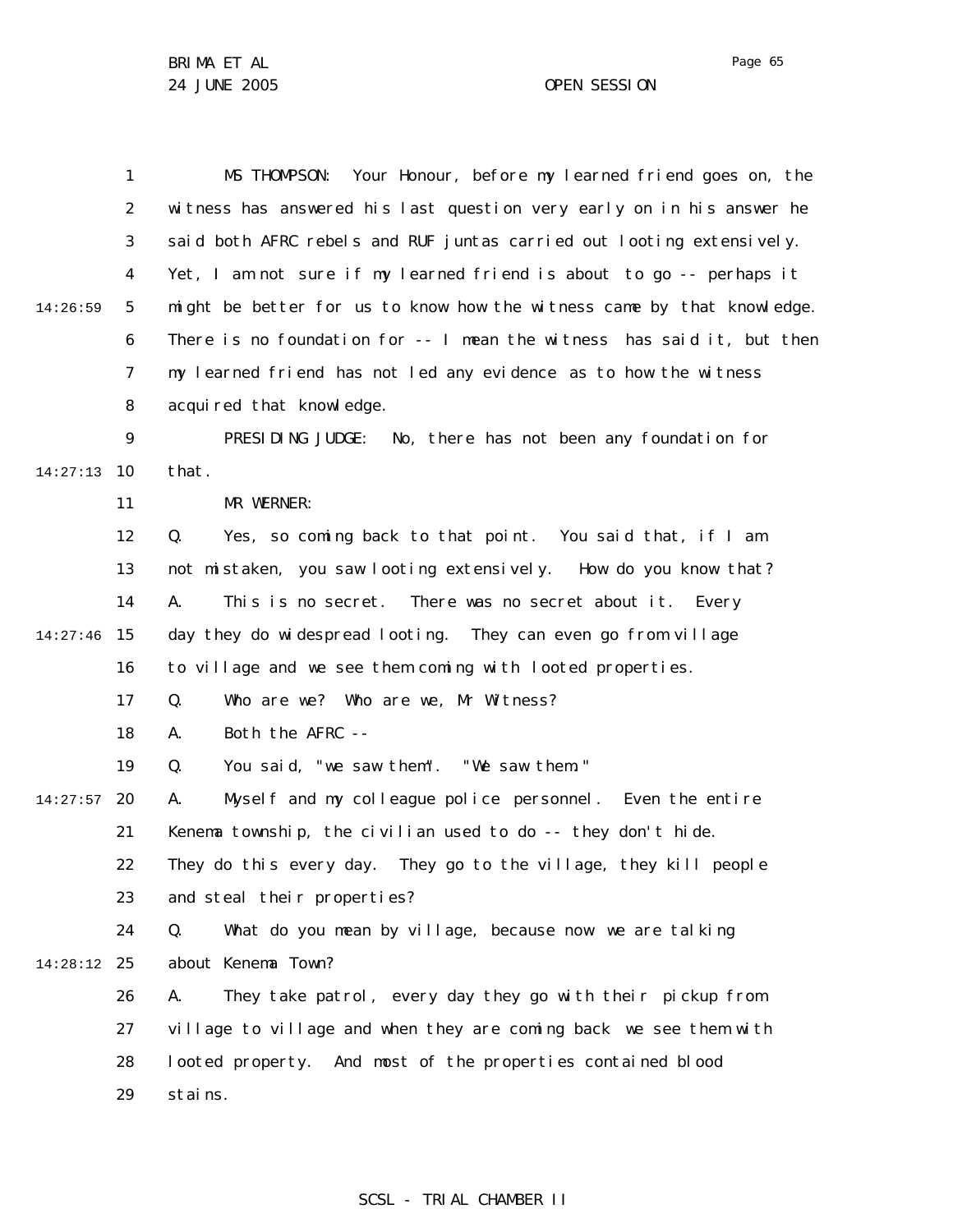1 Q. Which villages are you referring to?

2 A. Different, different, different, different villages.

3 Q. Okay. I will move on.

4 5 6 7 8 9 10 14:28:41 14:29:00 MS THOMPSON: Your Honour, I am not sure that that was a proper foundation. That just asked more questions than it answered. I don't know if my learned friend is satisfied, but certainly I am not sure that was a proper foundation. Indeed, the witness's answers, as I say, opened up several more questions. Did he examine the properties? How did he know they were looted? Were they got from a shop? I don't know, but certainly there was no foundation there.

11 MR WERNER:

12 Q. Mr Witness, you told us about a house in fire in Mambu

13 Street and then you told us about the fact that you saw Akim

14 with -- and other soldiers you described as AFRC/RUF with looting

15 14:29:24 properties. How do you know -- where were they coming from? Do

> 16 you know where they were coming from?

17 A. We have more than 50 reports.

18 Q. Who are "we", Mr Witness? Who are "we"?

19 A. The police. The police have more than 50 reports. Even

20 14:29:40 above hundreds of looting and killing from village to village.

21 Dama Village, Koya Village. All that records were kept safe.

22 Q. Could you spell the names of the two villages you just

23 gave?

24 A. Dama, D-A-M-A.

25 14:29:50 Q. And the second one.

> 26 27 28 29 A. Koya, K-O-Y-A. A lot of other villages came in with the reports that they attacked their village, killed their people, looted their properties. A hundred of cases were reported of widespread looting and killing of innocent people.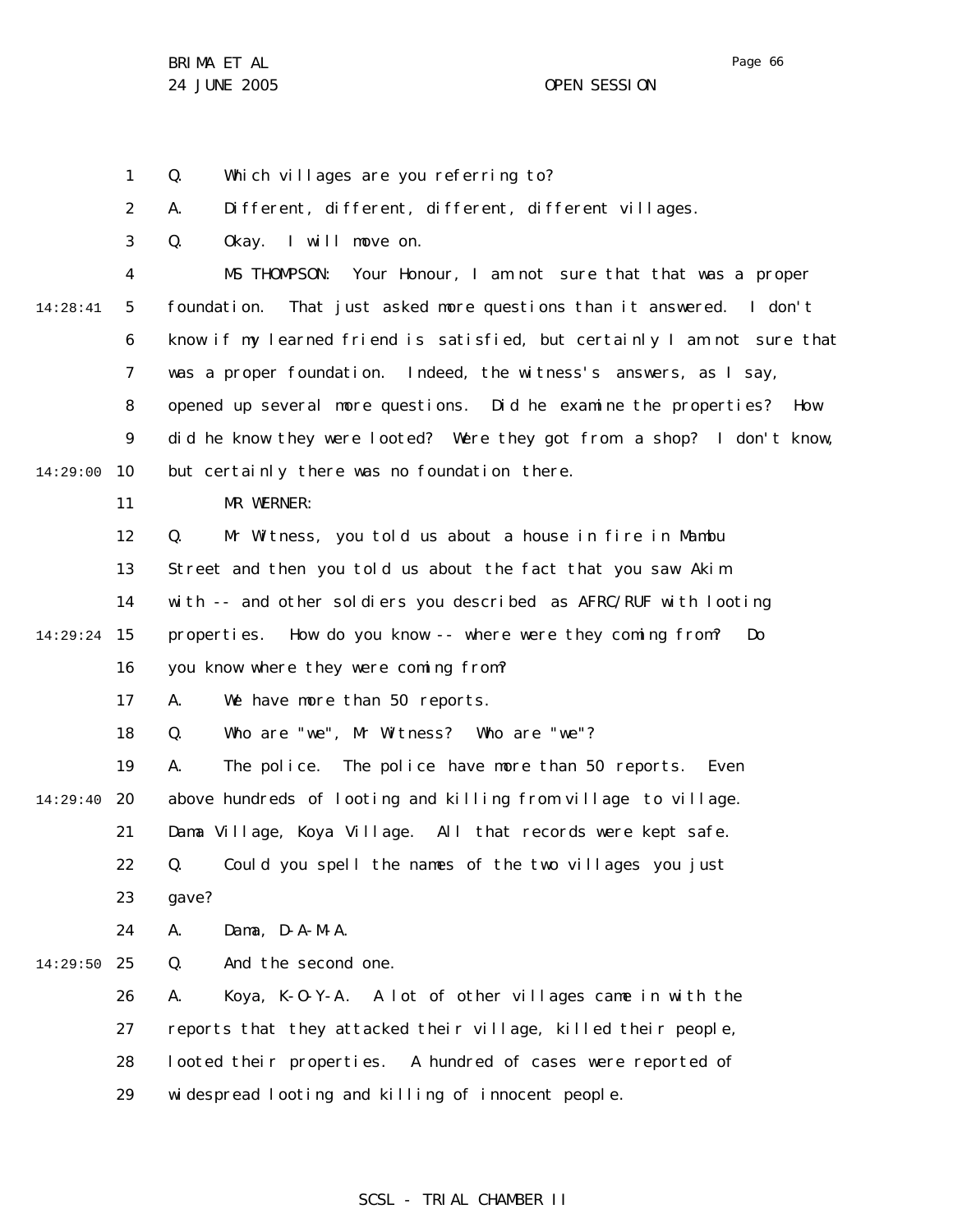1 2 3 4 5 6 7 8 9 10 14:30:30 11 12 13 14 15 14:31:00 16 17 18 19 20 14:31:20 21 22 23 24 25 14:31:32 26 27 28 29 14:30:23 Q. Now, Mr Witness, talking about Mambu Street and then will move on. JUDGE SEBUTINDE: Counsel, we still don't know who "they" were who are contained in these reports. MR WERNER: Q. Could you tell this Court -- JUDGE SEBUTINDE: Just listen to what your witness is saying and make sure. It is your job to ensure that he is giving factual evidence with foundation. MR WERNER: Yes, thank you, Your Honour. Q. Well, when you say "they", who are "they"? A. Like the chief of Dama, the town chief. The town chief of Koya. Every village that we received reports from is from the chief. It's either the town chief or the head man. Q. Now, about -- I would like to come back to Mambu Street. Do you know anything else, you have just told us before that the house was on fire at Mambu Street, do you know anything else about what happened at Mambu Street or not? A. Yes. Q. What do you know? A. That house was occupied by Kamajors. Q. Which house? A. The house at Mambu Street, Kenema. It belongs to one Pa Mansaray. He is in Kenema right now. Q. Could you spell the last surname for us? A. Mansaray, M-A-N- S-A-R-A-Y. Q. So that was his house? A. That was his house. The house belonged to him. Q. What happened?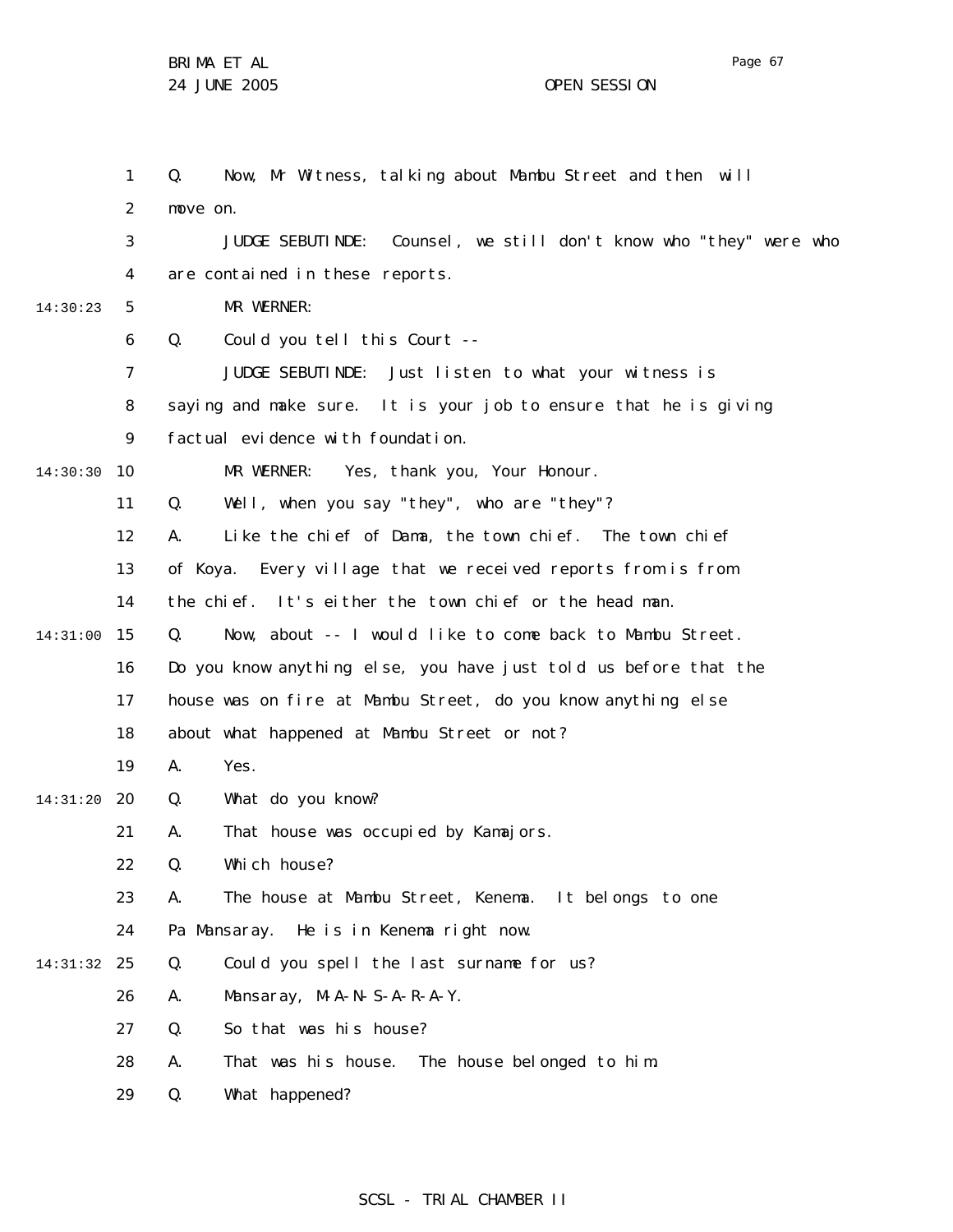Page 68

|          | $\mathbf{1}$   | When I went there the Kamajors were nowhere to be seen.<br>А.     |  |  |  |
|----------|----------------|-------------------------------------------------------------------|--|--|--|
|          | 2              | They had al ready gone. I only saw three bodies, these were       |  |  |  |
|          | 3              | civilians, they were in civilian plain cloth.                     |  |  |  |
|          | $\overline{4}$ | How do you know they civilians?<br>Q.                             |  |  |  |
| 14:32:01 | 5              | They were in civilian plain cloth. Two elderly men and one<br>А.  |  |  |  |
|          | 6              | They were not in Kamajor uniform at all.<br>young man.            |  |  |  |
|          | $\overline{7}$ | Thank you, Mr Witness. Now, this morning you told us about<br>Q.  |  |  |  |
|          | 8              | the chief police officer, the CPO, and you told us as well about  |  |  |  |
|          | 9              | Kenneh, commissioner chief of police for the entire eastern<br>Mr |  |  |  |
| 14:32:33 | 10             | region. I am still concentrating on the same period of time,      |  |  |  |
|          | 11             | May 1997/February 1998.  Did you see them, these two individuals? |  |  |  |
|          | 12             | Did you see them at the time?                                     |  |  |  |
|          | 13             | Yes.<br>А.                                                        |  |  |  |
|          | 14             | Did anything happen to them during that time?<br>Q.               |  |  |  |
| 14:32:47 | 15             | That was the initial stage. There was one of our<br>А.<br>Yes.    |  |  |  |
|          | 16             | colleague by the name of AKK.                                     |  |  |  |
|          | 17             | Q.<br>What does AKK stand for, Mr Witness?                        |  |  |  |
|          | 18             | Abdul Karim Koroma.<br>А.                                         |  |  |  |
|          | 19             | Could you spell it?<br>Q.                                         |  |  |  |
| 14:33:03 | 20             | A-B-D-U-L, Abdul. K-A-R-I-M, Karim. K-O-R-O-M-A, Koroma.<br>А.    |  |  |  |
|          | 21             | He was a police constable attached to the traffic division.<br>He |  |  |  |
|          | 22             | had a quarrel with one of his colleagues which resorted to a      |  |  |  |
|          | 23             | fight between them.                                               |  |  |  |
|          | 24             | Who was this colleague?<br>Q.                                     |  |  |  |
| 14:33:29 | 25             | Well, I cannot remember the name of his colleague. But he<br>А.   |  |  |  |
|          | 26             | went and made a report.                                           |  |  |  |
|          | 27             | Who is he, Mr Witness? Who is he?<br>Q.                           |  |  |  |
|          | 28             | Abdul Karim Koroma went and made a report.<br>А.                  |  |  |  |
|          | 29             | To whom?<br>Q.                                                    |  |  |  |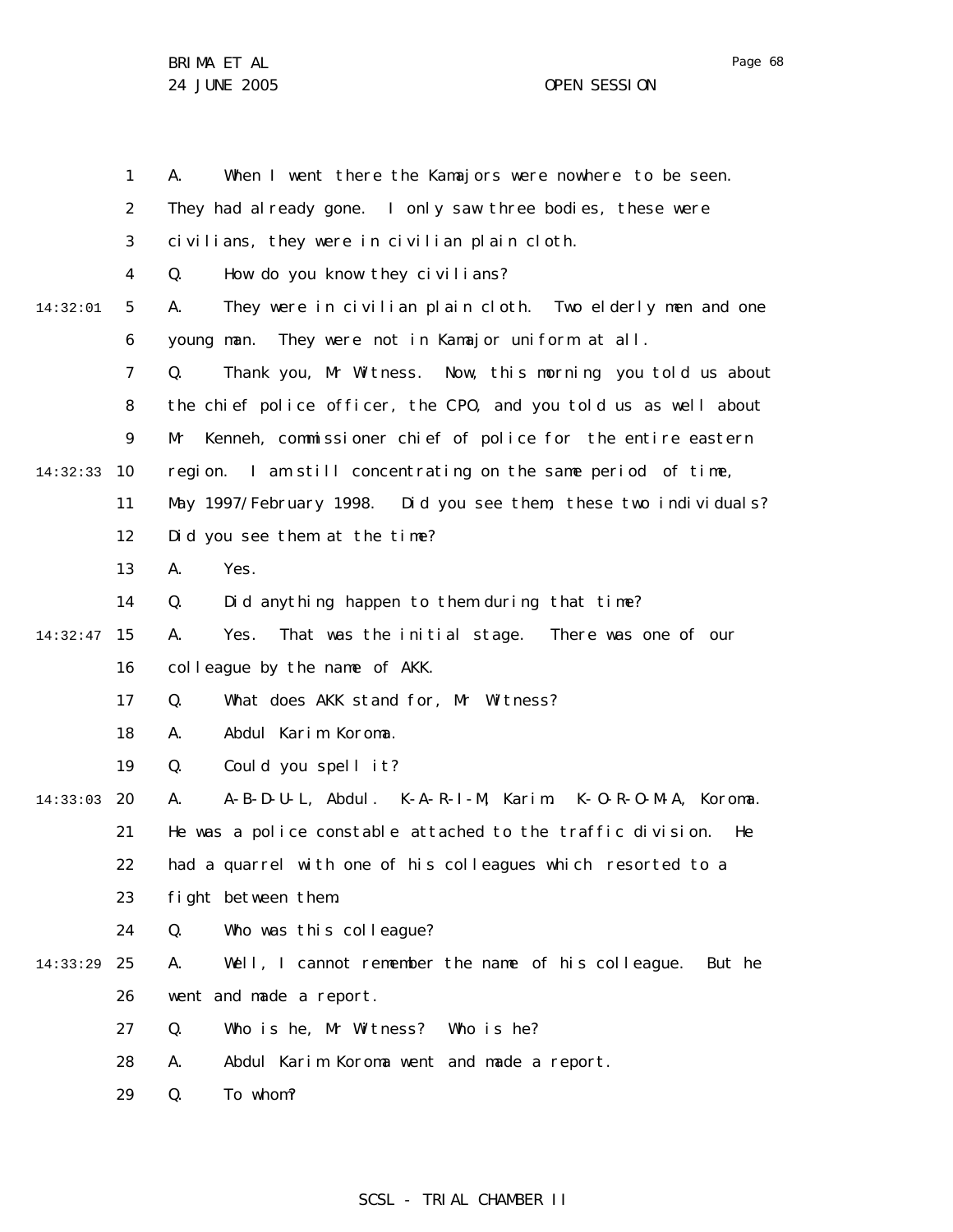|          | 1  | А.                                                     | He later came to the police station.                       |  |  |
|----------|----|--------------------------------------------------------|------------------------------------------------------------|--|--|
|          | 2  | Q.                                                     | Mr Witness, to whom did he make a report?                  |  |  |
|          | 3  | А.                                                     | To his brother Issa Sesay. He later returned to the police |  |  |
|          | 4  | station with his brother Issa Sesay.                   |                                                            |  |  |
| 14:33:53 | 5  | Q.                                                     | When was it?                                               |  |  |
|          | 6  | А.                                                     | At the early stage of their coup.                          |  |  |
|          | 7  | Q.                                                     | What happened?                                             |  |  |
|          | 8  | Α.                                                     | Issa Sesay was with his boys fully armed. They marched     |  |  |
|          | 9  | towards the commissioner's office. I later saw them -- |                                                            |  |  |
| 14:34:13 | 10 | Q.                                                     | Who are "they"? Who are "they", Mr Witness?                |  |  |
|          | 11 | А.                                                     | I later saw Issa Sesay and his boys coming out together    |  |  |
|          | 12 |                                                        | with the police commissioner and the CPO.                  |  |  |
|          | 13 | Q.                                                     | What happened?                                             |  |  |
|          | 14 | А.                                                     | They put them into their vehicle and went away with them.  |  |  |
| 14:34:36 | 15 | Q.                                                     | Who are "they"? Who are "they put them"? Who are "they"?   |  |  |
|          | 16 | А.                                                     | Issa Sesay and his men.                                    |  |  |
|          | 17 | Q.                                                     | And put whom?                                              |  |  |
|          | 18 | А.                                                     | Ordered that the police commissioner and the CPO should go |  |  |
|          | 19 |                                                        | on board the vehicle. And that was done so --              |  |  |
| 14:34:53 | 20 | Q.                                                     | Did you see that?                                          |  |  |
|          | 21 | А.                                                     | Clearly with my own eyes. Right in front of me.            |  |  |
|          | 22 | Q.                                                     | What happened after that?                                  |  |  |
|          | 23 | А.                                                     | So they went away with them. They were with them for the   |  |  |
|          | 24 |                                                        | rest of the day.                                           |  |  |
| 14:35:06 | 25 | Q.                                                     | I am sorry, I know it is a bit painstaking, but who are    |  |  |
|          | 26 |                                                        | "them"? "They went with them", who are "them"?             |  |  |
|          | 27 | А.                                                     | Issa Sesay and his boys took a way the police commissioner |  |  |
|          | 28 |                                                        | and the CPO.                                               |  |  |
|          | 29 | Q.                                                     | What happened after that?<br>0kay.                         |  |  |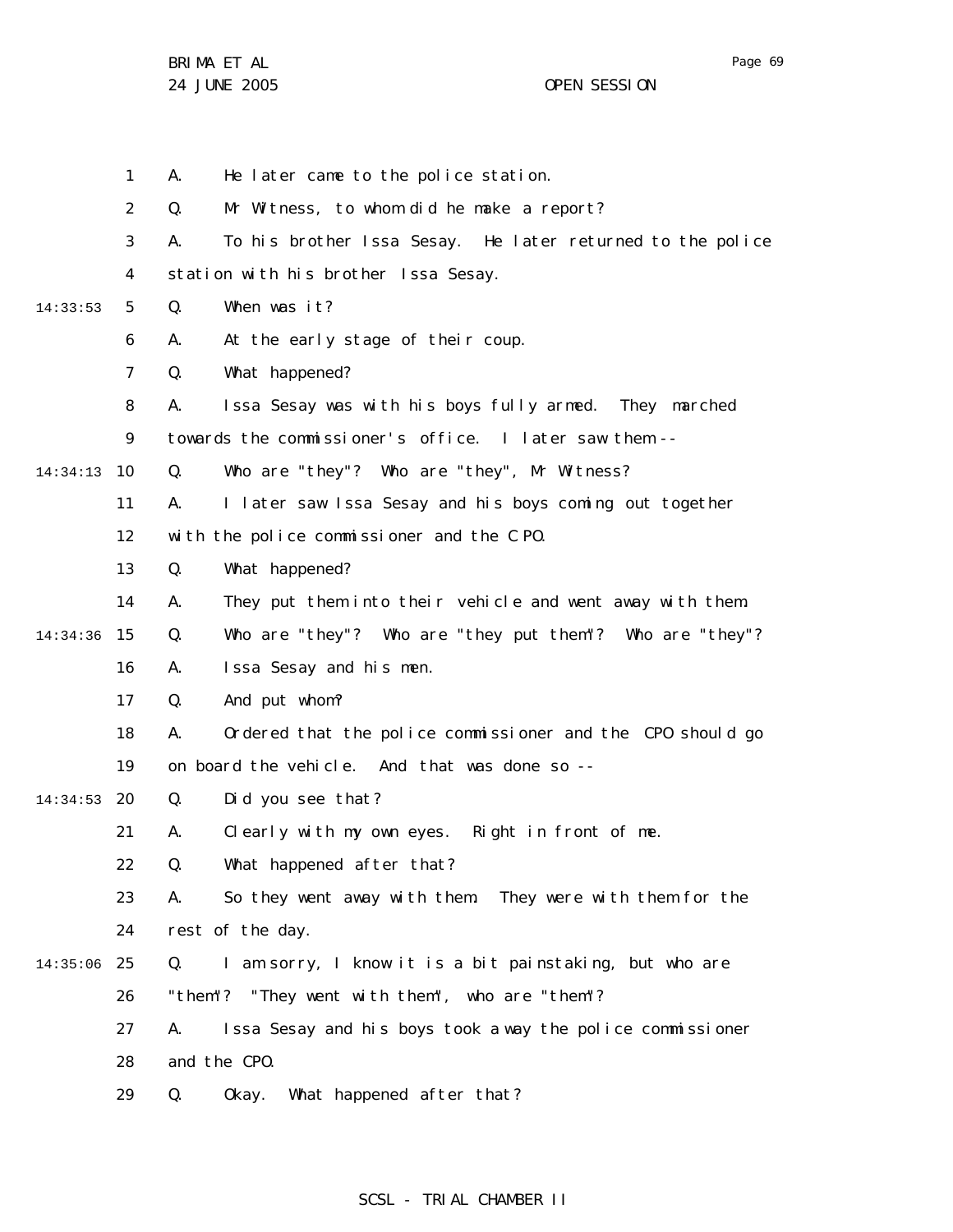|          | 1              | Α.                                                               | These people were with them for rest of the day. In the     |  |
|----------|----------------|------------------------------------------------------------------|-------------------------------------------------------------|--|
|          | 2              | evening hours both commissioner and the CPO returned to the      |                                                             |  |
|          | 3              | police station.                                                  |                                                             |  |
|          | 4              | Q.                                                               | Where were you at that time?                                |  |
| 14:35:38 | 5              | А.                                                               | I was still in my office, CID.                              |  |
|          | 6              | Q.                                                               | And they returned to the -- when you say police station, do |  |
|          | $\overline{7}$ | you mean the CID office?                                         |                                                             |  |
|          | 8              | А.                                                               | They returned to the police station and entered into their  |  |
|          | 9              | own offices.                                                     |                                                             |  |
| 14:35:51 | 10             | Q.<br>$Is it --$                                                 |                                                             |  |
|          | 11             | It's the same building.<br>Α.                                    |                                                             |  |
|          | 12             | What happened then?<br>Q.                                        |                                                             |  |
|          | 13             | А.                                                               | I later went there to sympathise with them.                 |  |
|          | 14             | Who are "them"?<br>Q.                                            |                                                             |  |
| 14:36:03 | 15             | А.                                                               | The CPO and the commissioner.                               |  |
|          | 16             | Q.                                                               | Did you speak with them?                                    |  |
|          | 17             | Α.                                                               | No, I met their offices jam-packed with senior police       |  |
|          | 18             |                                                                  | officers trying to sympathise with them.                    |  |
|          | 19             | Then what happened?<br>Q.                                        |                                                             |  |
| 14:36:20 | 20             | А.                                                               | So later when some of these senior police officers came out |  |
|          | 21             | they told us that both the commissioner and the CPO were         |                                                             |  |
|          | 22             |                                                                  | humiliated by Issa Sesay and his boys.                      |  |
|          | 23             | Q.                                                               | What do you mean humiliated?                                |  |
|          | 24             | А.                                                               | Well, for the mere fact of taking him away against their    |  |
| 14:36:43 | 25             |                                                                  | will, these are big men heading a whole department, a whole |  |
|          | 26             | region and you kept them in your custody for the rest of the day |                                                             |  |
|          | 27             | against their own wish. That is complete humiliation to me.      |                                                             |  |
|          | 28             | Q.                                                               | Were you told anything else?                                |  |
|          | 29             | А.<br>No.                                                        |                                                             |  |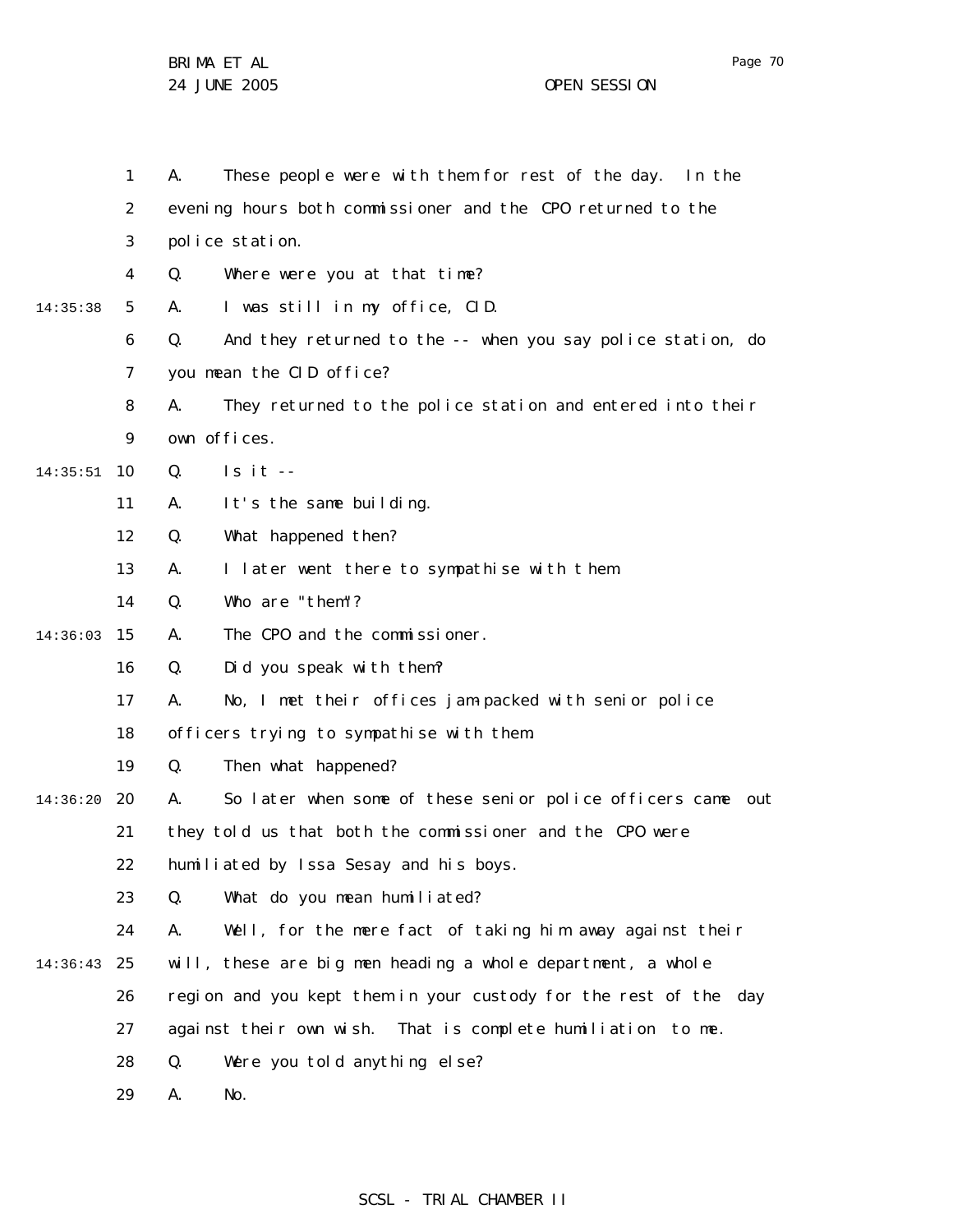Page 71

|                | $\mathbf{1}$ | Now, Mr Witness, everything you told us so far was<br>Q.         |  |  |
|----------------|--------------|------------------------------------------------------------------|--|--|
| $\overline{2}$ |              | happening in Kenema Town. Now, talking about Kenema District,    |  |  |
|                | 3            | did anything happen during the same period of time,              |  |  |
|                | 4            | May 1997/February 1998? Did anything happen in Kenema District?  |  |  |
| 14:37:30       | 5            | I can remember at one time the AFRC and the RUF<br>А.<br>Yes.    |  |  |
|                | 6            | rebels they formed a very strong team and they left for Tongo    |  |  |
|                | 7            | Field.<br>Tongo Field is in --                                   |  |  |
|                | 8            | Could you spell it, Mr Witness? Could you spell it for the<br>Q. |  |  |
| 9              |              | court?                                                           |  |  |
| 14:37:48       | 10           | $T-O-N-G-O$ , $Tongo$ . Field, $F-I-E-L-D$ .<br>А.               |  |  |
|                | 11           | Where is Tongo Field?<br>Q.                                      |  |  |
|                | 12           | Tongo Field is in the Lower Bambara Chiefdom, Kenema<br>А.       |  |  |
|                | 13           | District.                                                        |  |  |
|                | 14           | Could you spell the chiefdom for the Court?<br>Q.                |  |  |
| 14:38:04       | 15           | L-O-W-E-R, Lower. B-A-M-B-A-R-A.<br>А.                           |  |  |
|                | 16           | Q.<br>And what happened?                                         |  |  |
|                | 17           | So, they went there with heavy armament.<br>А.                   |  |  |
|                | 18           | Who are "they", Mr Witness?<br>Q.                                |  |  |
|                | 19           | А.<br>The AFRC juntas and RUF rebels.                            |  |  |
| 14:38:25       | 20           | Were there any commanders?<br>Q.                                 |  |  |
|                | 21           | Yes.<br>А.                                                       |  |  |
|                | 22           | Q.<br>Who are the commanders?                                    |  |  |
|                | 23           | Issa Sesay was among them.<br>А.                                 |  |  |
|                | 24           | Q.<br>Can you --                                                 |  |  |
| 14:38:34       | 25           | Akim was among them. A lot of them, so they went. After<br>А.    |  |  |
|                | 26           | two days --                                                      |  |  |
|                | 27           | Yes?<br>Q.                                                       |  |  |
|                | 28           | -- I saw a lot of displaced people coming from Tongo.<br>А.      |  |  |
|                | 29           | Did you speak with them?<br>Q.                                   |  |  |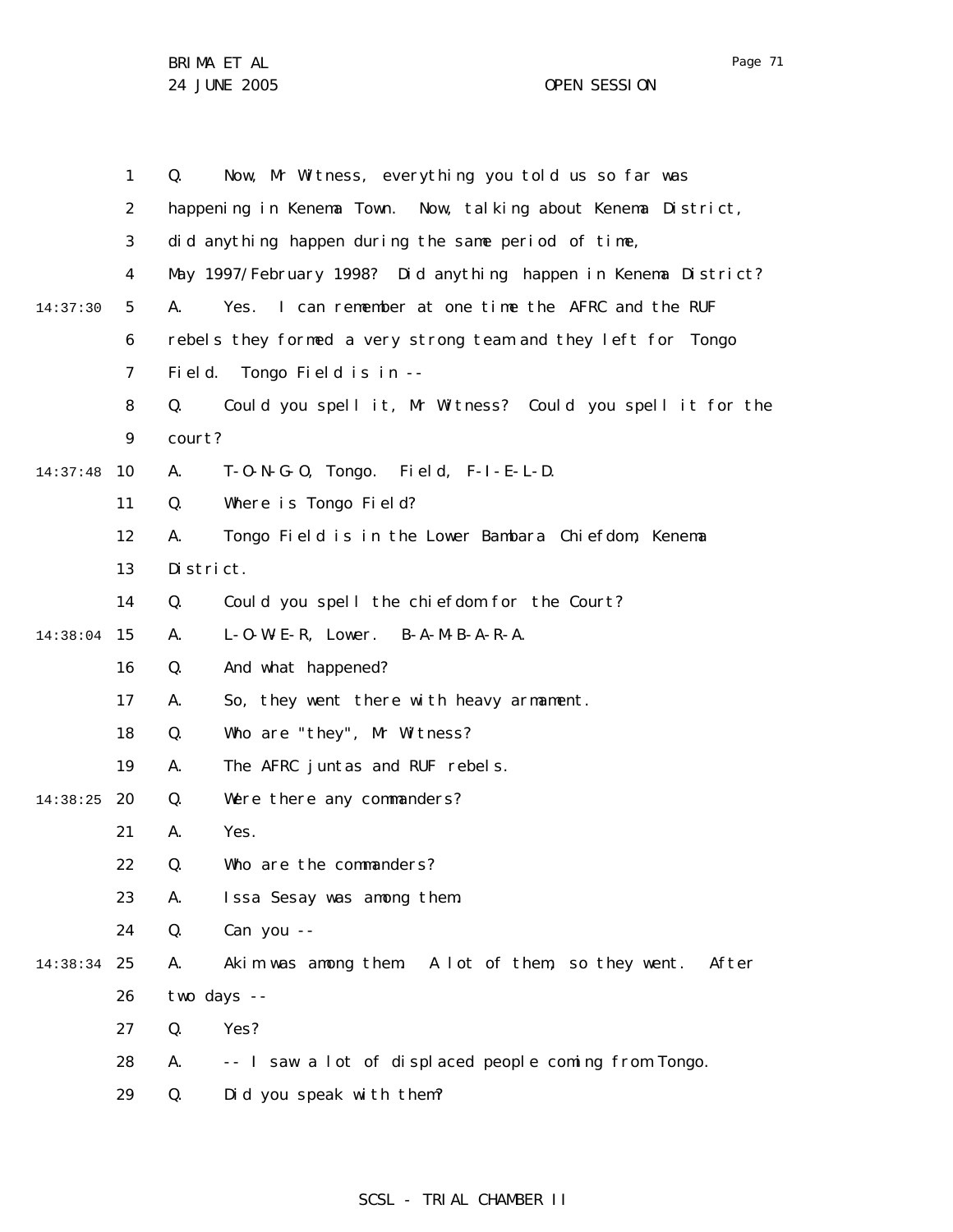1 2 3 4 5 6 7 8 9 10 14:39:30 11 12 13 14 15 14:39:42 16 17 18 19 20 14:40:21 21 22 23 24 25 14:40:47 26 27 28 29 14:39:16 A. I spoke with them. They told me they were attacked by RUF and the AFRC juntas. Q. Where? A. At Tongo Field. Q. Did they tell you anything else about what was happening at Tongo Field at that time? A. They told me they have killed a lot of people and captured lot of able-bodied men. Q. Who are "they", Mr Witness? Who are "they"? A. The AFRC and the RUF. They said they killed a lot of people. Captured lot of able-bodied men to do mining for them. Diamond mining. Q. Who are "them", Mr Witness? A. The AFRC and the RUF rebels. That is what I was told by the displaced people. Q. Thank you, Mr Witness. Now, this morning I asked you about the age group for the AFRC forces which were in the AFRC secretariat in Hangh Road and for the soldiers who were leaving with Issa Sesay. Now, I am going to ask you the same question, but for the whole of the forces, not only those two groups, but as well Mosquito's boys you told us about them this morning. So my question is: During the same period of time, May 1997/February 1998 where the soldiers -- all the soldiers who were in Kenema Town were they all from the same age group? A. No, not at all. Q. Okay. Now, were they all from the same gender? A. No, they have both male and female. Q. Okay. Now, how old were the youngest female you saw at that time?

## SCSL - TRIAL CHAMBER II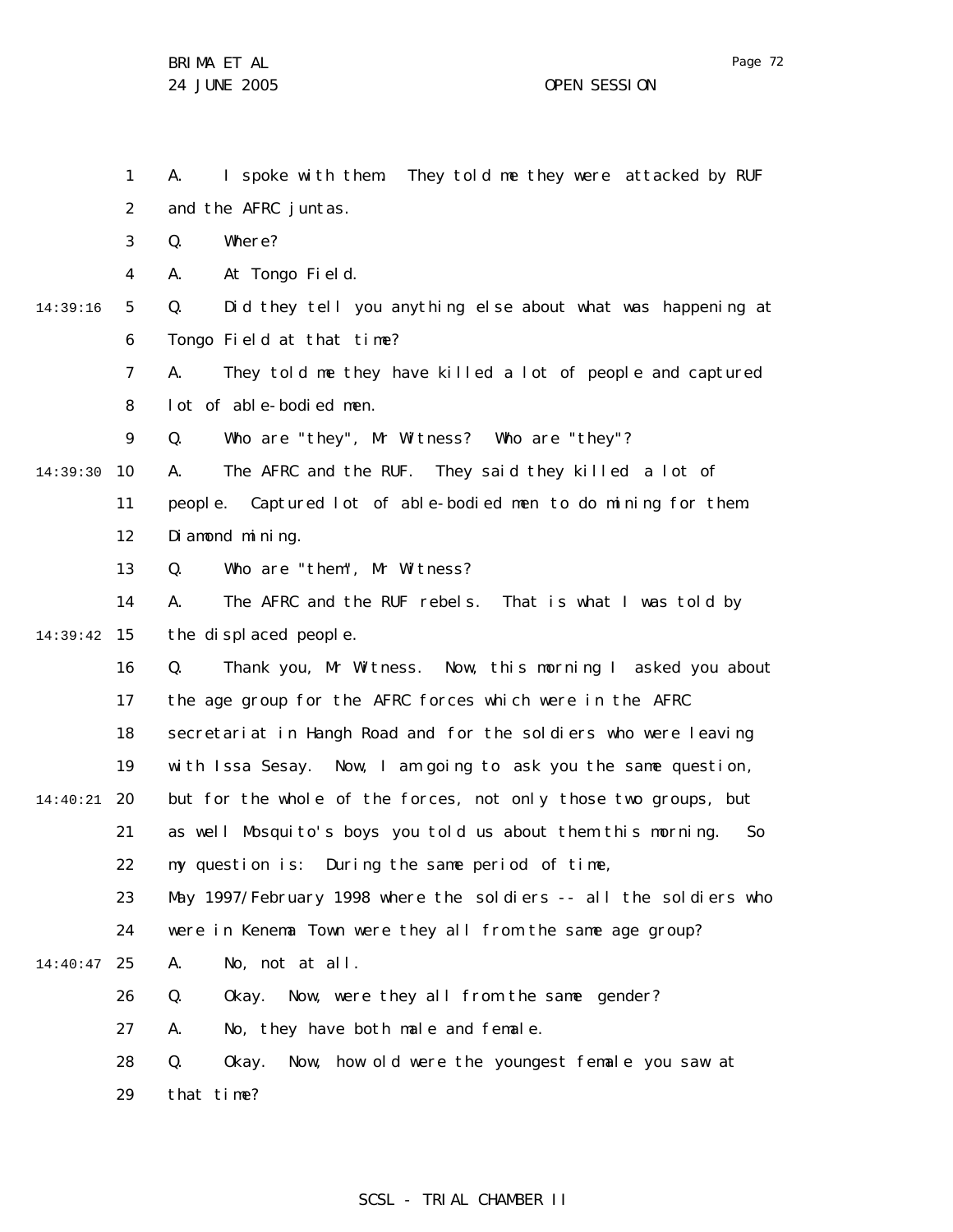Page 73

|          | 1              | Α. | 15, 16, 17, 18.                                                  |
|----------|----------------|----|------------------------------------------------------------------|
|          | $\overline{2}$ | Q. | And where did you see them?                                      |
|          | 3              | А. | They were -- some of them were with Mosquito at the --           |
|          | 4              | Q. | Who are "them"? Who are "them", Mr Witness?                      |
| 14:41:20 | 5              | А. | Some of these kids were with Mosquito at the NIC building.       |
|          | 6              | Q. | So female, now you are talking about female?                     |
|          | 7              | А. | Yes, the females.                                                |
|          | 8              | Q. | The NIC building?                                                |
|          | 9              | А. | Yes.                                                             |
| 14:41:28 | 10             | Q. | Is it the same building you were referring to this morning?      |
|          | 11             | А. | Yes.                                                             |
|          | 12             | Q. | The same NIC building?                                           |
|          | 13             | Α. | Yes.                                                             |
|          | 14             | Q. | Did you go there?                                                |
| 14:41:36 | 15             | А. | Every day I go there. Every day. And Mosquito come to my         |
|          | 16             |    | office every day.                                                |
|          | 17             | Q. | And what did you see there in the NIC building?                  |
|          | 18             | А. | I saw a lot of young girls. Some of them were hanging            |
|          | 19             |    | AK-47 rifles. Some of them were not having guns.                 |
| 14:41:53 | 20             | Q. | Did you speak with some of them?                                 |
|          | 21             | А. | I spoke with a lot of them.                                      |
|          | 22             | Q. | What did they tell you?                                          |
|          | 23             | А. | Well, I can remember two girls when I interviewed them,          |
|          | 24             |    | they told me -- one told me she was captured.                    |
| 14:42:08 | 25             | Q. | Who is she? Can you remember any specific? Was she this          |
|          | 26             |    | one you are talking about now?                                   |
|          | 27             | А. | I want to bring in two instances. I spoke to many of them,       |
|          | 28             |    | but I can still remember two girls. One told me she was captured |
|          | 29             |    | in school at Kailahun Town.                                      |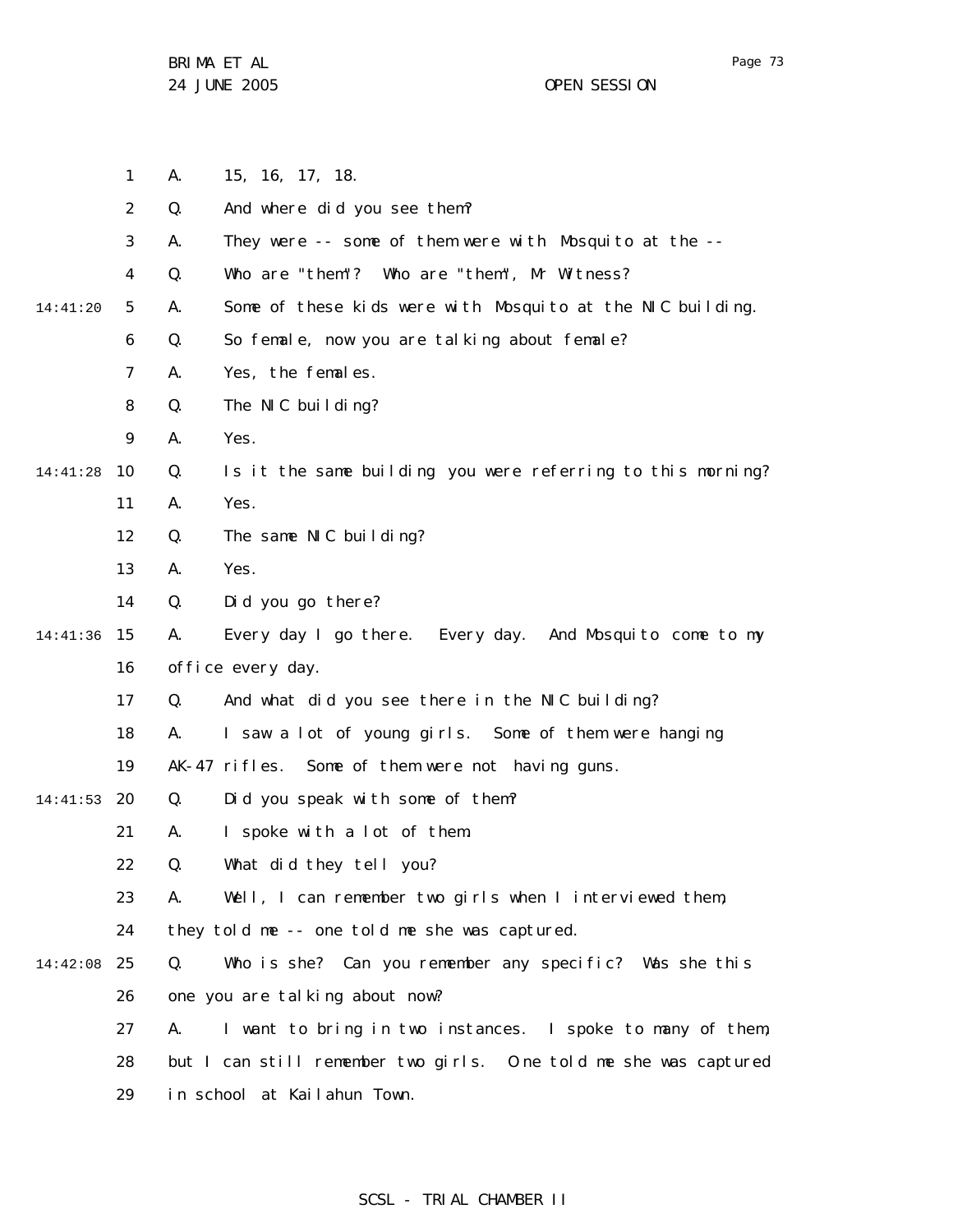Page 74

|               | 1              | Q.       | When was she captured, at that time or before?            |
|---------------|----------------|----------|-----------------------------------------------------------|
|               | 2              | Α.       | Before.                                                   |
|               | 3              | Q.       | How many years before? Did she tell you?                  |
|               | 4              | А.       | That was at the initial stage of the rebel war in this    |
| 14:42:38      | 5              | country. |                                                           |
|               | 6              | Q.       | When was the initial stage of the rebel war in this       |
|               | $\overline{7}$ | country? |                                                           |
|               | 8              | А.       | 1991.                                                     |
|               | 9              | Q.       | What did she tell you. Did she tell you anything else?    |
| 14:42:51      | 10             | А.       | She told me she was captured in school right in Kailahun  |
|               | 11             |          | Town and she has been with them ever since.               |
|               | 12             | Q.       | What did she do with them?                                |
|               | 13             | А.       | She told me she was trained as a fighter and she has been |
|               | 14             |          | fighting alongside with them. The other girl told me --   |
| 14:43:09      | 15             | Q.       | Who was the other girl?                                   |
|               | 16             | А.       | I am talking of these two girls now.                      |
|               | 17             | Q.       | Yes, we are talking about the second one. I am following  |
|               | 18             | you.     | I am just asking who was she, the second one?             |
|               | 19             | А.       | She was also one of the RUF rebels.                       |
| $14:43:24$ 20 |                | Q.       | What did she tell you?                                    |
|               | 21             | А.       | She told me she was captured right in Pujehun Town.       |
|               | 22             | Q.       | When?                                                     |
|               | 23             | А.       | When going back home from school.                         |
|               | 24             | Q.       | At what time? How many -- what time? Before 1997?         |
| 14:43:33      | 25             | А.       | Yes, before 1997.                                         |
|               | 26             | Q.       | Are you able to say when?                                 |
|               | 27             | Α.       | That was at the initial stage when the RUF war began in   |
|               | 28             |          | this country.                                             |
|               | 29             | Q.       | You say 1991?                                             |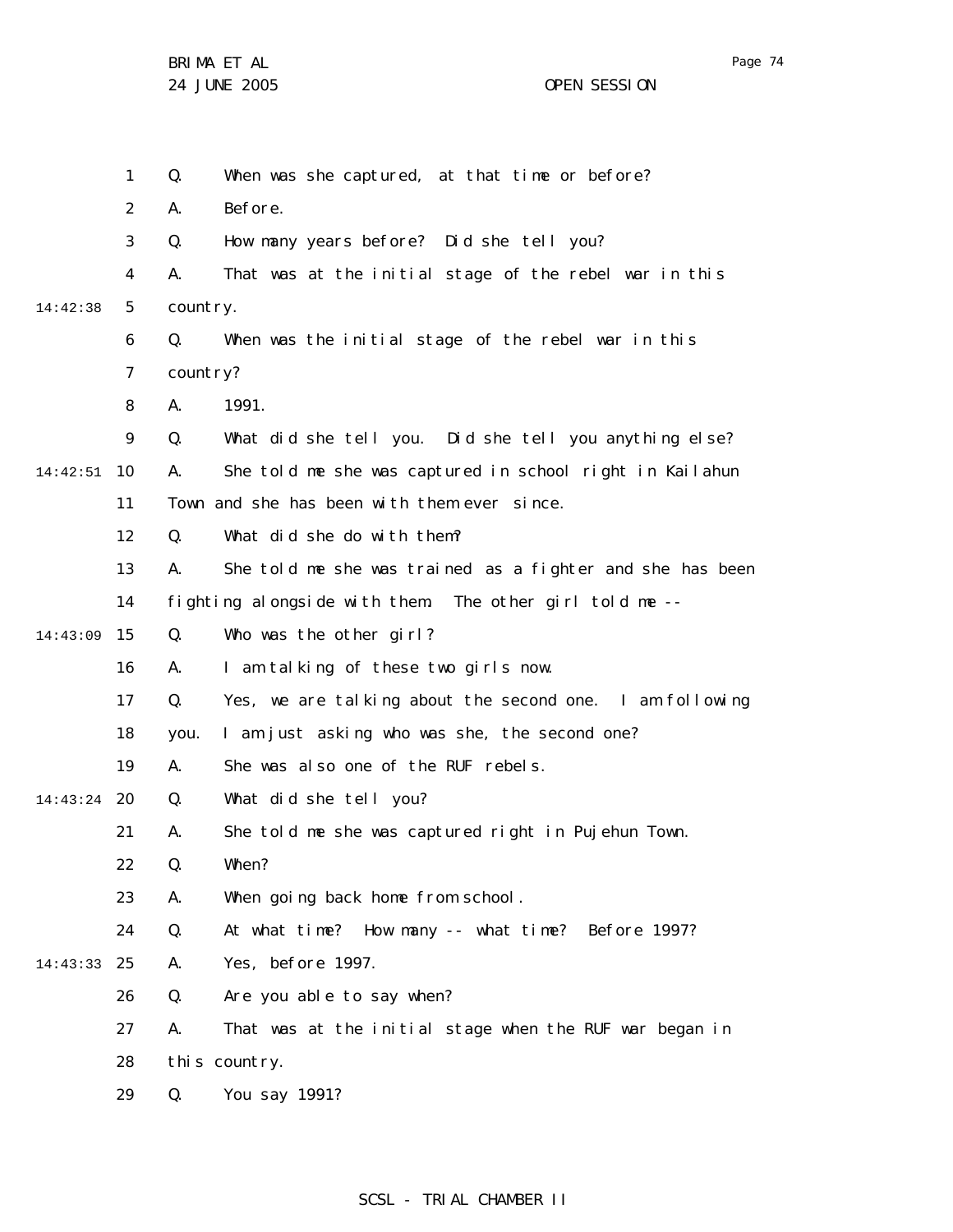|          | 1  | So she told me she has been trained to fight and she<br>Α.<br>Yes. |
|----------|----|--------------------------------------------------------------------|
|          | 2  | has been fighting alongside with them. She has been with them      |
|          | 3  | all this while.                                                    |
|          | 4  | Was anyone in charge of those girls?<br>Q.                         |
| 14:44:01 | 5  | There was a lady whom they call the wife of Mosquito.<br>А.<br>She |
|          | 6  | $was - -$                                                          |
|          | 7  | Who called her the wife of Mosquito? You said, "They<br>Q.         |
|          | 8  | called her the wife of Mosquito". Who are you referring to?        |
|          | 9  | А.<br>The RUF rebels. So she was more in control of those girls.   |
| 14:44:26 | 10 | Now at the time you saw them, were they wearing anything?<br>Q.    |
|          | 11 | Yes.<br>А.                                                         |
|          | 12 | What were they wearing?<br>Q.                                      |
|          | 13 | They were wearing plain cloth and hanging their AK-47 rifle<br>А.  |
|          | 14 | Some of them were not carrying any weapon.<br>on them.             |
| 14:44:44 | 15 | Did you see the weapon yoursel f?<br>Q.                            |
|          | 16 | I saw it clearly. I see the weapon every day.<br>А.                |
|          | 17 | Mr Witness, I will just have a few more questions for you.<br>Q.   |
|          | 18 | Where were you in March 1998?                                      |
|          | 19 | А.<br>I was right in Kenema Town.                                  |
| 14:45:06 | 20 | Did anything happen in March 1998 in Kenema Town?<br>Q.            |
|          | 21 | А.<br>Well, yes.                                                   |
|          | 22 | What happened?<br>Q.                                               |
|          | 23 | I can remember that time we had a lot of influx of refugee,<br>А.  |
|          | 24 | I mean displaced people from Segbwema.                             |
| 14:45:26 | 25 | Q.<br>Could you spell for this Court Segbwema?                     |
|          | 26 | S-E-G-B-W-E-M-A, Segbwema.<br>А.                                   |
|          | 27 | Q.<br>In which district is Segbwema?                               |
|          | 28 | А.<br>Segbwema is in Njaluahun Chiefdom, Kailahun District.        |
|          | 29 | Could you spell the chiefdom of the district for the Court?<br>Q.  |

# SCSL - TRIAL CHAMBER II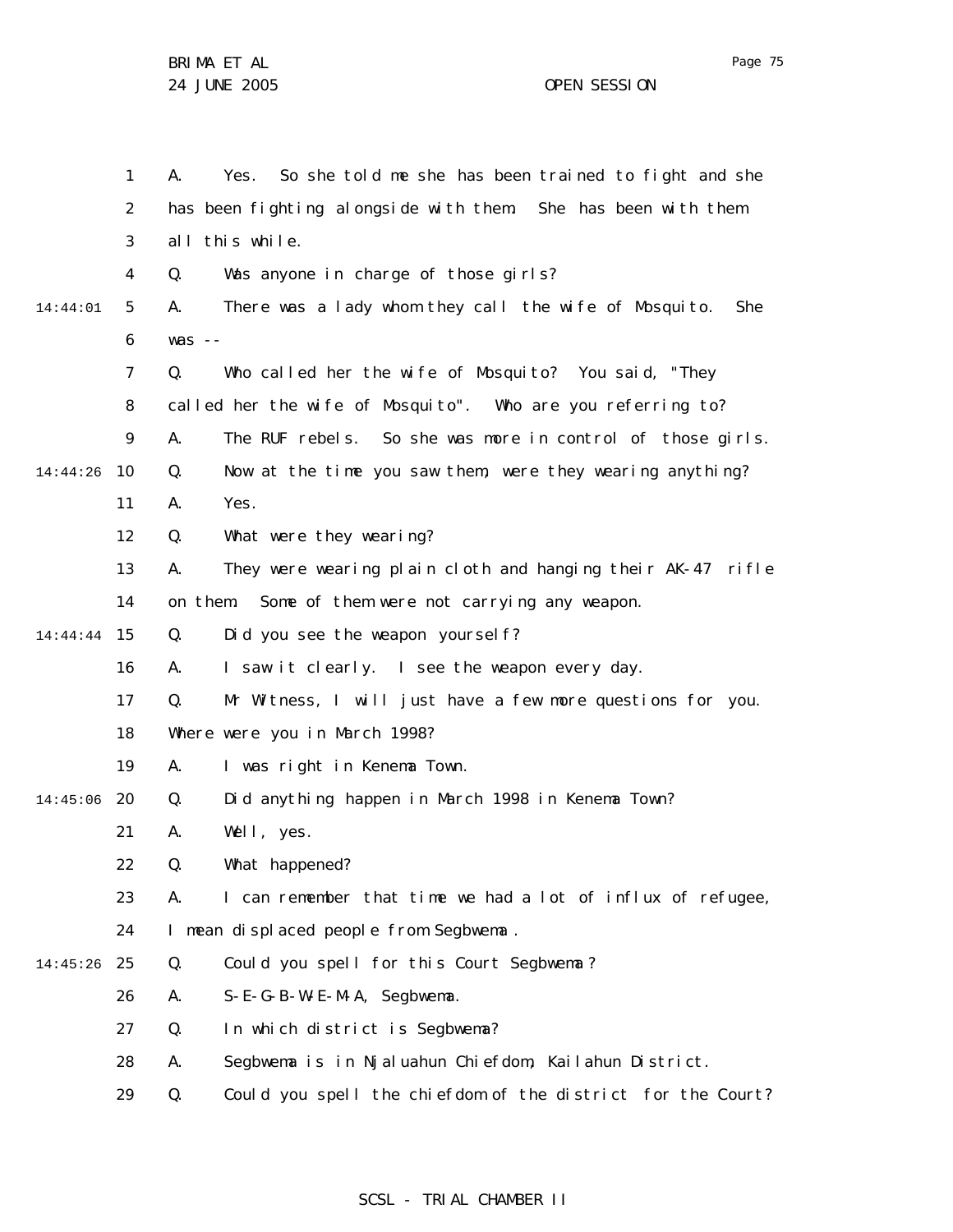- 1 A. N-J-A-L-U-A-H-U-N, Njaluahun.
- 2 Q. And the district?
- 3 A. Kailahun district, K-A-I-L-A-H-U-N.
- 4 Q. Go on, Mr Witness.
- 5 14:46:12 A. So they told us the RUF rebels.
	- 6 Q. Who are "they"? Who told you?
		- 7 A. The displaced people coming from Segbwema. They told us
	- 8 that the RUF rebels and AFRC juntas have overrun their town and
	- 9 they have killed a lot of people.
- 10 14:46:34 Q. Did they tell you anything else?
	- 11 A. Yes, they also told me that they have captured a lot of
	- 12 able-bodied men and women to carry their loot at Kailahun.
	- 13 Q. Who are "they"? Who are "they," Mr Witness? You say
	- 14 "they."

#### 15 14:46:52 16 A. The displaced people told me that they have captured a lot of people from Segbwema.

- 17 Q. Who captured? Who captured?
- 18 A. The AFRC and the RUF captured a lot of people from Segbwema
- 19 to carry their loot at Kailahun, which is their headquarters.
- 20 14:47:06 Q. Did they tell you anything else?
	- 21 A. They told me they saw all of them heading towards Kailahun.
	- 22 PRESIDING JUDGE: I didn't hear so what?
	- 23 MR WERNER:
	- 24 Q. Sorry, could you repeat the last sentence?
- 25 14:47:18 A. They told me they saw t hem heading towards Kailahun.
	- 26 Q. Who are "them"?
		- 27 A. Those captured and the rebels and the juntas.
		- 28 Q. So they captured -- so they were rebels and the juntas;
		- 29 right?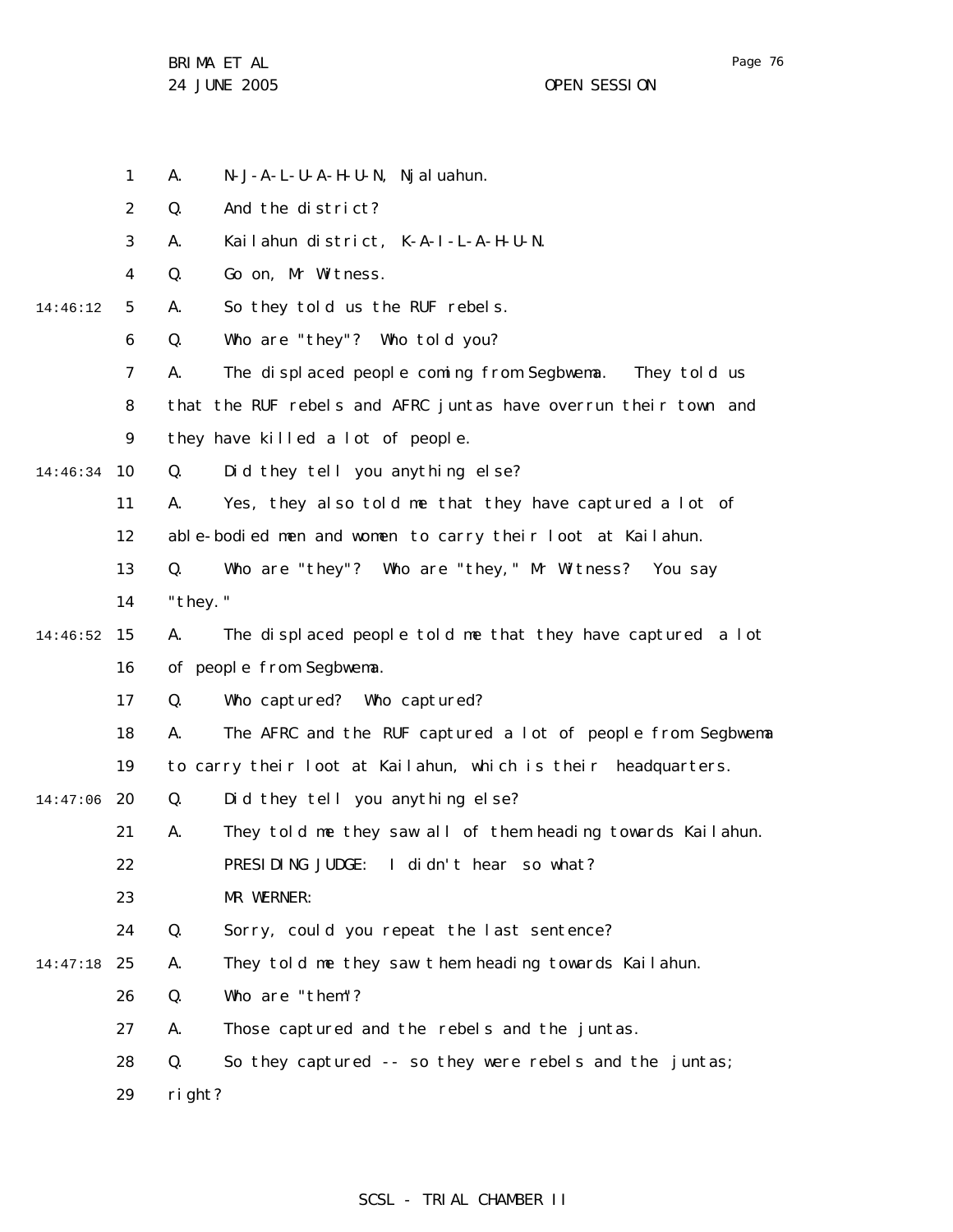1 2 3 4 5 6 7 8 9 10 14:47:58 11 12 13 14 15 14:48:25 16 17 18 19 20 14:49:30 21 22 23 24 25 14:50:18 26 27 28 29 14:47:44 A. The junta and the rebels captured some people from Segbwema and that they saw them all heading towards Kailahun direction with their looted properties. Q. So, "they" are the displaced people? A. Yes. Q. So they captured people heading -- do I understand correctly? A. The RUF rebels and the AFRC juntas, according to those displaced persons, they captured a lot of people from Segbwema Town and they took them away to Kailahun. They were carrying their looted property to Kailahun Town. MR WERNER: I am happy to say that my 30-minute prediction was more or less correct. I don't have any other questions. PRESIDING JUDGE: Very accurate, counsel; very good. Now, Mr Manly-Spain, I think you are senior counsel among the Defence. Do you have cross-examination? MR MANLY-SPAIN: Yes, Your Honour. A few questions. CROSS-EXAMINED BY MR MANLY-SPAIN: Q. Mr Witness, at the time of the coup in 1997, how long had you been in the police force? A. I'm now doing my 24 years. Q. Can you tell us about in 1997 now -- how long you had been in the police force in 1997? A. That is supposed to be 37 years. PRESIDING JUDGE: Are you sure of your arithmetic there? JUDGE SEBUTINDE: Was that 37 years in 1997? MR MANLY-SPAIN: Q. Mr Witness, how many statements did you make to the investigators of the Special Court?

# SCSL - TRIAL CHAMBER II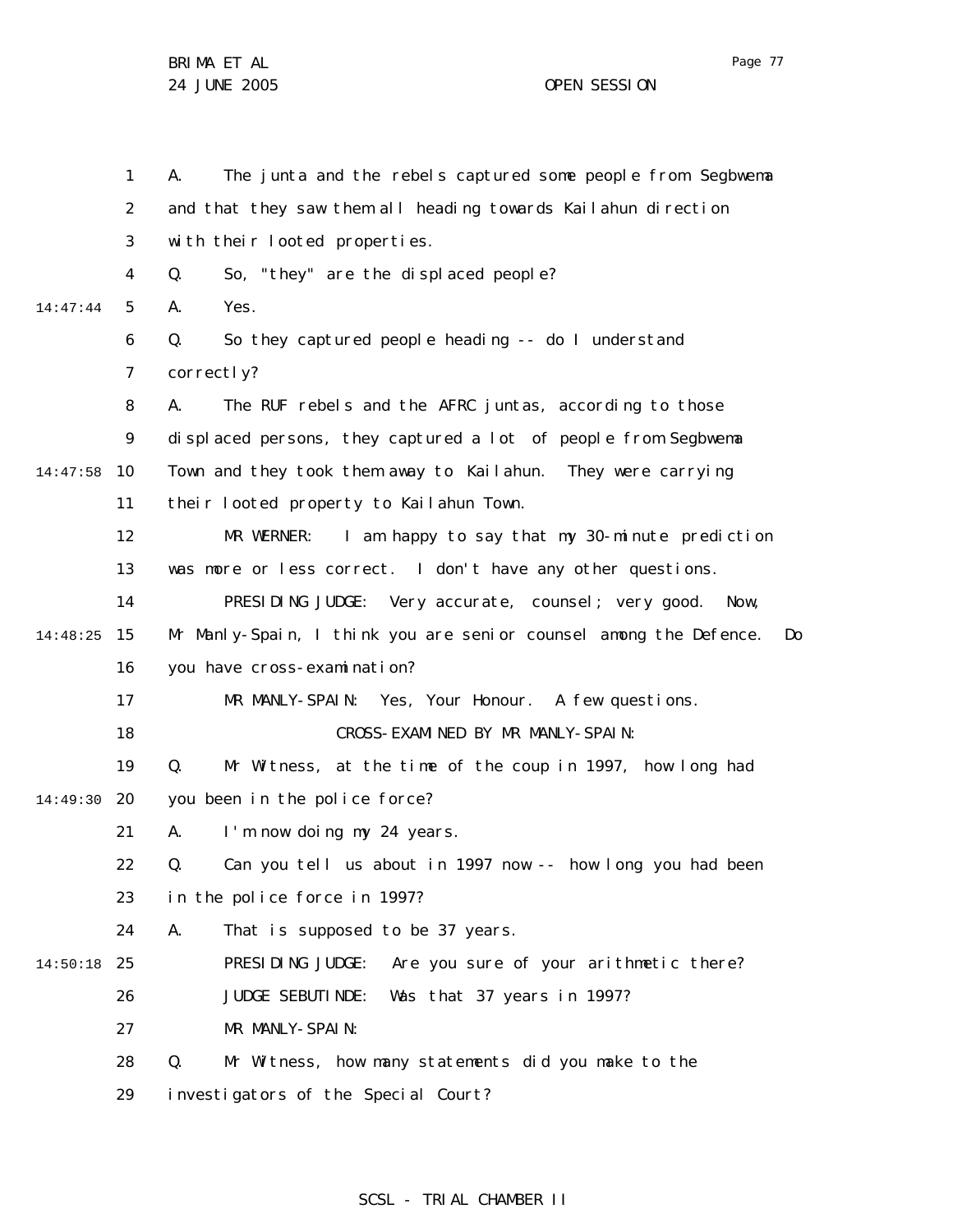| 1              | Α.   | I can remember two statements.                             |
|----------------|------|------------------------------------------------------------|
| $\overline{2}$ | Q.   | Can you remember the dates you made those statements?      |
| 3              | А.   | No, I cannot.                                              |
| 4              | Q.   | Can you remember if you made any on 28th January 2003?     |
| 5              | А.   | Yes, I do.                                                 |
| 6              | Q.   | Do you remember if you made any statement on               |
| 7              |      | 14th January 2004?                                         |
| 8              | А.   | Yes, I do.                                                 |
| 9              | Q.   | Did you make any additional statement?                     |
| 10             | А.   | In addition to those two statements, yes, I do.            |
| 11             | Q.   | Do you remember the dates?                                 |
| 12             | А.   | No, I cannot.                                              |
| 13             | Q.   | Did you give any additional information --                 |
| 14             | А.   | Yes, I do.                                                 |
| 15             | Q.   | -- to the police?                                          |
| 16             | А.   | Yes, I do.                                                 |
| 17             | Q.   | Do you remember the dates?                                 |
| 18             |      | PRESIDING JUDGE: To the police, Mr Manly-Spain?            |
| 19             |      | MR MANLY-SPAIN:                                            |
| 20             | Q.   | To the investigators of the Special Court? I am sorry,     |
| 21             | yes. |                                                            |
| 22             | A.   | Yes, I do.                                                 |
| 23             | Q.   | Mr Witness, on the day of the coup, 25th May 1997, did you |
| 24             |      | hear any announcement on the radio about the coup?         |
| 25             | Α.   | Yes, I do.                                                 |
| 26             | Q.   | Do you remember what the announcement was?                 |
| 27             | А.   | Yes.                                                       |
| 28             | Q.   | Can you please tell this Court?                            |
| 29             | А.   | Yes, the first announcement I had came directly from one   |
|                |      |                                                            |

SCSL - TRIAL CHAMBER II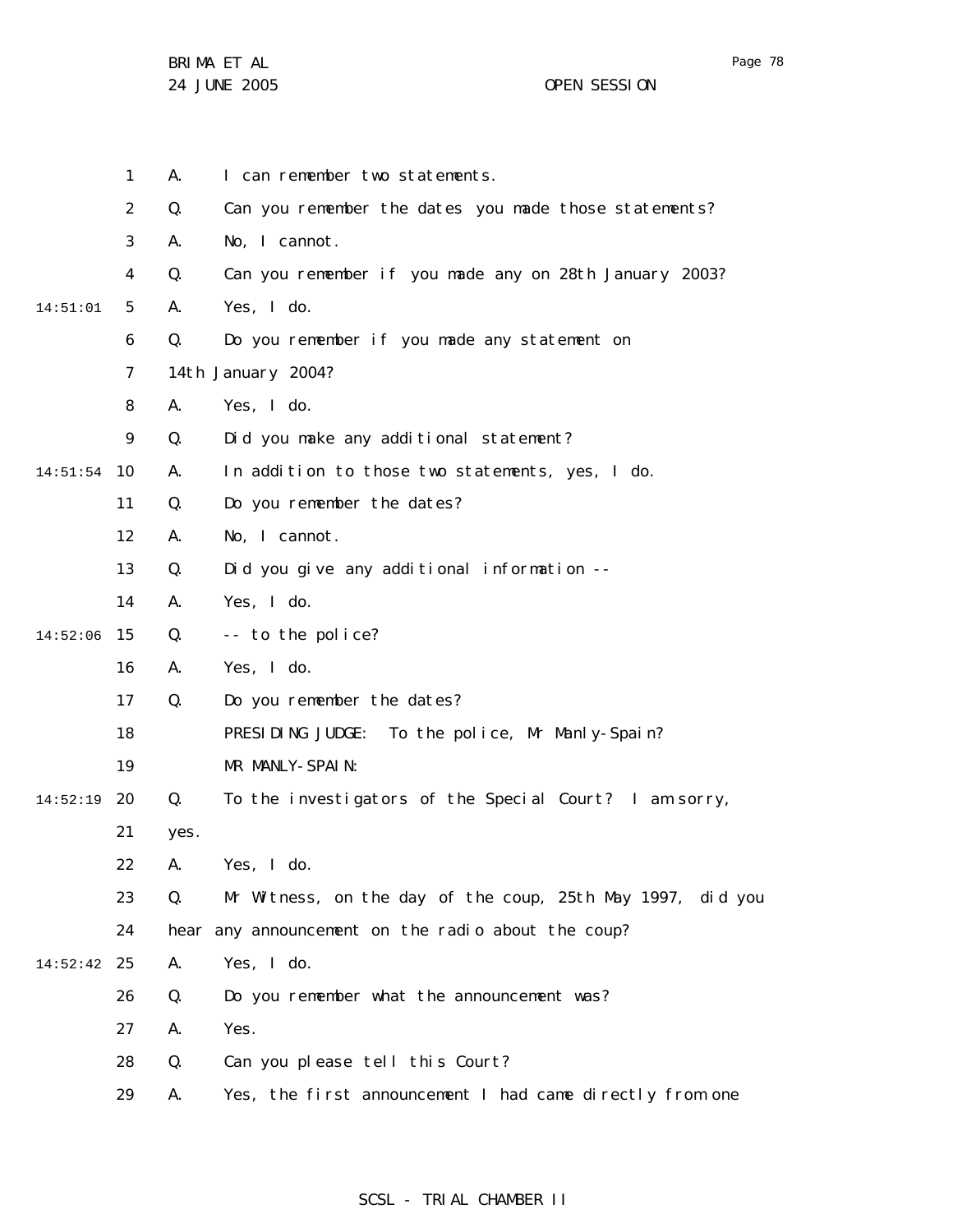BRIMA ET AL

24 JUNE 2005 OPEN SESSION

1 2 3 4 5 6 7 8 9 10 14:53:35 11 12 13 14 15 14:54:11 16 17 18 19 20 14:54:39 21 22 23 24 25 14:55:08 26 27 28 29 14:53:24 Corporal Gborie. That they have overthrown the democratically elected government of President Tejan Kabbah and that they are now in full control; the AFRC. Q. Did you use the word "they"? A. That is what he said over the air that they are now in full control. Q. He used the word "they"? A. That was what Gborie said in the air. Q. And Gborie used the letters AFRC, did he? A. Yes, he did. Q. Did you see -- hear him say that the army, the Sierra Leone army, junior officers of the Sierra Leone army, had overthrown the Government? A. I heard him saying that the AFRC juntas and the RUF soldiers have taken over the government and they are in full control. Q. Mr Witness, I am putting it to you that is not true. A. Well, that is not true. It is a nation-wide broadc ast, so everybody in this country heard that broadcast. So, if I cannot say exactly what he said, but at least he made the announcement that they had overthrown. Q. Let us be clear on what he said. Did Gborie use the letters AFRC? A. Well, I cannot remember exactly, but he went over the air and made the announcement that they have overthrown and they are in full control. Q. Do you remember who he said had overthrown? He did not use the word "they." He said certain people had overthrown the government of Sierra Leone. Whom did he say had overthrown the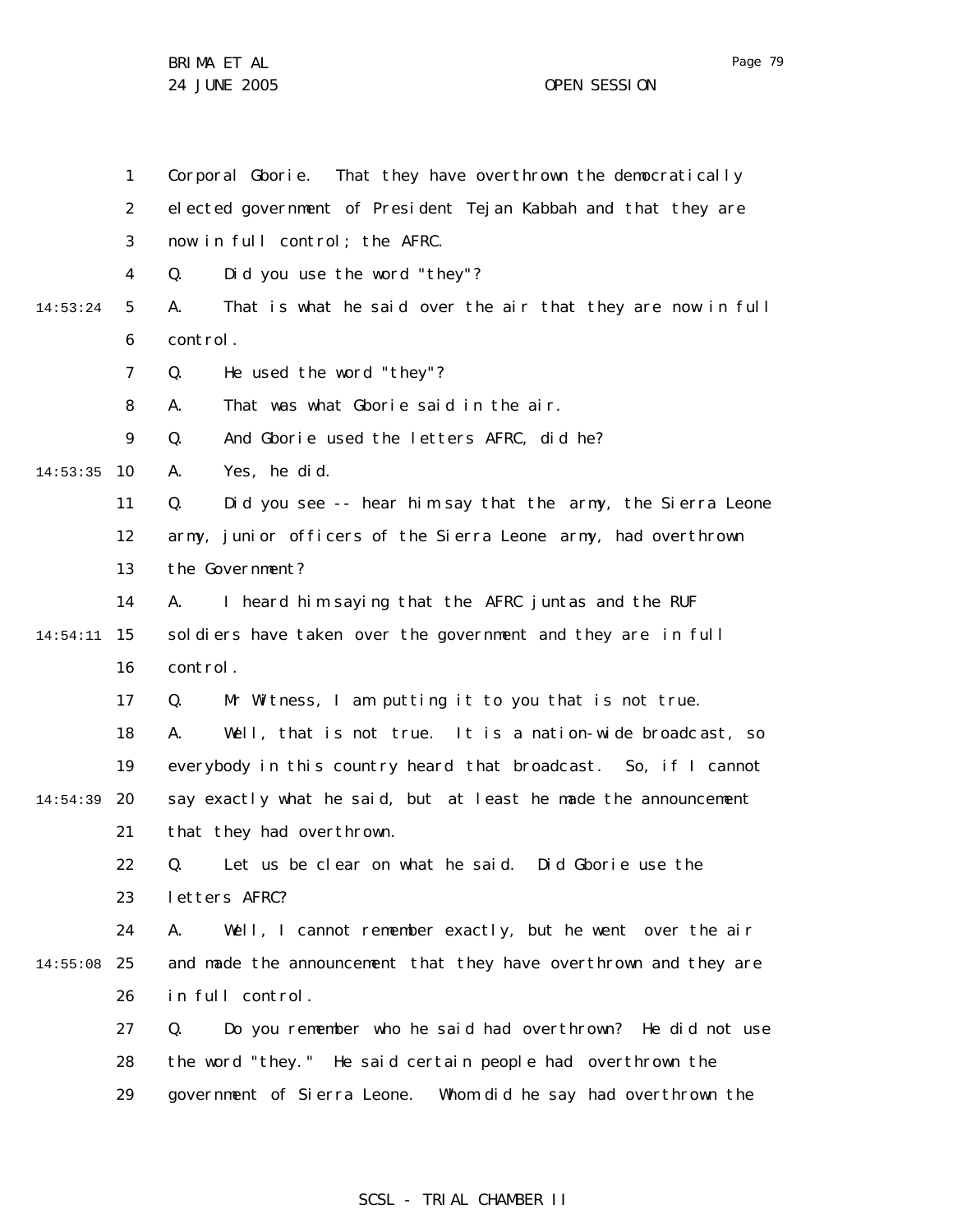Page 80

1 2 3 4 5 6 7 8 9 10 14:56:34 11 12 13 14 15 14:56:54 16 17 18 19 20 14:57:18 21 22 23 24 25 14:57:34 26 27 28 29 14:55:45 Government of Sierra Leone? A. Well, I later came to know the AFRC and the RUF -- Q. [Overlapping speakers] asking you about what happened later, I am asking you about the announcement that you said Gborie made. A. Put the question clearly. I don't understand. Q. My question is, Mr Witness, who did Gborie say had overthrown the Government of Sierra Leone? A. The military and the RUF. Q. Are you sure that Gborie said the military and the RUF. I am putting it to you that he never said that. A. Well perhaps I cannot quote the man directly because it has taken quite some time now, so I cannot keep everything up my head. Q. That is exactly the point I want you to answer to. You have been quoting people all over the place today, but now you are saying you cannot quote directly, you cannot remember because it has taken a long time. Is that so? A. Well, to me that is not very important to me. So that is why in fact I skip it out . Q. What else have you skipped out, Mr Witness? A. About Gborie issue, this announcement. It is not important to me, that is why I didn't even mention it. Q. Now that you have mentioned it, Mr Witness, I am putting it to you that you should tell the Court the truth about the announcement Which you have not done. MR WERNER: That is totally irrelevant. I would object. PRESIDING JUDGE: Mr Manly-Spain, there has been an objection. What is the relevance of the truth of the public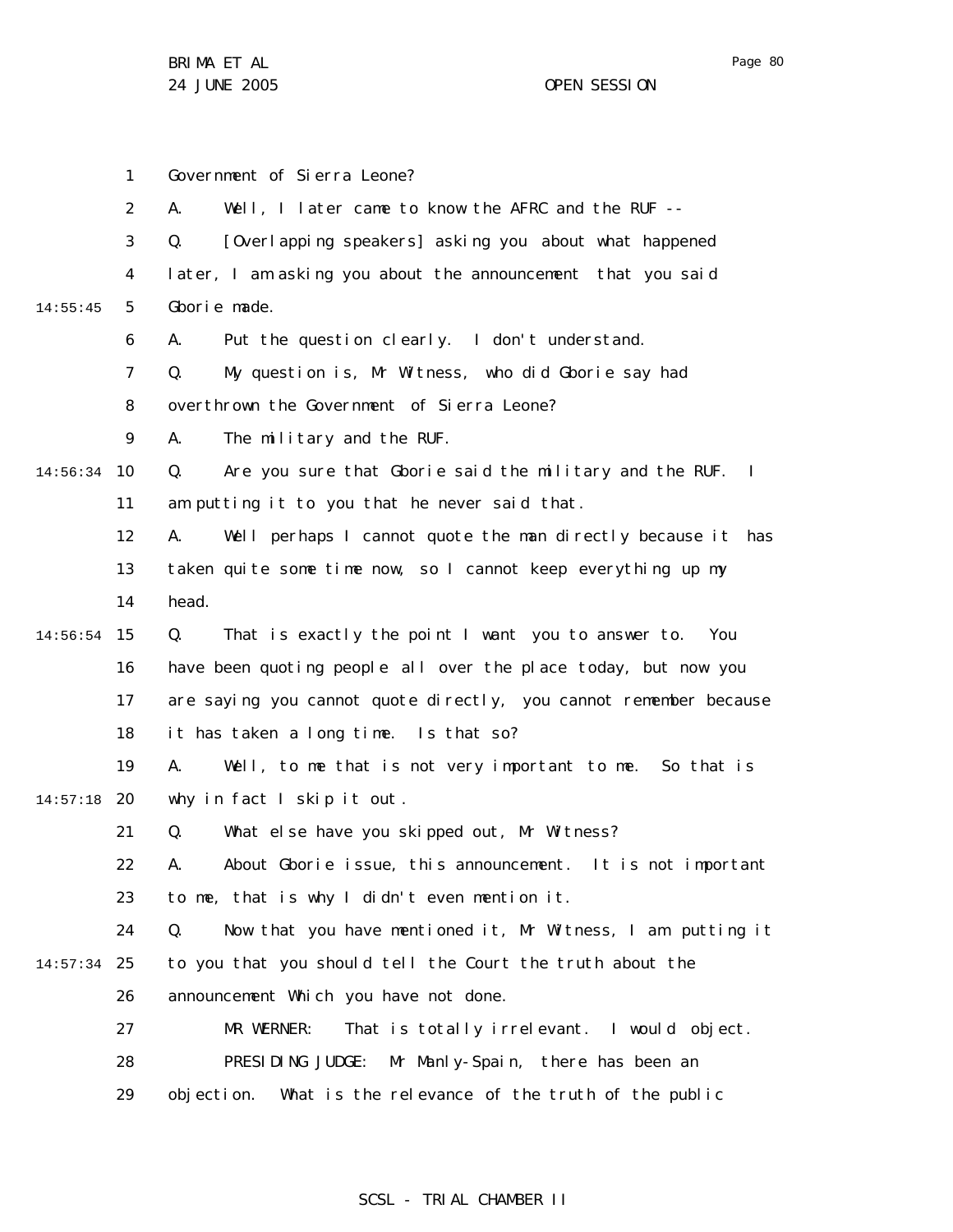Page 81

1 not --

|          | $\overline{2}$ | MR MANLY-SPAIN: My Lord, the entire case that is before             |
|----------|----------------|---------------------------------------------------------------------|
|          | 3              | you turns on what happened on that date and what has transpired     |
|          | $\overline{4}$ | We have, Your Honour, a witness who is saying that he had<br>after. |
| 14:58:10 | 5              | a particular announcement. In his evidence-in-chief he has said     |
|          | 6              | that he heard the announcement that the AFRC had overthrown the     |
|          | $\overline{7}$ | Government of Sierra Leone. And that is what I'm putting to him     |
|          | 8              | that it is not true it came from him. It is relevant.               |
|          | 9              | PRESIDING JUDGE: What is not true; that there was no                |
| 14:58:33 | 10             | announcement or that the AFRC --                                    |
|          | 11             | MR MANLY-SPAIN:<br>That the announcement said that the AFRC         |
|          | 12             | had overthrown the government. That is not true and he has          |
|          | 13             | started to answer that that is not what he heard. It is very,       |
|          | 14             | very relevant, Your Honour.                                         |
| 14:58:42 | 15             | Mr Witness.<br>Q.                                                   |
|          | 16             | PRESIDING JUDGE: Just pause. There has been no ruling.              |
|          | 17             | MR MANLY-SPAIN: I am sorry, Your Honour.                            |
|          | 18             | [Trial Chamber confers]                                             |
|          | 19             | PRESIDING JUDGE:<br>The unanimous view of the Bench is that         |
| 14:59:30 | 20             | the question is relevant and it is allowed. Please put your         |
|          | 21             | question.                                                           |
|          | 22             | MR MANLY-SPAIN:<br>Much obliged.                                    |
|          | 23             | Q.<br>Mr Witness, wasn't it after Mr Gborie's announcement          |
|          | 24             | that the AFRC was later formed?                                     |
| 14:59:52 | 25             | Well, I cannot tell whether that particular organisation<br>А.      |
|          | 26             | was from formed before or after. I cannot tell.                     |
|          | 27             | Thank you. Mr Witness, before the coup you have told us<br>Q.       |
|          | 28             | that you were a policeman?                                          |
|          | 29             | Yes.<br>А.                                                          |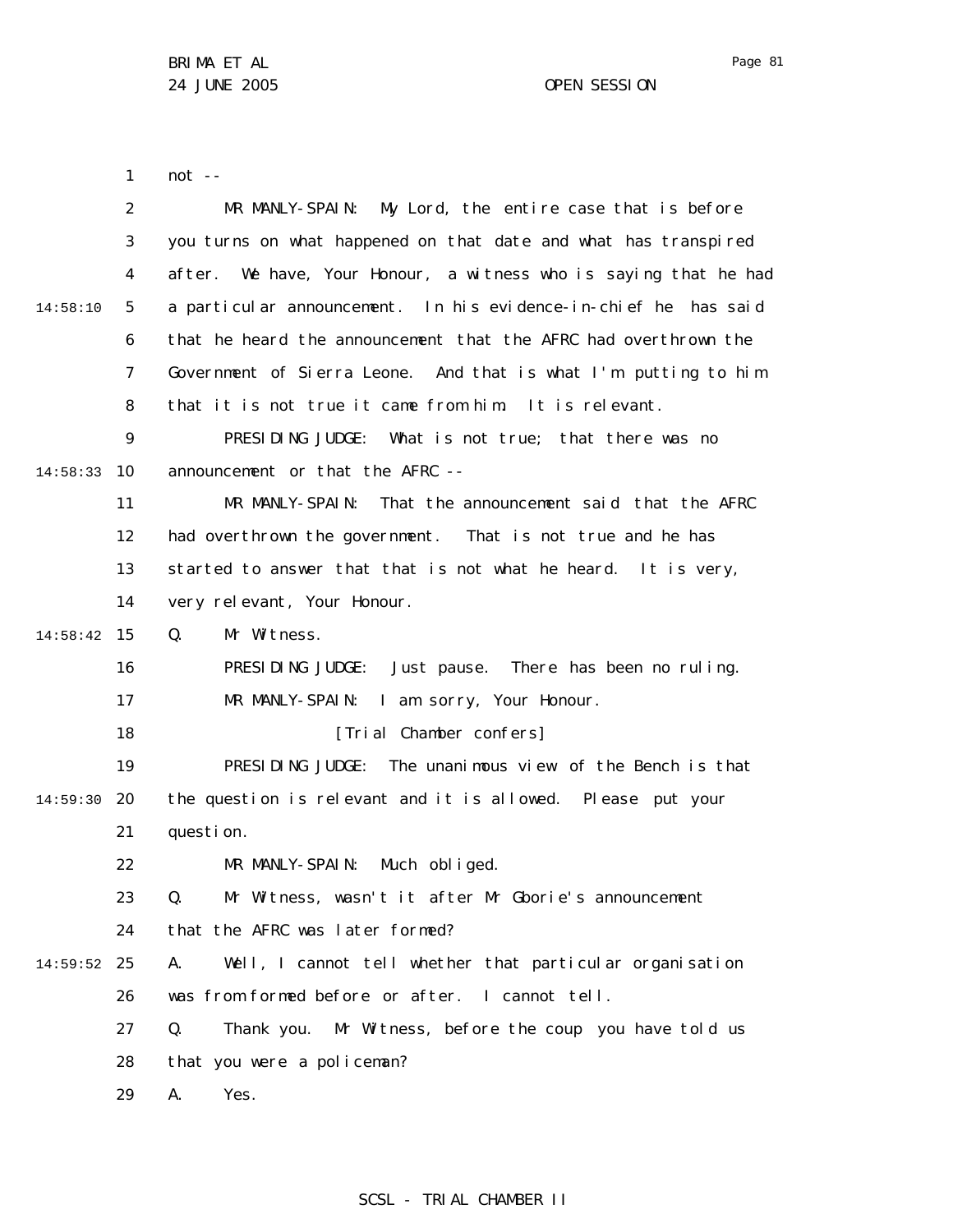|          | 1              | Q.     | Is that so?                                                       |
|----------|----------------|--------|-------------------------------------------------------------------|
|          | 2              | А.     | Yes.                                                              |
|          | 3              | Q.     | After the coup did you continue to work as a policeman?           |
|          | 4              | А.     | Yes.                                                              |
| 15:00:31 | 5              | Q.     | After the coup who exercised the power of government in           |
|          | 6              |        | Si erra Leone?                                                    |
|          | $\overline{7}$ | А.     | Well the AFRC and the RUF were in charge. So they were            |
|          | 8              |        | exercising their powers forcefully on the people of this country. |
|          | 9              | Q.     | I'm putting to it you that it was the AFRC that was in            |
| 15:01:08 | 10             | power. |                                                                   |
|          | 11             | А.     | I have no quarrel with that. I saw AFRC and RUF in power.         |
|          | 12             | Q.     | And Mr Witness, you worked for the AFRC; didn't you?              |
|          | 13             | А.     | I worked for the people of this country; not that regime at       |
|          | 14             | all.   |                                                                   |
| 15:01:47 | 15             | Q.     | You worked for the AFRC.                                          |
|          | 16             | А.     | I worked for the people of this country.                          |
|          | 17             |        | MR WERNER:<br>Objection. That is argumentative.                   |
|          | 18             |        | MR MANLY-SPAIN: Pardon? I didn't get that.                        |
|          | 19             |        | PRESIDING JUDGE: Is there an objection?                           |
| 15:01:55 | 20             |        | MR WERNER:<br>That it was argumentative with the witness.         |
|          | 21             |        | The witness has answered the question.                            |
|          | 22             |        | PRESIDING JUDGE: He has answered the question; don't keep         |
|          | 23             |        | repeating it.                                                     |
|          | 24             |        | MR MANLY-SPAIN:                                                   |
| 15:02:06 | 25             | Q.     | Mr Witness, were you employed in the police force?                |
|          | 26             | Α.     | Yes.                                                              |
|          | 27             | Q.     | Is the police force an arm of the Government of Sierra            |
|          | 28             | Leone? |                                                                   |
|          | 29             | А.     | I don't remember that question.                                   |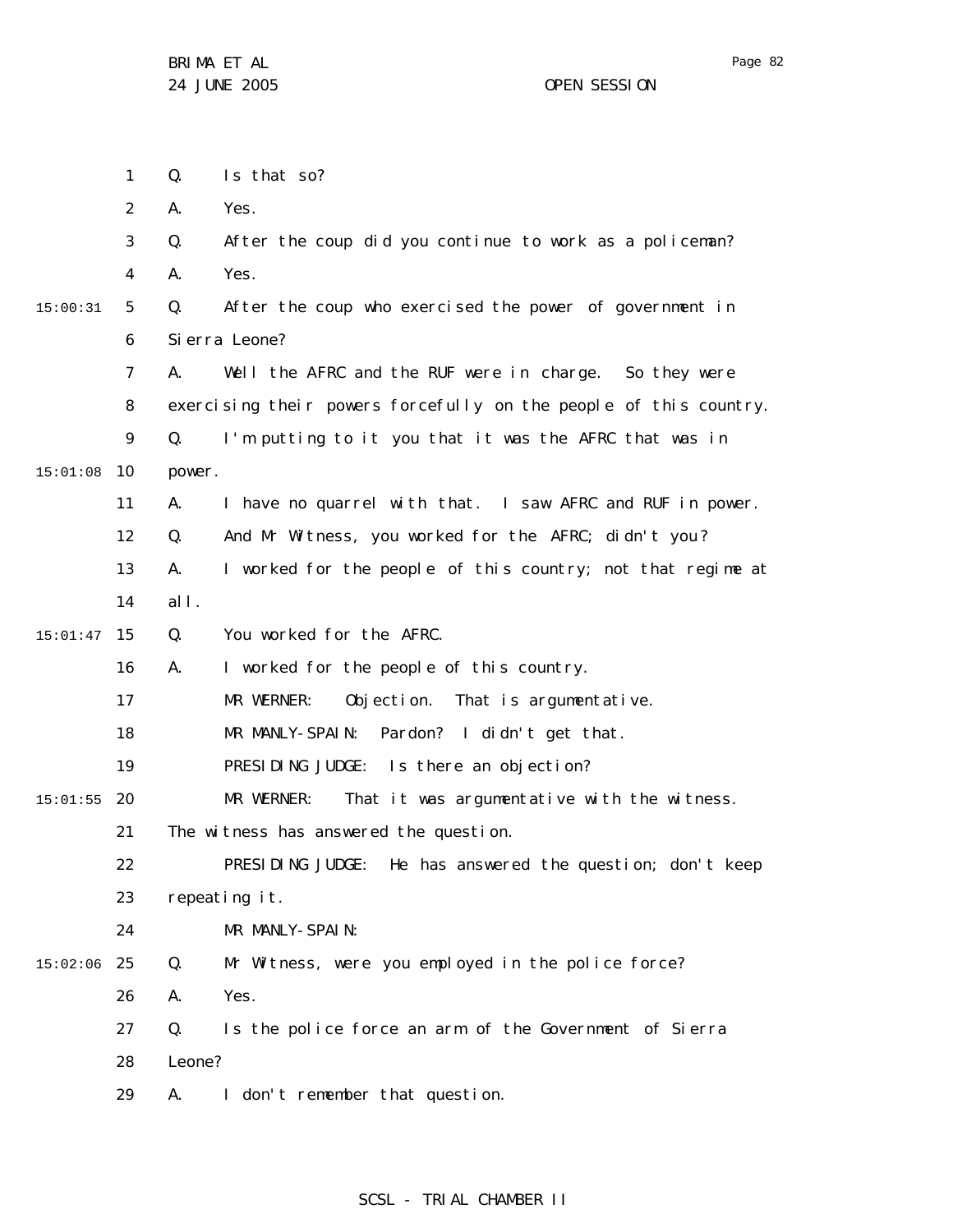|          | $\mathbf{1}$   | Is it part of the government of Sierra Leone, the police<br>Q.      |
|----------|----------------|---------------------------------------------------------------------|
|          | 2              | force?                                                              |
|          | 3              | Yes.<br>А.                                                          |
|          | 4              | And you were working for the police, a part of the<br>Q.            |
| 15:02:33 | 5              | Government of Sierra Leone?                                         |
|          | 6              | Yes.<br>А.                                                          |
|          | $\overline{7}$ | A part of the AFRC government?<br>Q.                                |
|          | 8              | During the AFRC regime I --<br>Α.                                   |
|          | 9              | Q.<br>Please answer my questions.                                   |
| 15:02:43 | 10             | I worked for my people, not for the AFRC at all.<br>А.              |
|          | 11             | Q.<br>Answer my question. Mr Witness, you have just told this       |
|          | 12             | Court about your relationship with Mosquito; is that not so?        |
|          | 13             | Yes.<br>А.                                                          |
|          | 14             | Whom you saw every day?<br>Q.                                       |
| 15:03:00 | 15             | Yes.<br>Α.                                                          |
|          | 16             | You went to see him all the time?<br>Q.                             |
|          | 17             | Advise him to stop what they are doing.<br>Α.                       |
|          | 18             | Did you go to see him all the time?<br>Q.                           |
|          | 19             | I go to his place and he is always in my office. I always<br>А.     |
| 15:03:16 | 20             | advise him to stop what they are doing. They should hand over --    |
|          | 21             | Q.<br>Did you have a good relationship with him?                    |
|          | 22             | With all of them. I have no problem with them, they are my<br>Α.    |
|          | 23             | brothers. I didn't just like what you are doing.                    |
|          | 24             | Mr Manly-Spain, I am concerned about the tenses<br>JUDGE SEBUTINDE: |
| 15:03:30 | 25             | that the witness is using. And what that does for the record.       |
|          | 26             | MR MANLY-SPAIN:<br>Yes, Your Honour.                                |
|          | 27             | JUDGE SEBUTINDE: Please be mindful of the tenses that the           |
|          | 28             | witness is using and make sure that whatever evidence you are       |
|          | 29             | targeting is actually what we are getting.                          |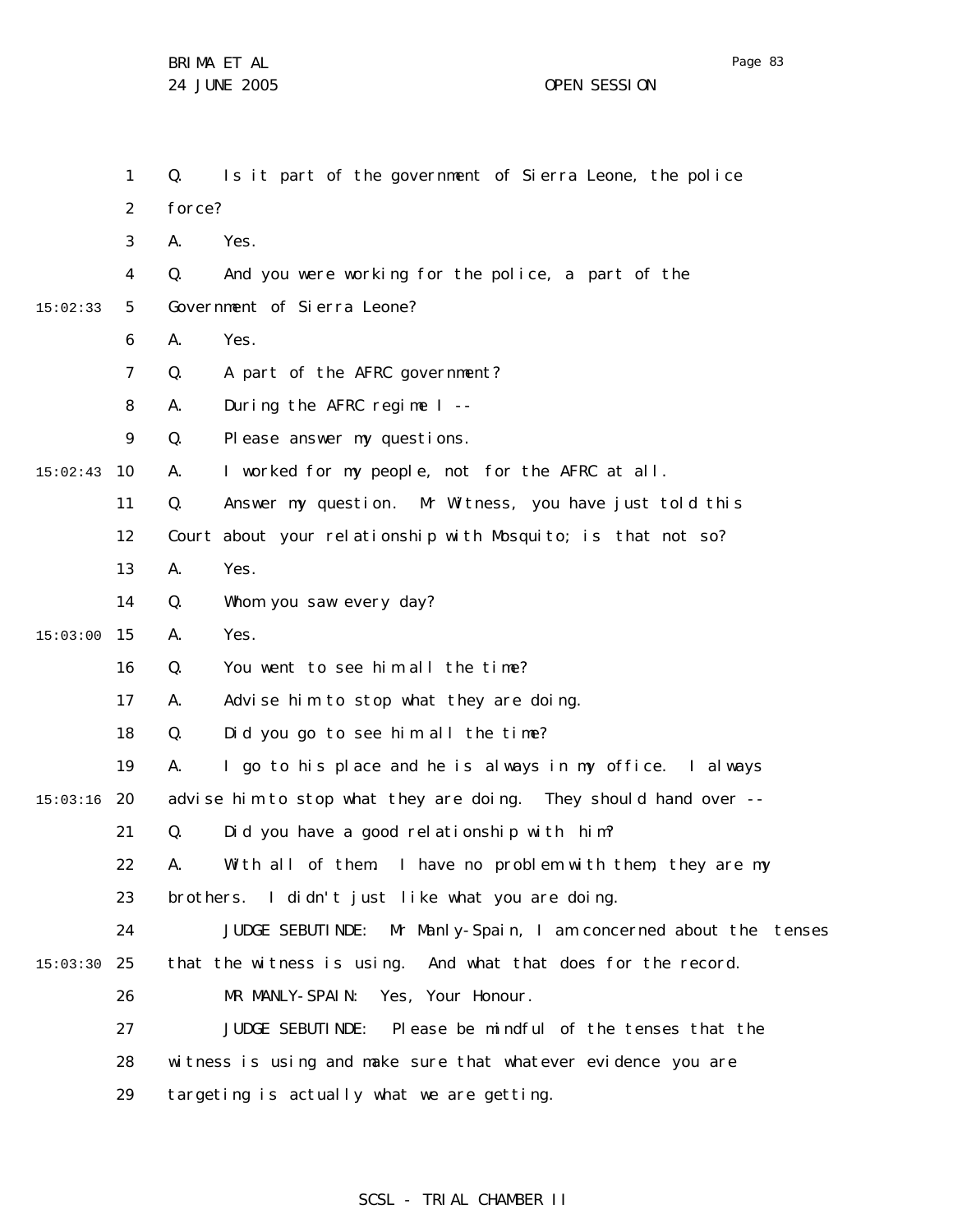Page 84

|          | 1              | MR MANLY-SPAIN: I am much obliged, Your Honour.                  |
|----------|----------------|------------------------------------------------------------------|
|          | $\overline{2}$ | Mr Witness, during the period of the AFRC, you said you<br>Q.    |
|          | 3              | were stationed at Kenema Police Station?                         |
|          | 4              | Yes.<br>А.                                                       |
| 15:04:04 | 5              | Did you carry out police functions in that statement?<br>Q.      |
|          | 6              | А.<br>Yes.                                                       |
|          | 7              | Q.<br>Were you the must senior officer in the station?           |
|          | 8              | I was one of the senior officers in the station.<br>А.           |
|          | 9              | Please answer my question, Mr Witness.<br>Q.                     |
| 15:04:25 | 10             | I had senior officers above me.<br>А.                            |
|          | 11             | Q.<br>Were you the most senior?                                  |
|          | 12             | Α.<br>No.                                                        |
|          | 13             | How many senior officers were above you?<br>Q.                   |
|          | 14             | Well, in my department I have my OC CID, I have my SO CID.<br>А. |
| 15:04:44 | 15             | After the SO CID I am the number third in my department, CID     |
|          | 16             | office.                                                          |
|          | 17             | I am talking about the entire police station.<br>Q.              |
|          | 18             | Oh, I have so many senior officers. You have the<br>А.           |
|          | 19             | commissioner.                                                    |
| 15:04:56 | 20             | Several.<br>Q.                                                   |
|          | 21             | You have the CPO, you have the OC in charge, you have the<br>А.  |
|          | 22             | 2IC, several of them. I am just a kid.                           |
|          | 23             | Thank you. Mr Witness, will you agree with me that as a<br>Q.    |
|          | 24             | police officer your job, you should not have anything to do with |
| 15:05:28 | 25             | politics?                                                        |
|          | 26             | Of course, yes.<br>А.                                            |
|          | 27             | Mr Witness, you said you called your other colleagues and<br>Q.  |
|          | 28             | you advised them to be neutral; is that so?                      |
|          | 29             | Yes.<br>А.                                                       |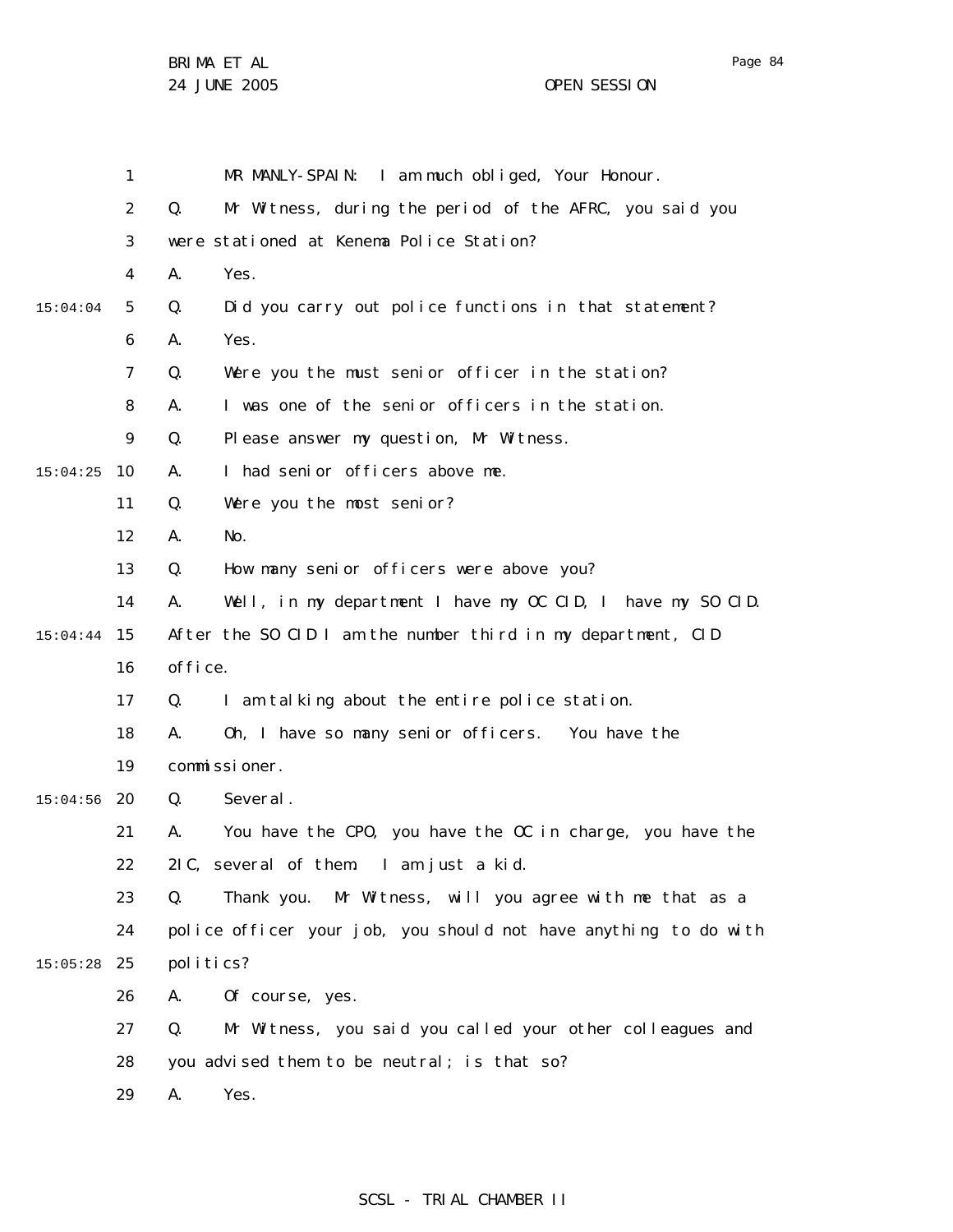Page 85

1 2 3 4 5 6 7 8 9 10 15:06:50 11 12 13 14 15 16 17 18 19 20 15:07:19 21 22 23 24 25 15:07:41 26 27 28 29 15:06:19 15:07:04 Q. What do you mean by being neutral? A. They should join no warring faction. We should remain as police officers and serve our people. Q. Serve the state, you mean; is t hat not so? A. To serve our people. Q. In the absence of a war isn't it your duty as a police officer to be neutral, non-partisan - let me put it that way . Isn't that you duty? A. Yes you are correct. We are always neutral. Q. Mr Witness, at the time you called this meeting, were you the most senior officer at Kenema police station? A. No, I did not call the meeting for the entire Kenema police station. MR WERNER: I will object. THE WITNESS: But for my department. MR WERNER: Sorry, Mr Witness, just wait one moment. It was clear in the evidence-in-chief that this meeting was not for the entire Kenema Police Station but only the CID. And it is not clear now what we are talking about. He didn't call a meeting for the entire police station. MR MANLY-SPAIN: I will re-phrase my question. Q. Were you the most senior officer at the CID at the time you called this meeting? A. Yes. Q. Mr Witness, how many diaries were kept by the CID in Kenema? A. We have so many diaries. Q. You have got one of them to court. Where are the others? A. They were burnt down by the Kamajors.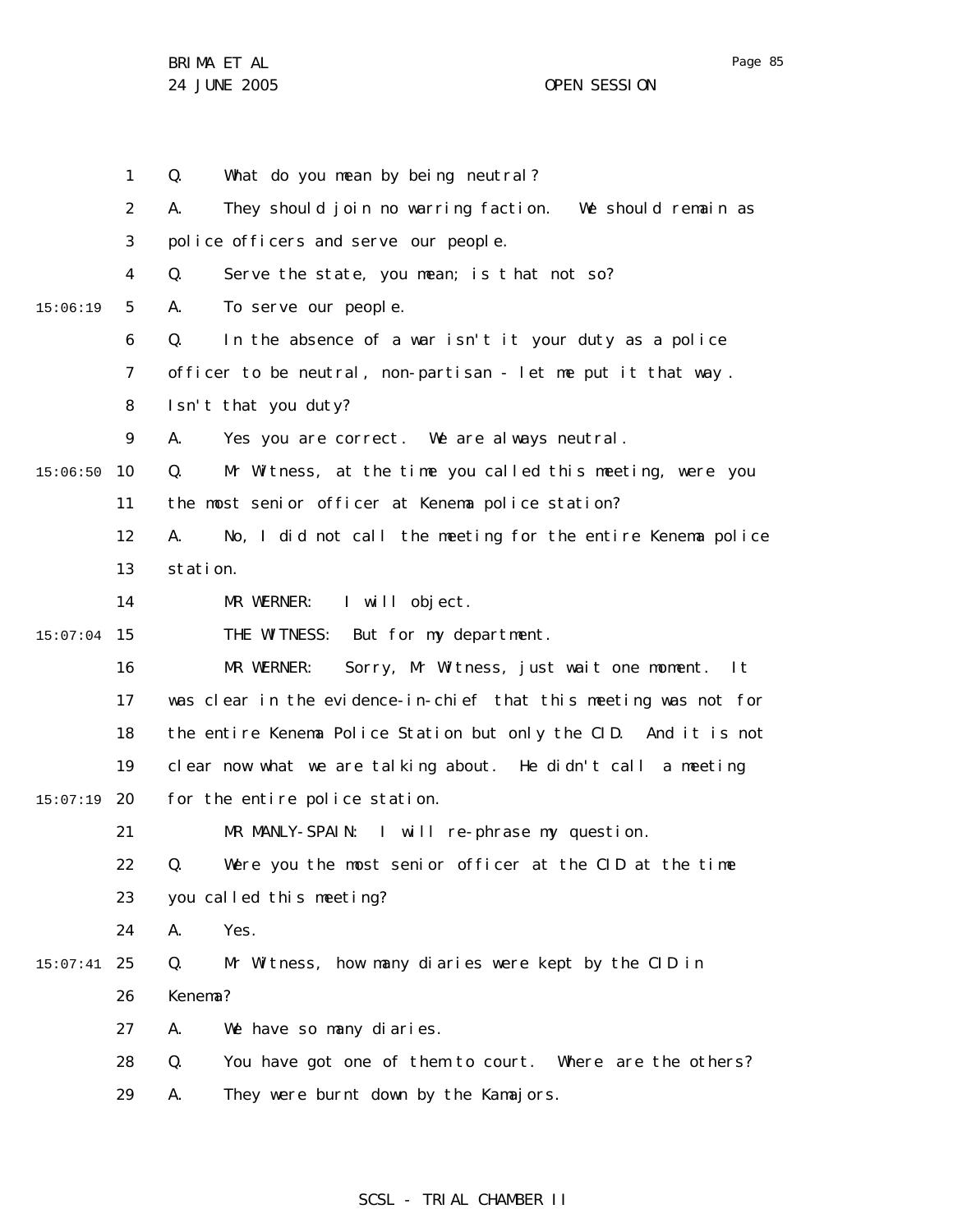Page 86

1 2 3 4 5 6 7 8 9 10 15:08:53 11 12 13 14 15 15:09:05 16 17 18 19 20 15:09:17 21 22 23 24 25 15:09:27 26 27 28 29 15:08:36 MR MANLY-SPAIN: Can I have the diary please? P24. Q. Mr Witness, when you said several diaries, could you please give us a figure? A. When we used that ledger, if it got finished, we have our archive where we keep our documents. We don't destroy them; we keep them. Q. Yes, I am simply asking you for a figure of how many diaries you had there at that time? A. Oh, that is uncountable. Because we don't destroy them, we have so many of them that. MR WALKER: All the originals have been put back with the other file. MR MANLY-SPAIN: I can safely go on without that, I don't want to -- PRESIDING JUDGE: Is there a certified copy for counsel That has been admitted? MR WALKER: Yes, I think that it is here. PRESIDING JUDGE: Please give that to counsel. MR MANLY-SPAIN: The original, Your Honour, would have demonstrated what I am trying to get at but I think I can try and see if I can -- PRESIDING JUDGE: Well, if you require it please inform us. MR MANLY-SPAIN: As Your Honour pleases. Q. Would the diaries be more than 20? A. More than 100. We keep them, we don't destroy these documents. They are very important to us. Q. Yes, Mr Witness. Were you present when the Kamajor burnt the diaries? A. No but I met those documents on fire.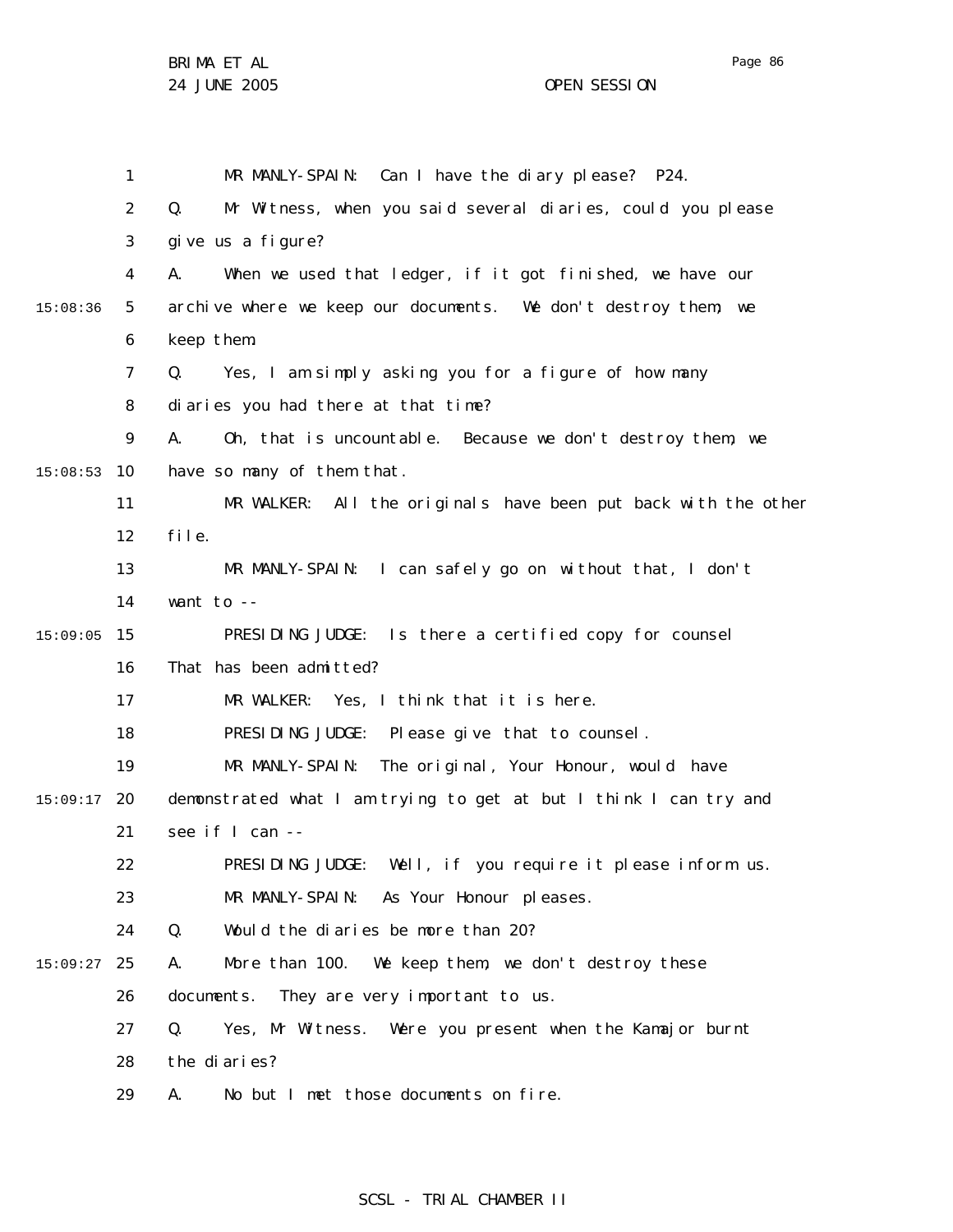1 Q. How many diaries did you save?

2 A. Only one.

3 Q. Only one?

4 A. Yes.

5 15:10:04 Q. The one you have brought to court.

> 6 A. Yes.

7 Q. So of over 100 diaries, only one was not burnt down.

8 9 10 15:10:17 PRESIDING JUDGE: Mr Manly-Spain, I don't think there has been a foundation for that question. We haven't established that the 100 were burnt.

11 MR MANLY-SPAIN: I believe he mentioned that, My Lord.

12 PRESIDING JUDGE: I had understand the witness to say they

13 had -- they kept the ledgers in the archive and that papers were

14 burnt but I am not --

15 15:10:28 MR MANLY-SPAIN:

> 16 17 Q. Yes, please can you just assist the Court and give us a number of diaries that were in the archives?

18 19 20 15:10:55 21 A. We have the appropriate authority who keeps those documents. That is the exhibit clerk. Our own area is when the diary got finished, we take to it him. When it got finished we take it to him. So he is the appropriate authority to tell you

22 23 how many old diary he have there. I was only concerned with the current diary, which I have surrendered to this Court.

24 25 15:11:11 Q. Mr Witness, let me ask you again, were all the diaries in the archives burnt except this one that you have got?

26 A. In a way I cannot tell that.

27 28 29 MR WERNER: Sorry to interject, but it is clear now that this diary was not in the archive because it was the current diary. So he's tal king about two different things. This diary was here and the diary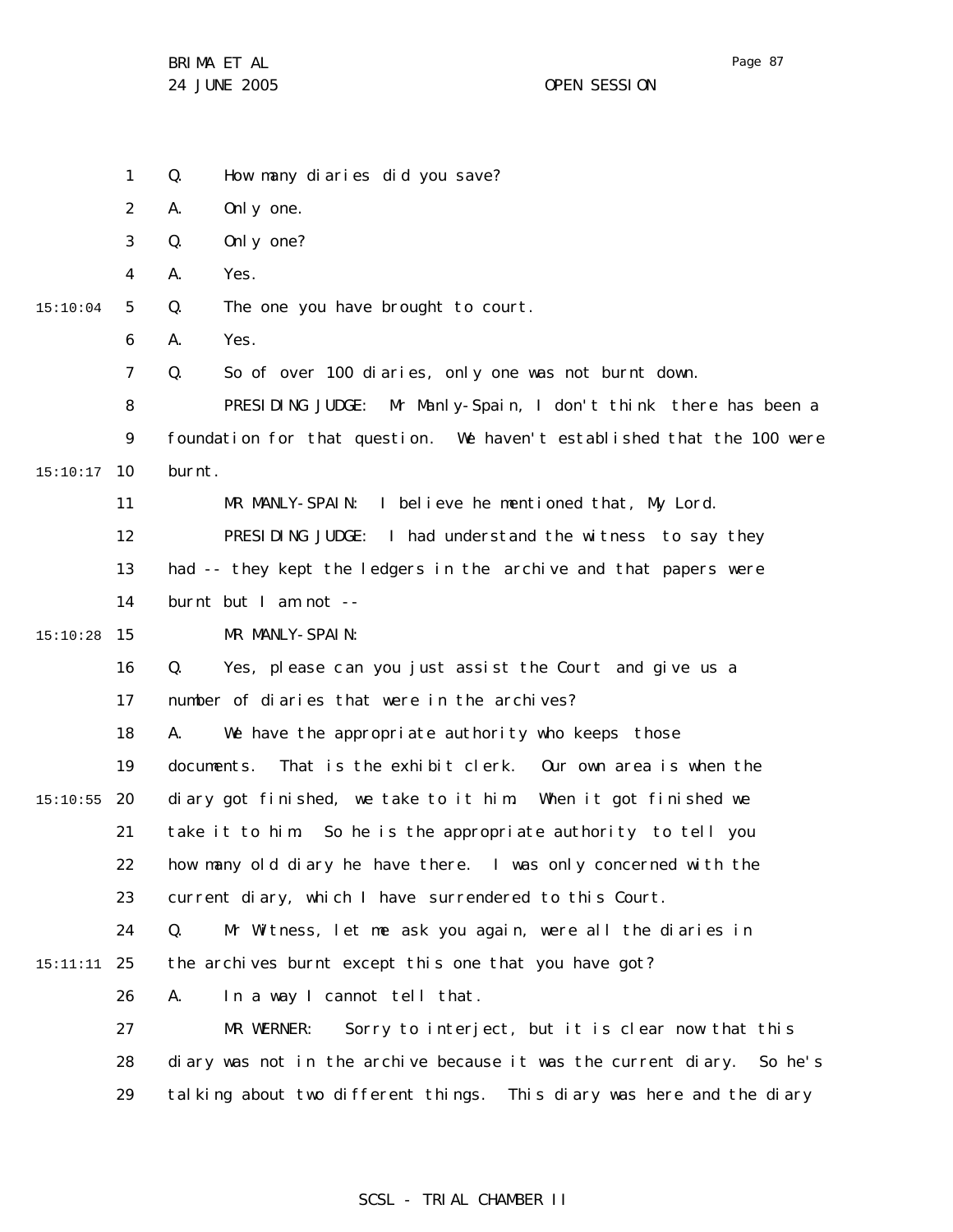1 2 3 4 5 6 7 8 9 10 15:12:01 11 12 13 14 15 15:12:28 16 17 18 19 20 15:12:51 21 22 23 24 25 15:12:59 26 27 28 29 15:11:53 in the archives. PRESIDING JUDGE: I hope you are not giving evidence from the bar table. In any event, Mr Manly-Spain, I did not hear an answer to the question that you had put which I understand was: Were all the diaries in the archive burnt. Is that your question? MR MANLY-SPAIN: Yes, Your Honour. PRESIDING JUDGE: I did not hear a answer. MR MANLY-SPAIN: My learned friend objected. PRESIDING JUDGE: Please put the question. MR MANLY-SPAIN: Q. Mr Witness, were all the diaries in the archives burnt? A. I cannot tell for sure. But I met a lot of documents on fire. Q. Mr Witness, did you make any entries in that diary yoursel f? A. Yes. Every day I do parade my men in that diary and detail them in that diary, every day. Q. And did you yourself record in that diary any report of looting against any soldier? A. I have a lot of personnel responsible for that. Q. Please answer my question. A. No. Q. You did not? A. I did not. But my men did. Q. If you were to be shown a copy of that diary would you highlight pages where such reports are recorded? A. This current diary. Q. Yes.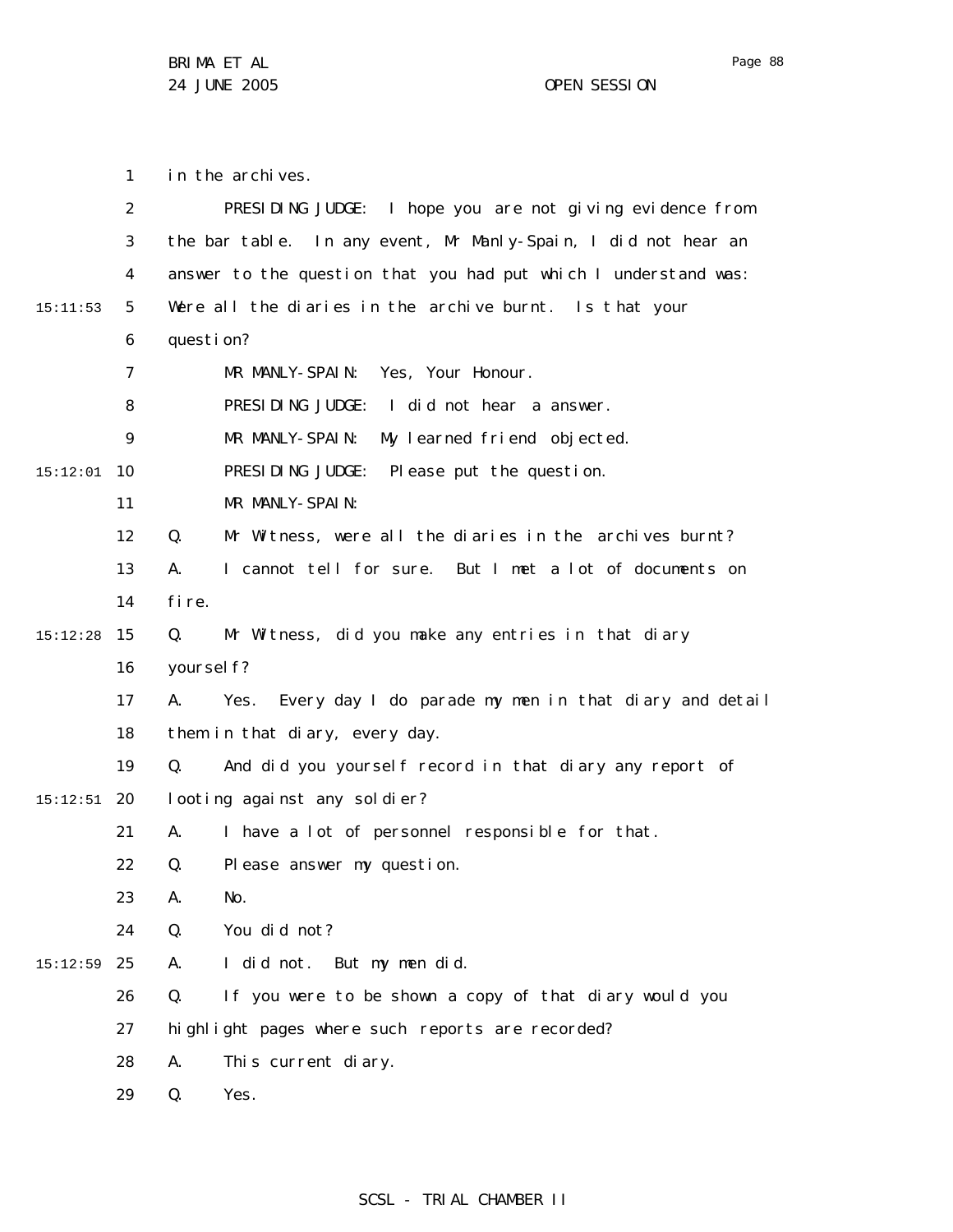|          | 1              | The diary that they destroyed were --<br>А.                       |
|----------|----------------|-------------------------------------------------------------------|
|          | $\overline{2}$ | Can you can you can you?<br>Q.                                    |
|          | 3              | А.<br>No.                                                         |
|          | 4              | Q.<br>So there is no report in the present diary of any looting   |
| 15:13:29 | 5              | made against the soldiers?                                        |
|          | 6              | I don't think so.<br>А.                                           |
|          | 7              | Q.<br>Yes, well, we cannot look at the other diaries because they |
|          | 8              | are all burnt; is that so?                                        |
|          | 9              | Yes, but some of the people who made a report are still<br>А.     |
| 15:13:43 | 10             | al i ve.                                                          |
|          | 11             | Yes, so the people you are referring to, Mr Witness, you<br>Q.    |
|          | 12             | knew whether they made statements to the investigators of the     |
|          | 13             | Special Court?                                                    |
|          | 14             | No, I don't know.<br>А.                                           |
| 15:14:10 | 15             | You don't know anyone of anybody who was working at the<br>Q.     |
|          | 16             | Kenema police CID who made statements to the Office of the        |
|          | 17             | Prosecution, Special Court?                                       |
|          | 18             | I think other officers made statements to the Special<br>А.       |
|          | 19             | Court. Apart from me.                                             |
| 15:14:40 | 20             | I don't want you to say anything -- do you know or don't<br>Q.    |
|          | 21             | you know?                                                         |
|          | 22             | Well, I don't really want to tell lies. Because I saw a<br>Α.     |
|          | 23             | lot of my colleague in contact with the Special Court             |
|          | 24             | investigators. So I don't know whether they were on statement or  |
| 15:15:01 | 25             | whatnot. I don't know.                                            |
|          | 26             | Okay, Mr Witness. Mr Witness, the keeping of a station<br>Q.      |
|          | 27             | diary is a normal part of police business; am I right?            |
|          | 28             | А.<br>You are correct.                                            |
|          | 29             | This was done at Kenema CID station before the coup?<br>Q.        |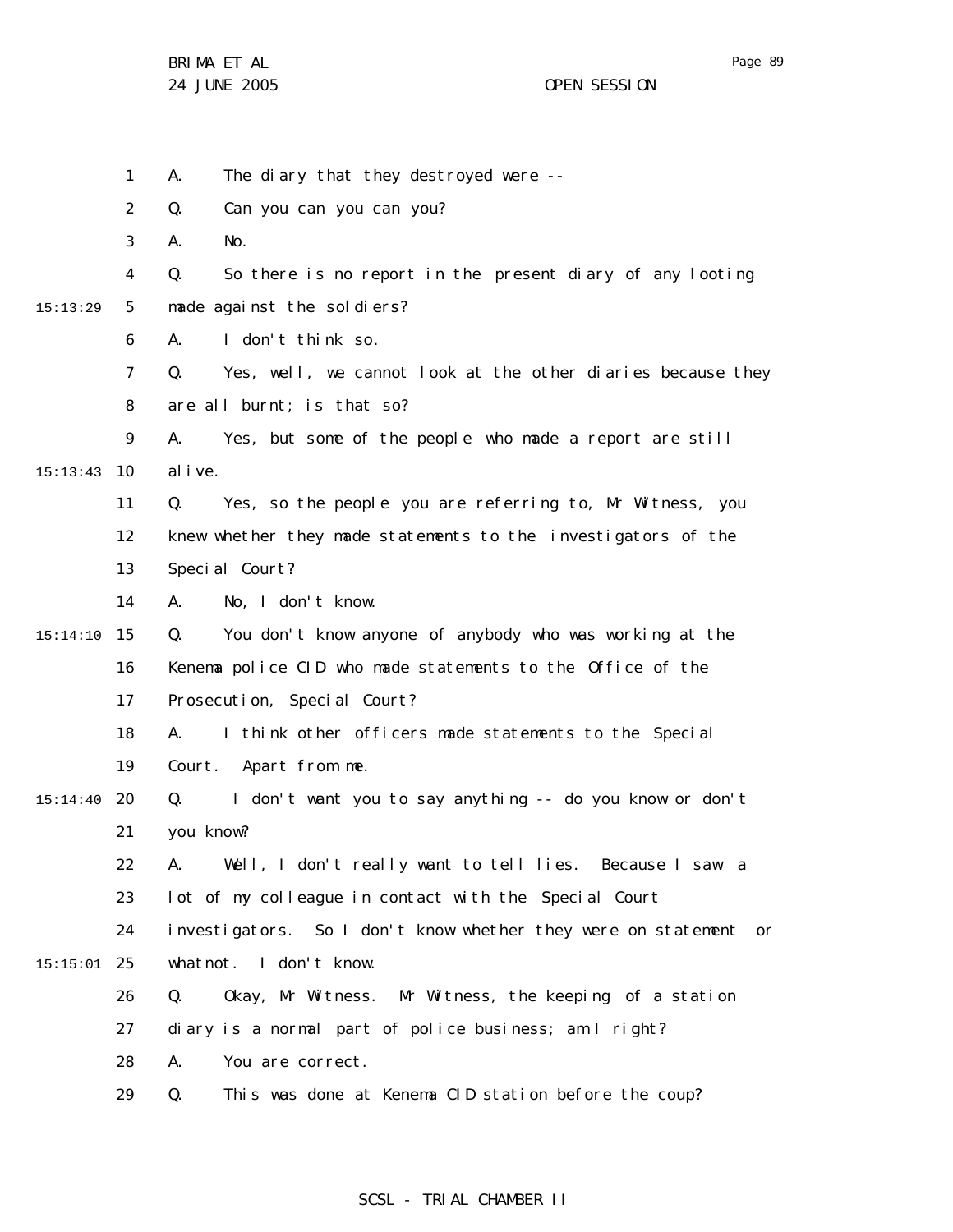|          | $\mathbf{1}$   | А. | Yes.                                                                |
|----------|----------------|----|---------------------------------------------------------------------|
|          | 2              | Q. | Did you and you will agree with me you also continued with          |
|          | 3              |    | these forces to keep a station diary?                               |
|          | 4              | А. | Yes, up to date.                                                    |
| 15:15:37 | 5              | Q. | After the coup.                                                     |
|          | 6              | А. | Yes, and up to date we are keeping them safe.                       |
|          | $\overline{7}$ | Q. | Would you therefore agree with me that normal police                |
|          | 8              |    | business continued after the coup at Kenema CID.                    |
|          | 9              | А. | After the coup?                                                     |
| 15:16:00 | 10             | Q. | Yes?                                                                |
|          | 11             | А. | That was not very normal. It was not very normal. It was            |
|          | 12             |    | under difficult situation, under harassment and intimidation.<br>We |
|          | 13             |    | were not given free-hand to execute our duty freely. It was not     |
|          | 14             |    | normal at all. We did that because of our people.                   |
| 15:16:23 | 15             | Q. | Let me put to it you. Is it normal to have muster parades           |
|          | 16             |    | at the police station?                                              |
|          | 17             | А. | Every day.                                                          |
|          | 18             | Q. | Did you carry that out after the coup?                              |
|          | 19             | А. | Sometimes we do. Sometimes when everything is very tense,           |
| 15:16:44 | 20             |    | we don't do it.                                                     |
|          | 21             | Q. | Did you have an overall boss and overall officer in                 |
|          | 22             |    | command, police officer in command, of the Kenema CID?              |
|          | 23             | А. | Yes.                                                                |
|          | 24             |    | $[TB240605E - CR]$                                                  |
| 15:17:45 | 25             | Q. | That was normal?                                                    |
|          | 26             | Α. | Yes.                                                                |
|          | 27             | Q. | And did he have an assistant?                                       |
|          | 28             | А. | Yes, that is so.                                                    |
|          | 29             | Q. | So that was also normal.                                            |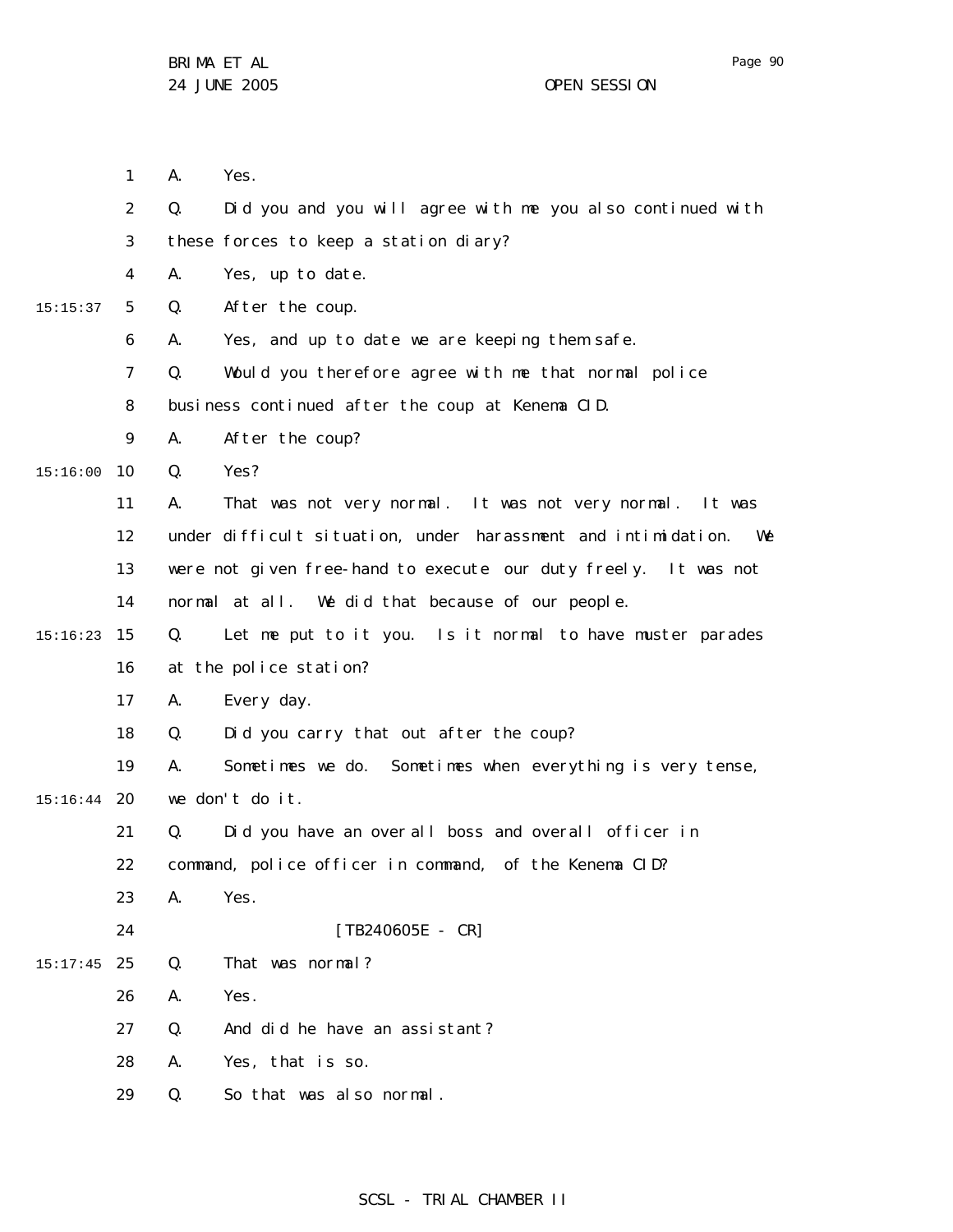1 2 3 4 5 6 7 8 9 10 15:18:39 11 12 13 14 15 15:18:57 16 17 18 19 20 15:19:23 21 22 23 24 25 15:19:55 26 27 28 29 15:18:14 A. Yes. Q. Police officers, apart from you, turned up for work at the police station during the time -- that time after the coup; is that not so? A. Some turn up. Some ran away to the neighbouring countries, Liberia and Guinea. Q. Those who turned up were recorded in the diaries? A. Those police officers who turned up? Q. Yes, their names were recorded in the diaries; is that not so? A. Well, we have a special book for that, not a diary. We have an attendance register. Q. Okay, so it was recorded in the -- A. Attendance register, yes, that's correct. Q. And the duties you were asked to perform were also recorded? A. Yes. Everything we do, we record it. Q. Mr Witness, you have told this Court about several lootings and killings, et cetera, by AFRC juntas and RUF. Can you, Mr Witness, tell us whether there were reports against civilians of looting? A. The report we received on looting is all the time involved the AFRC junta and the RUF rebels. We didn't get any report of civilians looting property. Q. Okay. Thank you. Did you get any report of civilians breaking into people's houses at night and stealing? A. A lot. We had that report. A lot of that report was made to us. Q. Many times, Mr Witness, when these civilians were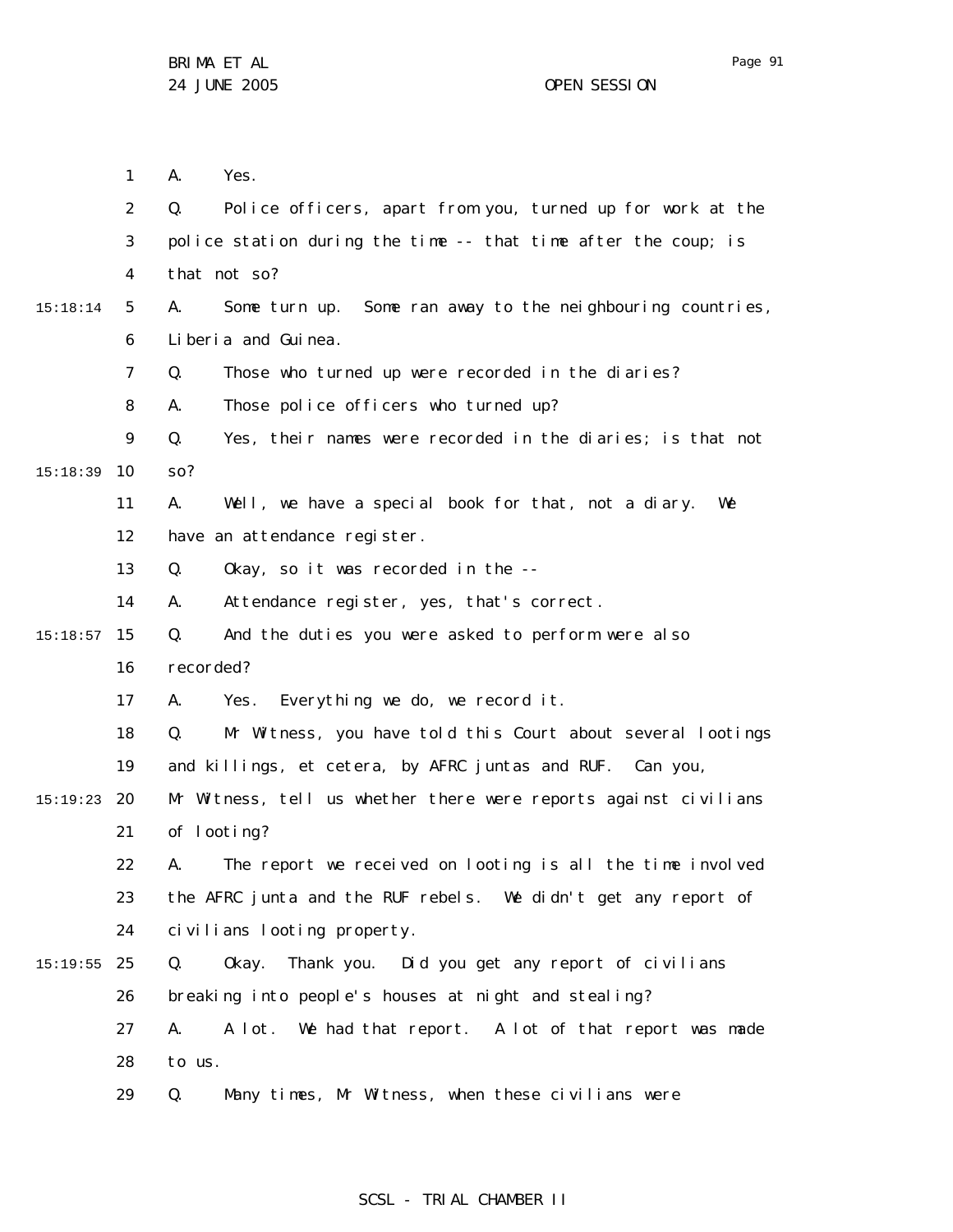Page 92

1 2 3 4 5 6 7 8 9 10 15:21:54 11 12 13 14 15 15:22:44 16 17 18 19 20 15:23:18 21 22 23 24 25 15:23:54 26 27 28 29 15:20:48 apprehended, you found them in military uniforms? A. Only one instance I saw one man in military trousers. That is the man I've earlier on mentioned, Bernie Wailer. He was the only man in military trousers. But apart from him, no other persons. Q. Thank you. Mr Witness, how many killings by RUF and the AFRC juntas did you personally witness? A. I saw the one that took place right in our police compound. Q. Was that the only one? A. Yes, that was the one I saw with my own eye. It happened in my presence. Q. Mr Witness, you said that killing was done -- did you say that killing was done under the orders of Mosquito? A. That was exactly what I said. Q. Do you know what faction Mosquito belonged to? A. RUF rebel. Q. Mr Witness, do you know who was the head of the - appointed head of the AFRC? A. Yes, I do. Johnny Paul Koroma. Q. And do you know who appointed the secretary of state east? A. That's supposed to be Johnny Paul Koroma. Q. In December 1997, Mr Witness, were you promoted by the AFRC? A. Not at all. Q. Are you sure about that? A. I'm quite sure. Q. Do you know whether other police officers at Kenema CID were promoted by the AFRC? A. Yes, I know of that.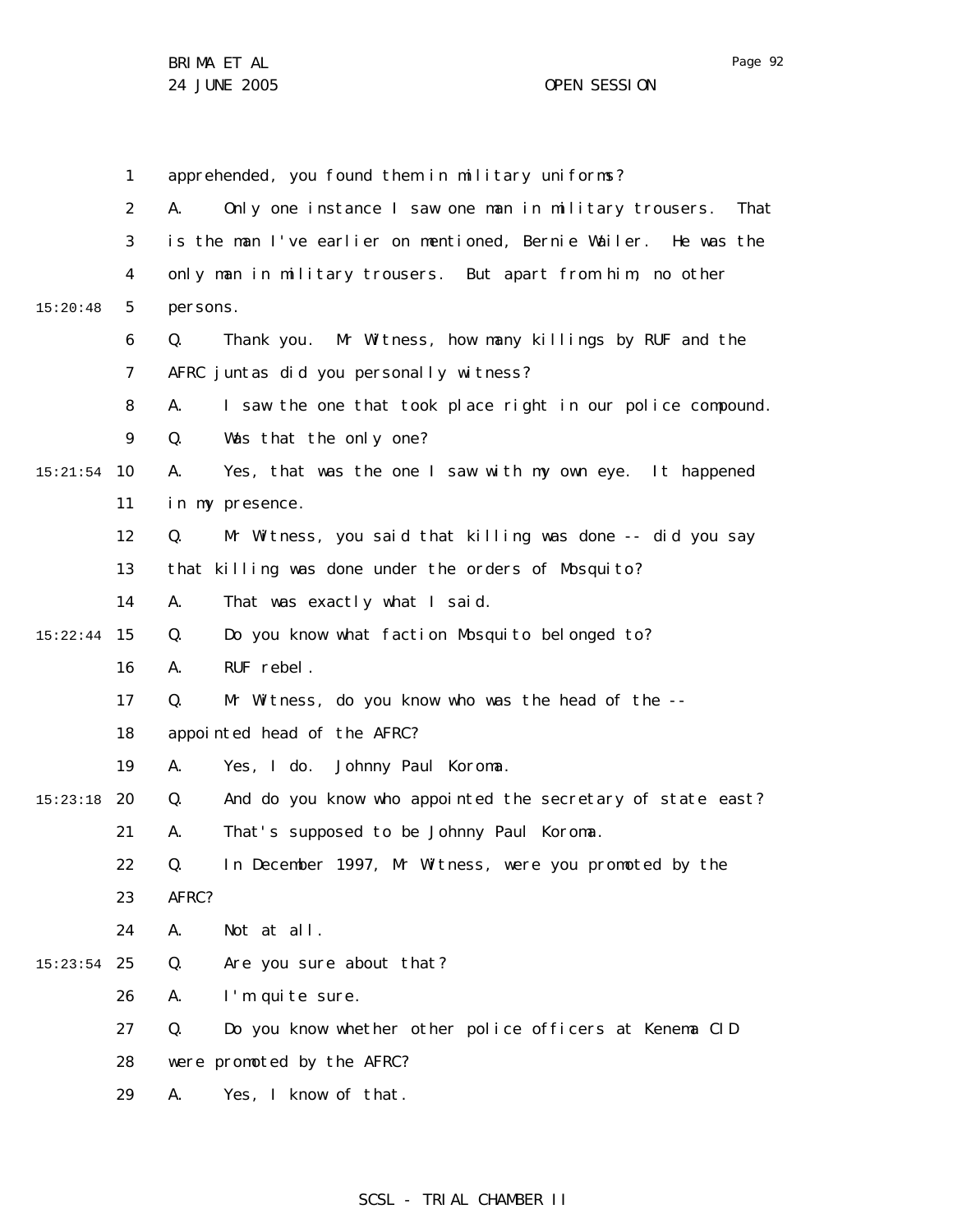1 2 3 4 5 6 7 8 9 10 15:24:58 11 12 13 14 15 15:25:10 16 17 18 19 20 15:25:44 21 22 23 24 25 15:26:09 26 27 28 29 15:24:30 Q. You know of that. And they accepted the promotion? A. Yes. Those who went there willingly, they accepted the promotion. Q. Mr Witness, I am putting it to you that all the evidence you have given about looting, you did not witness. A. I witnessed a lot of looting, live. I saw them live with my own eyes. In fact, at one point in time, there was a soldier who was about to give me some looting item in order to go and keep it in my house, but I deliberately refused. I said, "I am not mixed." Q. Mr Witness, you seem to have a very good relationship with the soldiers? A. Yes, they are my brothers. I have nothing against them. What they were doing to my people in this country is what I didn't like. I have nothing against them. Q. All right. Mr Witness, have you given evidence in any other trial at the Special Court? A. This is my first appearance. Q. This is your first appearance. Do you know who brought the diary which you have tendered -- do you know who brought it earlier to the Court? I mean, do you know who tendered it to the Court? MR WERNER: There are protective measures in place. I would urge the witness not to give any name. MR MANLY-SPAIN: Yes, I understand that. But we can have it written down. But Your Honour, the reason why I am asking this question is that since the diary is part of the evidence, it was intended to be part of the evidence in this Court, and it has been tendered and used in another Court. We ought to have been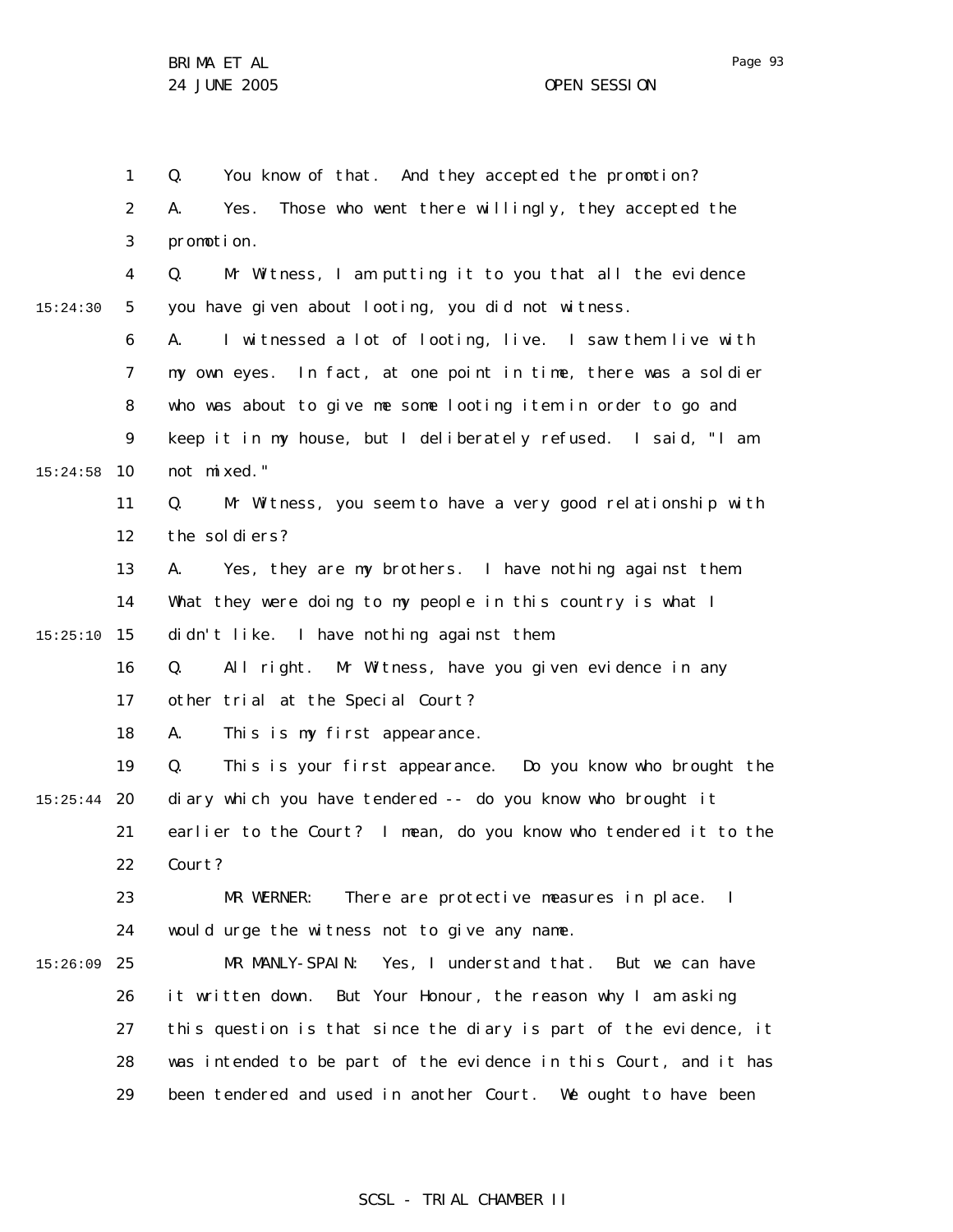Page 94

1 2 3 4 5 6 7 8 9 10 15:27:02 11 12 13 14 15 15:27:11 16 17 18 19 20 15:27:28 21 22 23 24 25 15:27:56 26 27 28 29 15:26:48 given transcripts of that evidence. PRESIDING JUDGE: Did you ask for transcripts? MR MANLY-SPAIN: Well, this is a revelation to us, this diary which this witness said was in his possession all the time, had been tendered before. PRESIDING JUDGE: Counsel for the Prosecution has suggested the name be written. JUDGE LUSSICK: He hasn't said he knows yet. Your last question was, "Do you know who tendered it to the other court?" He hasn't answered that yet. MR WERNER: Perhaps I was just objecting pre-emptively. I don't know the answer to the question. I just wanted to be sure -- JUDGE LUSSICK: It can only be one of two things, yes or no. Yes, he knows, or no, he doesn't know. MR MANLY-SPAIN: Q. I'm not asking you to tell us the name of the person. If you know. A. I don't even know. Q. You don't know. MR MANLY-SPAIN: As Your Honour pleases, we'll take the necessary steps to have it disclosed to us. Can I have a copy of the diary, please? Q. Mr Witness, I just put to you that you never saw any looting, and you said you saw several. I am putting it to you now that almost everything that you have told this Court is what was told to you by other people. A. No. Q. I want you to look at this document.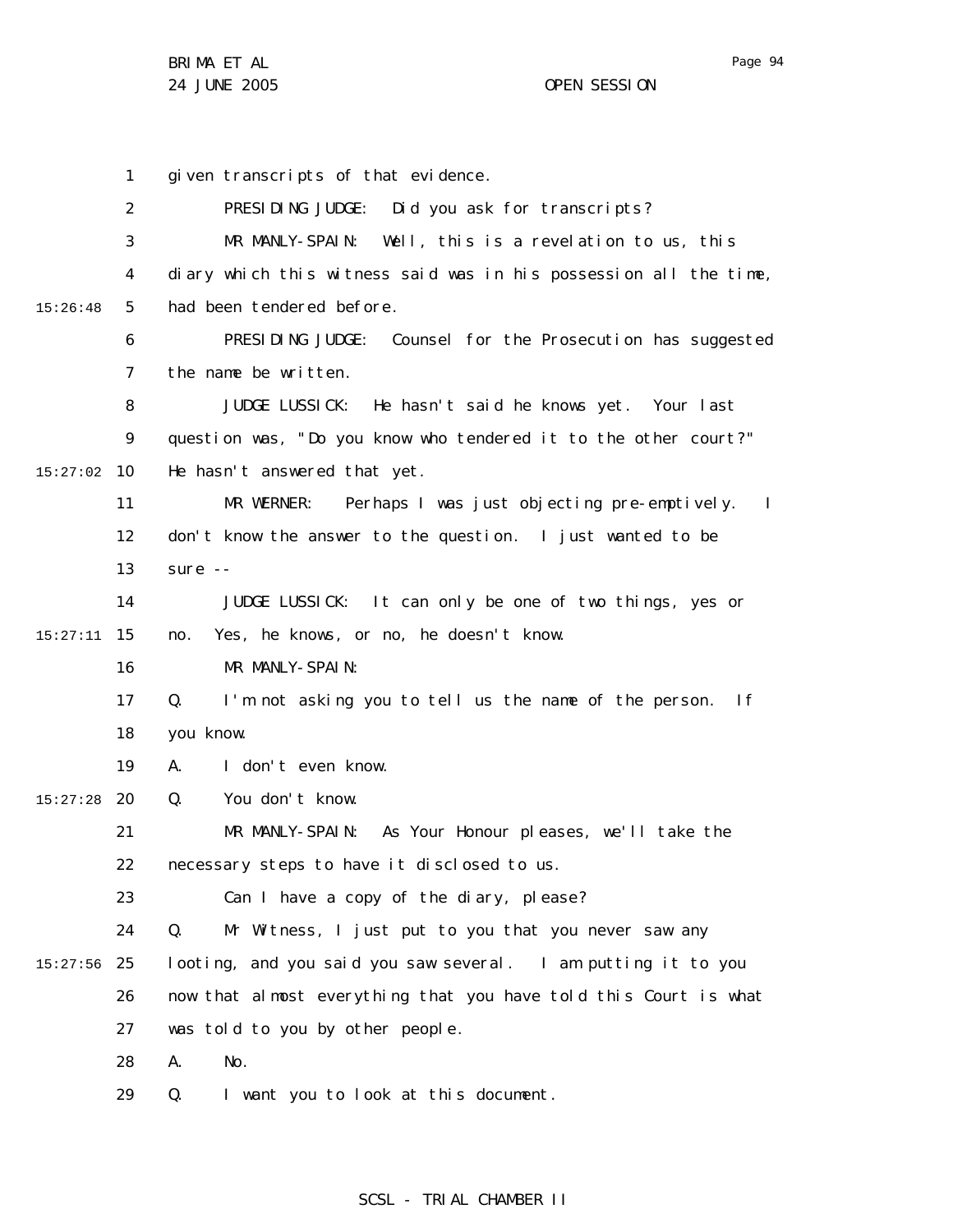Page 95

1 2 3 4 5 6 7 8 9 10 15:29:50 11 12 13 14 15 15:30:27 16 17 18 19 20 15:30:52 21 22 23 24 25 15:31:09 26 27 28 29 15:29:33 PRESIDING JUDGE: This is Exhibit P? MR MANLY-SPAIN: P24. Page 172, please. I want you to look at the last statement on that page. Page 172, Your Honour. A. Mmm-hmm. Q. Were you the one who recorded it? A. No. Q. Had you read it before? A. The SD. Please show me the SD. I have so many entries on this page. Q. The last entry, I will read it to you, but I want you to look at it. JUDGE SEBUTINDE: Please refer to it by serial number. It does have a serial number. MR MANLY-SPAIN: Yes, 612105. Q. Page 172, Mr Witness. A. This photocopy has no -- okay, I have seen page 172. Q. Yes. A. Serial number 61. Q. 2105. A. Yes, I have seen it. Q. Did you make that entry? A. No. Q. Do you see the statement therein, "No personnel was reported sick or absent. One male suspect, Brima Kpaka, admitted, and 2725 was posted as guard in the hospital, the Government Hospital, Kenema." Have you seen that? A. Let me read for myself. Q. Yes, please. A. Yes, I've read it.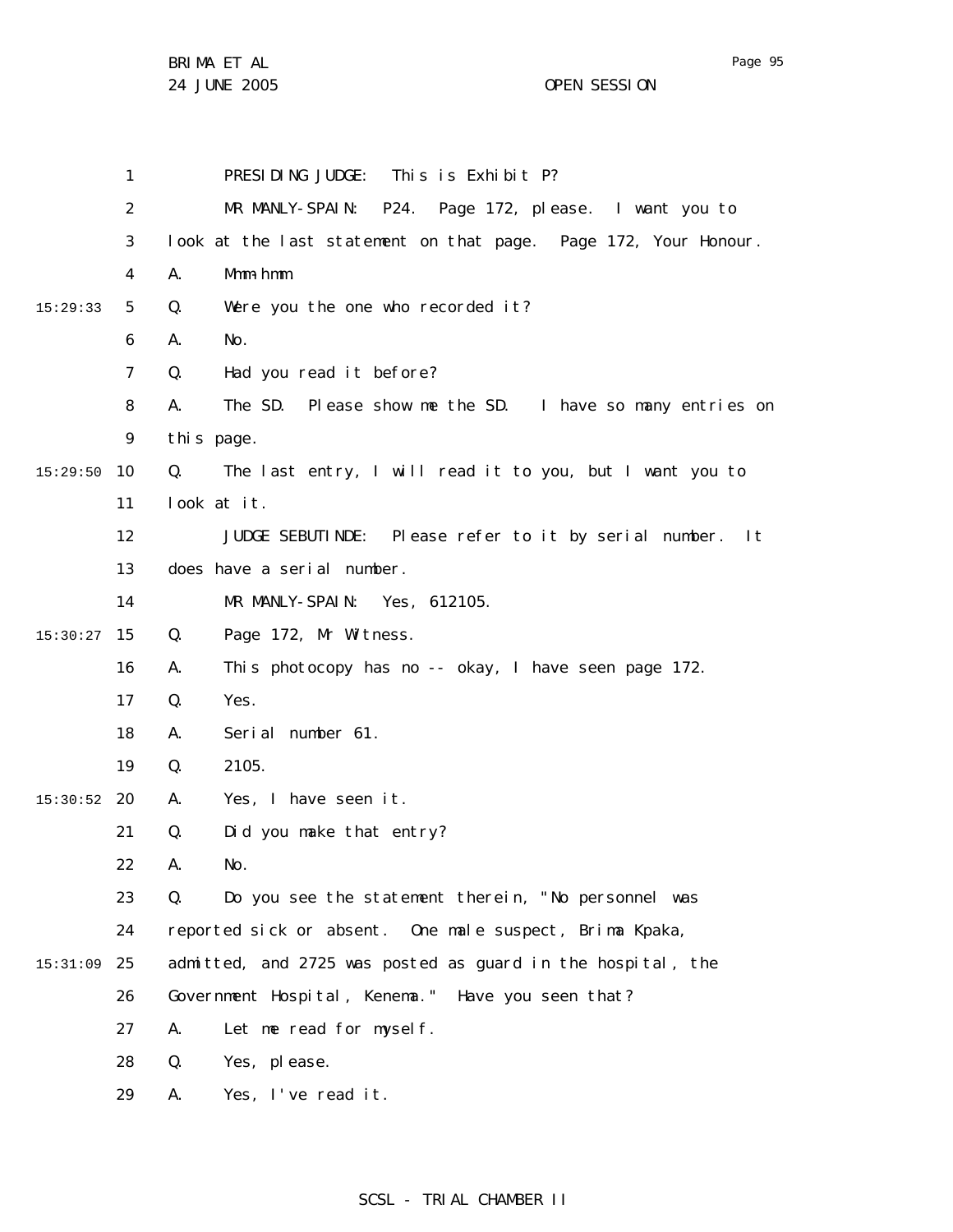Page 96

|          | $\mathbf{1}$ | Q.    | What is the date of that entry?                               |
|----------|--------------|-------|---------------------------------------------------------------|
|          | 2            | А.    | Wednesday, 4th February 1998.                                 |
|          | 3            | Q.    | And in the statement I've just read what is 2725? "And        |
|          | 4            |       | 2725 was posted as guard." That 2725, what is it?             |
| 15:32:35 | 5            | А.    | It is a police force number.                                  |
|          | 6            | Q.    | Of whom?                                                      |
|          | 7            | А.    | The personnel who was posted there.                           |
|          | 8            | Q.    | Again, let me ask you this: "male suspect Brima Kpaka";       |
|          | 9            |       | was he the same suspect who was with BS Massaquoi and others? |
| 15:33:04 | 10           | А.    | Yes.                                                          |
|          | 11           | Q.    | At the bottom, Mr Witness, are two words, "Area quiet" what   |
|          | 12           |       | does that mean?                                               |
|          | 13           | А.    | Well, that means the area is quiet.                           |
|          | 14           | Q.    | Which area?                                                   |
| 15:33:24 | 15           | А.    | The entire Kenema township.                                   |
|          | 16           | Q.    | Is it the case on 4th February 1998, the Kenema town was      |
|          | 17           |       | quiet, no problems?                                           |
|          | 18           | А.    | Well, yes, sometimes Kenema is quiet, sometimes tense.        |
|          | 19           | Q.    | I'm not asking about that.                                    |
| 15:33:50 | 20           | А.    | Yes.                                                          |
|          | 21           | Q.    | Is it also the case, Mr Witness, that this suspect was at     |
|          | 22           |       | the hospital with the knowledge of the police?                |
|          | 23           | А.    | Yes, with the full knowledge of the police.                   |
|          | 24           | Q.    | Mr Witness, I want you to look at page 74. What date was      |
| 15:35:02 | 25           | that? |                                                               |
|          | 26           | А.    | Friday, 23rd January 1998.                                    |
|          | 27           | Q.    | 1998?                                                         |
|          | 28           | А.    | Yes.                                                          |
|          | 29           | Q.    | I want you to look at serial number 0745.                     |
|          |              |       |                                                               |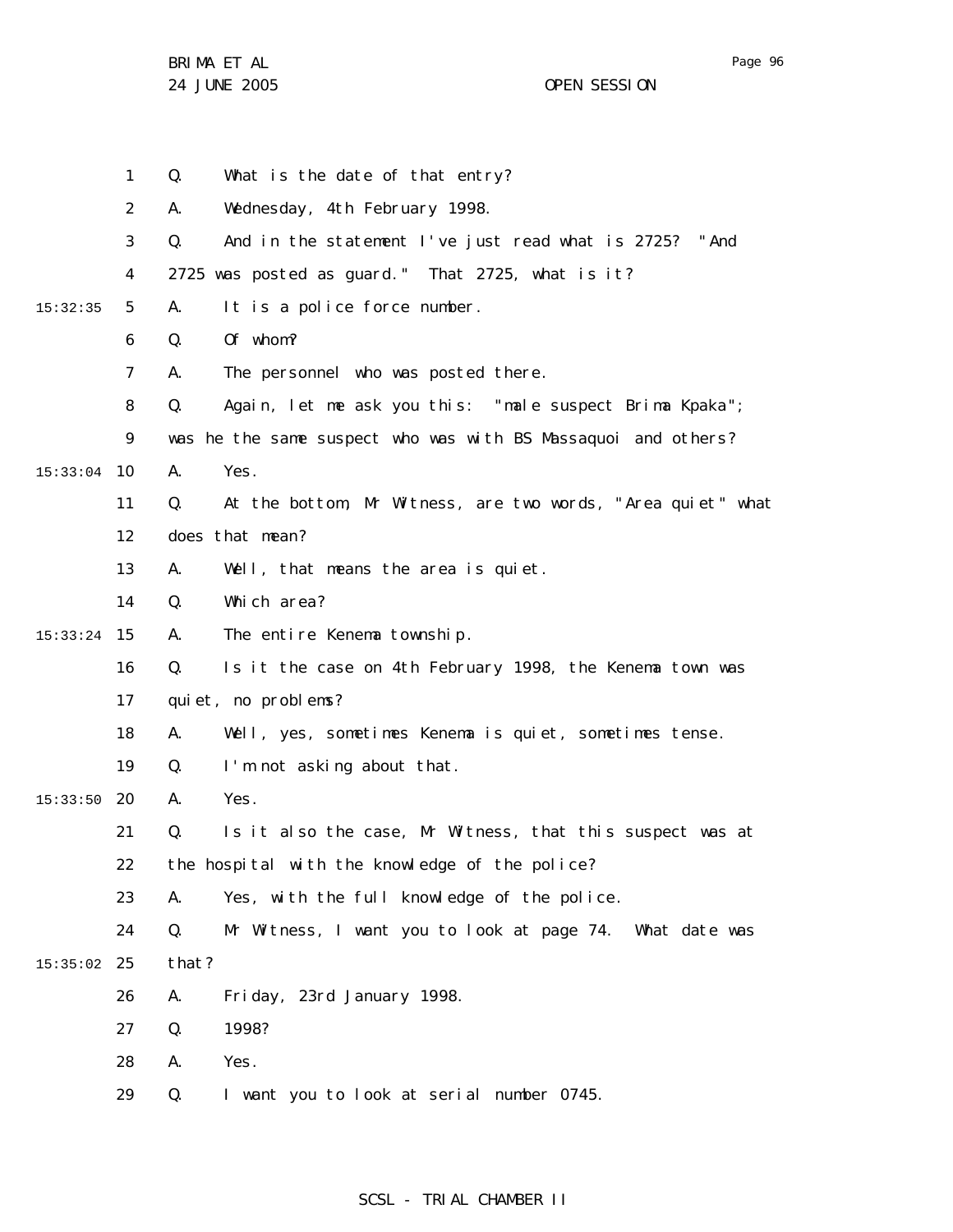1 2 3 4 5 6 7 8 9 10 15:35:46 11 12 13 14 15 15:36:27 16 17 18 19 20 15:37:13 21 22 23 24 25 15:37:40 26 27 28 29 15:35:35 A. 0745. Yes, I've seen it. MR WERNER: Just for clarity, that is not the serial number. PRESIDING JUDGE: I think that's the time. The serial number is 6. MR MANLY-SPAIN: The serial number is 6. Sorry, Your Honour. THE WITNESS: The time is 0745. MR MANLY-SPAIN: Q. Can you read that entry for me? A. Yes, "Day shift personnel comprised of the following numbers: 6240, 1608, 4602, [sic] 3527, 4566, 6006, 3947, 1675, 1521, 35, 5886, 48, 78, 5106, 1893, 1895, 2507, SCS11, 72, 367, ASP Rogers and myself present and at the same time paraded for duty. They were inspected by DSI Kamara and found clean, fit and ready for duty. The shift lectured on general police duty by 4878 before detainees as follows, duty officer" - is now what we call desk officer - "3947. Lock up orderly 1608. Crime reserve: 6240, 4062, 3527, 4566, 6006, 1675, 1521, 35, 5886, 4878, 5106, 1893. UPA leave: 2183. Not yet seen for duty: 4779 and 5604. Two (2) suspects in custody for various criminal offences in charge shift, 2057. The area seems to be quiet at the moment, otherwise no serious reports". Yes, I've read it. Q. Mr Witness, I want to ask about the personnel that have been recorded on this page. Were they police officers? A. All of them. Q. Was it normal to record those present on the station diary? A. Every day parade, every day parade.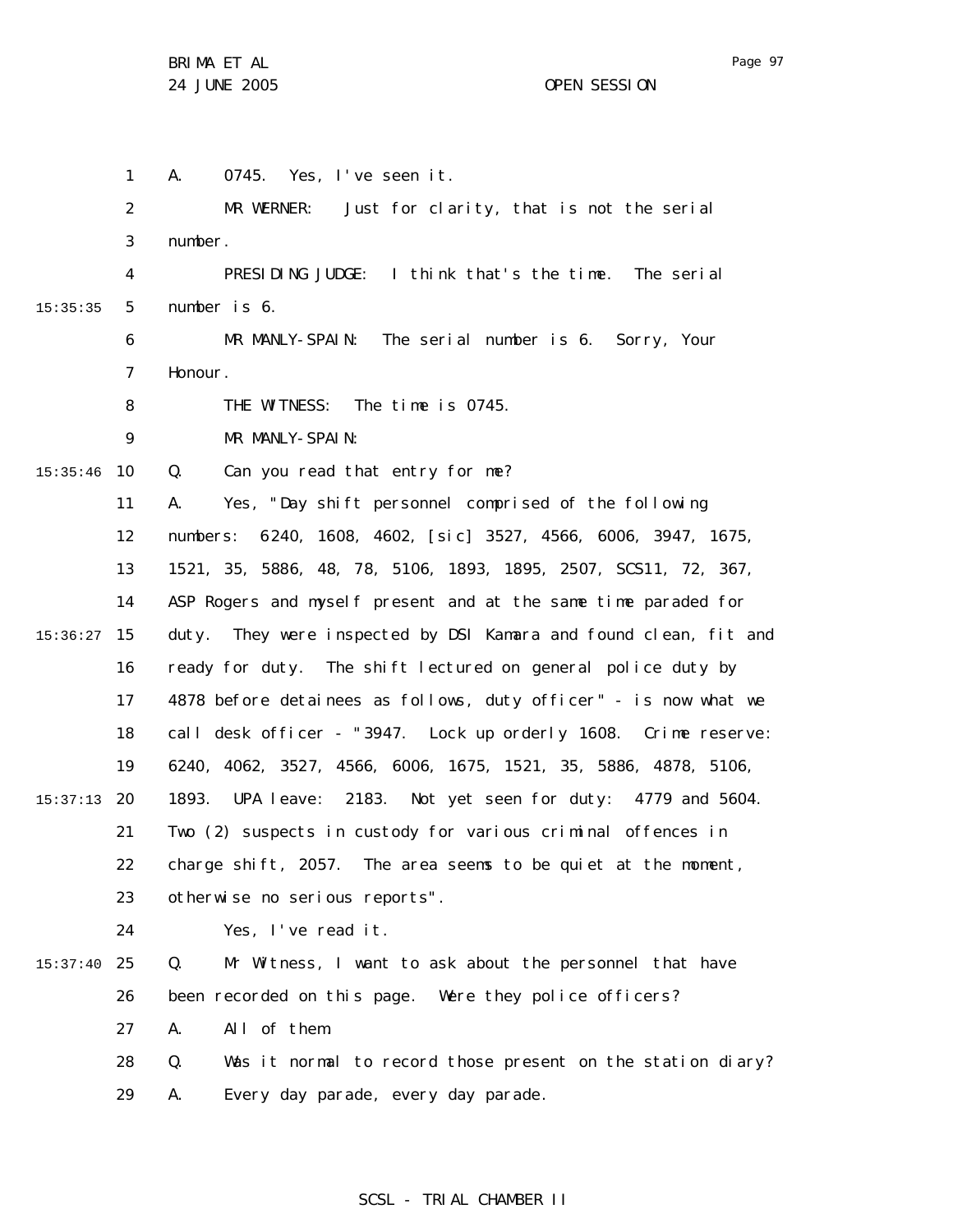|          | $\mathbf{1}$   | Q.          | What was the book you said you recorded the names of the        |
|----------|----------------|-------------|-----------------------------------------------------------------|
|          | 2              |             | present officers?                                               |
|          | 3              | А.          | That is the attendance register, it is quite different than     |
|          | 4              | this diary. |                                                                 |
| 15:38:22 | 5              | Q.          | It is also the case that you recorded in the diary those        |
|          | 6              |             | who were present?                                               |
|          | $\overline{7}$ | А.          | We parade shifts. And we do the paperwork here in this          |
|          | 8              | di ary.     |                                                                 |
|          | 9              | Q.          | You remember I asked you about muster parades?                  |
| 15:38:31 | 10             | А.          | Yes.                                                            |
|          | 11             | Q.          | And then about recording the names of present officers in       |
|          | 12             | the diary?  |                                                                 |
|          | 13             | А.          | Yes.                                                            |
|          | 14             | Q.          | I was right, is that not so?                                    |
| 15:38:39 | 15             | А.          | Yes.<br>After the muster parade, we wrote the people here in    |
|          | 16             |             | this diary. Attendance register we have separately.             |
|          | 17             | Q.          | 0kay.                                                           |
|          | 18             | Α.          | Yeah.                                                           |
|          | 19             | Q.          | Mr Witness, did you witness, or did you receive any report      |
| 15:39:01 | 20             |             | of threats to burn houses?                                      |
|          | 21             | А.          | Threat to burn houses?                                          |
|          | 22             | Q.          | Yes.                                                            |
|          | 23             | А.          | I received several reports that houses have been burnt down     |
|          | 24             |             | in Kenema and the environ. Not even threat, that they are burnt |
| 15:39:27 | 25             |             | down to ashes.                                                  |
|          | 26             | Q.          | Please concentrate on my question, please.                      |
|          | 27             | А.          | I did not receive a report of threat of burning houses.         |
|          | 28             | Q.          | Do you know whether your station received any such report?      |
|          | 29             | Α.          | No, I do not know.                                              |

SCSL - TRIAL CHAMBER II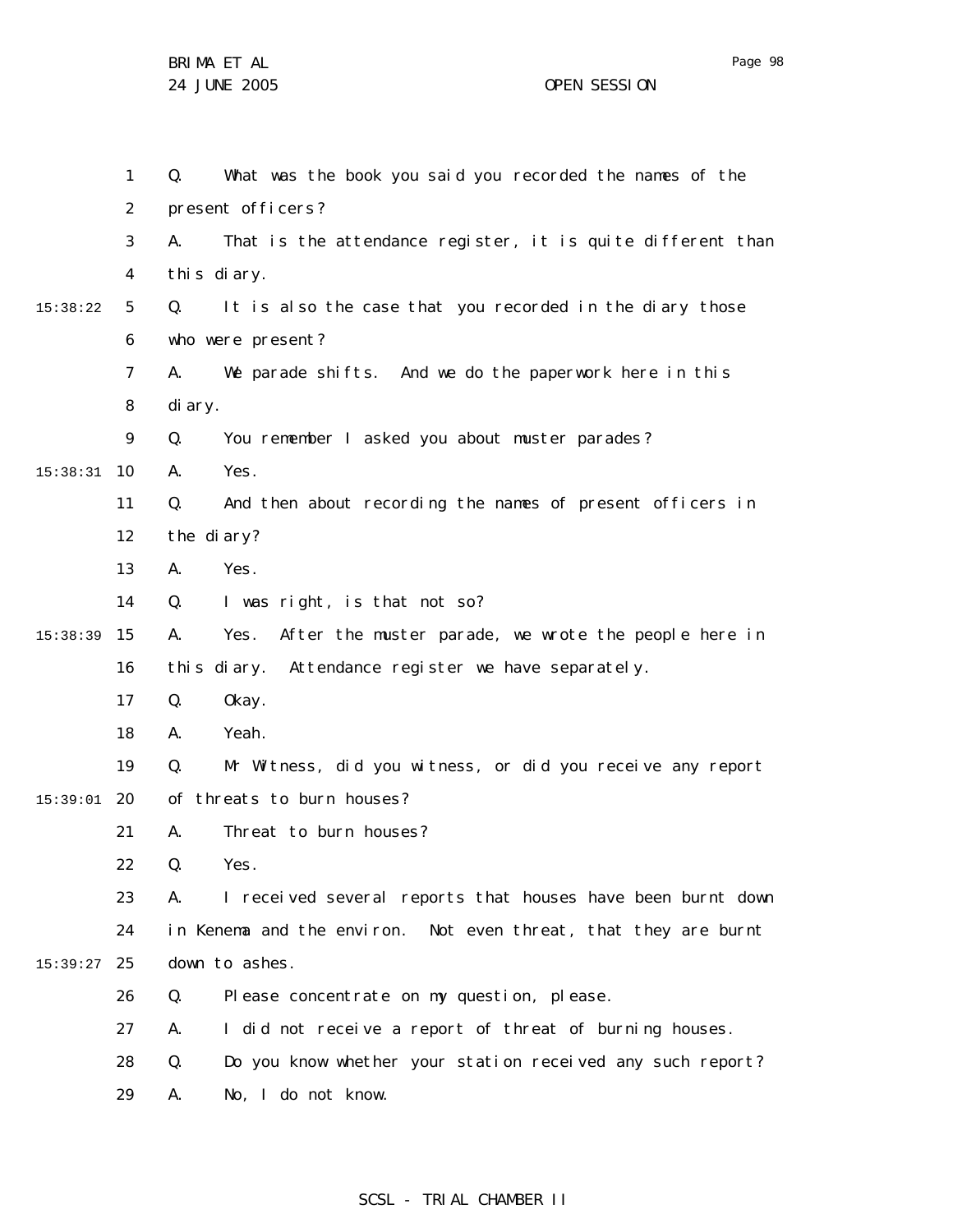|          | $\mathbf{1}$   | Q.       | Did you have SSD officers attached to that station, Kenema |
|----------|----------------|----------|------------------------------------------------------------|
|          | $\overline{2}$ |          | station, not the CID branch?                               |
|          | 3              | А.       | Yes, we have SSD personnel attached to Kenema police       |
|          | 4              | station. |                                                            |
| 15:40:01 | 5              | Q.       | Do you even know of any report made against one such       |
|          | 6              | officer? |                                                            |
|          | $\overline{7}$ | А.       | No.                                                        |
|          | 8              | Q.       | That he had threatened to burn a house?                    |
|          | 9              | Α.       | No.                                                        |
| 15:40:16 | 10             | Q.       | I want you to turn to page 5. Serial number 29 and 30.     |
|          | 11             | А.       | Yes.                                                       |
|          | 12             | Q.       | Did you make those entries?                                |
|          | 13             | А.       | Let me read.                                               |
|          | 14             | Q.       | Thank you.                                                 |
| 15:41:10 | 15             | Α.       | No.                                                        |
|          | 16             | Q.       | You did not?                                               |
|          | 17             | А.       | At all.                                                    |
|          | 18             | Q.       | Have you seen them before?                                 |
|          | 19             | Α.       | No, no.                                                    |
| 15:41:32 | 20             | Q.       | Do you see the name of one Brima Kpaka?                    |
|          | 21             | Α.       | Yes.                                                       |
|          | 22             | Q.       | Recorded there?                                            |
|          | 23             | А.       | Yes.                                                       |
|          | 24             | Q.       | Do you know that person?                                   |
| 15:41:42 | 25             | А.       | No.                                                        |
|          | 26             | Q.       | Is it the same Brima Kpaka --                              |
|          | 27             | Α.       | I can't tell.                                              |
|          | 28             | Q.       | -- as the one you have spoken of before?                   |
|          | 29             | А.       | I cannot tell.                                             |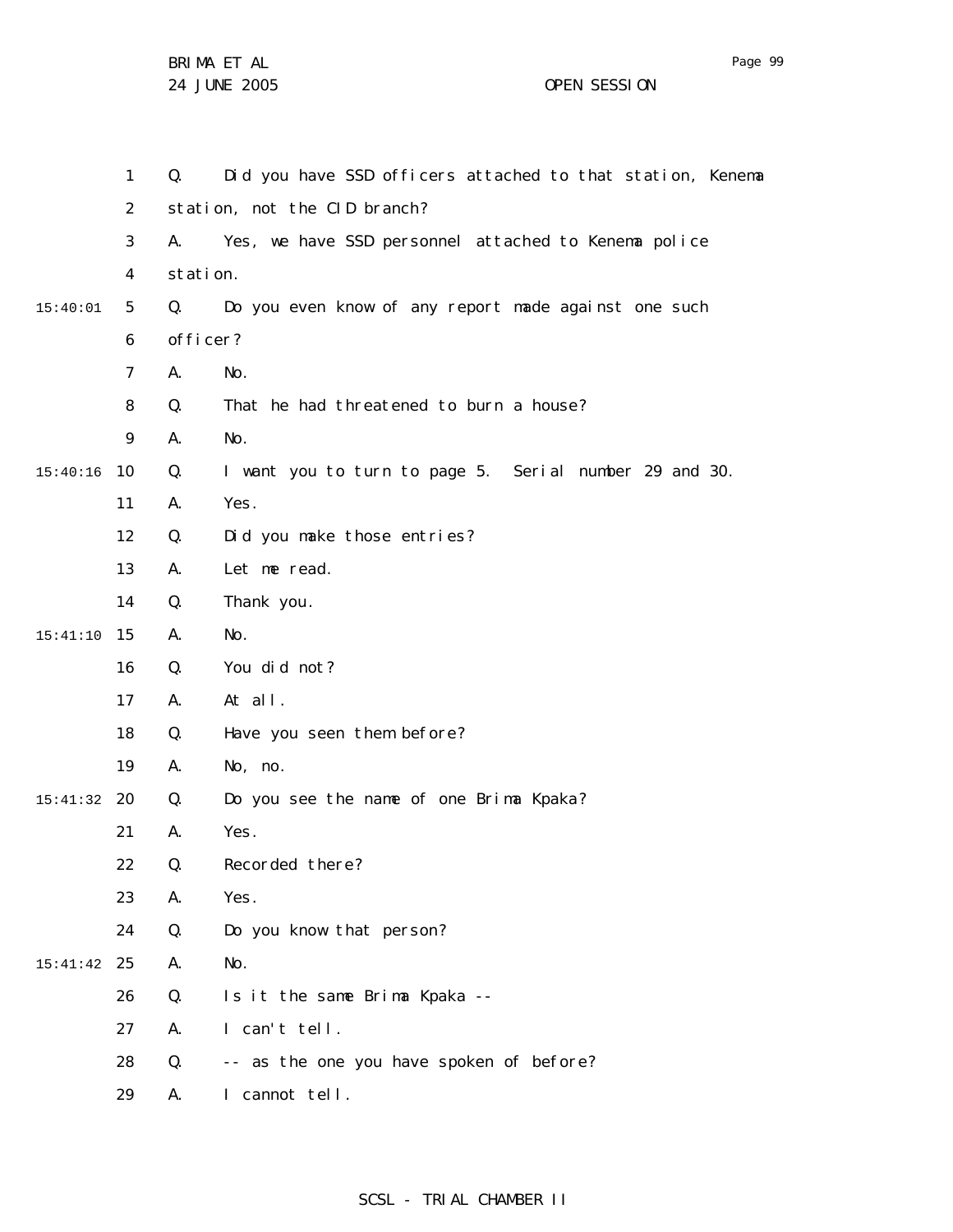1 2 3 4 5 6 7 8 9 10 15:42:57 11 12 13 14 15 15:43:13 16 17 18 19 20 15:43:29 21 22 23 24 25 15:44:07 26 27 28 29 15:42:33 Q. You cannot tell. Mr Witness, how many pages of this diary have you looked at? A. I have not gone all over of the diary, but I have looked at the important areas of it. Q. Which areas are they? A. Like the areas I previously read to this Court. Q. You mean the five pages? A. Yes. Q. Are you really saying that the rest of the pages in the diary are not important? A. They are important, but we have the appropriate authority who is in charge of that. He is supposed to read and satisfy this diary and that is my boss. Q. Do you still have a diary there? A. The diary is here, yes. Q. Can you identify on that diary the entries that you personally made? A. Yes. Q. Take us through it. A. If you go to page 2, serial number 13, I made that entry as the station sergeant. I parade my men; after that, I do the paperwork. So I made that entry on SD13 at 0745. Q. Yes, carry on. A. You want me to read it. Q. No, no, just show us other entries you made. A. If you turn to page 6, serial number 33, I made that entry; page 7, serial number 40, I made that entry; page 12, serial number 7, I made that entry; page 19, serial number 7, I made that entry.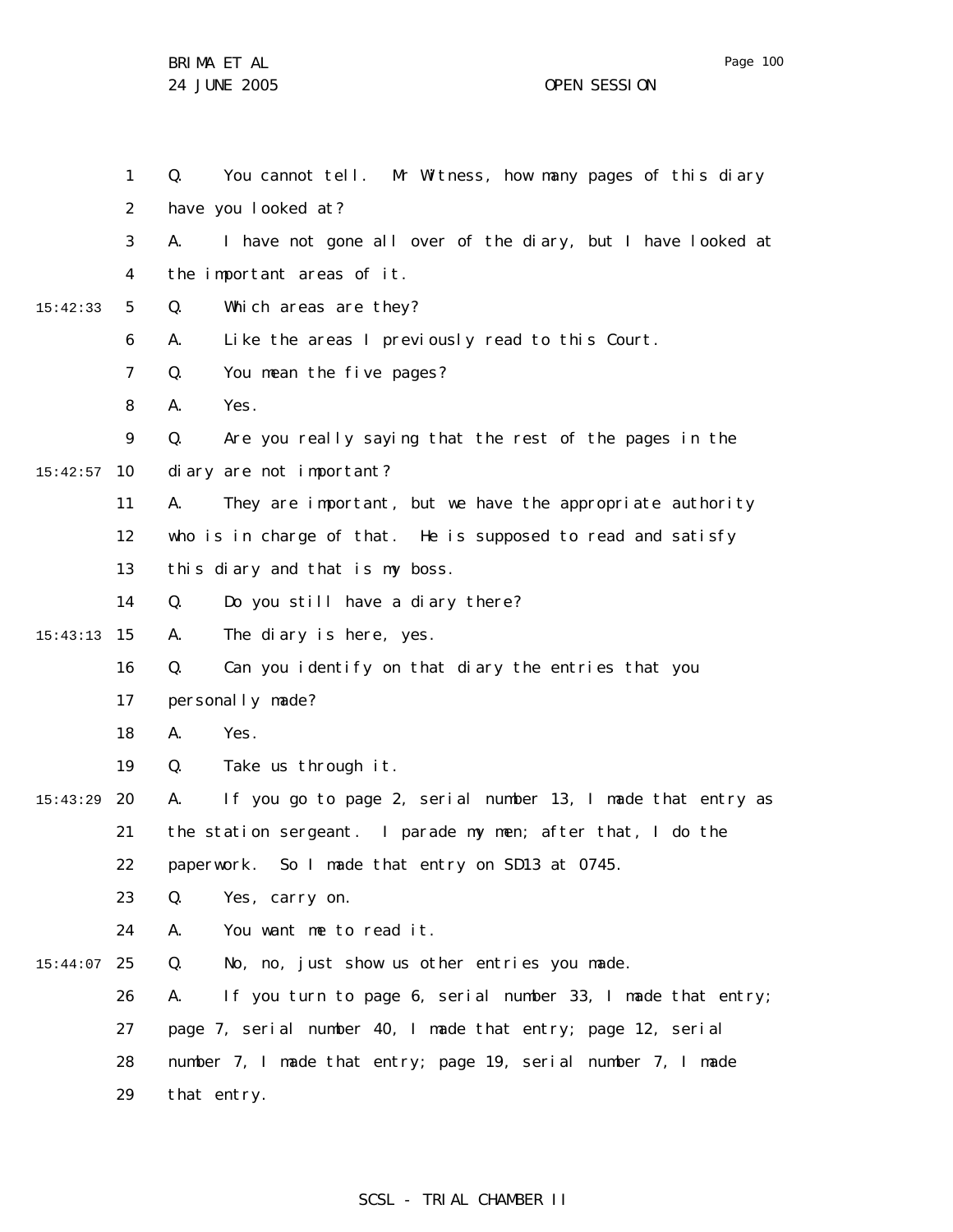Page 101

1 2 3 4 5 6 7 8 9 10 15:46:08 11 12 13 14 15 15:46:27 16 17 18 19 20 15:46:55 21 22 23 24 25 15:47:04 26 27 28 29 15:46:01 Q. Okay, Mr Witness, were you the one who made the entries concerning BS Massaquoi? A. Not at all. Q. Were you there, Mr Witness, at the police station when he was taken there? A. I was right there. Q. The second time? A. I was right there, yeah. Q. You agree with me he was taken there twice? A. Yes. Q. And you were there on both occasions? A. Yes. Q. How many times was he released? A. Well, when he was transferred to the police, one time. Q. Mr Witness, I'm going to conclude now. I want to ask you at the date in 1997 when you saw this poor farmer being shot or having been shot -- first of all, let me ask you: Did you witness him being shot? A. I did not. I was on my way going there when I heard the shot. Q. Okay. A. I met him struggling to die. Mosquito was standing right there with his pistol. Q. And you heard only one shot? A. Two shots. MR MANLY-SPAIN: I stand to be quided. THE WITNESS: I heard two shots. MR MANLY-SPAIN: Q. Two shots?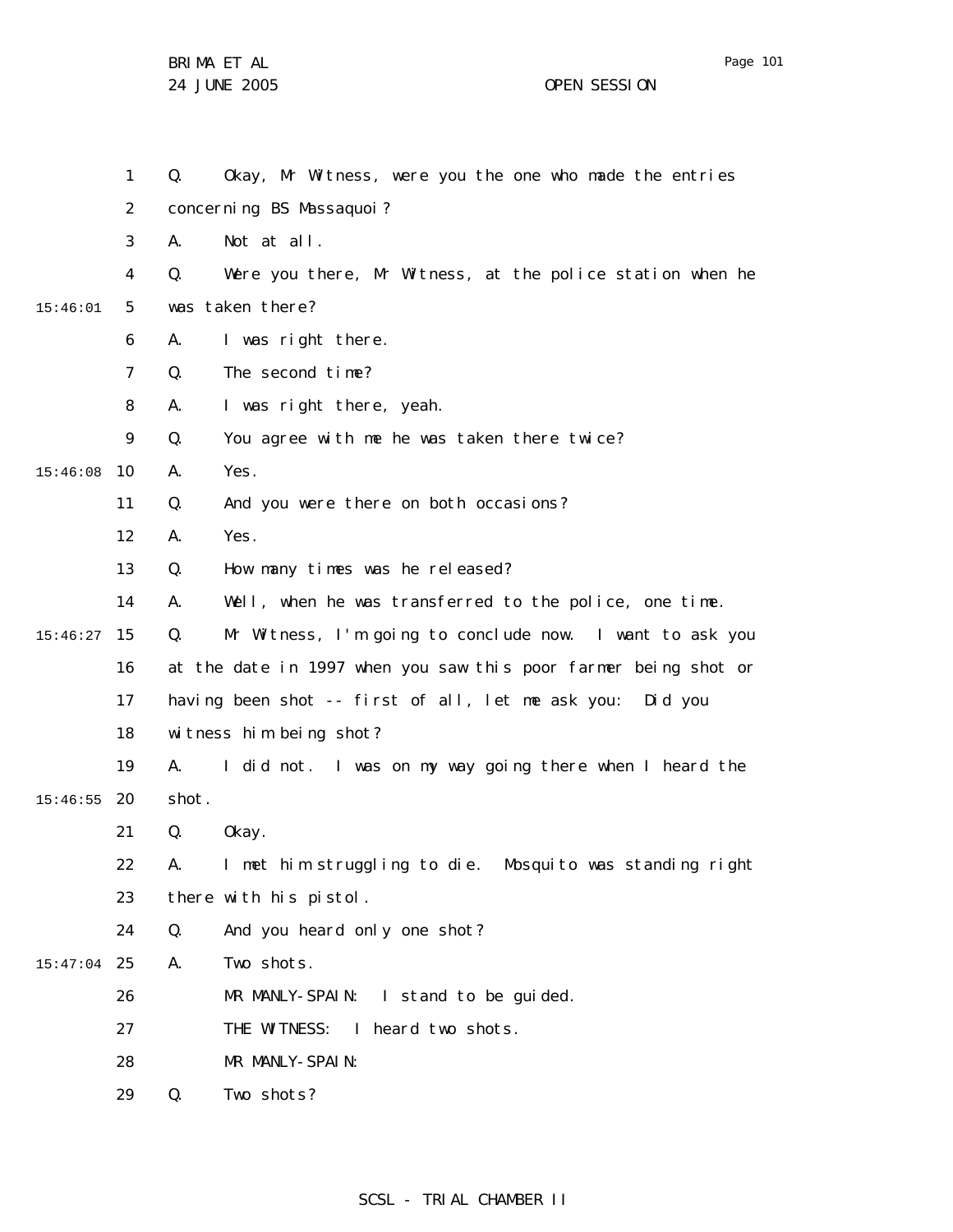1 2 3 4 5 6 7 8 9 10 15:47:50 11 12 13 14 15 15:48:10 16 17 18 19 20 15:48:42 21 22 23 24 25 15:49:14 26 27 28 29 15:47:35 A. Yes. Q. Okay. The street, you said was called Maxwell Khobe Street? A. That is the street where they marched through to their own building which is along Dama Road . Q. At that time was it Maxwell Khobe Street? A. No, Maxwell Khobe Street is opposite my own office. Q. What was the name of the street at the time? A. Maxwell Khobe Street used to be called Maxwell Street. Q. Okay, thank you. I want to ask you a question about Mrs Dowei. A. Yes. Q. Did she make a report to the station or did she just tell you about what happened? A. He made a report. The report was entered into the dairy. She made a statement. Some witnesses even came and made statements. There was a whole case and inquiry file on that matter. Q. I want to refer you, Mr Witness, to your interview notes of 25th November 2004. MR MANLY-SPAIN: Your Honour, I believe it is page 7304. THE WITNESS: Page? MR MANLY-SPAIN: Page 7304, I believe. THE WITNESS: I don't have 7304. MR WERNER: The witness is looking at the diary. MR MANLY-SPAIN: No, it's not you, sorry. I am not asking you to read. Can you please take it back from him. I'm sorry, Mr Witness. I don't know whether Your Honours have found it. Q. I want to read to you, Mr Witness, what you told the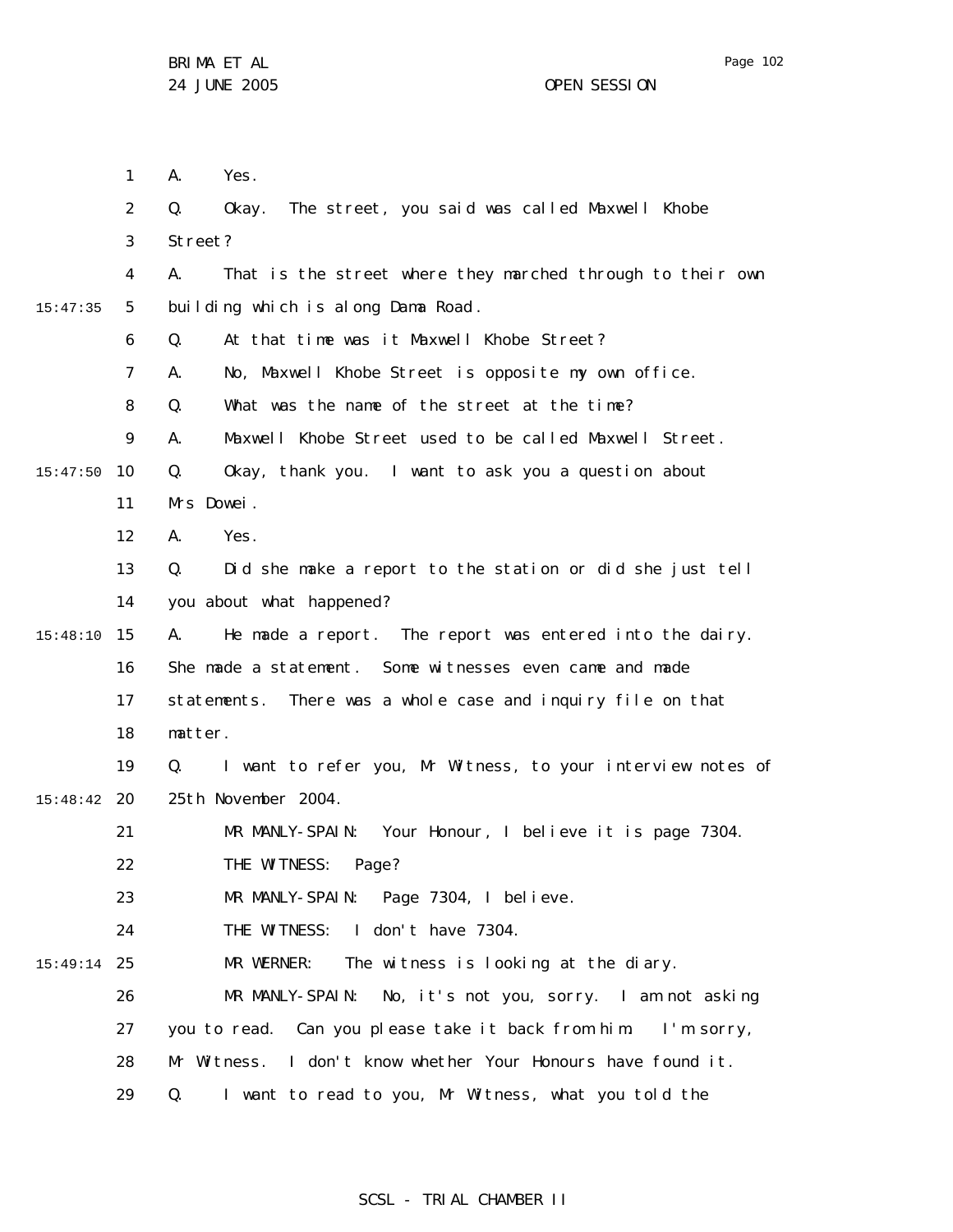1 2 3 4 5 6 7 8 9 10 15:50:18 11 12 13 14 15 15:50:39 16 17 18 19 20 15:50:59 21 22 23 24 25 15:51:22 26 27 28 29 15:49:55 investigator. It is number 12. Let me read it: "There were killings in Kenema. One incident was the killing of a man called Dowei. I was told about the killing of this man. He apparently refused to give up his goods and was shot on the spot by the soldiers. The soldiers took rebels. This event occurred right after the takeover. Dowei's wife came to me about the event, but I was not present." Is that what you mean to say she made a report, there was a case filed, et cetera, et cetera? Please answer my question. When you state this to the Prosecution do you mean that there was a report and a case file was made of the incident? A. She made a report, the report is in the diary. Q. Mr Witness, please, answer my question. A. And there was a case and inquiry filed. Q. I asked you a question. Please answer it. A. Read -- please repeat your question once again. Q. Okay. Thank you. "There were killings in Kenema. One incident was the killing of a man called Dowei. I was told about the killing of this man. He apparently refused to give up his goods and was shot on the spot by the soldier rebels. This event occurred right after the takeover. Dowei's wife came to tell me about the event, but I was not present." I'm asking you, when you made this statement do you mean that Dowei's wife made a report and the case file was developed? A. Yes, she made a report and a case and inquiry file -- Q. Okay, that is all I'm asking. I want you to listen again. I'm going to 13, Your Honour. "Another time soldiers attacked a very fat man. They said he was a Kamajor and they attacked and killed him. They cut open his belly and took out his intestine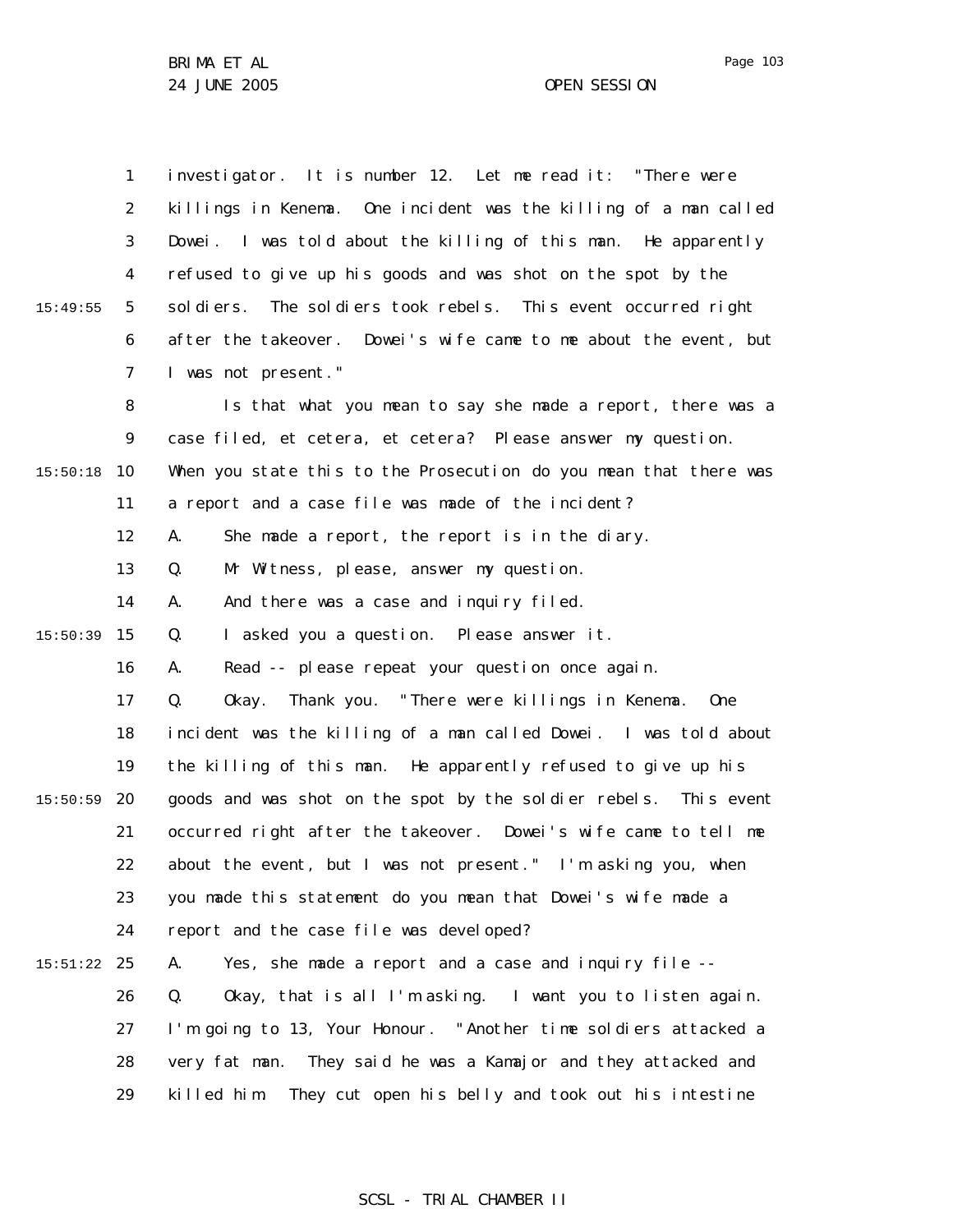|          | $\mathbf{1}$   | and stretched it across the road. They joked that this was now a  |  |  |
|----------|----------------|-------------------------------------------------------------------|--|--|
|          | $\overline{2}$ | checkpoint. This occurred in the middle of the AFRC rebel         |  |  |
|          | 3              | period, maybe September 1997. This man was an unarmed civilian.   |  |  |
|          | 4              | I did know see the killing, but I saw the body afterwards. I      |  |  |
| 15:52:18 | 5              | went to the body and checked for myself. There had been a fight   |  |  |
|          | 6              | the night before and they were shooting throughout the night.     |  |  |
|          | 7              | The next day I saw this dead man, and I assumed that he had been  |  |  |
|          | 8              | killed because they thought he was a Kamajor." Is that what you   |  |  |
|          | 9              | told the investigators?                                           |  |  |
| 15:52:38 | 10             | Yes.<br>А.                                                        |  |  |
|          | 11             | Is that what you have told this Court today?<br>Q.                |  |  |
|          | 12             | It's almost the same.<br>А.                                       |  |  |
|          | 13             | Is it the same?<br>Q.                                             |  |  |
|          | 14             | Almost the same.<br>А.                                            |  |  |
| 15:52:49 | 15             | Is it the same, Mr Witness? What did you tell the Court<br>Q.     |  |  |
|          | 16             | this morning?                                                     |  |  |
|          | 17             | I told the Court that one morning they launch Operation No<br>А.  |  |  |
|          | 18             | Living Thing. For the rest of the day there was shooting and      |  |  |
|          | 19             | widespread looting in the entire Kenema township. In the          |  |  |
| 15:53:18 | 20             | night-time they continued shooting and looting, but I did not see |  |  |
|          | 21             | any Kamajor in the entire Kenema township. So when day break in   |  |  |
|          | 22             | the morning hour, I saw a big fat man lying in the street of      |  |  |
|          | 23             | Hangh Road, motionless. They were dancing and singing that they   |  |  |
|          | 24             | have captured and killed the Kamajor boss. I saw one of the       |  |  |
| 15:53:40 | 25             | soldiers later took out his bayonet, stabbed the man in his       |  |  |
|          | 26             | stomach, open his belly and remove his intestines and put that    |  |  |
|          | 27             | across the street. They man it as a sort of checkpoint.<br>They   |  |  |
|          | 28             | were there for about three days. That is exactly what I told the  |  |  |
|          | 29             | Court.                                                            |  |  |

# SCSL - TRIAL CHAMBER II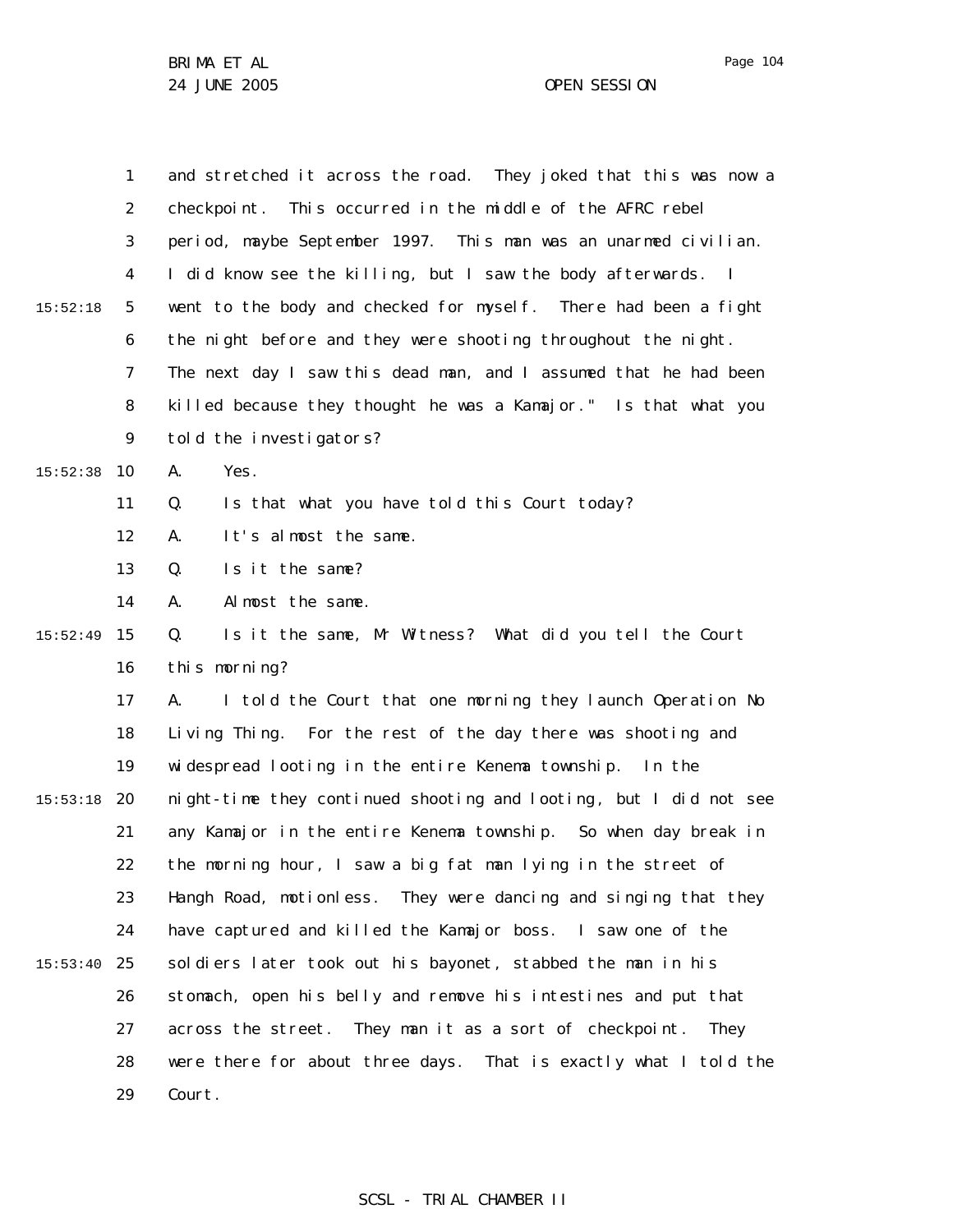Page 105

|          | 1              | Thank you. I am putting it to you that that is different<br>Q.     |
|----------|----------------|--------------------------------------------------------------------|
|          | 2              | from what you told the investigators.                              |
|          | 3              | I believe it's almost the same thing.<br>А.                        |
|          | 4              | You said, "I did not see the killing, but I saw the body<br>Q.     |
| 15:54:14 | 5              | afterwards. I went to the body and checked for myself."            |
|          | 6              | Α.<br>Yes.                                                         |
|          | $\overline{7}$ | Q.<br>Okay. When did you go to the body? After the checkpoint      |
|          | 8              | had been made?                                                     |
|          | 9              | No, by then he was motionless.<br>А.                               |
| 15:54:32 | 10             | Q.<br>Before the checkpoint?                                       |
|          | 11             | Α.<br>Yes.                                                         |
|          | 12             | Q.<br>So you were present, were you not, when this bayonet was     |
|          | 13             | put in his stomach?                                                |
|          | 14             | No, I came back and stood in my verandah and continuing<br>А.      |
| 15:54:47 | 15             | I ooki ng.                                                         |
|          | 16             | No, no, no, were you present when the bayonet was put in<br>Q.     |
|          | 17             | his stomach?                                                       |
|          | 18             | I saw the incident clear but I was not at the scene.<br>А.         |
|          | 19             | Q.<br>Were you present, Mr Witness, when the bayonet was put in    |
| 15:54:57 | 20             | his stomach.                                                       |
|          | 21             | I was standing right in my verandah and I saw it clearly.<br>А.    |
|          | 22             | I was not at the scene.                                            |
|          | 23             | Thank you very much.<br>Q.                                         |
|          | 24             | I was not at the scene, but I saw it happen. I was<br>А.           |
| 15:55:10 | 25             | standing at a distance. That is what I'm trying to say.            |
|          | 26             | Mr Witness, that is the third version you are giving us of<br>Q.   |
|          | 27             | The one in your statement; the one when you said<br>this incident: |
|          | 28             | you walked to where they were, they were jubilating and this       |
|          | 29             | bayonet was put in his stomach; and now you are saying you were    |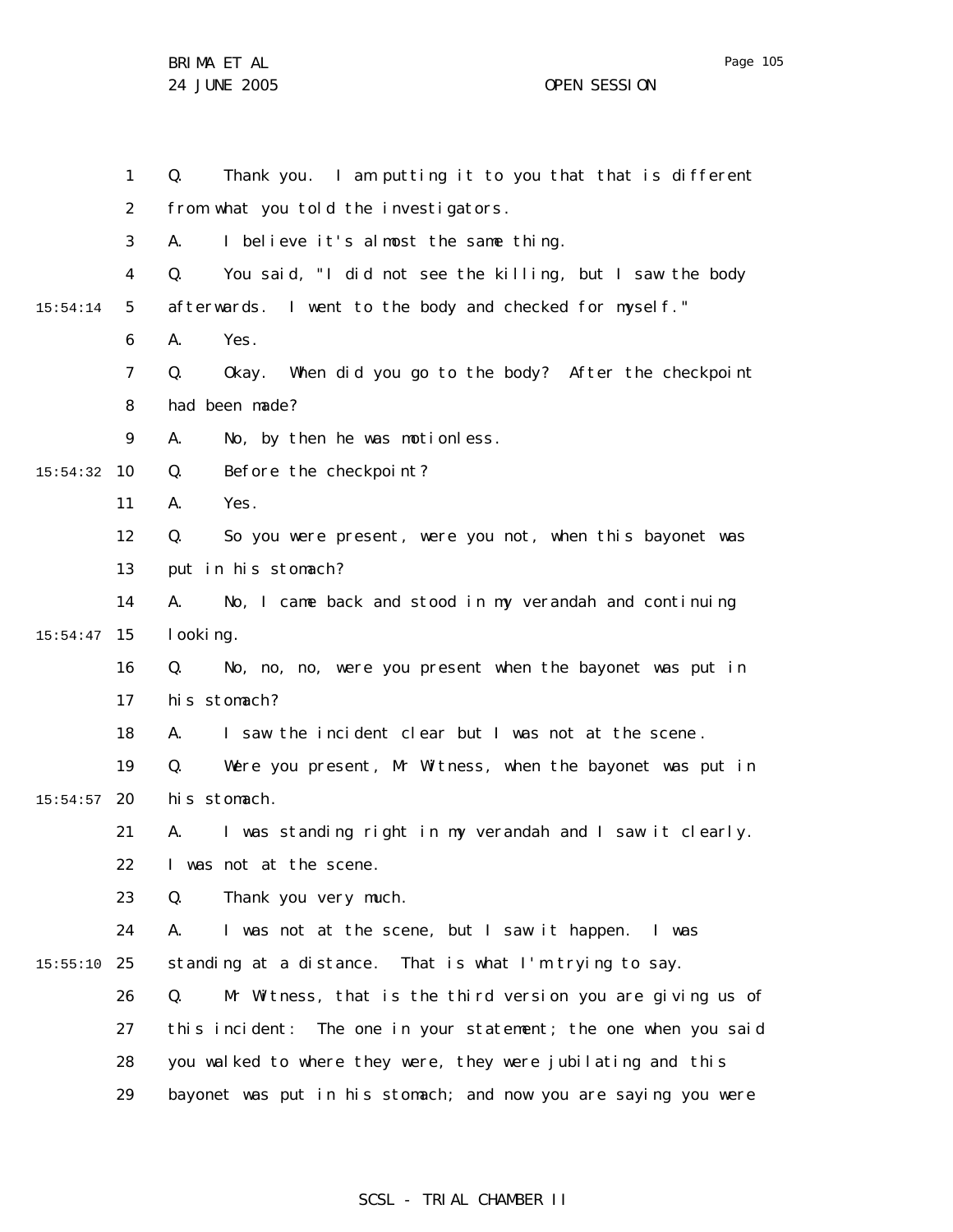1 at your verandah.

|          | 2              | I want you to understand me and just believe what I'm<br>А.        |
|----------|----------------|--------------------------------------------------------------------|
|          | 3              | sayi ng.                                                           |
|          | $\overline{4}$ | I want you to speak the truth, that is all.<br>Q.                  |
| 15:55:34 | 5              | That is the truth.<br>А.                                           |
|          | 6              | All three of them?<br>Q.                                           |
|          | $\overline{7}$ | I saw the man I ying there motionless. I went there and I<br>А.    |
|          | 8              | saw him, he was dead. I returned and stood in my verandah.<br>That |
|          | 9              | is some distance, about 100 yards, but I can see from my           |
| 15:55:47 | 10             | verandah. I can see them clearly, that is what I'm trying to       |
|          | 11             | say, when his belly was cut open.                                  |
|          | 12             | Mr Witness, this morning did you tell this Court that you<br>Q.    |
|          | 13             | returned to your verandah before his belly was cut open?           |
|          | 14             | I cannot say everything here now in this Court, but the<br>А.      |
| 15:56:04 | 15             | most important thing that comes into my mind is what I'm going to  |
|          | 16             | put to the Court. If I say I'm going to say everything --          |
|          | 17             | Mr Witness, don't forget that you are a police officer.<br>Q.      |
|          | 18             | But I've stated the most important thing that this Court<br>А.     |
|          | 19             | has needed.                                                        |
| 15:56:18 | 20             | That is what you think the Court needs.<br>Q.                      |
|          | 21             | That is argumentative, I'm sorry.<br>MR WERNER:                    |
|          | 22             | MR MANLY-SPAIN:<br>I'm sorry, Your Honour.                         |
|          | 23             | Q.<br>But, Mr Witness, did you say to the Prosecution: "The next   |
|          | 24             | day I saw this dead man and I assumed that he had been killed      |
| 15:56:43 | 25             | because they thought he was a Kamajor." Did you say that to        |
|          | 26             | the $-$                                                            |
|          | 27             | Yes, I said it. I said it. They were openly dancing and<br>А.      |
|          | 28             | singing that they have captured and killed the Kamajor boss.       |
|          | 29             | That is not what you said here. I asked you about what you<br>Q.   |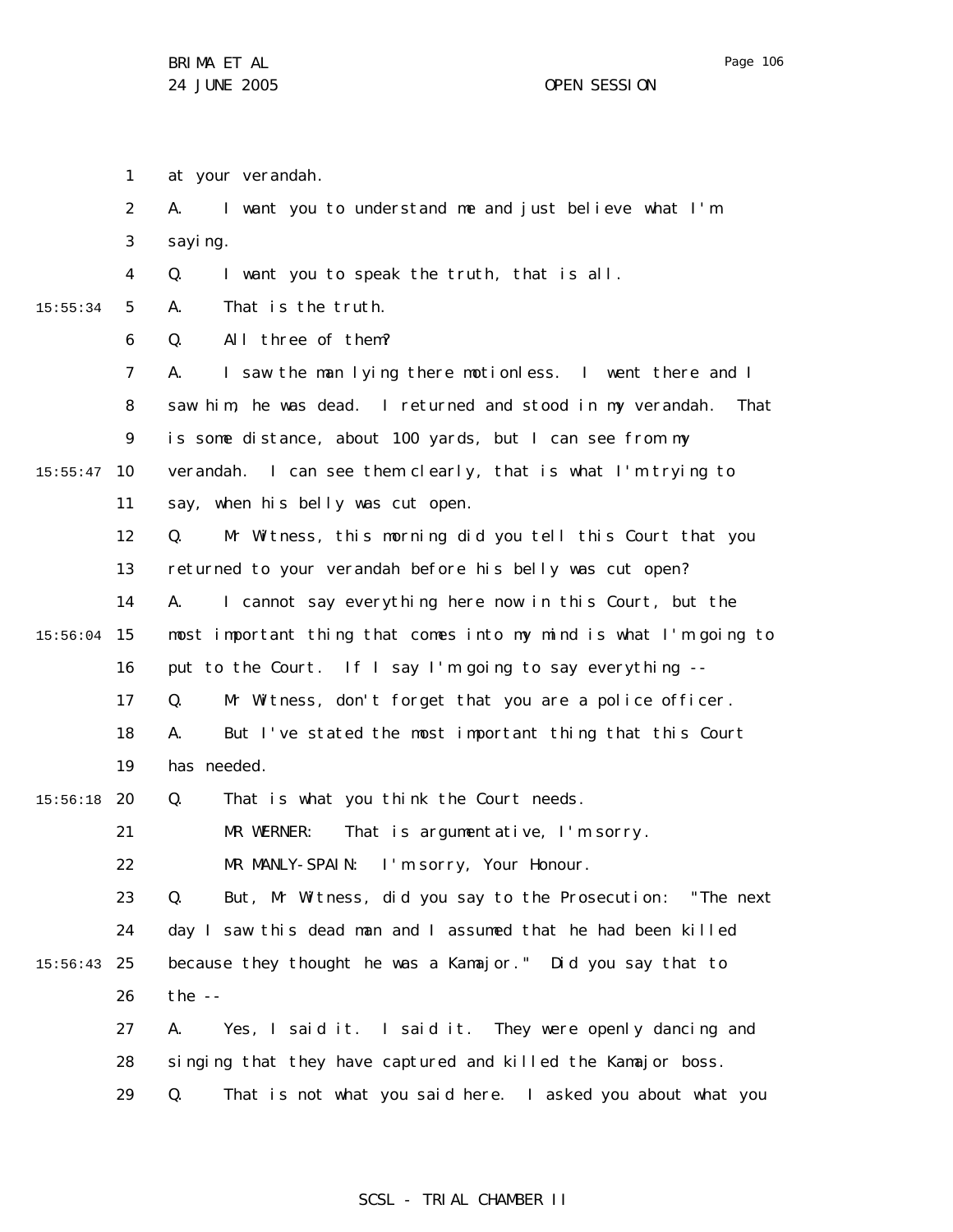1 said to the officers who were taking your statements.

2 3 4 5 6 7 8 9 10 15:57:33 11 12 13 14 15 15:57:54 16 17 18 19 20 15:58:18 21 22 23 24 25 15:58:35 26 27 28 29 15:57:15 A. I can even say so many other things that I have left out. MR HODES: I'm rising to object because actually Mr Manly-Spain objected to the witness talking about it and I'm looking at the draft of this morning's transcript. Mr Manly-Spain objected to this witness opining that the person who was dead was possibly a Kamajor. So now he is somehow impeaching the witness by not being able to tell the Court earlier today that this man was a Kamajor. So I would ask the Court to stop this line of questioning if he wants to continue to impeach him on something that he stopped him from testifying to earlier. MR MANLY-SPAIN: I'm sorry, Your Honour, I think I have been misunderstood. I can understand the Prosecutor's point, but what I have been pressing on, what I have been questioning on, is the fact that this witness was not present at the time of the alleged incident. Not his assumption, et cetera. You will remember, Your Honour, when I was reading I said, "The next day I saw this dead man" and stopped but, from your directions, I should not stop in the middle of a sentence. That is why I went on to read the rest of the sentence. But the point of my question in cross-examination is to show that this witness did not witness any such incident. JUDGE SEBUTINDE: What incident are we talking about? The killing or the removal of the intestine? They are two incidents. MR MANLY-SPAIN: The killing first of all. JUDGE SEBUTINDE: There are two incidents. MR MANLY-SPAIN: Yes, Your Honour. The killing first of all, the removal of the intestines secondly. He has given an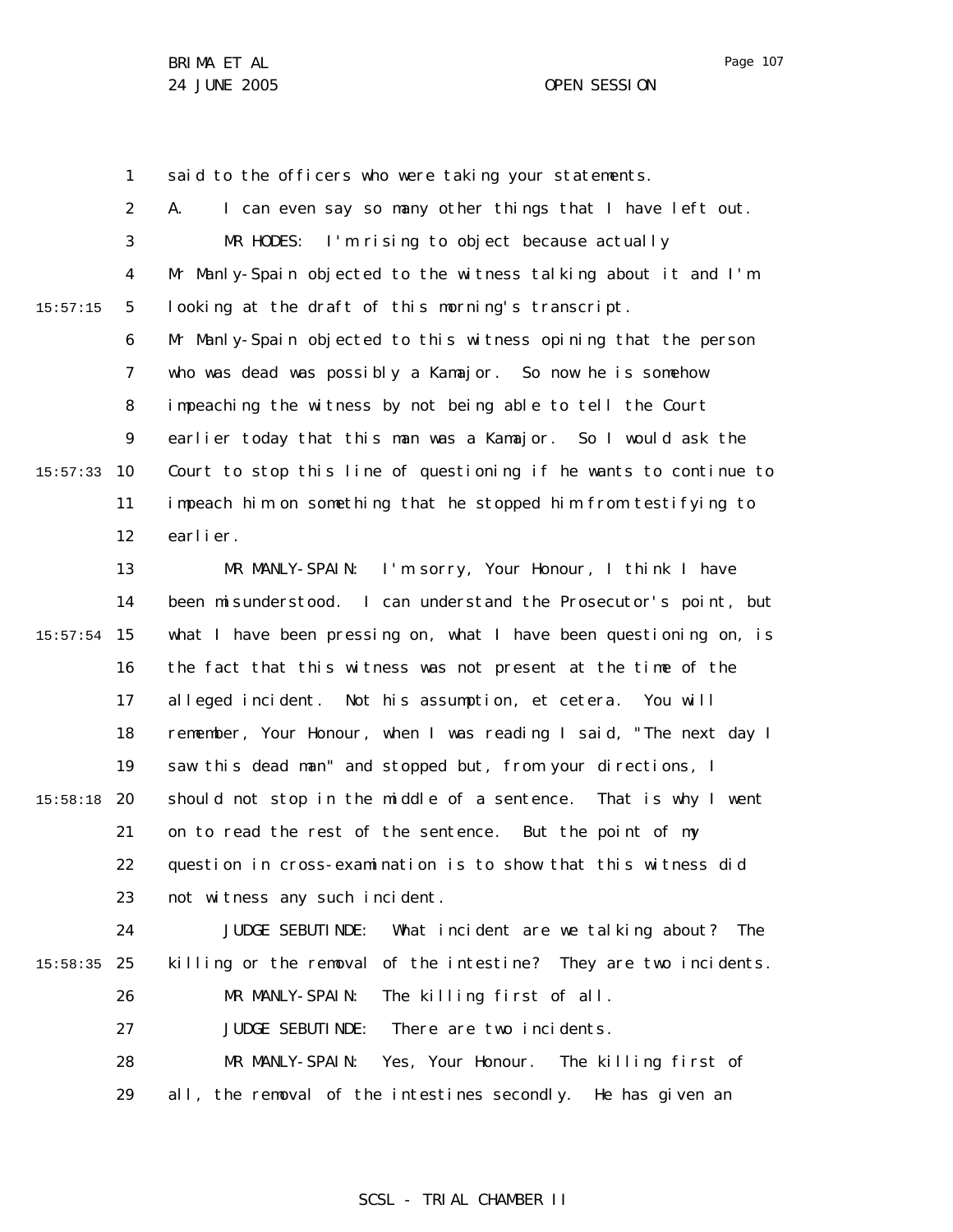Page 108

1 2 3 4 5 6 7 8 9 10 15:59:11 11 12 13 14 15 15:59:30 16 17 18 19 20 15:59:52 21 22 23 24 25 16:00:16 26 27 28 29 15:59:03 answer for the removal of the intestine, to say he was not there, he went to his verandah from where he could see. I don't quarrel with that. JUDGE SEBUTINDE: So what is your point, Mr Manly-Spain? MR MANLY-SPAIN: That did he did not see the killing. JUDGE SEBUTINDE: Has he claimed to have seen the killing? MR MANLY-SPAIN: Yes, Your Honour. JUDGE SEBUTINDE: He did not claim that in chief or in cross-examination earlier. He didn't. THE WITNESS: I never saw the killing. The man was motionless. I went there and saw for myself -- MR MANLY-SPAIN: Q. If you say you never saw the killing then that's fine with me. A. Okay. Q. I want to understand something, Mr Witness. In the next paragraph, 15, of your statement you say, as follows -- you said as follows: "Two other boys were walking at the Capital Cinema and Mosquito claimed that they were stealing medicines from Medecins Sans Frontieres. The boys were killed and Mosquito dropped the bodies in front of my house." They remained there for days. They were dropped there because Capital was across the street from my compound. I saw the corpses afterwards. I was told Mosquito had killed the boys. This occurred around 1997. It was raining at the time." I want to ask you -- MR WERNER: Sorry, but the -- August 1997. MR MANLY-SPAIN: August 1997. Sorry. Q. Does this statement have any relationship with the report by Medecin Sans Frontiers to the police about their drugs being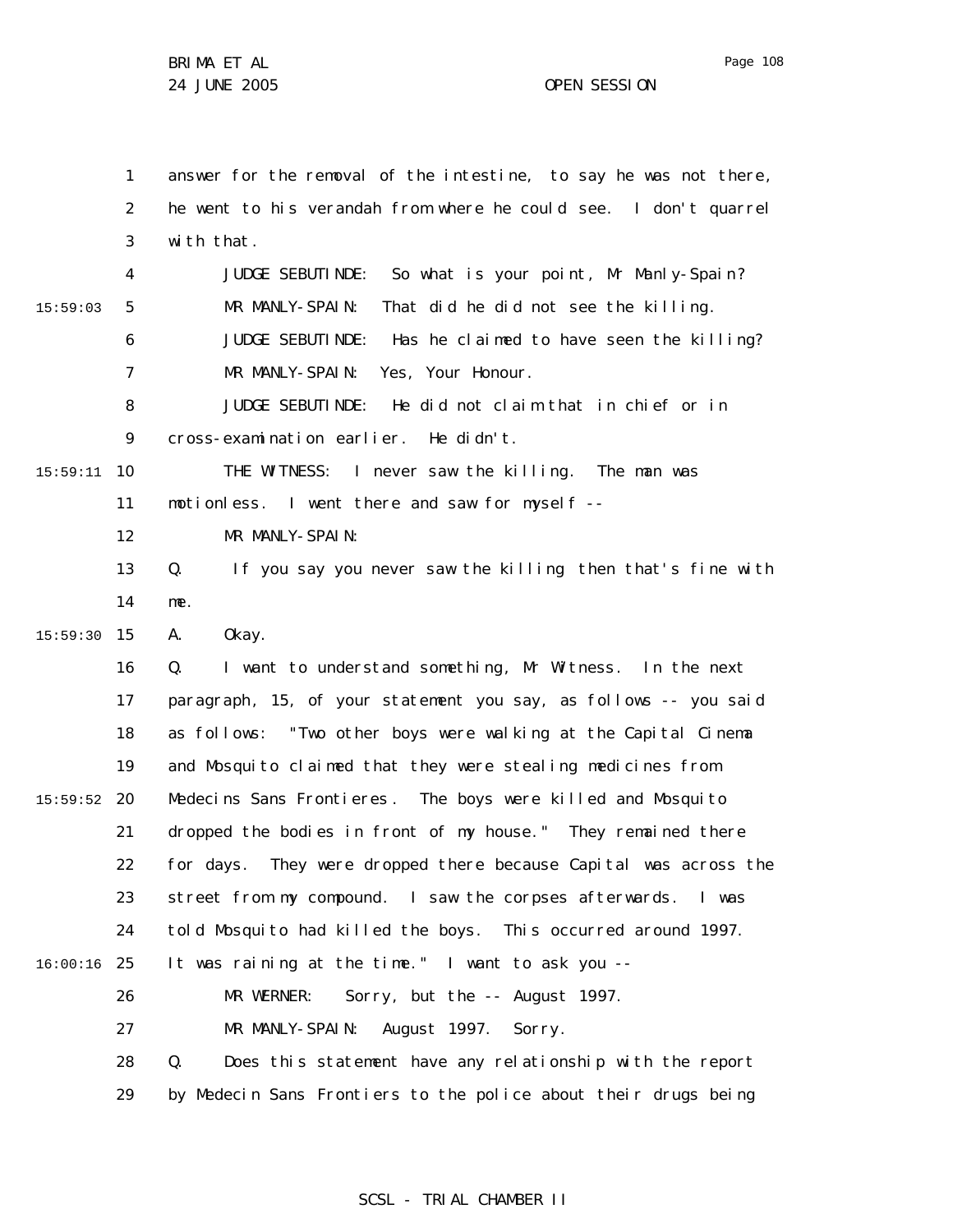1 2 3 4 5 6 7 8 9 10 16:01:33 11 12 13 14 15 16:02:20 16 17 18 19 20 16:02:41 21 22 23 24 25 16:03:04 26 27 28 29 16:01:04 stolen? A. Yes, that report was there. Q. Okay. MR MANLY-SPAIN: I seemed to have put the wrong question, the wrong name. The name he used this morning was ICRC. That is what I want to ask about. Q. Was it the same report by the ICRC, this incident, instead Medecin Sans Frontier. Was it ICRC? A. Well, in my statement, ICRC or Medecin Sans Frontier, that two group, either one of them, because it has taken sometime so I cannot keep it in my head. MR MANLY-SPAIN: Thank you. PRESIDING JUDGE: Thank you, Mr Manly-Spain. Ms Thompson? MR FOFANAH: Your Honours, may I respectfully apologise for coming late. I had very serious and urgent domestic matters to attend to which were not foreseen. PRESIDING JUDGE: Very well, Mr Fofanah. CROSS-EXAMINED BY MS THOMPSON: Q. Mr Witness, I just have a few questions for you. This morning you gave us an account of what happened to the person you said was Bonnie Wailer - the person you refer to as Bonnie Wailer. Now, may I just ask you: when Mosquito gave the order to shoot these people, how many people did they shoot? A. Three of them. Q. And you were present throughout this incident? A. Yes. Q. Now, you've answered to my learned friend that you recall making various statements to an investigator from the Special Court. Can I just read part of your statement to you, the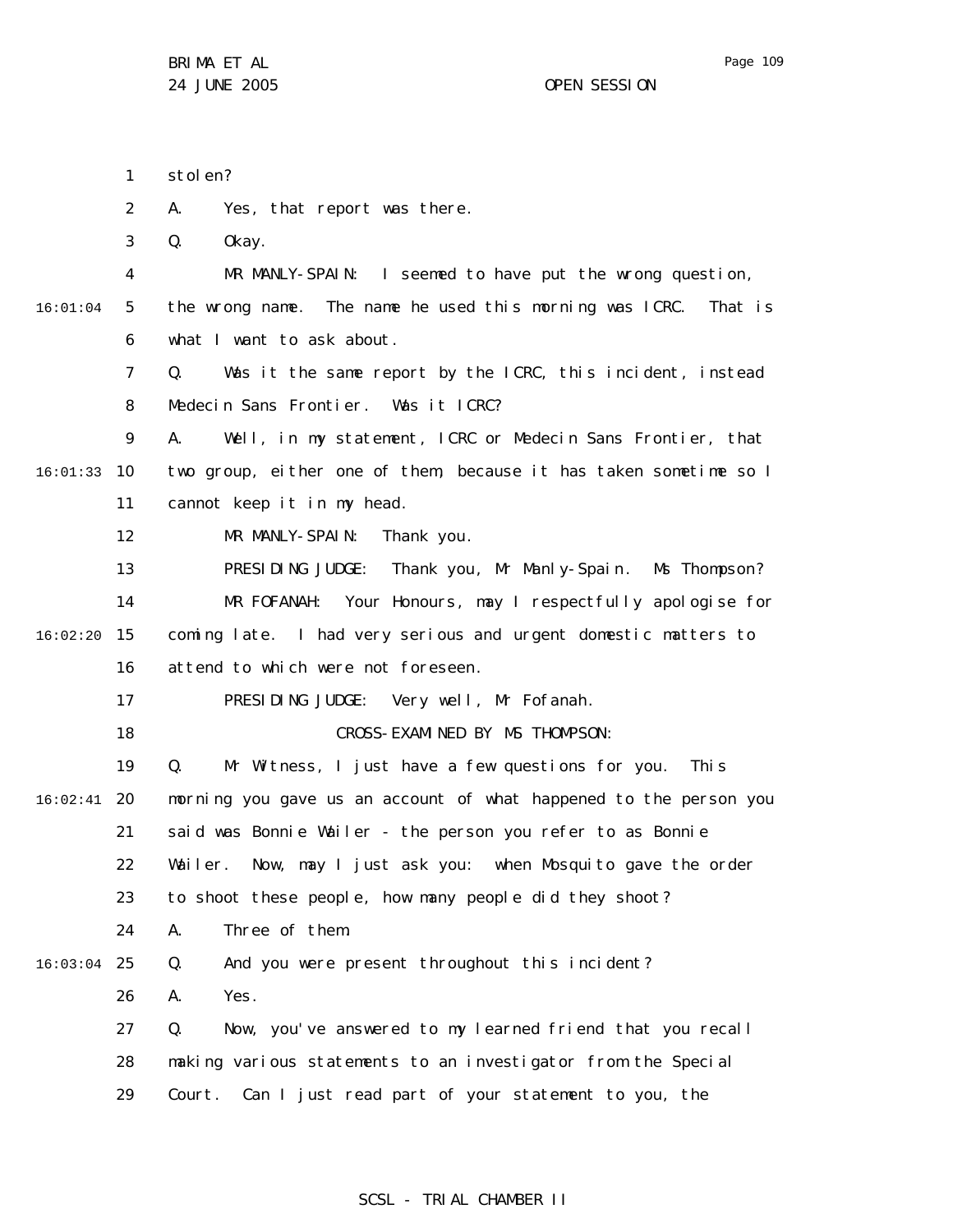1 statement you made on 30 January 2003.

2 A. Okay.

3 4 MS THOMPSON: Your Honours, I'm looking at starting at page 7298, the very last line.

5 6 7 8 9 10 16:04:13 11 12 13 14 15 16:04:41 16 17 18 19 20 16:05:04 21 22 23 24 25 16:05:17 26 27 28 29 16:03:57 Q. Now, this statement - I'm not going to read the entire paragraph. There you have been talking about what Bonnie Wailer said to you, the conversation between yourself and Bonnie Wailer and as to why he was there. Then you go on, "Whilst in this conversation, soldiers came from the AFRC secretariat and demanded that he, the suspect, be handed over to them. I only recognised an RUF man among them called Junior. They withdrew him from the cell and asked him also his colleagues he went to steal together with. Bonnie Wailer mentioned names to them and the AFRC/RUF men took him away on board a vehicle. They returned shortly with three others and shot four of them at the police compound in Kenema. They took their bodies away." Is that the same as you told us this morning? A. Well, I can remember three police, three of them were shot. Maybe that's a mistake; the figure is a mistake. Q. The figure was a mistake. A. Yes. Q. When did they take the bodies away -- sorry, which figure is a mistake, the four of them figure or the three? A. The three is correct. Q. Okay. When did they take these bodies away? A. Later in the day. Q. You see, when I read your statement, it doesn't say later in the day. It appears to me, from my understanding, that it was taken that same day. "They took their bodies away." This poor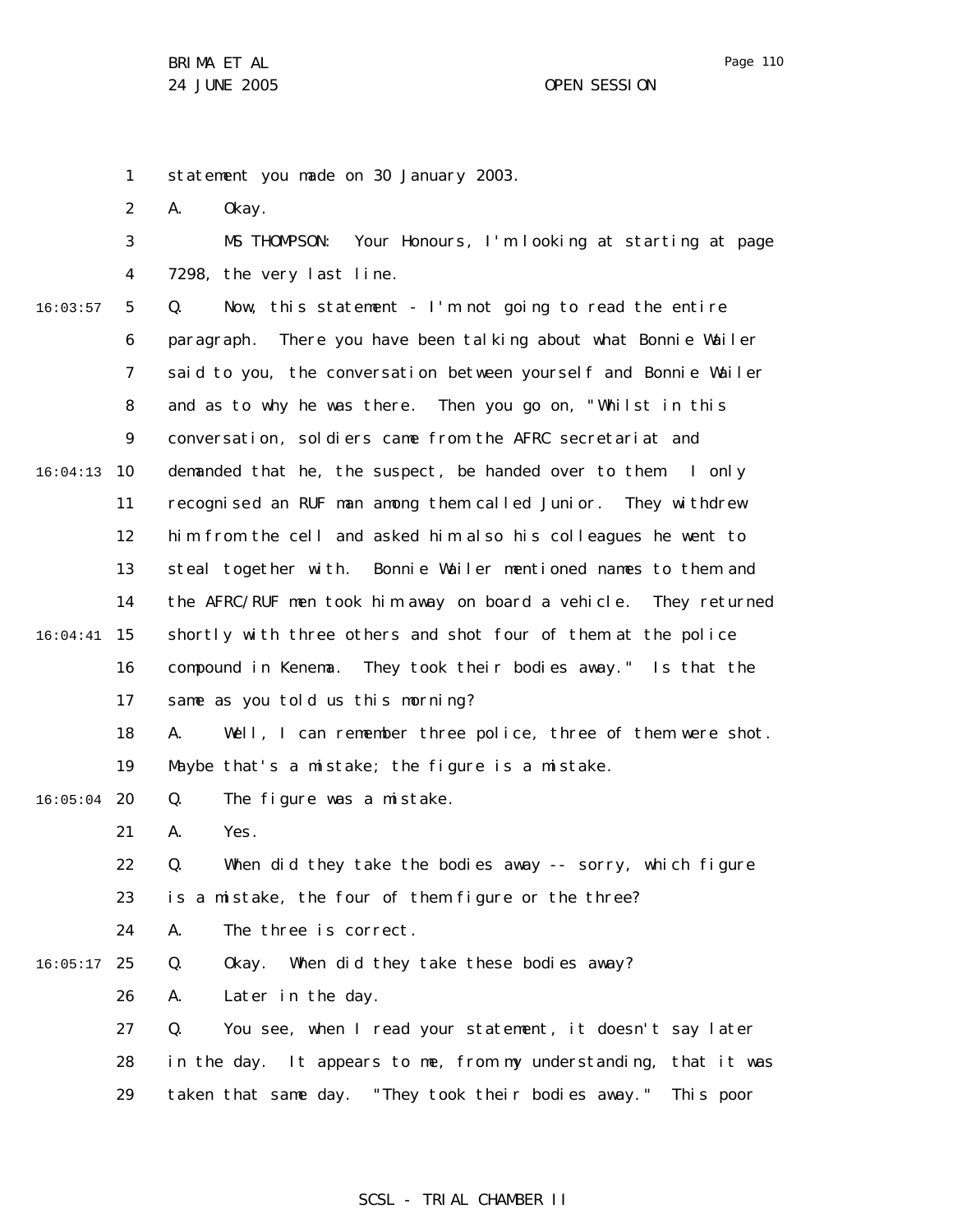|          | $\mathbf{1}$   | farmer you told us about this morning, did you know him before    |  |  |
|----------|----------------|-------------------------------------------------------------------|--|--|
|          | $\overline{2}$ | this incident?                                                    |  |  |
|          | 3              | No.<br>А.                                                         |  |  |
|          | 4              | You didn't. How did you know he was a farmer then, let<br>Q.      |  |  |
| 16:06:10 | 5              | al one a poor farmer?                                             |  |  |
|          | 6              | Well, from the look, he was having his machete; he was<br>А.      |  |  |
|          | $\overline{7}$ | dressed in fatigue cloth and he has mud on his foot.              |  |  |
|          | 8              | Now, let me just stop you there, Mr Witness. You have<br>Q.       |  |  |
|          | 9              | given your evidence in English and the Learned Judge has pointed  |  |  |
| 16:06:30 | 10             | this out several times. Please try to give your evidence in the   |  |  |
|          | 11             | past tense. When you took, what we're understanding is that       |  |  |
|          | 12             | you're talking about all this happening now. We're talking about  |  |  |
|          | 13             | a time frame, so if you try to give your evidence in the past     |  |  |
|          | 14             | tense, it would be very helpful.                                  |  |  |
| 16:06:48 | 15             | А.<br>0kay.                                                       |  |  |
|          | 16             | So if you could just go over that again, please?<br>Q.            |  |  |
|          | 17             | This poor farmer was dressed in fatigue. He was having his<br>А.  |  |  |
|          | 18             | cutlass and mud all over his body.                                |  |  |
|          | 19             | So from that you knew he was a farmer?<br>Q.                      |  |  |
| 16:07:07 | 20             | Yes.<br>А.                                                        |  |  |
|          | 21             | Or you assumed he was a farmer. I would be right to say if<br>Q.  |  |  |
|          | 22             | I say "assumed"?                                                  |  |  |
|          | 23             | Yes, you're right.<br>Α.                                          |  |  |
|          | 24             | Then how did you know he was a swamp farmer then?<br>Q.           |  |  |
| 16:07:20 | 25             | I saw the mud on his body. When somebody is brushing a<br>А.      |  |  |
|          | 26             | swamp, you can know, and when he is brushing a land farm, you can |  |  |
|          | 27             | know.                                                             |  |  |
|          | 28             | Okay. Around what time of the year did this incident<br>Q.        |  |  |
|          | 29             | happen?                                                           |  |  |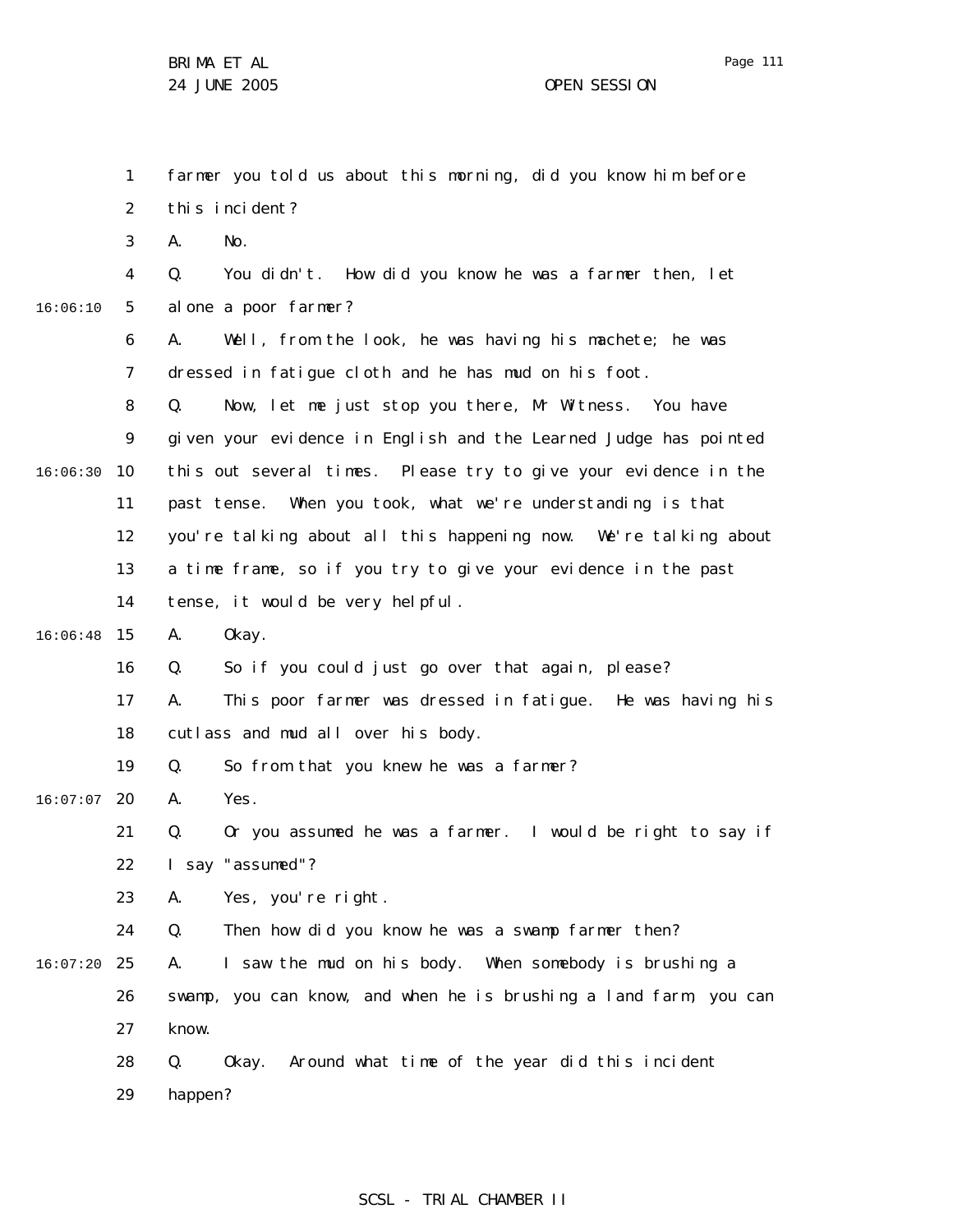Page 112

|          | 1  | А.           | That is the early stage of the revolution. I cannot               |
|----------|----|--------------|-------------------------------------------------------------------|
|          | 2  |              | remember the time of it now.                                      |
|          | 3  | Q.           | So we're talking about early 1997 -- sorry, during the            |
|          | 4  |              | rainy season; we're talking about mid-1997?                       |
| 16:07:53 | 5  | А.           | Yes.                                                              |
|          | 6  | Q.           | During the rainy season?                                          |
|          | 7  | А.           | Yes.                                                              |
|          | 8  | Q.           | So he could have been working on muddy land as opposed to a       |
|          | 9  | swamp?       |                                                                   |
| 16:08:03 | 10 | А.           | Yes.                                                              |
|          | 11 | Q.           | You're just assuming that he was a swamp farmer?                  |
|          | 12 | А.           | He was, because when somebody's brushing a swamp and a land       |
|          | 13 |              | farm, the difference is easy to know. He has the mud, and his     |
|          | 14 |              | feet was wet, you know.                                           |
| 16:08:25 | 15 |              | JUDGE SEBUTINDE: Sorry, Ms Thompson, I'm just lost. I             |
|          | 16 |              | don't know what fatigue is and I don't know what mod is.          |
|          | 17 |              | MS THOMPSON: Sorry, Your Honour.                                  |
|          | 18 | Q.           | When you say mud - are you talking - say mod, because I           |
|          | 19 |              | think what came through was mod. Are you talking about mud, as    |
| 16:08:42 | 20 | $i n$ M-U-D? |                                                                   |
|          | 21 | А.           | Yes, from the swamp.                                              |
|          | 22 | Q.           | Okay. What do you mean by fatigue?                                |
|          | 23 | А.           | Working cloth.                                                    |
|          | 24 | Q.           | Now, when you made your statement to the<br>0kay.                 |
| 16:08:56 | 25 |              | investigators, did you tell them about this farmer?               |
|          | 26 | А.           | Yes, I told them.                                                 |
|          | 27 | Q.           | If I read this to you - Your Honours, I'm reading page            |
|          | 28 |              | 7304, paragraph 14 - "Another time, two young boys were brushing  |
|          | 29 |              | the swamp to plant rice.<br>Mosquito branded them as Kamajors and |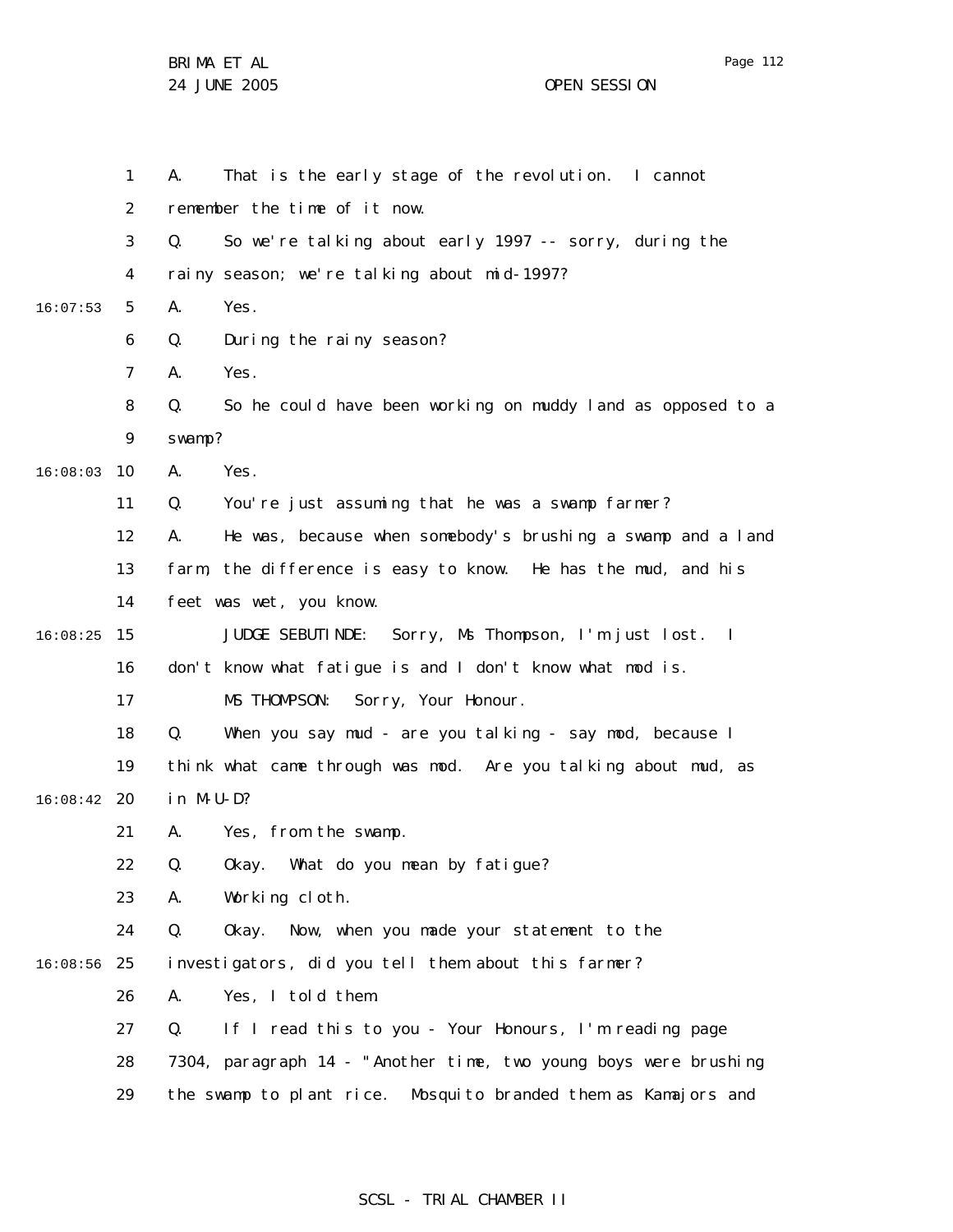|          | $\mathbf{1}$   | brought them to the NIC building. We heard the shootings and       |
|----------|----------------|--------------------------------------------------------------------|
|          | $\overline{2}$ | went over afterwards and saw the bodies. There were holes in the   |
|          | 3              | back of the building and they just threw the bodies into the       |
|          | 4              | hole.<br>Mosquito did the killing by himself."                     |
| 16:10:02 | 5              | Now, the story you told us this morning, does it have any          |
|          | 6              | relationship to this incident you described in your statement?     |
|          | 7              | Yes, that is the exact story.<br>А.                                |
|          | 8              | How many people did you see, one poor farmer or two<br>Q.<br>0kay. |
|          | 9              | young boys?                                                        |
| 16:10:14 | 10             | One.<br>А.                                                         |
|          | 11             | Q.<br>Why have you got one and two young boys in that statement?   |
|          | 12             | That could be a mistake.<br>А.                                     |
|          | 13             | Q.<br>By whom?                                                     |
|          | 14             | Perhaps the recorder.<br>А.                                        |
| 16:10:22 | 15             | What language were you talking in?<br>Q.                           |
|          | 16             | Engl i sh.<br>А.                                                   |
|          | 17             | What language was the recorder writing your statement in?<br>Q.    |
|          | 18             | Engl i sh.<br>А.                                                   |
|          | 19             | Q.<br>Did he read it back to you?                                  |
| 16:10:43 | 20             | MR WERNER:<br>That would be answered by 7302, which is this        |
|          | 21             | matter will not be reviewed by the witness or read back to him.    |
|          | 22             | MS THOMPSON: Your Honour, I'm aware what is at the top of          |
|          | 23             | the statement. I still think my question is valid.                 |
|          | 24             | PRESIDING JUDGE:<br>I think counsel is entitled to ask that        |
| 16:11:15 | 25             | question if she is putting a prior inconsistent statement.         |
|          | 26             | MS THOMPSON:                                                       |
|          | 27             | Did he read it back to you?<br>Q.                                  |
|          | 28             | Yes, he did.<br>А.                                                 |
|          | 29             | As a police officer, you are used to statement-taking, are<br>Q.   |

## SCSL - TRIAL CHAMBER II

Page 113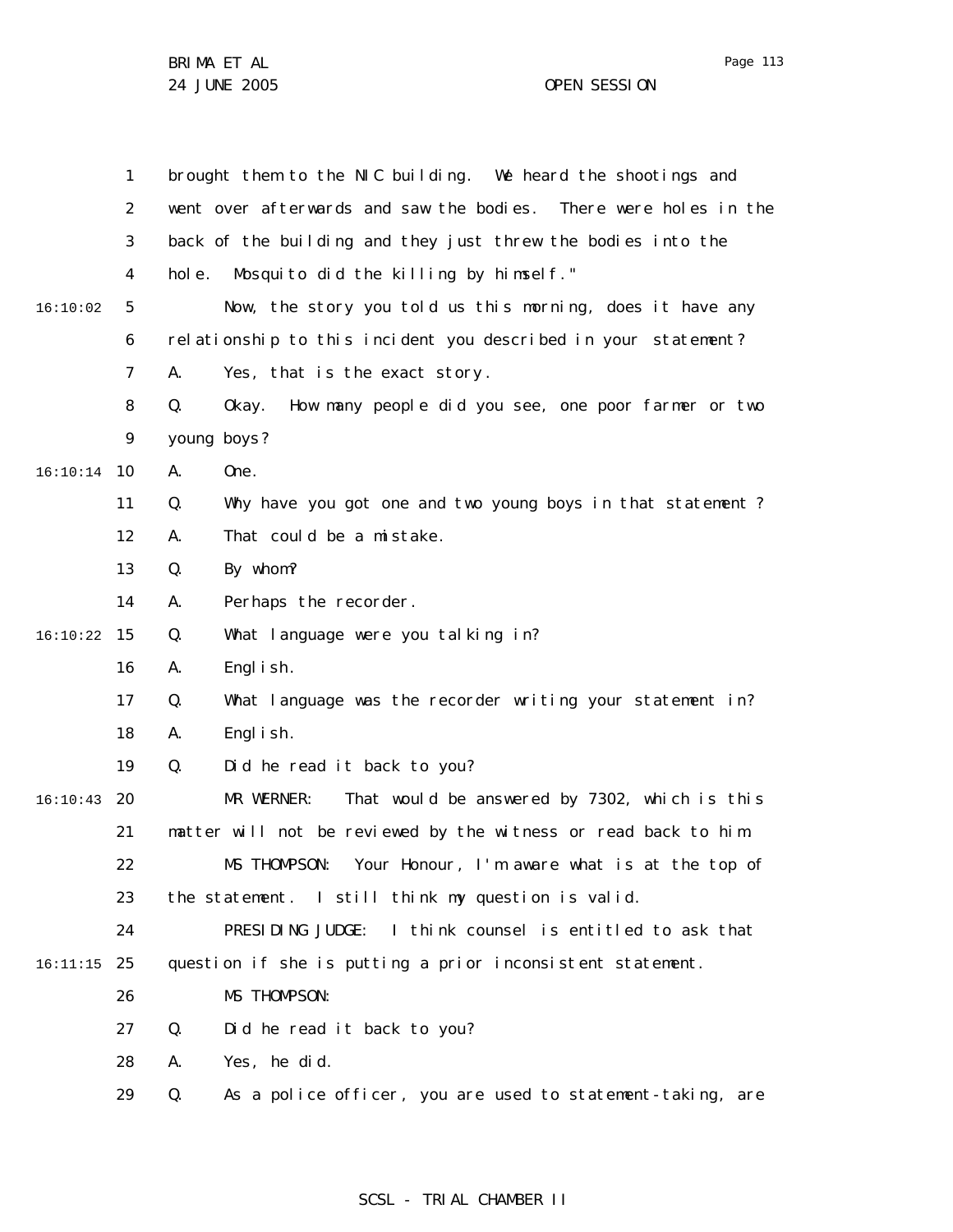1 2 3 4 5 6 7 8 9 10 16:11:43 11 12 13 14 15 16:12:09 16 17 18 19 20 16:12:25 21 22 23 24 25 16:12:46 26 27 28 29 16:11:35 you? A. Every day. That's my job. Q. So you will know how important it is to get a statement down accurately? A. Yes. Q. You know how important it is to get a witness's account down accurately? A. Yes. Q. Did you at any time quarrel with the person who was taking down your statement, or at any time ask him about the accuracy of the statement he had taken from you? A. No, I did not. Q. Now, in this statement here, you've corrected this, but you say it wasn't two young boys, it was one poor farmer. Here, again you say, "Mosquito did the killing by himself." How do you know that? Were you there? A. I was not there. Q. So how do you know he did the killing by himself? A. Well, the circumstances surrounding the issue, because Mosquito was found right there --Q. Mr Witness, please answer the question. How do you know he did the killing by himself? A. The gunshot I heard came from a pistol and Mosquito was with a pistol. All his boys were armed with an AK-47 rifle. And he was boasting that he was going to draw out all of the Kamajors and gave order that they should be dragged to the pit. So because of the circumstances surrounding the issue, that is why I say, Mosquito himself did the killing. The onlookers confirmed that he did the shooting.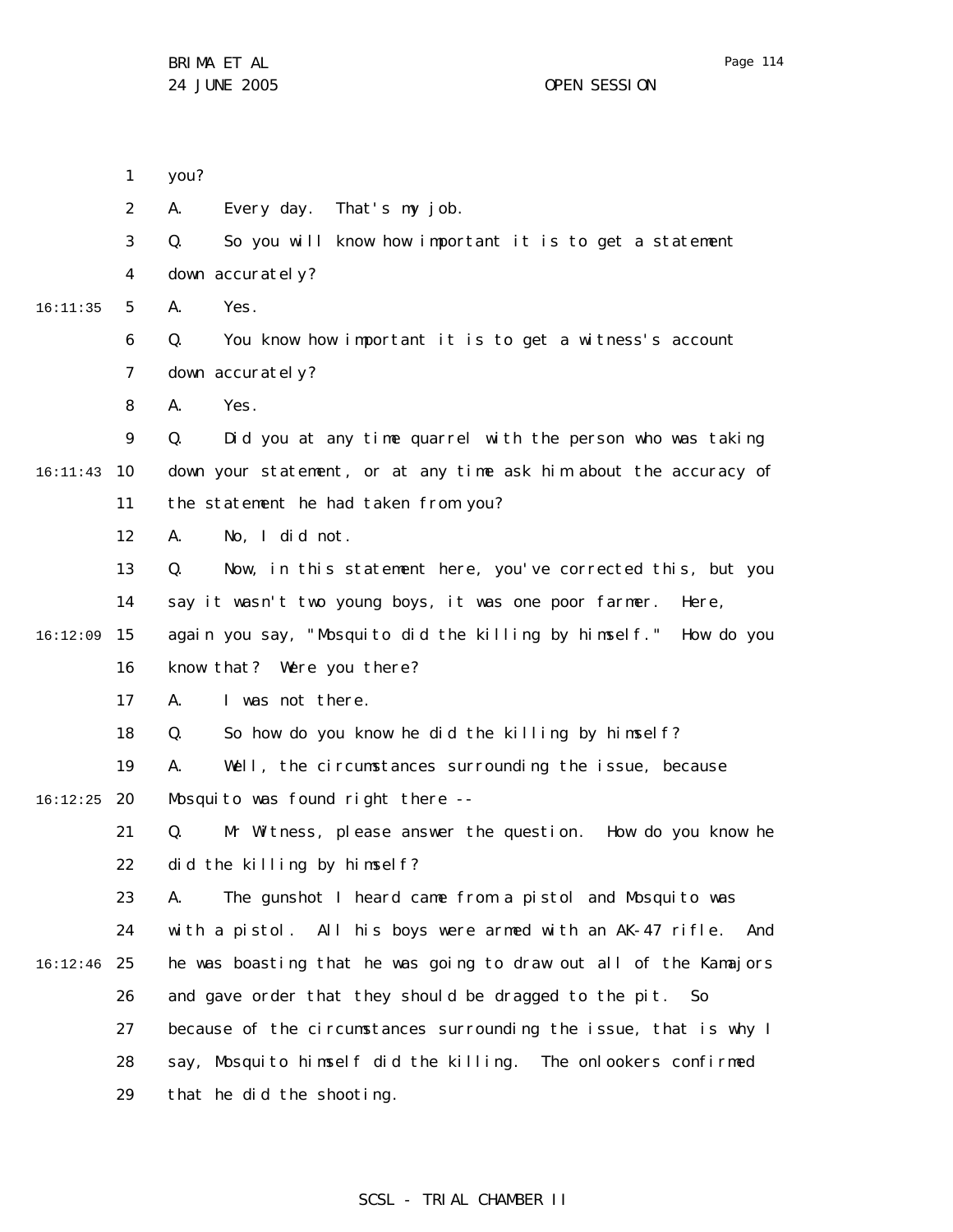|          | $\mathbf{1}$   | Can I just ask you this, I'm just curious: are you an<br>Q.         |  |  |  |
|----------|----------------|---------------------------------------------------------------------|--|--|--|
|          | 2              | expert in guns and ammunition?                                      |  |  |  |
|          | 3              | Well, I'm not an expert, but at least I'm conversant with<br>А.     |  |  |  |
|          | $\overline{4}$ | the guns.                                                           |  |  |  |
| 16:13:13 | 5              | Are you trained in different types of guns and gunshots?<br>Q.      |  |  |  |
|          | 6              | Yes, I'm well trained in musketry and in firing.<br>А.              |  |  |  |
|          | 7              | Now, I think you answered my colleague the issue whether it<br>Q.   |  |  |  |
|          | 8              | is ICRC and Medecin Sans Frontiers, you can't be sure which?        |  |  |  |
|          | 9              | Yes.<br>А.                                                          |  |  |  |
| 16:13:45 | 10             | A report was made to the police?<br>Q.                              |  |  |  |
|          | 11             | Yes, exactly.<br>Α.                                                 |  |  |  |
|          | 12             | Q.<br>And you don't have access to that report now; that's your     |  |  |  |
|          | 13             | evidence, is it?                                                    |  |  |  |
|          | 14             | No, no.<br>А.                                                       |  |  |  |
| 16:14:01 | 15             | You told us this happened in late 1997. When you were<br>Q.         |  |  |  |
|          | 16             | giving evidence this morning, you said that particular incident,    |  |  |  |
|          | 17             | the incident with the theft from this NGO happened in late 1997?    |  |  |  |
|          | 18             | Yes.<br>А.                                                          |  |  |  |
|          | 19             | Was that after the rainy season?<br>Q.                              |  |  |  |
| 16:14:14 | 20             | Almost, yes.<br>Α.                                                  |  |  |  |
|          | 21             | Had the rainy season ended?<br>Q.<br>Almost after.                  |  |  |  |
|          | 22             | September.<br>А.                                                    |  |  |  |
|          | 23             | Q.<br>You're giving now September. Okay, this morning you           |  |  |  |
|          | 24             | said November.                                                      |  |  |  |
| 16:14:23 | 25             | Yes.<br>Α.                                                          |  |  |  |
|          | 26             | Q.<br>In your witness statement --                                  |  |  |  |
|          | 27             | The rain ends September.<br>А.                                      |  |  |  |
|          | 28             | Q.<br>Hang on a minute, let me just finish the question, sir.       |  |  |  |
|          | 29             | Let me just finish the question.<br>This morning you said November. |  |  |  |

## SCSL - TRIAL CHAMBER II

Page 115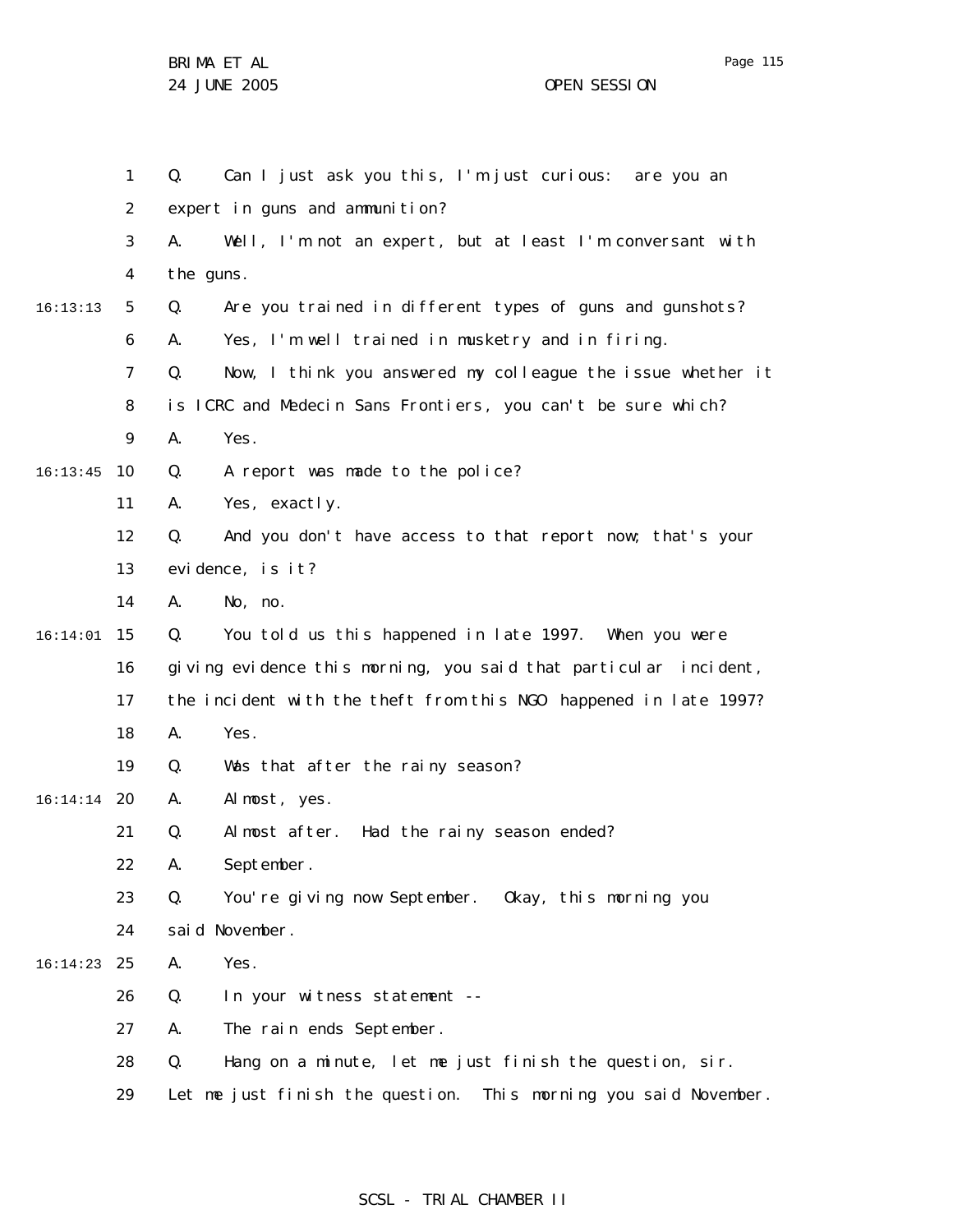1 2 3 4 5 6 7 8 9 10 16:15:03 11 12 13 14 15 16:15:19 16 17 18 19 20 16:15:35 21 22 23 24 25 16:16:03 26 27 28 29 16:14:42 Now you've just said September. A. No, the rain ends in September in our country here. Q. Sorry, sir let me finish the question then you can answer me. You wouldn't be able to answer me unless I finish the question. It is not a trick question, please. September now, November this morning and, in your statement, the one which was read out to you by my colleague, you said this occurred around August 1997, "It was raining heavily at the time." Exactly when did this incident happen? Do you see my question now. You have given three different months. A. That is why I always say "about". I cannot be precise. This is a very long time. Q. Mr Witness, I appreciate it is a long time. We know you cannot be precise about everything. Like I said to you, you are a police officer. You must appreciate the importance of accuracy. If you cannot actually give precise evidence, then please say so. A. No, I do. That is why we record everything. If the materials are available, that would have been an easier job. But everything was destroyed. We have everything to record, but it was destroyed. Q. So if everything was destroyed and you are giving evidence now off the top of your head, or just what you can recollect, it's fair to say that you haven't been very accurate with this Court and your evidence now, have you? A. Like in dates, yes, like in dates. But I'm accurate over the actions that they did. But the dates, I cannot say it from off head. Q. I put it to you, Mr Witness, we cannot rely upon anything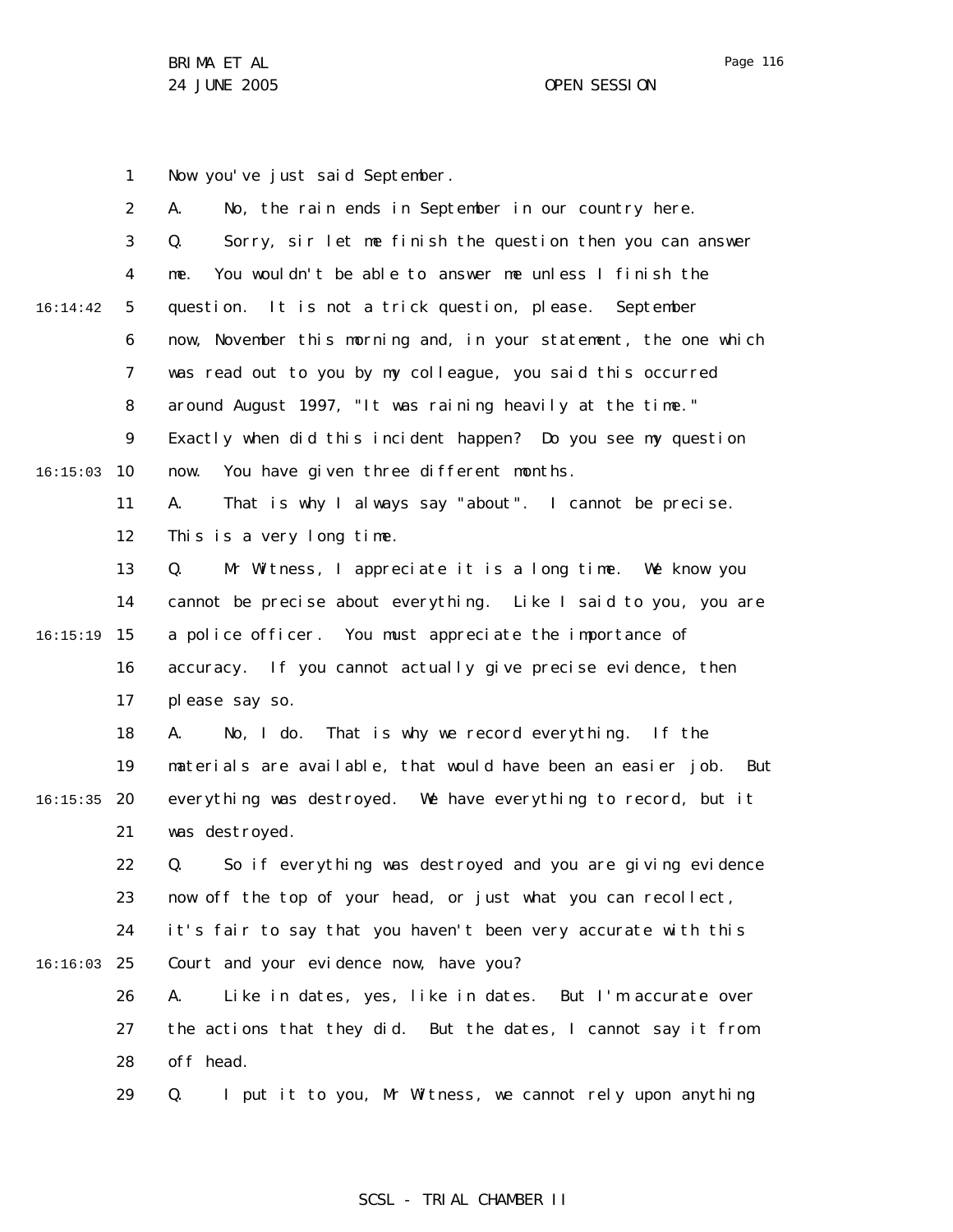1 2 3 4 5 6 7 8 9 10 16:16:56 11 12 13 14 15 16:17:12 16 17 18 19 20 16:17:36 21 22 23 24 25 16:17:56 26 27 28 29 16:16:44 you have said today in evidence? A. I wish I had a video camera at that time. I would have produced the correct picture to you so you would believe. Q. Mr Witness, please just answer the question. Whether you had a video camera or not really is not the answer. A. I have told this Court the truth and nothing but the truth, so help me God. Q. Now, during the period that this was happening, May 1997 to February 1998, did you leave Kenema? You have told us at the beginning of the coup you were in Freetown and then you left to go to Kenema. Since you went to Kenema, did you leave at all? A. Throughout that period I was in Kenema. Q. After February 19th, when was the first time that you left Kenema? A. When the Kamajors enter and took over the entire Kenema township. That was a Sunday, so I went into hiding. Monday, the AFRC and juntas returned, apparently, to take Kenema - to retake Kenema township. So in the evening hours I escaped. I went out of Kenema to a nearby village. Q. That was when? What month?  $[TB240605F - JM]$ A. That was, I think, early March. Either late February or early March when the Kamajors entered the township. Q. If I read this to you, will it ring a bell - page 7303, Your Honours, paragraph 10 - "We pulled out of Kenema in February 1998 because we had heard about Operation Pay Yoursel f. Mosquito had taken an ambulance from the government hospital, went around town announcing that there was a final operation, a final push to get all the properties and whatnot. This was Operation Pay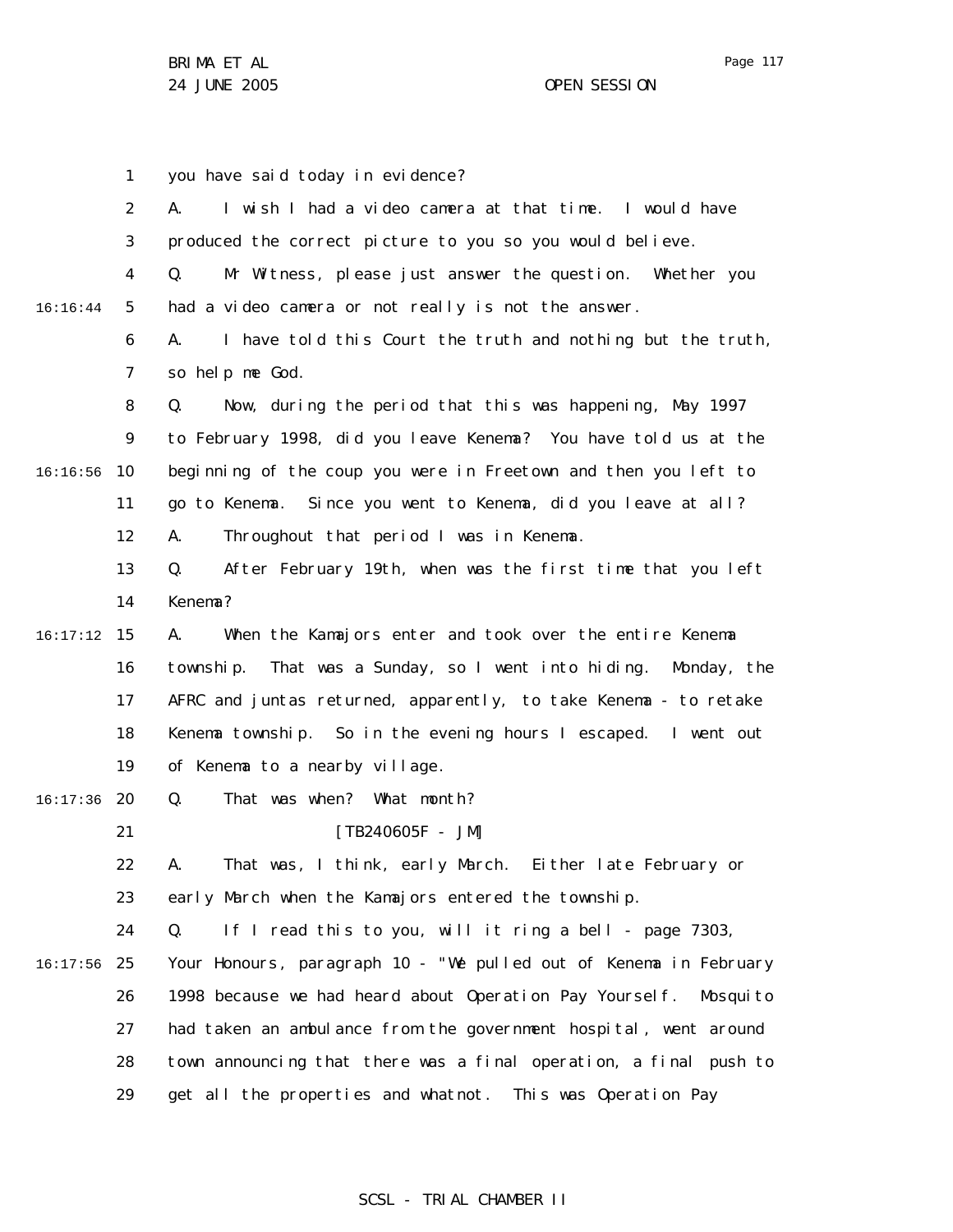1 2 3 4 5 6 7 8 9 10 16:18:54 11 12 13 14 15 16:19:09 16 17 18 19 20 16:19:35 21 22 23 24 25 16:19:55 26 27 28 16:18:32 Yourself to loot everything before they pulled out of Kenema. We heard about this and fled to save our lives, but our property was all looted when we returned." Did you pull-out in February 1998? A. Yes, at that time we went to RTI camp, it's outskirts of Kenema, and we returned the following day. The final pull-out was either late in February or early March, and finally left Kenema township. Q. In this statement I've just read to you, you haven't mentioned anything about running away from the Kamajors. A. From the Kamajors? Q. Yes, you've said you ran away because the Kamajors entered on a Sunday. A. Yes. Q. In this statement, you didn't mention that. There's nothing about the Kamajors running. Let me ask you this: Why did you run away when the Kamajors were coming? A. Because we've already had intelligence that some police officers betray their colleagues by joining forces with the rebel and the juntas. So when they come, they will teach every police officer a lesson. So there is no need for me to sit down and wait for the Kamajor to come and cut off my head. That's why I went into hiding. Q. Mr Witness, I put it to you that the reason why you had to run away was because you were a AFRC/RUF collaborator. That's the reason why you had to run away from the Kamajors. You were working for them and you were working with them. Isn't that the case?

29 A. That is not the case, My Lord.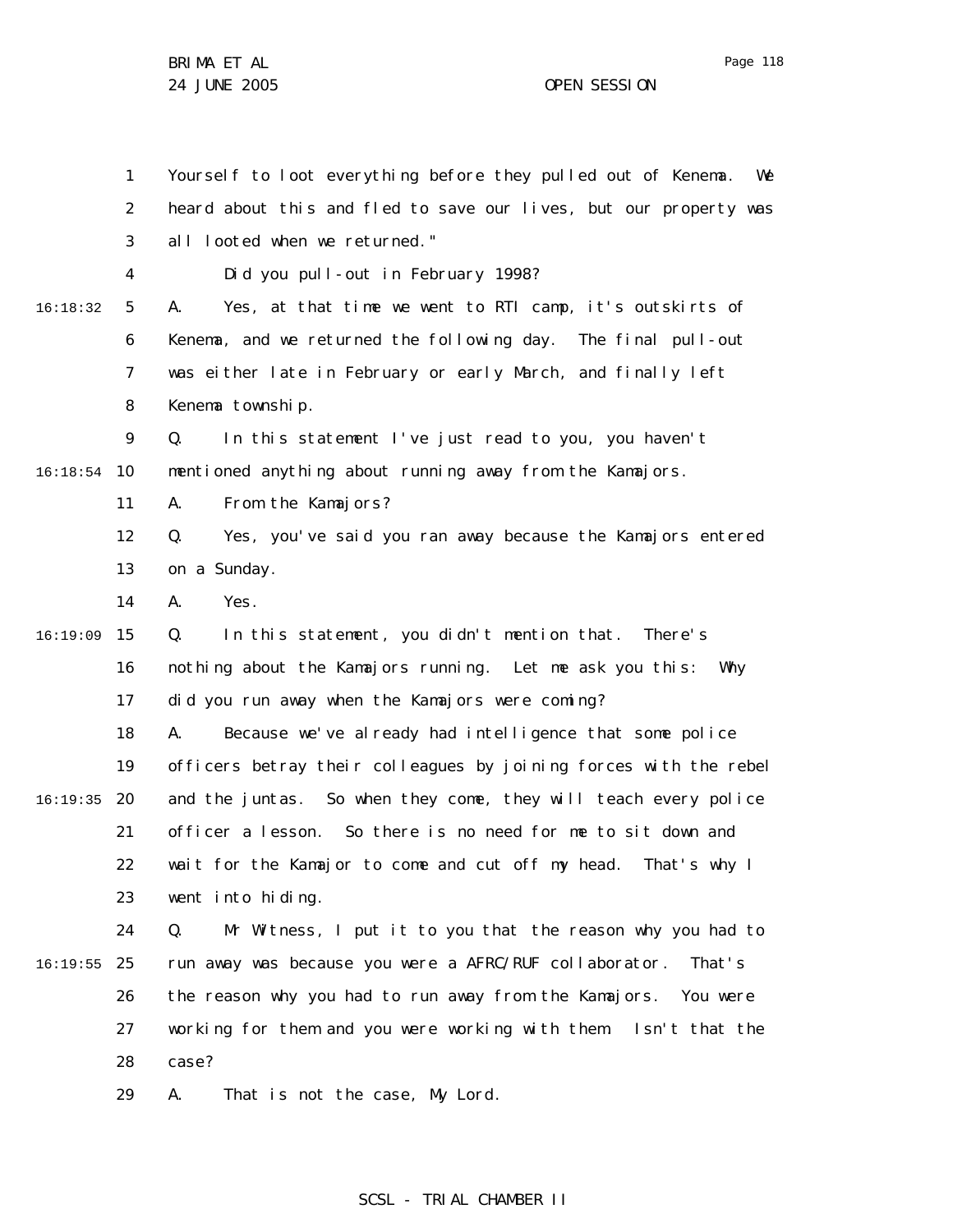Page 119

|          | 1  | You're Mosquito's friend. You said they were your<br>Q.                     |
|----------|----|-----------------------------------------------------------------------------|
|          | 2  | brothers.                                                                   |
|          | 3  | That is argumentative.<br>MR WERNER:                                        |
|          | 4  | THE WITNESS:<br>All of them were my brothers.                               |
| 16:20:18 | 5  | MR WERNER:<br>That is argumentative.                                        |
|          | 6  | THE WI TNESS:<br>All of them. They were friends, they were                  |
|          | 7  | brothers.                                                                   |
|          | 8  | MS THOMPSON:                                                                |
|          | 9  | Q.<br>They were friends and they were brothers?                             |
| 16:20:24 | 10 | Yes.<br>А.                                                                  |
|          | 11 | Q.<br>That's why you ran away. Isn't that the case?                         |
|          | 12 | PRESIDING JUDGE:<br>He has answered the question,                           |
|          | 13 | Ms Thompson.                                                                |
|          | 14 | MS THOMPSON:                                                                |
| 16:20:36 | 15 | Now, you've answered this -- well, some of this in<br>Q.                    |
|          | 16 | evidence-in-chief and when you were giving answers to my learned            |
|          | 17 | friend about the diary. When you went to the police station and             |
|          | 18 | found these documents on fire, were you the only police officer             |
|          | 19 | present?                                                                    |
| 16:20:59 | 20 | All of us were there. We gathered around, we tried to pick<br>А.            |
|          | 21 | some of the important documents from the fire.                              |
|          | 22 | So apart from this diary which was saved and which has no<br>$\mathbf{0}$ . |
|          | 23 | burn marks on it, you'll agree with me, because you saw it this             |
|          | 24 | morning, didn't you, it has no burn marks on it?                            |
| 16:21:16 | 25 | Yes. It was lying apart.<br>А.                                              |
|          | 26 | Okay. So apart from this diary were you able to save case<br>Q.             |
|          | 27 | files, for example?                                                         |
|          | 28 | Yes, some case files were saved.<br>А.                                      |
|          | 29 | So other documents were saved?<br>Q.                                        |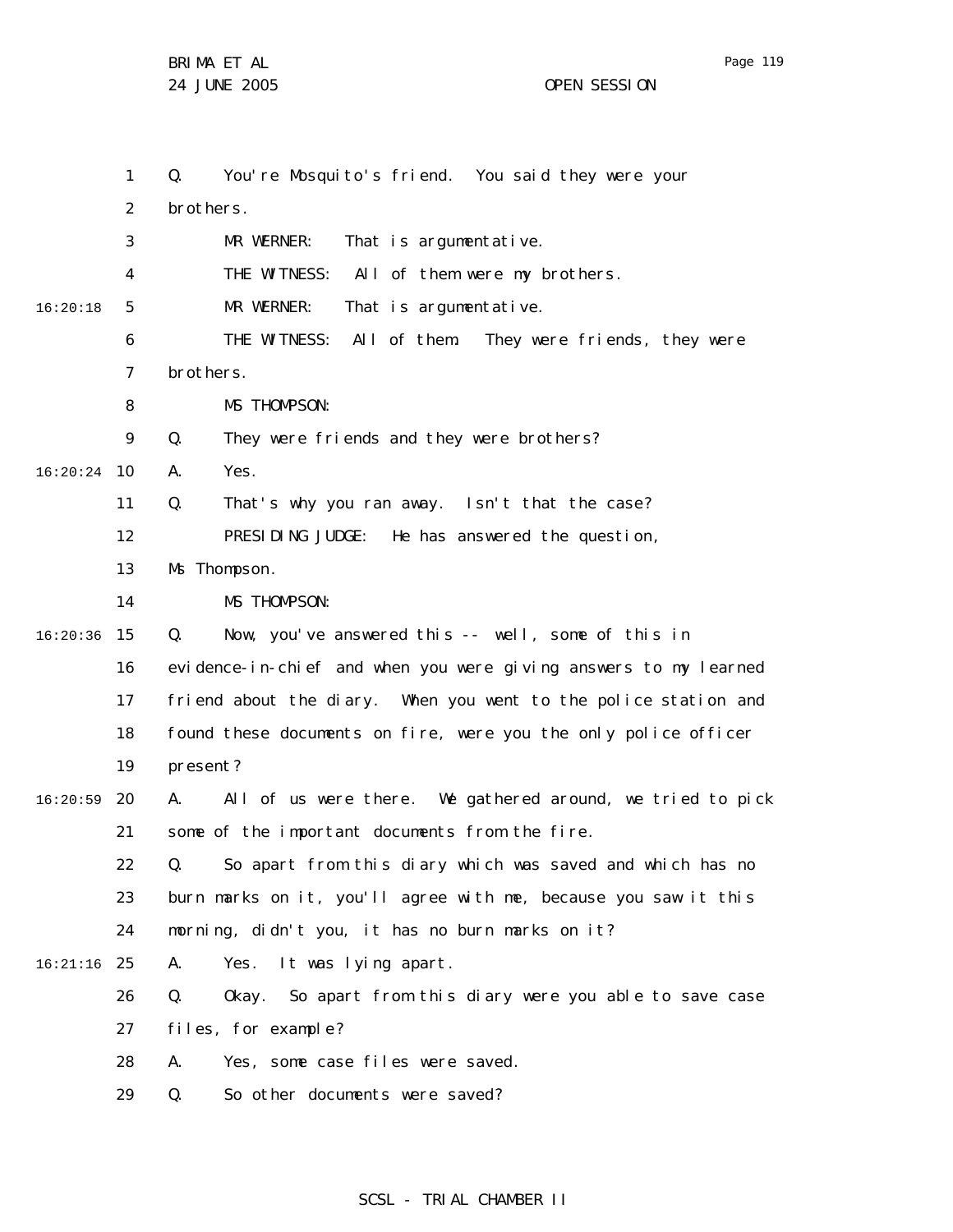|          | 1  | А.      | Yeah.                                                           |
|----------|----|---------|-----------------------------------------------------------------|
|          | 2  | Q.      | Once you got hold of that diary what did you do with<br>0kay.   |
|          | 3  | it?     |                                                                 |
|          | 4  | А.      | I kept it safely.                                               |
| 16:21:38 | 5  | Q.      | Where?                                                          |
|          | 6  | А.      | I know the place. You have to be careful. Otherwise, they       |
|          | 7  |         | kill you for nothing.                                           |
|          | 8  | Q.      | I'm not asking you to specify your house or something like      |
|          | 9  |         | that. I mean, was it kept in your office or in a safe?          |
| 16:21:57 | 10 | А.      | In my house.                                                    |
|          | 11 | Q.      | In your house. Why did you not give it to the exhibit           |
|          | 12 |         | clerk, because before you told us that the exhibit clerk was    |
|          | 13 |         | responsible for these sort of things. Why did you not surrender |
|          | 14 |         | it to the exhibit clerk?                                        |
| 16:22:12 | 15 | А.      | By them, all of them have gone into safe haven.<br>The          |
|          | 16 |         | exhibit clerk was not there. The majority of the personnel were |
|          | 17 |         | out of town.                                                    |
|          | 18 | Q.      | But other officers were present at this time, were they         |
|          | 19 | not?    |                                                                 |
| 16:22:27 | 20 | А.      | Yes, my staffs were present.                                    |
|          | 21 | Q.      | Members of your staff were present?                             |
|          | 22 | А.      | Yes.                                                            |
|          | 23 | Q.      | What about your superiors, were they present?                   |
|          | 24 | Α.      | Well, some came to the station later.                           |
| 16:22:40 | 25 | Q.      | Did you say to your superiors, then, that I have saved the      |
|          | 26 | di ary? |                                                                 |
|          | 27 | А.      | Yes.                                                            |
|          | 28 | Q.      | I have got it?                                                  |
|          | 29 | А.      | Direct to the OCC when he came to the office later,<br>Yes.     |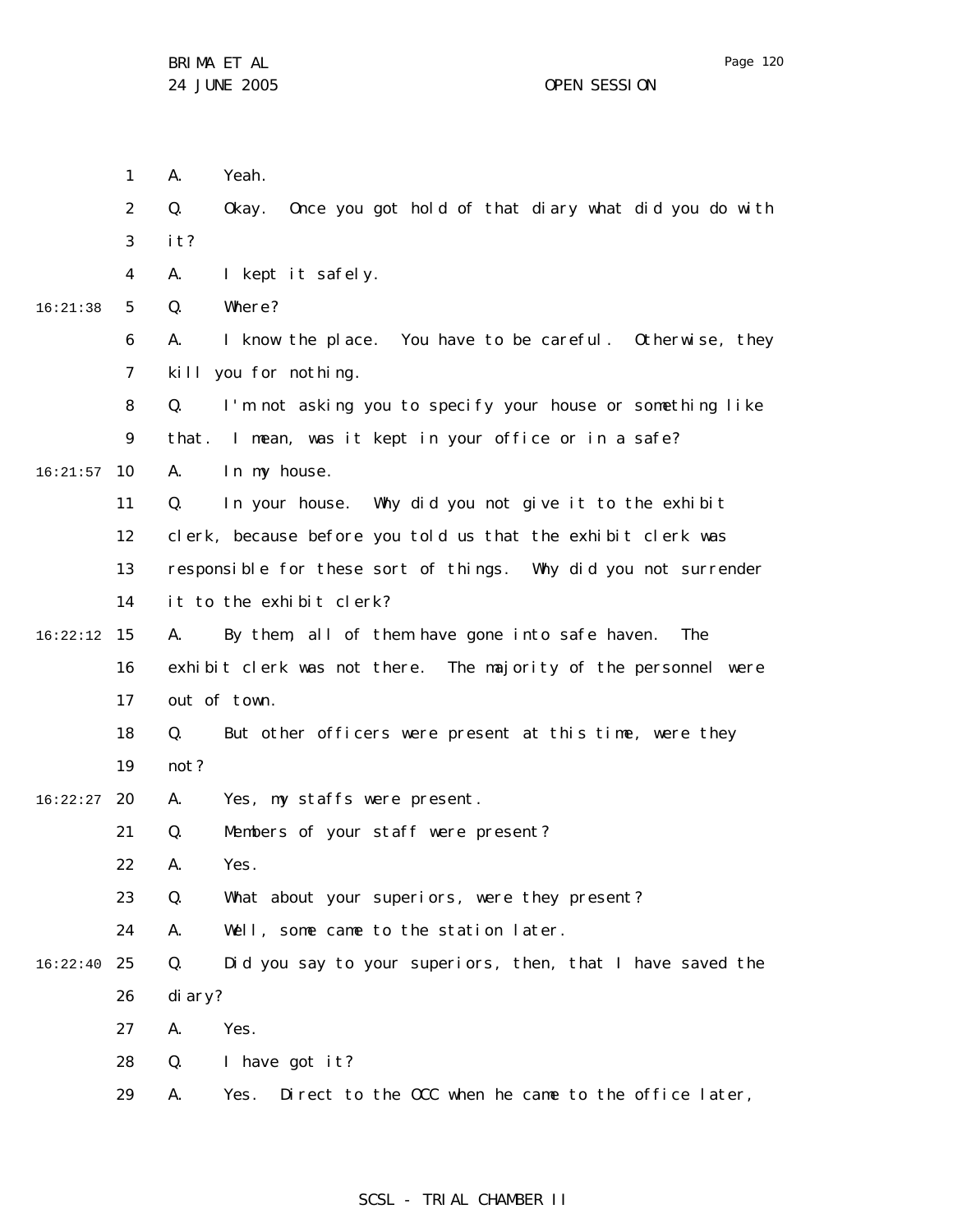Page 121

1 2 3 4 5 6 7 8 9 10 16:23:17 11 12 13 14 15 16:23:39 16 17 18 19 20 16:23:59 21 22 23 24 25 16:24:18 26 27 28 29 16:23:05 and he asked that I should keep it safe. Q. So you were keeping this diary on the command of your OC? A. Yes. Q. And you kept it and you surrendered it to the Special Court? A. Yes. Q. Okay. Now, in all that time that you kept that diary, did you once look at it, just look at the entries, go through the entries in that diary? A. Yeah, I was more concerned about the entry in respect of BS Massaquoi and others. Q. When did you realise that those entries would be important entries? A. Because I knew one day this case would come up, and that diary is a documentary evidence. It is important to tender in evidence. That was why I kept it. Q. You knew one day that which case would come up? A. The war tribunal. Q. When did you first hear about the world tribunal -- war tribunal? A. I've read about it. After any war there must be a tribunal to try people who are involved. Q. Mr Witness, you probably know more than we do but when did you first hear that there was going to be a war tribunal? A. I know about war tribunal before this time. Q. Before which time? A. Long ago. Q. Long ago when? A. Before our own war.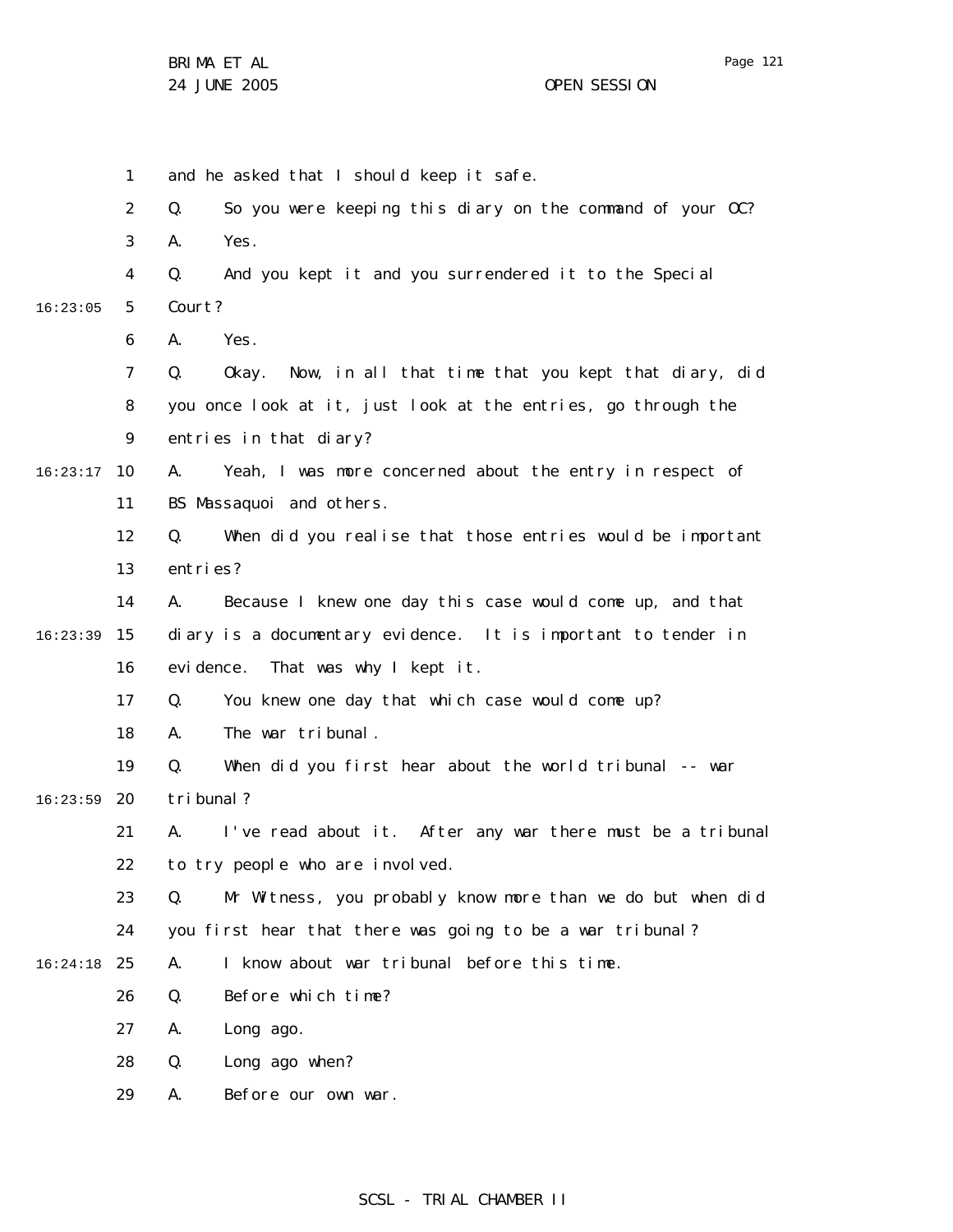|          | $\mathbf{1}$   | I'm not asking you about war tribunals in general. I'm<br>Q.      |
|----------|----------------|-------------------------------------------------------------------|
|          | 2              | asking you about the war tribunal for the war which you know      |
|          | 3              | about, this war, the war that we are here about. When did you     |
|          | 4              | first know about that?                                            |
| 16:24:40 | 5              | That there would be a case after the war?<br>А.                   |
|          | 6              | Yes.<br>Q.                                                        |
|          | $\overline{7}$ | А.<br>I'm fully aware of that.                                    |
|          | 8              | When?<br>Q.                                                       |
|          | 9              | From secondary school days I know that if a war break out<br>А.   |
| 16:25:00 | 10             | and after the war all those involved will be prosecuted in court. |
|          | 11             | I know of that.                                                   |
|          | 12             | Mr Witness, perhaps let's try it this way. When did this<br>Q.    |
|          | 13             | fi re happen?                                                     |
|          | 14             | When the Kamajor came in to rescue BS Massaquoi and<br>А.         |
| 16:25:16 | 15             | Brima Kpaka and others.                                           |
|          | 16             | When? Give me a month if you cannot give me an exact date.<br>Q.  |
|          | 17             | That was in February. It was on a particular Sunday.<br>А.        |
|          | 18             | In February.<br>Q.                                                |
|          | 19             | I think that diary -- that diary is supposed to help us<br>А.     |
| 16:25:31 | 20             | with the date.                                                    |
|          | 21             | This fire, that's what I'm asking you about.<br>Q.                |
|          | 22             | А.<br>Yes.                                                        |
|          | 23             | Q.<br>Okay. Can you remember what month it took place?            |
|          | 24             | Α.<br>February.                                                   |
| 16:25:43 | 25             | Q.<br>February, fine. In February of 1998 -- am I right in        |
|          | 26             | saying 1998?                                                      |
|          | 27             | Α.<br>You're correct.                                             |
|          | 28             | Yes. In February 1998 did you know they were going to have<br>Q.  |
|          | 29             | a war tribunal in Sierra Leone?                                   |

## SCSL - TRIAL CHAMBER II

Page 122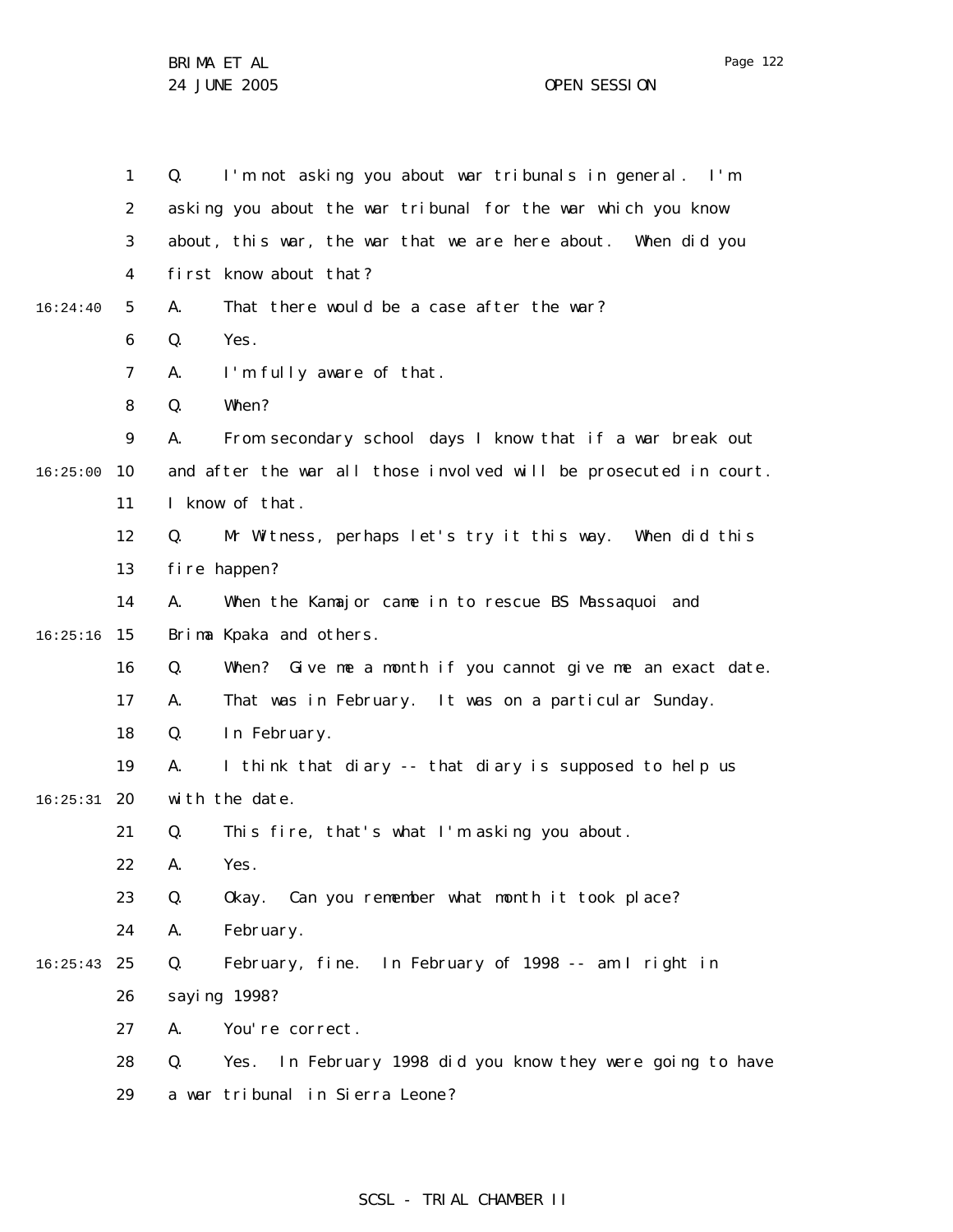1 2 3 4 5 6 7 8 9 10 11 12 13 14 15 16:26:54 16 17 18 19 20 16:27:09 21 22 23 24 25 16:27:27 26 27 28 29 16:26:10 16:26:26 A. I even know before that time. Q. Then you would have been let into a secret which we were not. A. I even know before that time. MR HODES: Your Honours, I'm going to object to Defence counsel's comments with regards to responses. PRESIDING JUDGE: I have already mentioned there will be none of these facetious remarks. I mentioned that yesterday and it applies to all counsel. MS THOMPSON: Yes, Your Honour. Q. Now, in this diary, did you check -- apart from the reference to BS Massaquoi did you check to see in this diary whether there were reports which you did not enter but reports of looting, for example, of murders, that sort of thing? Did you check? A. No. Most of the looting cases were reported at the general charge office. We operate two diary. We operate one at the CID, the general duty operate one. Q. Well, did you check for murder? A. No, I didn't. For murder? Yes. Q. You checked that diary for murder? A. Yes, there were a series of murder cases. Q. And did you note those entries in that diary? A. The problem here is that those diaries have been destroyed. Otherwise --Q. No, I'm not asking about other diaries, Mr Witness -- A. This particular diary? Q. -- I am asking about this particular diary. A. No, I did not check.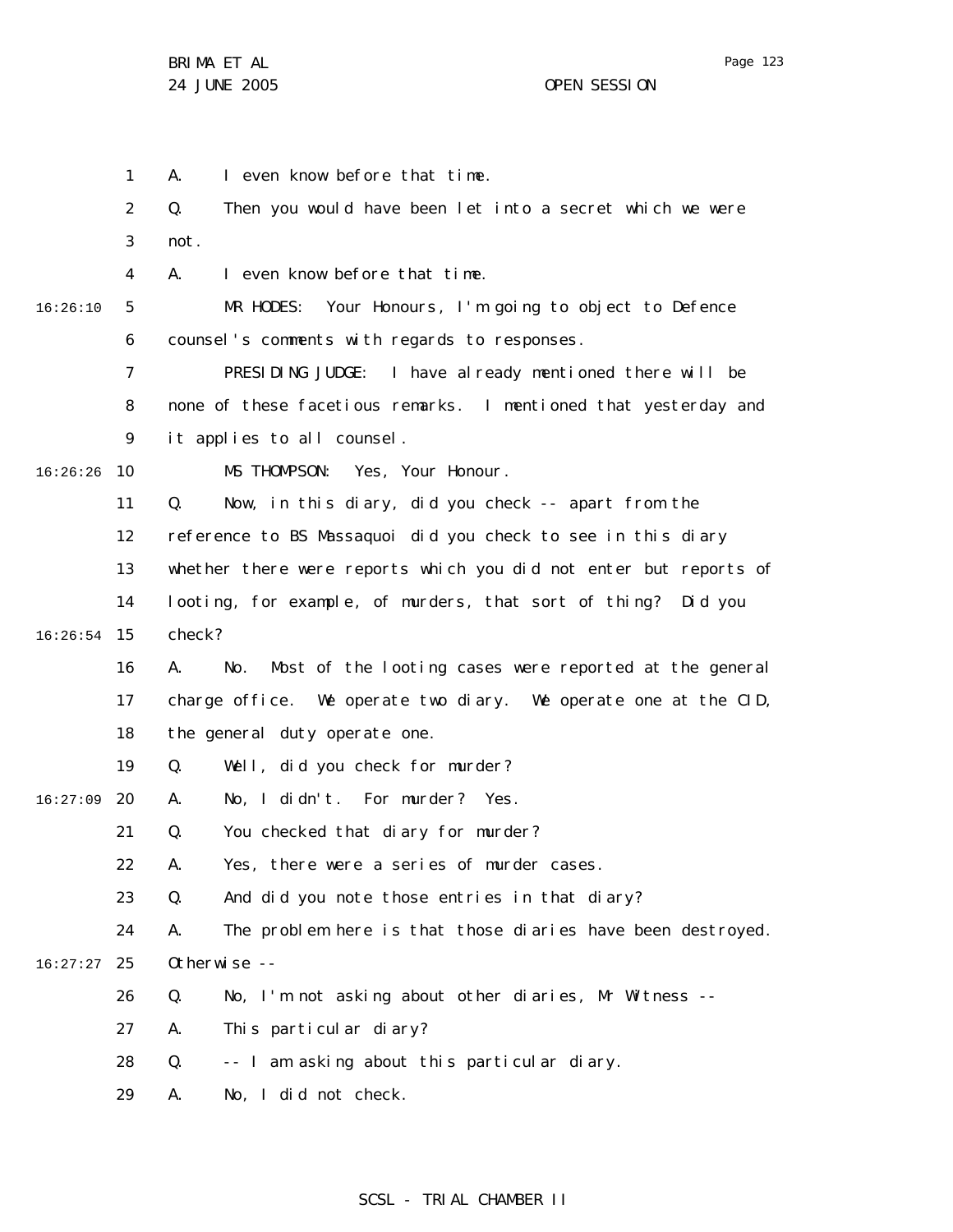1 2 3 4 5 6 7 8 9 10 16:27:57 11 12 13 14 15 16:28:14 16 17 18 19 20 16:28:27 21 22 23 24 25 16:28:38 26 27 28 29 16:27:46 Q. You did not check. So you weren't interested in whether this war tribunal that you'd known about would be interested in murders committed by these rebels? A. Yes. Q. You were interested? A. Yes. Q. But not enough for you to check to see whether those entries were in the diary? A. They were there, but the diary was destroyed. Q. No, I'm asking about this particular diary, the one which you have tendered in court. We take it the others were destroyed, I'm talking about this one. You did not check this one to see whether there were entries of murders and that sort  $of --$ A. No, that's what I'm saying. I didn't check. But the past diary had reports of murder cases. MS THOMPSON: Thank you. I have no further questions for this witness. PRESIDING JUDGE: Mr Fofanah. MR FOFANAH: Thank you, Your Honour. CROSS-EXAMINED BY MR FOFANAH : Q. Good afternoon, Mr Witness. A. Good afternoon. Q. I have only a few questions for you. Mr Witness, when you were testifying this morning you indicated to the Court that you were in Kenema throughout the nine months period of the AFRC/RUF presence there; is that the case? A. Yes, you're correct. Q. And you even went further to state that you were there from

### SCSL - TRIAL CHAMBER II

Page 124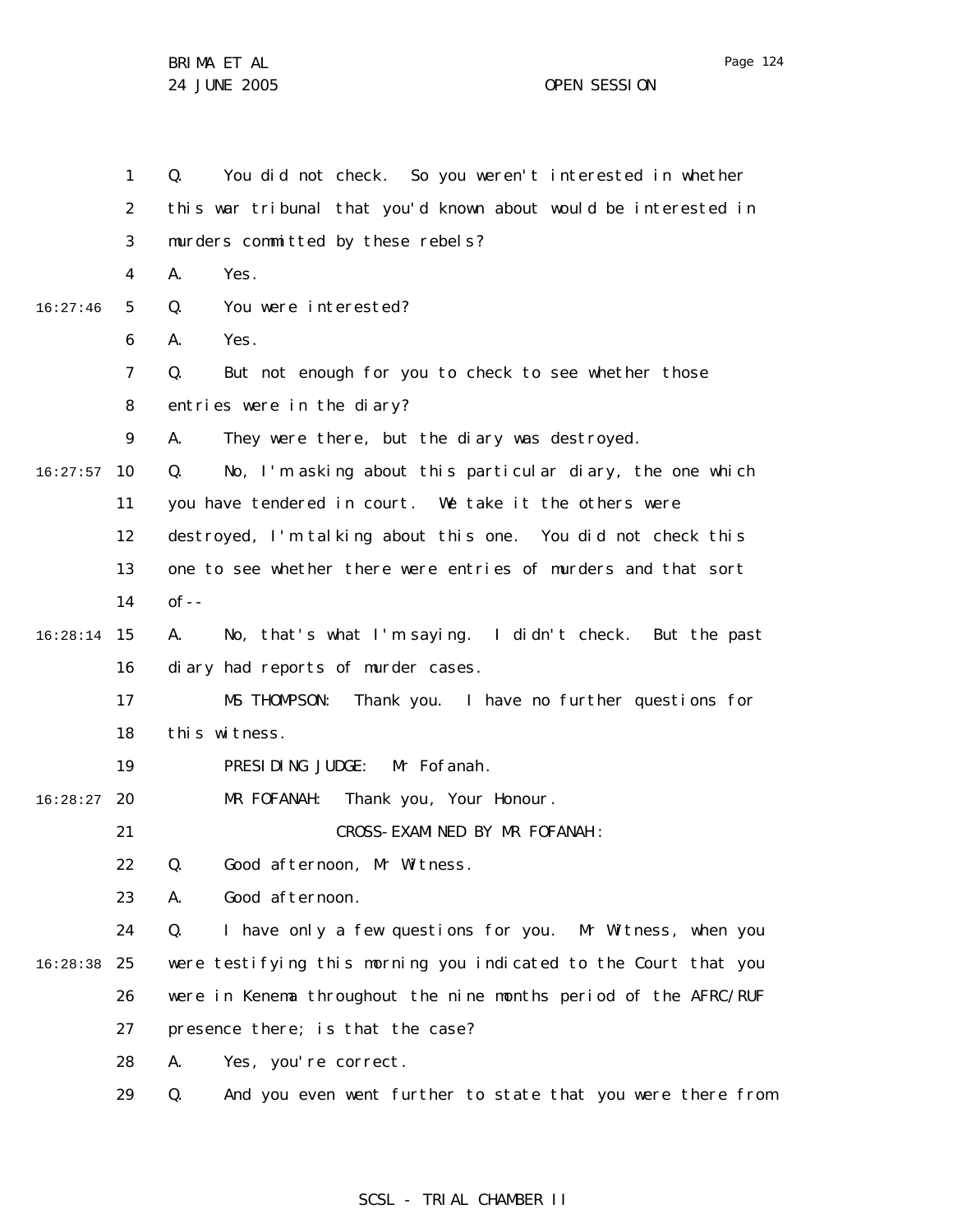1 2 25th -- you said that period started from 25th May 1997 to February 1998.

3 4 5 6 16:29:27 A. February 24th, May 1997, I left Kenema for Freetown. I was in Freetown when the coup took place on 25th May 1997. I was trapped down here in Freetown for about a week before ever I was able to return to Kenema under hard constraints.

7 8 9 10 16:29:47 Q. Yes, but I'm just saying you said you were in Kenema this morning. You said you were in Kenema for a period of nine months and you described that nine months period when the AFRC and RUF were occupying Kenema as starting from 25th May 1997.

> 11 12 13 A. No, I didn't say so. I said I was here when the coup take place. I was trapped here for about a week. After that, I was able to return to Kenema under hard constraints.

14 Q. I know that, Mr Witness. I know that.

15 16:30:06 16 A. From that time, I did not go anywhere. I was there until the last day of the AFRC rule.

> 17 18 19 Q. So when did this nine months period start when, according to you, the AFRC/RUF were at Kenema? When did the nine months period start?

20 16:30:31 A. From the day they took over.

> 21 Q. Was that on 25th May 1997?

22 A. Yes, you're correct.

23 24 25 16:30:48 Q. So, Mr Witness, you agree with me that you were not in Kenema for the entire nine months' period that you referred to. Not so? Given that you spent at least a week from Freetown.

26 A. Yes, you're correct.

27 28 29 Q. So why did you say that you were in Kenema for the whole of the nine months' period that the AFRC and RUF, according to you, were in Kenema?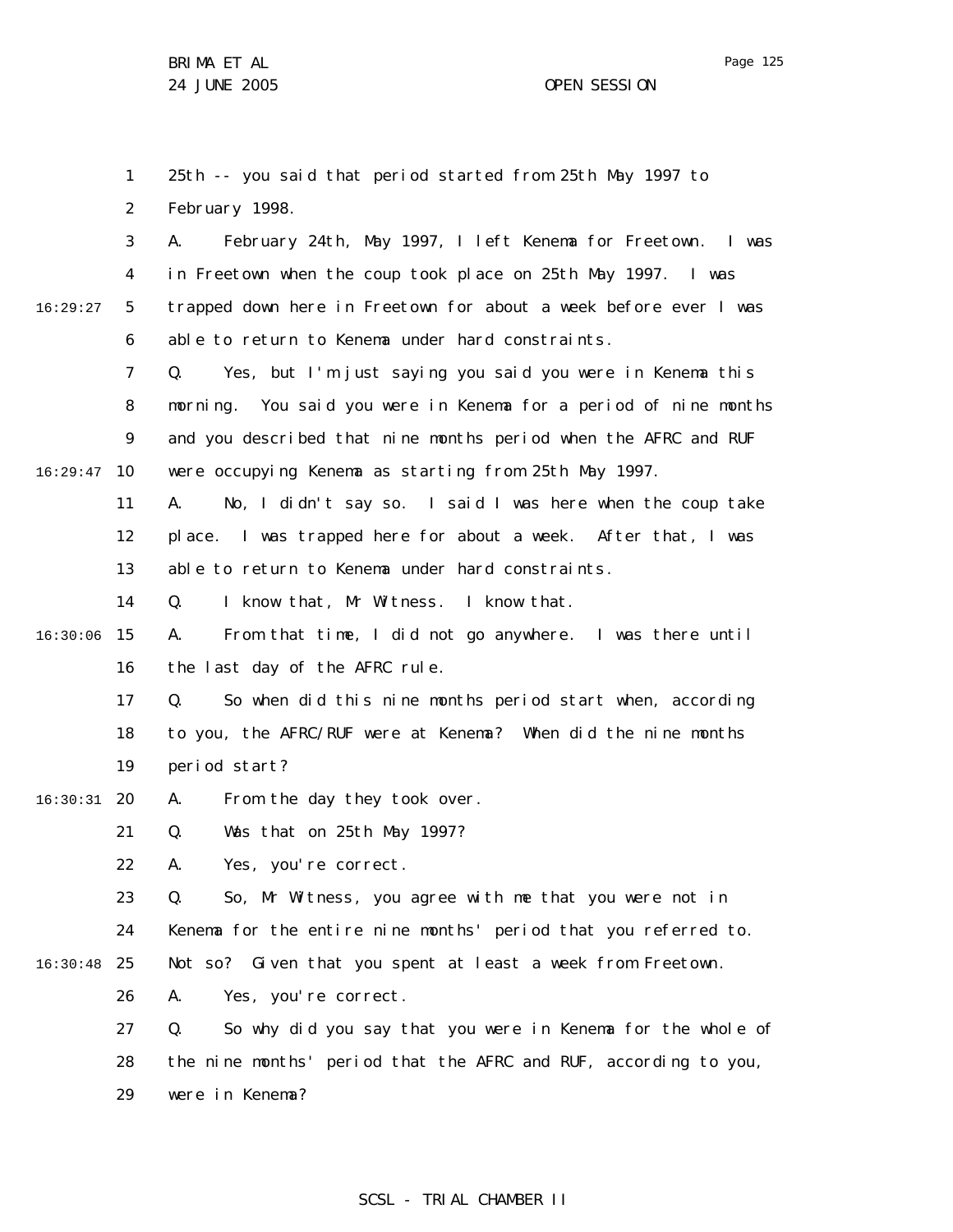Page 126

1 2 3 4 5 6 7 8 9 10 16:31:57 11 12 13 14 15 16:32:14 16 17 18 19 20 16:32:34 21 22 23 24 25 16:32:48 26 27 28 29 16:31:27 A. Well, perhaps that was a mistake. But I was in Freetown when the coup occurred. It was about a week before I was able to return to Kenema. Q. And you made that mistake this morning, not so, under oath? A. But to start with, my statement, I said I was in Freetown when the coup took place. And I later returned after a week to Kenema. From that point, I didn't go anywhere again. I was there throughout that period . Q. Mr Witness, you've told us that you were merely working as a civil servant during that period at Kenema and you were never associated with any of these forces? A. At all. Q. Now, given the scenario that you've described, kind of horrors according to you that pervaded Kenema, did you feel frightened and threatened when you were working with the AFRC/RUF there? A. No. Because I was having a very strong mind. I didn't like what they were doing. That is why I intervened in some cases to stop them. I was not frightened. I was not afraid. Q. Were you relaxed? A. Yes. Q. So you were only frightened when the Kamajors came to attack. Not so? A. Even that, I was not frightened. Q. But you've just told the Court that you ran away. You were frightened and you ran away -- A. Yes. I went into hiding with my family, but I was not frightened. Q. Mr Witness, do you recall that there was some form of civil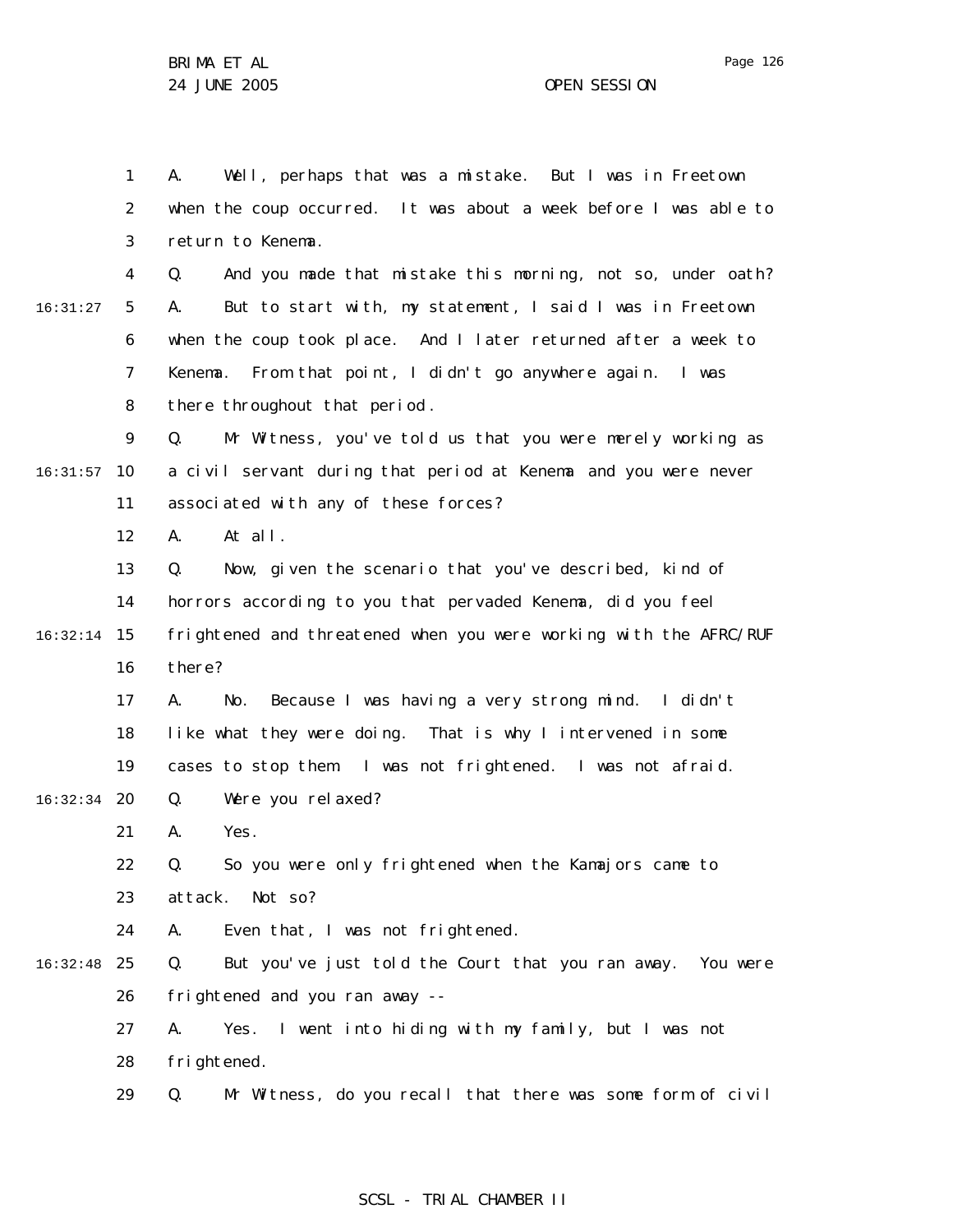1 2 3 4 5 6 7 8 9 10 16:33:40 11 12 13 14 15 16:34:05 16 17 18 19 20 16:34:23 21 22 23 24 25 16:34:36 26 27 28 16:33:23 disobedience during the AFRC/RUF period? A. Yeah. Q. And to the best of your knowledge, are you aware that some policemen refused to work during that period? A. Yes. Q. Was it comfortable for you to continue to work in those circumstances? A. Yes, to save my people. And I did save thousands of people, yes. Q. Mr Witness, you've told the Court that throughout this period, Sam Bockarie, alias Mosquito, was in Kenema. Not so? A. Throughout? Q. The nine months' period. A. He was in charge of his rebels in Kenema, but he used to travel to Freetown, Kailahun. He used to travel on and off, on and off. Q. To be fair with you, you have actually said that he went out on one or two occasions. But will you agree with me if I say that during this period, Sam Bockarie was in total control and command of the fighters at Kenema? A. You are very correct. Q. And to the best of your knowledge, he was RUF. Not so? A. Yes. MR FOFANAH: Thank you. No further questions. PRESIDING JUDGE: Re-examination, counsel. MR WERNER: The Prosecution has no re-examination for this witness. PRESIDING JUDGE: Just a minute.

> 29 [Trial Chamber confers]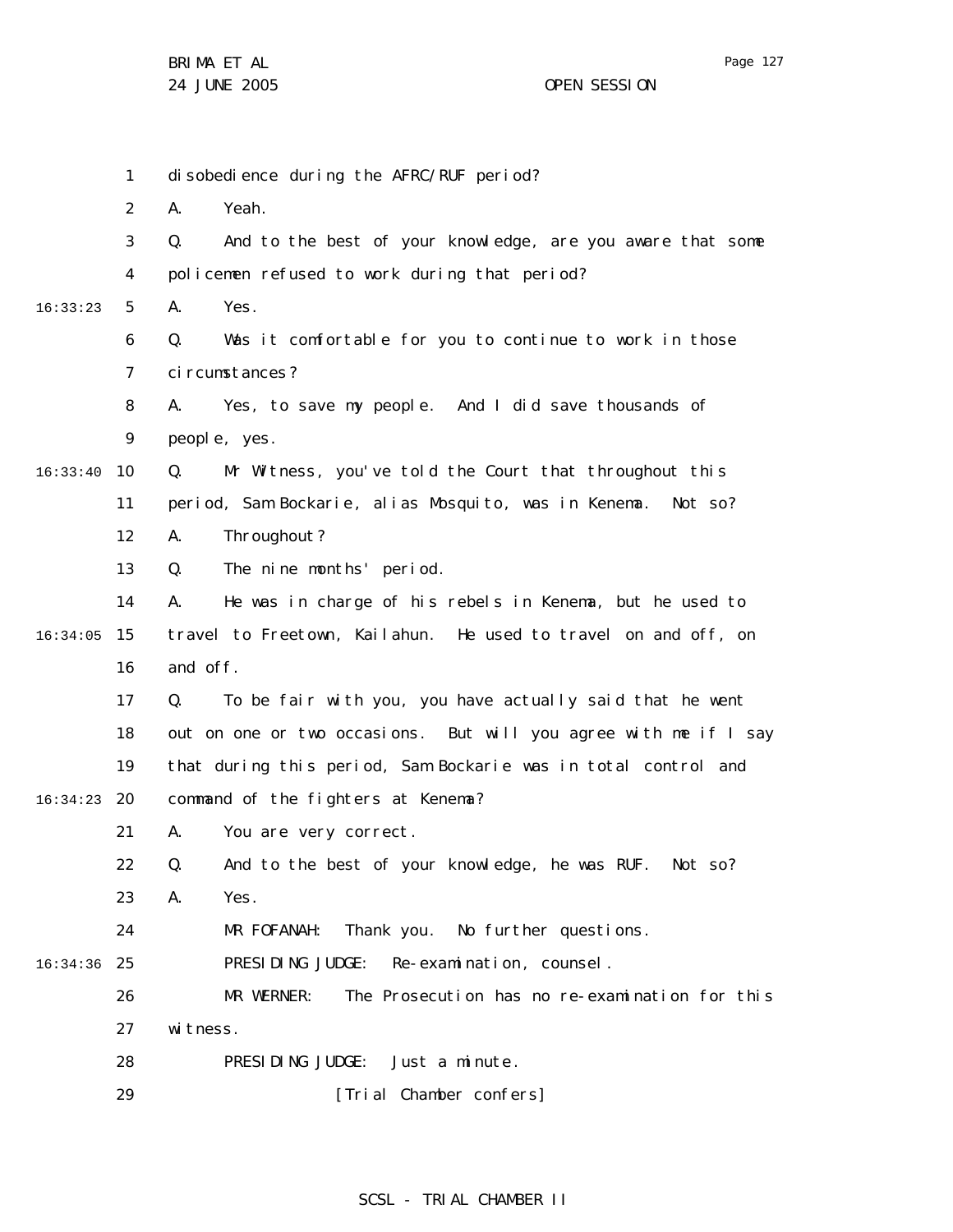Page 128

1 2 3 4 5 6 7 8 9 10 16:36:03 11 12 13 14 15 16:37:21 16 17 18 19 20 21 22 23 24 25 26 27 28 29 16:35:40 MS THOMPSON: Your Honour, your mic is on. PRESIDING JUDGE: Sorry. Thank you, Mr Witness. That is the end of your evidence. There are no further questions, and we are grateful for you coming in and giving your evidence today. You're at liberty to leave the Court. I think the curtains will have to be closed, is that right, Mr Court Attendant , to allow the witness to leave the Court? I think the appropriate thing to do in the circumstances given the time is to adjourn until Monday morning. So as soon as Mr Court Attendant has done that, we will have the Court adjourned to Monday. [The witness withdrew] PRESIDING JUDGE: Mr Court Attendant , we'll adjourn court to Monday morning, please. [Whereupon the hearing adjourned at 4.37 p.m. , to be reconvened on Monday, the 27th day of June, 2005, at 9.15 a.m. ]